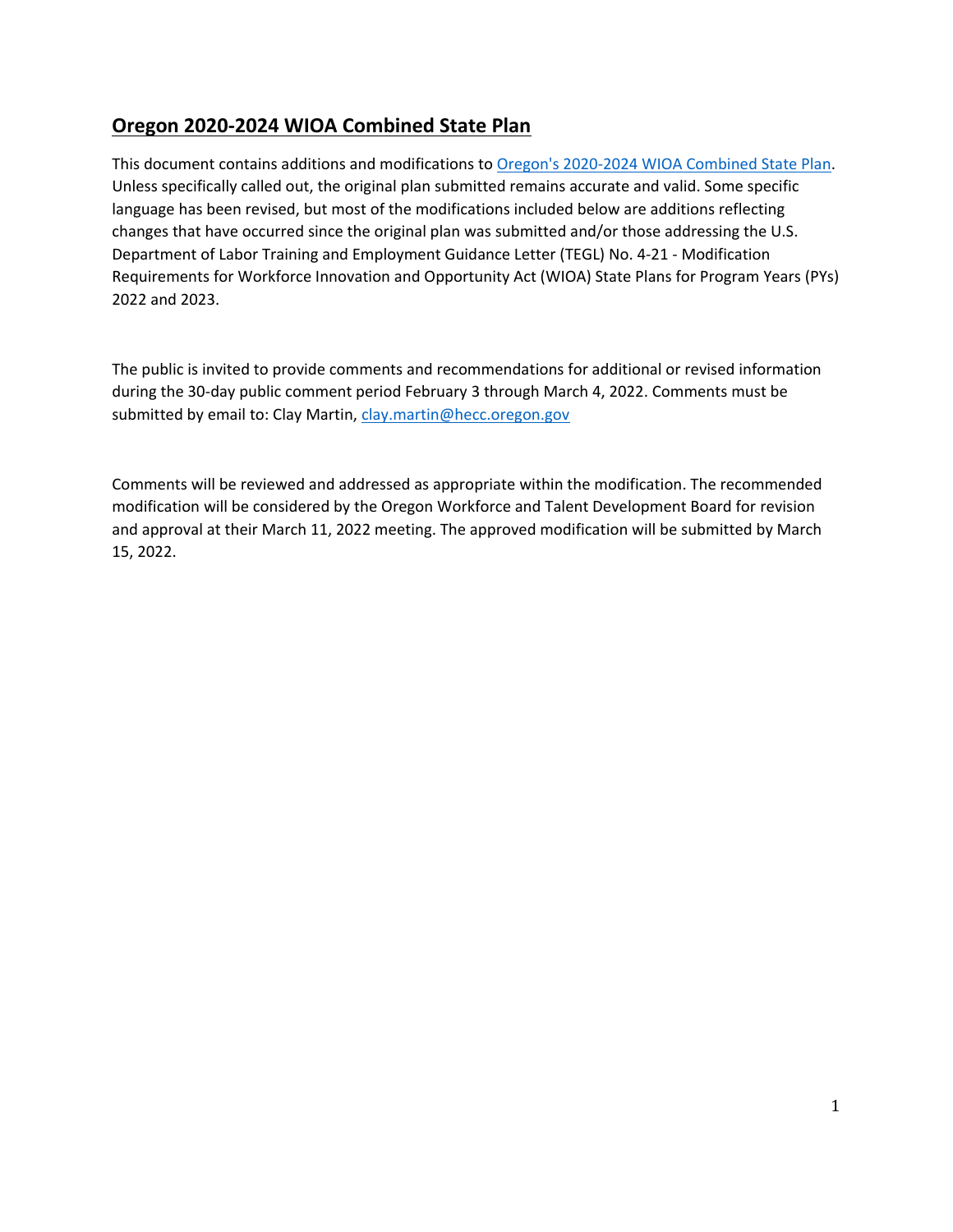**Oregon's Economic and Workforce Analysis**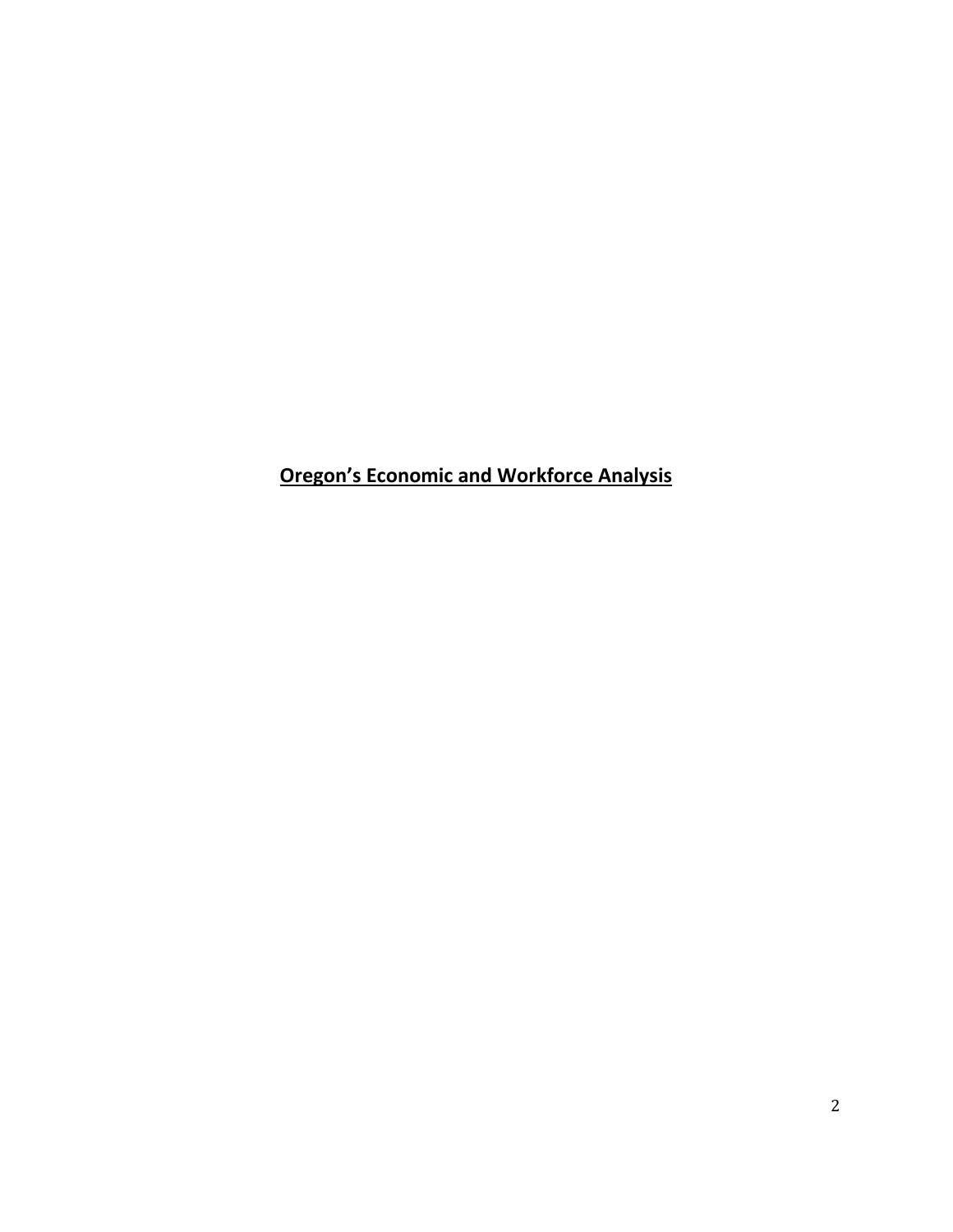#### **Introduction to Oregon's Economic and Workforce Analysis**

Oregon experienced a strong economic rebound in 2021. Employers added 107,000 jobs during the year. Oregon's trends have been similar to the nation's: both have recovered four out of five jobs lost in the spring of 2020.

Unemployment rates have also improved dramatically, and are nearing record lows again. Oregon's unemployment rate was 4.1% in December 2021. Oregon's historical average unemployment rate is 6.8%. So although there has been tremendous disruption in the labor market, Oregon is experiencing a tight labor market similar to conditions in the year or two prior to the pandemic.

#### **Oregon's Economic Analysis**

The graph below shows job gains by industry in 2021. In most sectors, jobs lost during the pandemic recession were regained during this period. A few parts of Oregon's economy ended 2021 at new, record-high employment. They included construction; professional and technical services; and transportation, warehousing, and utilities.

#### GRAPH from BIG MONTHLY PPT

In the near term, job gains are expected to continue. Oregon's Office of Economic Analysis forecasts that Oregon will achieve full jobs recovery from the pandemic recession slightly less than three years after it started. Job gains toward that full recovery are expected to be largest in leisure and hospitality (16,000), health care and social assistance (11,800), and professional and business services (10,400).



#### **Expected Job Changes by Industry Sector Over The Year (4Q 2021 - 4Q 2022)**

*Source: Oregon Employment Department analysis using Oregon Office Economic Analysis Forecast, December 2021*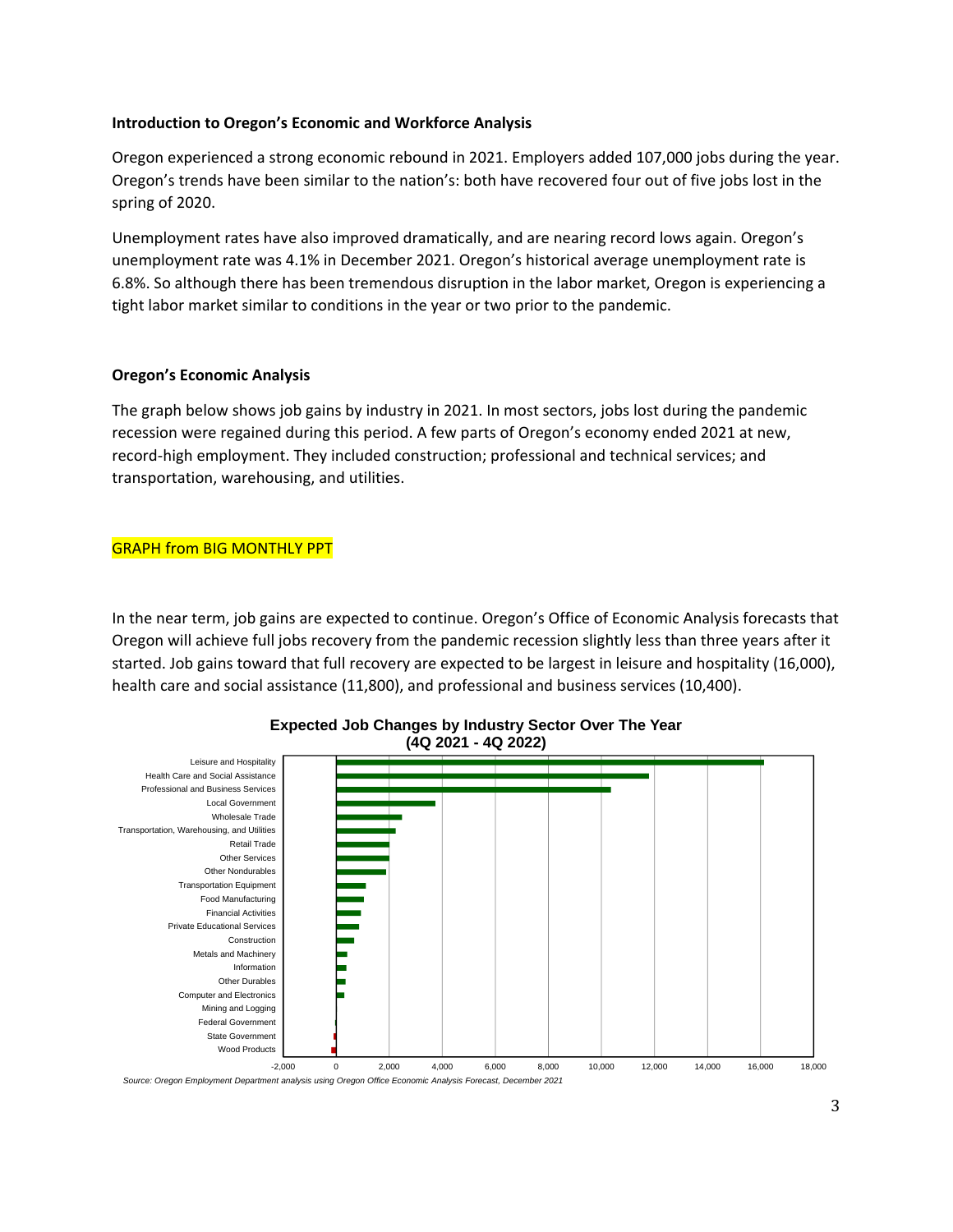#### **Workforce Analysis**

Looking ahead, Oregon's economy faces many of the same demographic challenges seen across the nation. This includes the aging of the workforce and baby boomer retirements, lower rates of young people participating in the labor force, and slower job growth in rural areas. Oregon's labor force rebounded from the pandemic recession, and has recently stabilized slightly below 2.2 million people. Oregon's labor force participation rate (62.2% in December 2021) has also rebounded, and increased slightly above the pre-pandemic rate.

Population growth has driven labor force growth in recent years. This is a result of natural increase (births minus deaths) and net migration. As labor force participation trends down due to increased retirements and lower participation among youth, future labor force growth could be limited to the rate of population growth.

#### **Skill Gaps**

As workers progress in their careers, they may change occupations. This creates an opening in the occupation they leave that can be filled by someone new to the occupation who may need training to fill that opening. Also, when a worker reaches the end of their career, they leave the labor force, again creating an opening that may require a trained worker to fill it.

We use the phrase "replacement openings" for the total number of occupational openings due to people changing occupations or leaving the labor force. Far more workers are needed to fill replacement openings than for "growth openings" that are due to net job growth. Even in some occupational groups with little anticipated net job growth, replacement openings can be numerous.

Projections by the Oregon Employment Department indicate that Oregon will add about 318,000 jobs between 2020 and 2030. For every one new job, there will also be an additional 9 job openings (or 2.2 million total) replacement job openings from workers leaving the labor force for retirement or other reasons, or making major occupational changes.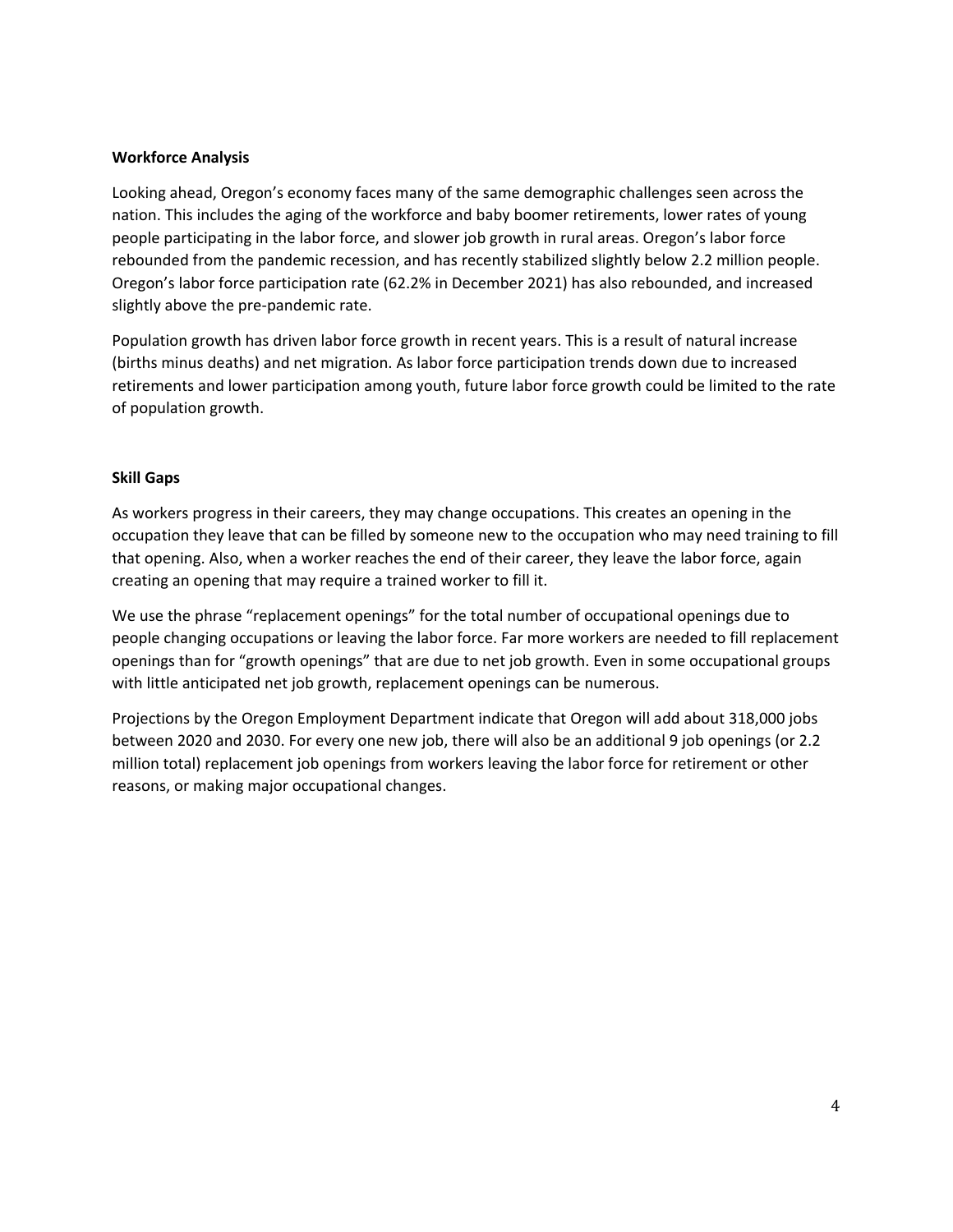

#### **Key Labor Market Trend: Employer Difficulty Finding Workers**

Throughout the year, the Oregon Employment Department surveys private employers from all industries and areas of the state to ask about the job vacancies they are actively trying to fill. Employers provide the job title, starting wage, and education and experience requirements for each of their vacancies. They also specify whether their vacancies are for full or part-time positions, and permanent or seasonal jobs. If they face hiring challenges, employers also write in the primary reason for difficulty filling each job opening.

Job vacancies hit record totals in 2021; there were 107,000 job openings with private employers in summer, and 103,000 in the fall. Prior the pandemic, the largest number of job vacancies reported by private employers was 67,000 in summer 2017.

Hiring demand was so strong in 2021 that, as of fall, there were more job openings than unemployed people. In both Oregon and across the U.S., there were about 7 unemployed people per every 10 job openings. There were also more job openings than unemployed people in every workforce region of Oregon, with one exception. In Southwestern Oregon, there was a ratio of one unemployed person per job vacancy. One result has been widespread difficulty filling job vacancies. The majority of job openings were hard to fill in every sector of Oregon's economy in 2021.

With low unemployment rates and relatively small available workforce, the largest hiring challenge employers faced in 2021 was a lack of applicants. In fall 2021, Oregon's private employers reported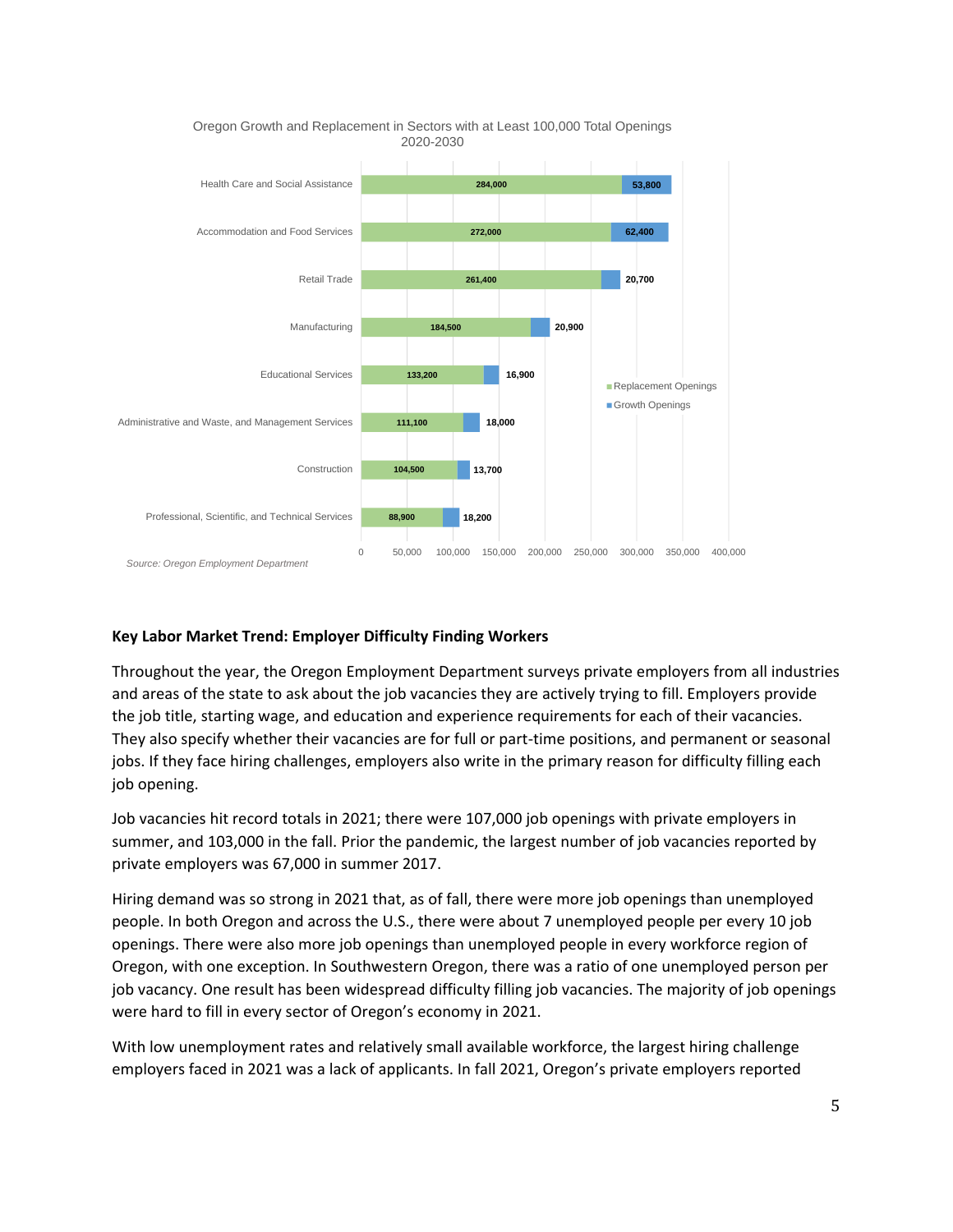78,000 (or 76% of all) job openings as difficult to fill. Nearly 34,000 (or 49%) of the hard-to-fill vacancies had either too few or no applicants.

#### **Key Labor Market Trend: Difficulty Filling Health Care Jobs**

Amid an ongoing pandemic, difficulty filling job openings in health care has been an area of heightened concern. Yet, Oregon's health care sector has consistently had the largest need for workers since at least 2013, when Oregon's job vacancy survey began. The pandemic both revealed and intensified existing labor market challenges in the industry.

In the fall of 2021, there were 16,000 vacancies in the health care sector for jobs in healthcare practitioners and healthcare support roles in Oregon. Hard-tofill practitioner and support job openings in Oregon's health care sectors were much more likely to require previous experience (59%) than the not difficult-to-fill health care job vacancies (25%).

|                                      |                   | <b>Not</b> |                            |
|--------------------------------------|-------------------|------------|----------------------------|
|                                      | All Health Care I |            | Difficult-to-Difficult-to- |
|                                      | Vacancies         | Fill       | Fill                       |
| Vacancies                            | 16,031            | 2,116      | 13,915                     |
| Average Hourly Wage                  | \$25.82           | \$24.31    | \$25.97                    |
| <b>Full-time Positions</b>           | 80%               | 80%        | 80%                        |
| <b>Permanent Positions</b>           | 100%              | 100%       | 100%                       |
| <b>Requiring Education Beyond</b>    |                   |            |                            |
| High School                          | 58%               | 64%        | 57%                        |
| <b>Requiring Previous Experience</b> | 55%               | 25%        | 59%                        |
| Difficult to Fill                    | 87%               | 0%         | 100%                       |

#### **Major Indicators from Oregon Health Care Job Vacancies By Vacancy Type, Fall 2021**

*Source: Oregon Employment Department, Oregon Job Vacancy Survey*

Both hard-to-fill health care vacancies and those filled without difficulty were more likely to require education beyond high school (three out of five) than job vacancies across all sectors (one out of three). In addition, difficult-to-fill health care vacancies are far more likely to require previous experience than job openings that weren't hard to fill. As employers report record levels of hiring across industries, health care is competing with opportunities across sectors. The training and experience required to meet the needs of the health care industry can take time to translate to a ready workforce.

The COVID-19 virus itself, and upcoming workforce retirements both have an outsized impact in on the health care industry. That's the case for not only those working frontline health care jobs, but also those who aren't anymore. In May 2021, the Oregon Office of Economic Analysis published research showing that job losses for workers ages 65+ were concentrated in a handful of occupations. Health care support workers were among them. In Oregon, the health care and social assistance sector has the largest number of workers likely nearing or reaching retirement age by 2030. As of 2019, about 67,000 workers in the industry were at least 55 years old.

Since health care is more reliant on workers who have education beyond high school, the sector is also more exposed to future labor shortages if education pipelines are crimped or bottlenecked. The first year of the pandemic saw a significant decline in the number of students completing a certification or degree program in a health profession (-12%). Similar declines in completion were seen in Washington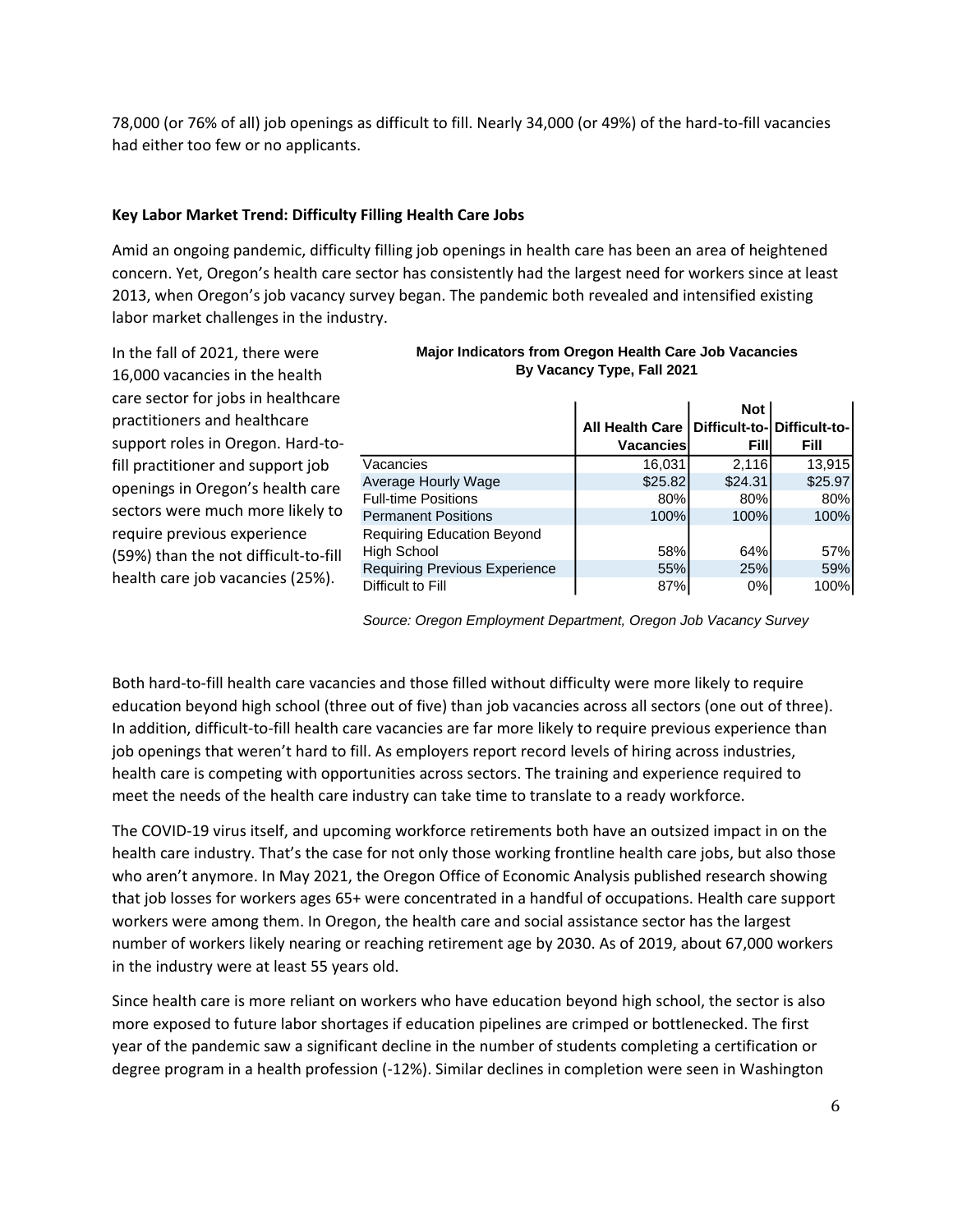and Idaho, meaning that recruiting new workers from regional training programs was going to be just as difficult.

#### **Key Labor Market Trend: Recruitment and Retention in a Tight Labor Market**

Oregon closed out 2021 with 103,000 job openings, just slightly below the all-time record of 107,000 reached in summer. Hiring demand was widespread throughout industries and occupations. In fall 2021, five industries had more than 10,000 vacancies in the fall, and employers reported vacancies in 270 different occupations. At the same time, Oregon's unemployment rate in December (4.1%) was low by historical standards.

Taken together, the strong hiring demand, relatively low unemployment, and barriers keeping some workers on the sidelines has created a tight labor market. Employers across the economy have [responded to tight labor market conditions,](https://www.qualityinfo.org/-/recruitment-and-retention-in-a-tight-labor-market) prior to COVID-19 and now, in a number of ways:

- Employers have raised wages. The average starting wage for a job in Oregon rose to \$21 per hour between the fall of 2020 and fall of 2021, which rose to \$21 per hour. That's a 14% increase from one year before, and that's after adjusting for inflation, which was notably higher over the year.
- Some employers have added or increased benefits, perks, and bonuses either in addition to or instead of raising wages. These include benefits that typically come to mind, but also other perks like flexible work schedules, performance bonuses, and paid professional development training, among others.
- Relaxing previous experience requirements when possible, and when it doesn't pose a safety risk, can increase the number of people who qualify for jobs.
- In tight labor markets, employers tend to layer help wanted signs with other efforts such as referral incentives, signing bonuses, posting with online job boards, and working with recruiters outside of their immediate geographical area. This includes listing job openings with [WorkSource Oregon.](https://worksourceoregon.org/)

In a low unemployment environment with record numbers of job openings, it's important to layer these strategies, for both newly hired and existing workers.

#### **Workers with Barriers: Older Workers**

Info and chart from aging workforce article here…

**Workers with Barriers: Race and Ethnicity**

Lift narrative and graph from disparate impact report.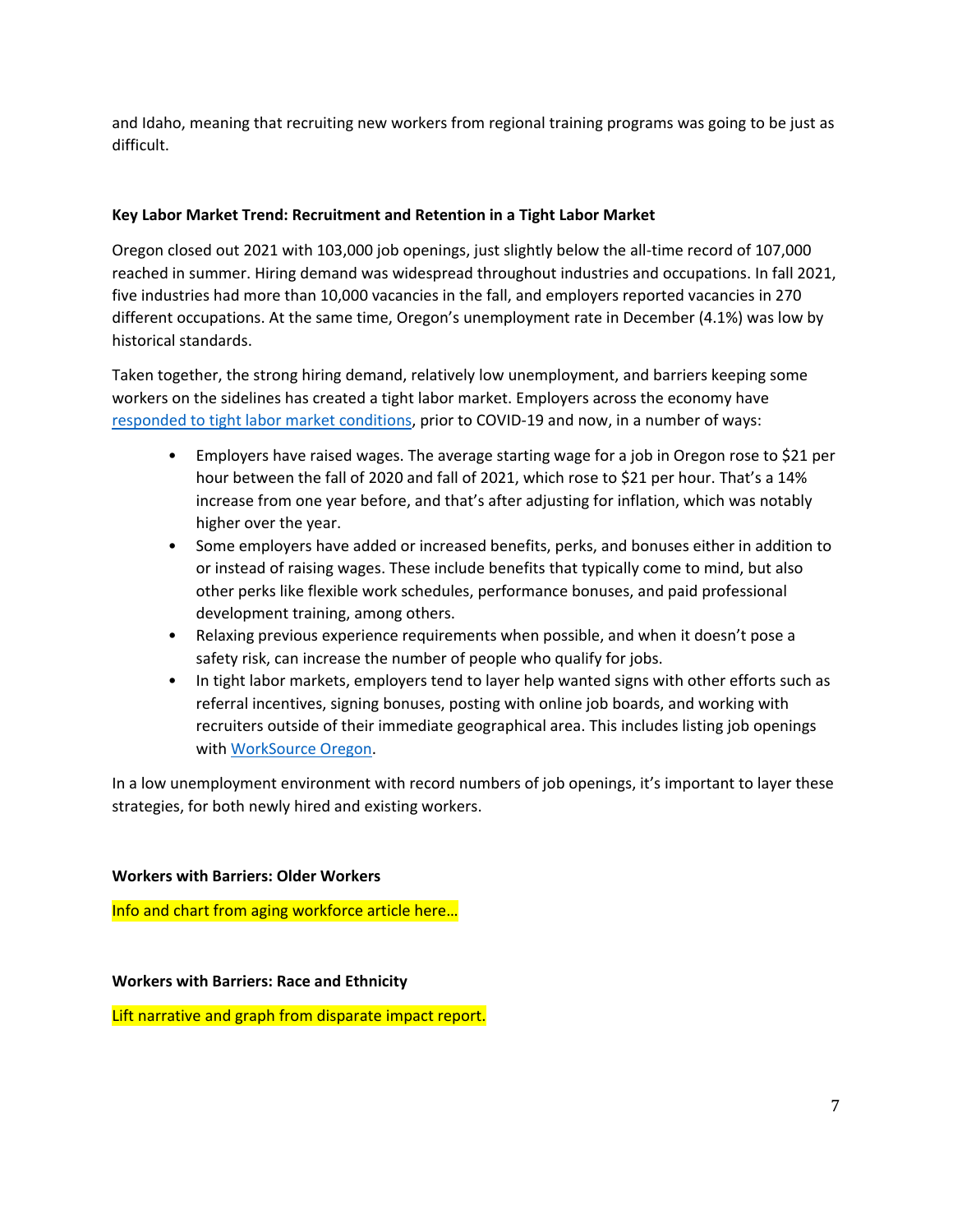#### **Workers with Barriers: Rural Workers**

Talk about rural jobs declining less and rebounding more than metro areas since 2020. Longer-term though, rural areas struggle to add jobs more than metro areas. Use metro/rural CES graph and projections map by region.

Loop in the aging workforce here as a factor. Pull that narrative from aging workforce article.

Also make mention of rural LFPR [use Tracy's map and article narrative].

**Workers with Barriers: Disability**

Lift graph and narrative from QI article that gets updated each year.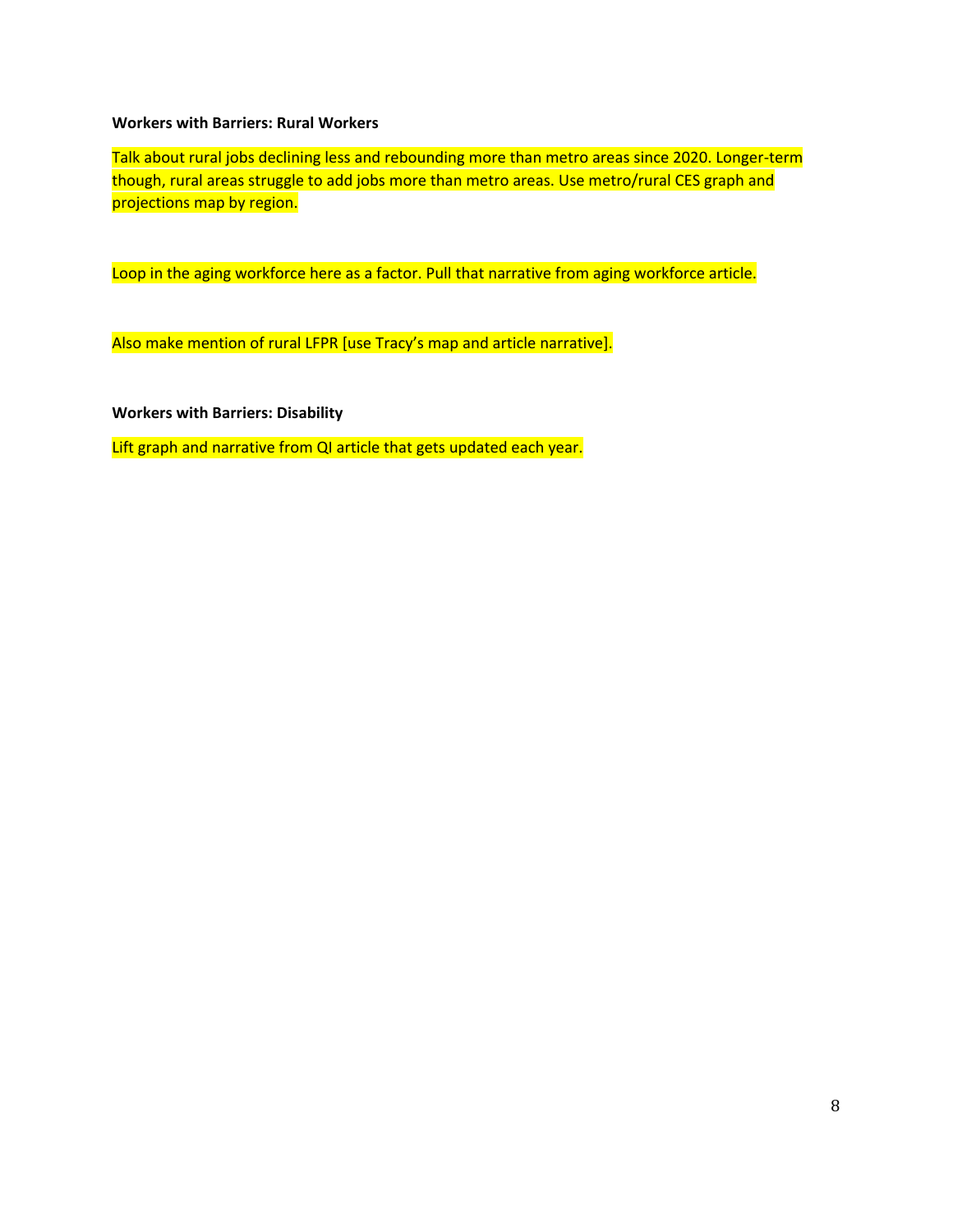**Oregon Workforce and Talent Development Board**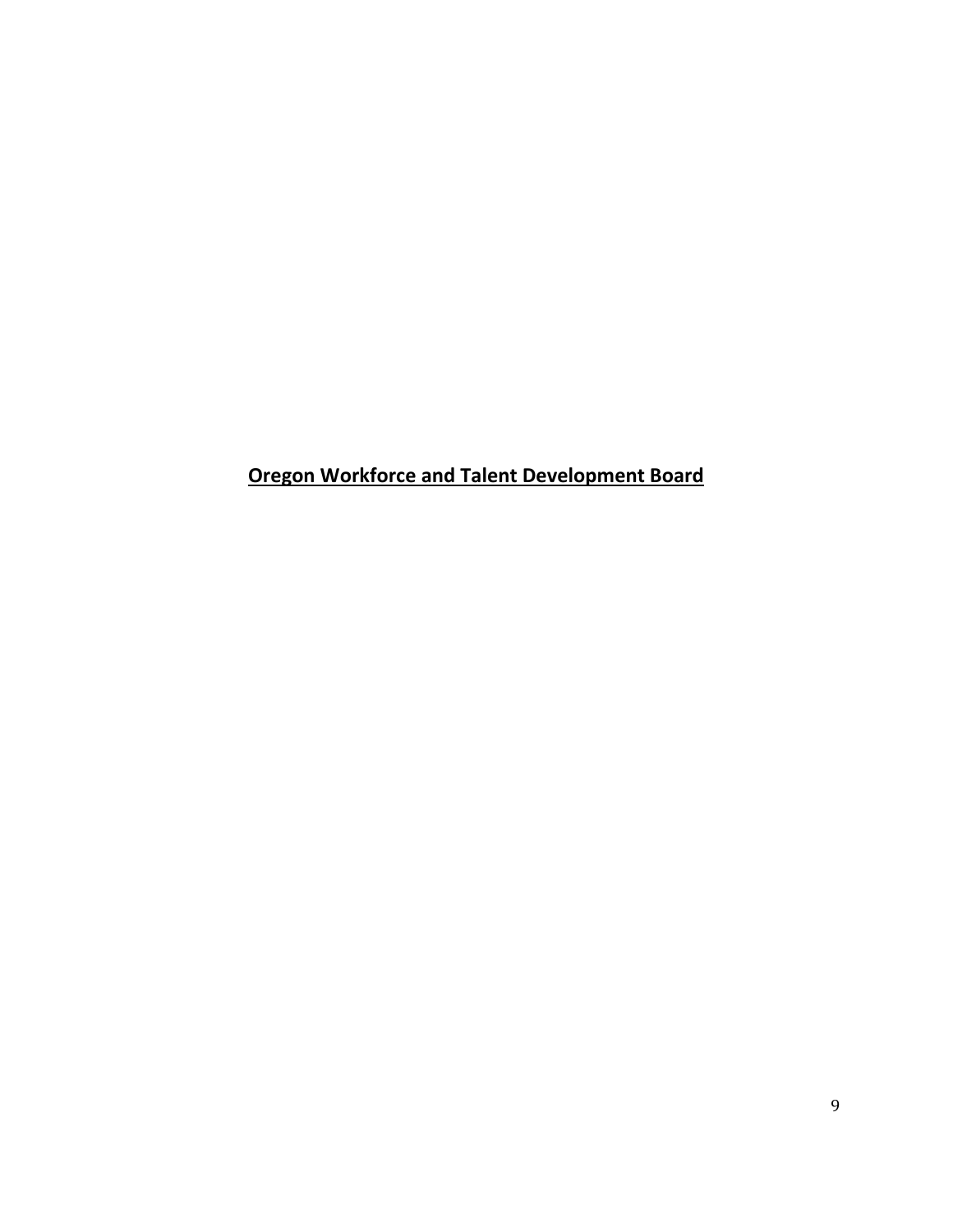## Oregon Workforce and Talent Development Board

The Oregon Workforce and Talent Development Board (WTDB) recognized early in the pandemic the need to provide as close to real-time analysis of the impacts of the pandemic in order to allow for better decision-making and response. Consistent with this proactive approach, the WTDB produced or commissioned a number of research reports and policy papers to shape strategy:

- [Stimulating Apprenticeship in Oregon Now and For the Future,](https://www.oregon.gov/workforceboard/Talent%20Documents/201019%20-%20Stimulating%20apprenticeships%20in%20Oregon.pdf) Robert I. Lerman, Urban Institute, September 2020
- [Issue Brief: The Human Development Side of Economic Recovery in Oregon,](https://www.oregon.gov/workforceboard/Talent%20Documents/Conley_Issue%20brief-v2-final.pdf) David T Conley, PhD, EdImagine, September 2020
- [Effects of Social Distancing on Oregon's Leisure and Hospitality Workers,](https://www.oregon.gov/workforceboard/Talent%20Documents/Social%20Distancing%20Effects%20Report_09_09_2020.pdf) ECONorthwest, September 2020
- [Talent Development for Artificial Intelligence in a Post-Pandemic World,](https://www.oregon.gov/workforceboard/data-and-reports/Documents/AI-Task-Force-Report-FINAL-Nov-2020.pdf) Artificial Intelligence Taskforce, October 2020
- [Effects of the Pandemic on Oregon's Healthcare Workforce,](https://www.oregon.gov/workforceboard/Talent%20Documents/Health%20Industry%20Workforce%20Report%2011-13-2020.pdf) ECONorthwest, November 2020
- [Essential Employability Skills](https://www.oregon.gov/workforceboard/data-and-reports/Documents/WTDB-Essential-Employability-Skills-Report-FINAL.pdf) Needed Now More Than Ever, Essential Employability Skills Taskforce, December 2020
- [Oregon Postsecondary Education and Workforce Training: Preparing for a Strong Recovery to](https://www.oregon.gov/workforceboard/Talent%20Documents/2021%20HECC%20COVID%20Brief.pdf)  [the COVID-19 Crisis,](https://www.oregon.gov/workforceboard/Talent%20Documents/2021%20HECC%20COVID%20Brief.pdf) Oregon Higher Education Coordinating Commission, May 2021

The WTDB formed the Equitable Prosperity Taskforce (EPTF) during the period. The EPTF produced the [Equitable Prosperity for All Taskforce Whitepaper](https://www.oregon.gov/workforceboard/data-and-reports/Documents/Equitable-Prosperity-Task-Force-Whitepaper-June-2021.pdf) (Coraggio Group, June 2021) to describe a redesigned system that would invigorate and empower productive, collective, and collaborative work to help thousands of Oregonians share in equitable prosperity in the post-pandemic economy. This set the stage for significant discussion and strategy-making around four Imperatives:

- 1. Foster deep, sustained engagement by key industry leaders, employers, and labor unions to identify and communicate skills necessary for competitive employment.
- 2. Center the system on the user experience and acknowledge different pathways for different people and industries.
- 3. Improve alignment with agencies and nonprofits that provide wraparound supports.
- 4. Extend the apprenticeship model beyond manufacturing and the construction trades.

The EPTF work was very complimentary of discussions occurring in Governor Kate Brown's Racial Justice Council. Working together, along with a broad array of stakeholders, a \$200 million proposal took shape that became Future Ready Oregon 2022. The following is from Governor Brown's release providing an overview of the proposal:

"Aimed at realizing the full potential of Oregon's workforce and meeting the needs of Oregon's employers today and into the future, Future Ready Oregon 2022 advances Oregon's economic competitiveness and ensures equitable opportunities for a diverse workforce. In particular, Future Ready Oregon 2022 will advance opportunities for historically underserved communities, including adult learners, dislocated workers, and disconnected youth. Investments emphasize recruitment, retention, and career advancement opportunities, while prioritizing key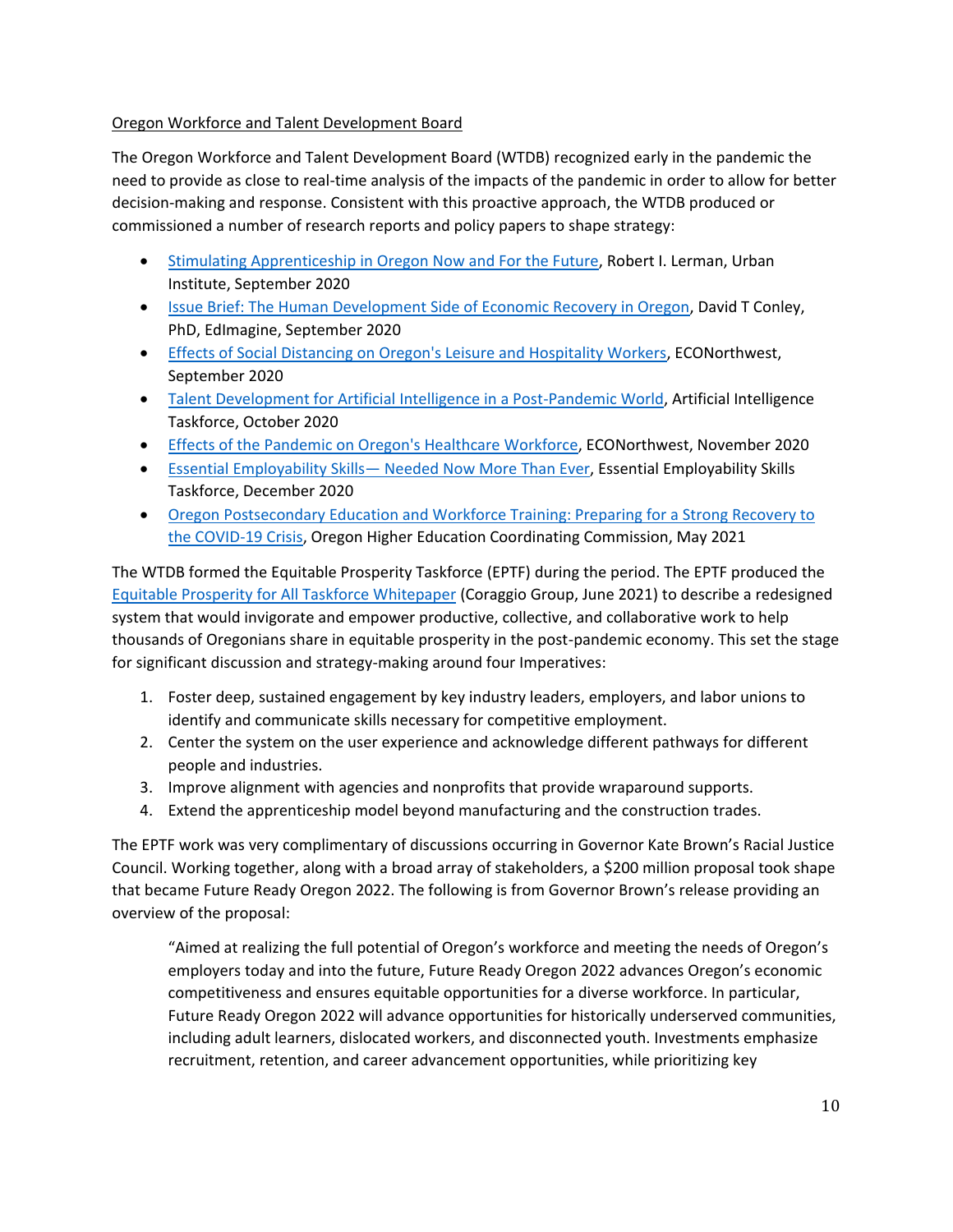populations, including people of color, women, people with low incomes, rural communities, veterans, and Oregonians who are incarcerated and formerly incarcerated.

Investments will focus on three key sectors: healthcare, manufacturing, and construction. With increased investments in infrastructure and housing, an aging workforce, and record retirements, workforce needs in these skilled trades sectors are projected to grow. These key sectors provide short-term pathways to meaningful employment, higher earning potential, and opportunities for economic mobility. Using a multifaceted approach through inclusive, culturally specific, and linguistically appropriate career-connected learning, employment services, and related initiatives, Future Ready Oregon 2022 will create equitable prosperity."

Future Ready Oregon 2022 is currently being considered by the Oregon legislature.

Finally, the WTDB, in partnership with local workforce development boards facilitated new legislation [\(Senate Bill 623,](https://olis.oregonlegislature.gov/liz/2021R1/Downloads/MeasureDocument/SB623/Enrolled) 2021) to establish the Continuous Improvement Committee (CIC) to assess the effectiveness of Oregon's public workforce development system immediately and every even year into the future. The CIC's work must include the perspectives of underrepresented populations.

The Initial Assessment called out in SB 623 is complete [\(Continuous Improvement Committee Initial](https://www.oregon.gov/workforceboard/data-and-reports/Documents/211231%20-%20CIC%20Initial%20Assessment%20Report_Single%20Version%20-%20FINAL.pdf)  [Assessment,](https://www.oregon.gov/workforceboard/data-and-reports/Documents/211231%20-%20CIC%20Initial%20Assessment%20Report_Single%20Version%20-%20FINAL.pdf) Coraggio Group, December 2021). CIC members were clear from the start that the collective purpose of the CIC's work is to create a case for long-term, transformational change in the state's workforce system, but the goal of the Initial Assessment is to identify near-term solutions that can be piloted and implemented over a six- to nine-month period to identify ways to improve the user experience and outcomes for those most impacted by COVD-19 and for disenfranchised communities. These near-term solutions are:

- Review and redesign the Job Seeker welcome and intake process, with the goal of identifying different tracks and process steps based on customer need.
- Evaluate the core purpose and functionality of iMatchSkills as a job matching and capability assessment tool to inform, and potentially expedite, OED's planned modernization effort.
- Explore a single point of contact (e.g., Navigator role) through the WSO system (e.g., one stop centers, through community-based organizations or accessible through an online intake process) to efficiently guide next steps that match the unique needs of each customer.
- Clarify and communicate the current WSO accountability and evaluation system.

Implementation is beginning on these even as Oregon begins its first biennial full assessment. This assessment will have an added special focus on governance building off the findings behind the fourth bullet above from the Initial Assessment.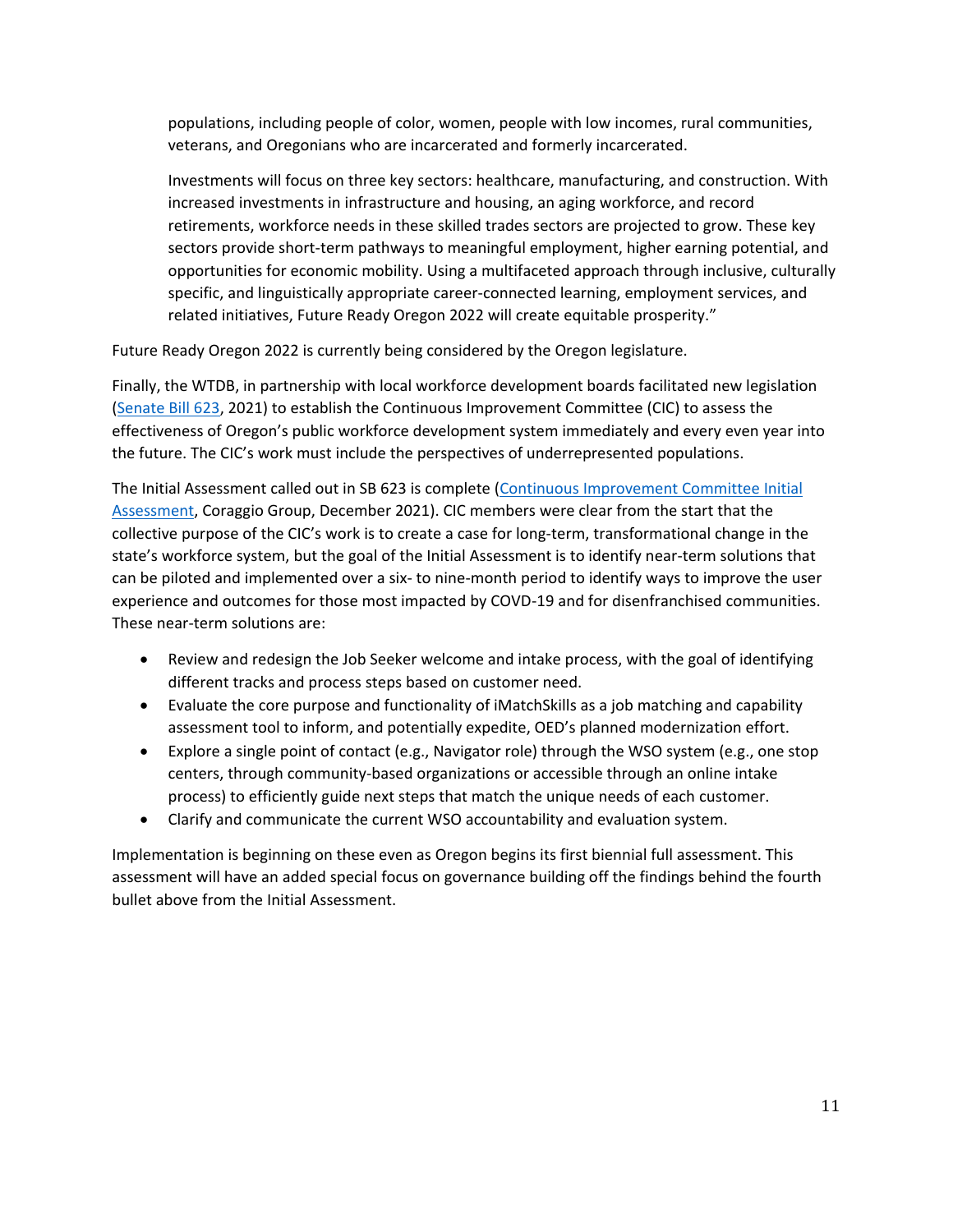**Adult Education and Family Literacy Act Program**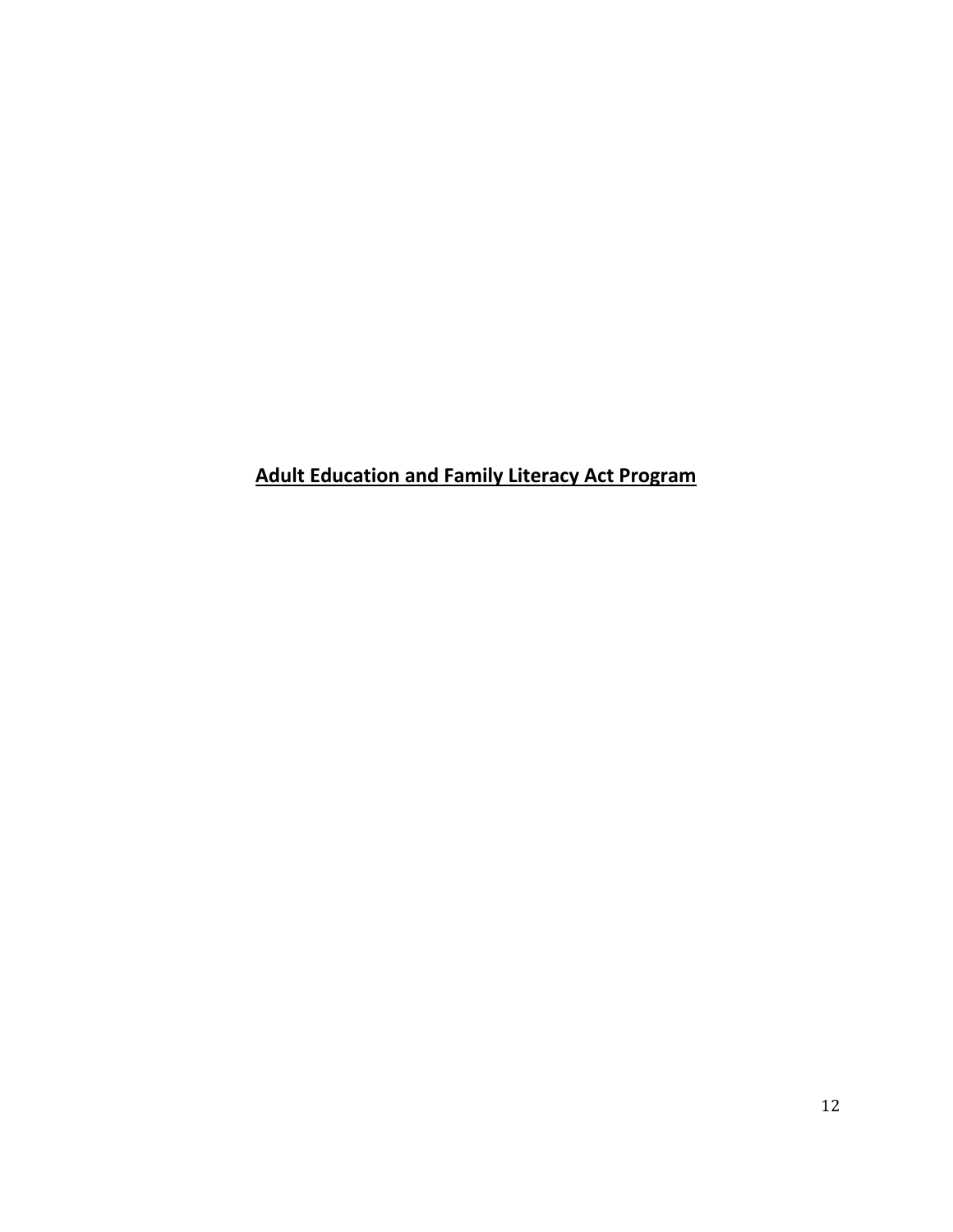## **ADULT EDUCATION AND FAMILY LITERACY ACT PROGRAM**

The Unified or Combined State Plan must include a description of the following as it pertains to adult education and literacy programs and activities under title II of WIOA, the Adult Education and Family Literacy Act (AEFLA).

(a) **Aligning of Content Standards**. Describe how the eligible agency has aligned its content standards for adult education with State-adopted challenging academic content standards, as adopted under section 1111(b)(1) of the Elementary and Secondary Education Act of 1965, as amended (20 U.S.C. 6311(b)(1)).

The Oregon Council of Adult Basic Skills Development (OCABSD) made a recommendation in October 2018 to the Oregon State Title II leadership to have Oregon Title II programs transition from the Oregonspecific Oregon Adult Learning Standards (OALS) to the nationally recognized College and Career Readiness Standards (CCRS). There was interest in preserving certain elements of the Oregon Adult Learning Standards and to consolidate them along with the CCRS into the Oregon Adult College and Career Readiness Standards (OACCRS). The rationale behind this recommendation was the alignment of the CCRS with the new CASAS Reading and Math GOALS which are the required assessments in Oregon, together with access to the many resources and materials available nationally to support implementation of CCRS. During program year 2018-19, a Learning Standards Reconciliation Project took place whereby a group of expert trainers, many of whom had previously developed the OALS, created Mathematics and Language Arts Handbooks to accompany the implementation of OACCRS. In addition, a training module was created with a view to orienting programs to CCRS during program year 2019-20. Training and professional development will continue to be offered on an ongoing basis to Title II program staff. support for the development and implementation of Professional Learning Communities for local providers also continues.

(b) **Local Activities**. Describe how the State will, using the considerations specified in section

231(e) of WIOA, fund each eligible provider to establish or operate programs that provide any of the following adult education and literacy activities identified in section 203 of WIOA, including programs that provide such activities concurrently. The Unified or Combined State Plan must include at a minimum the scope, content, and organization of these local activities.

## **Adult Education and Literacy Activities (Section 203 of WIOA)**

Adult Education;

Literacy;

Workplace adult education and literacy activities; Family literacy activities;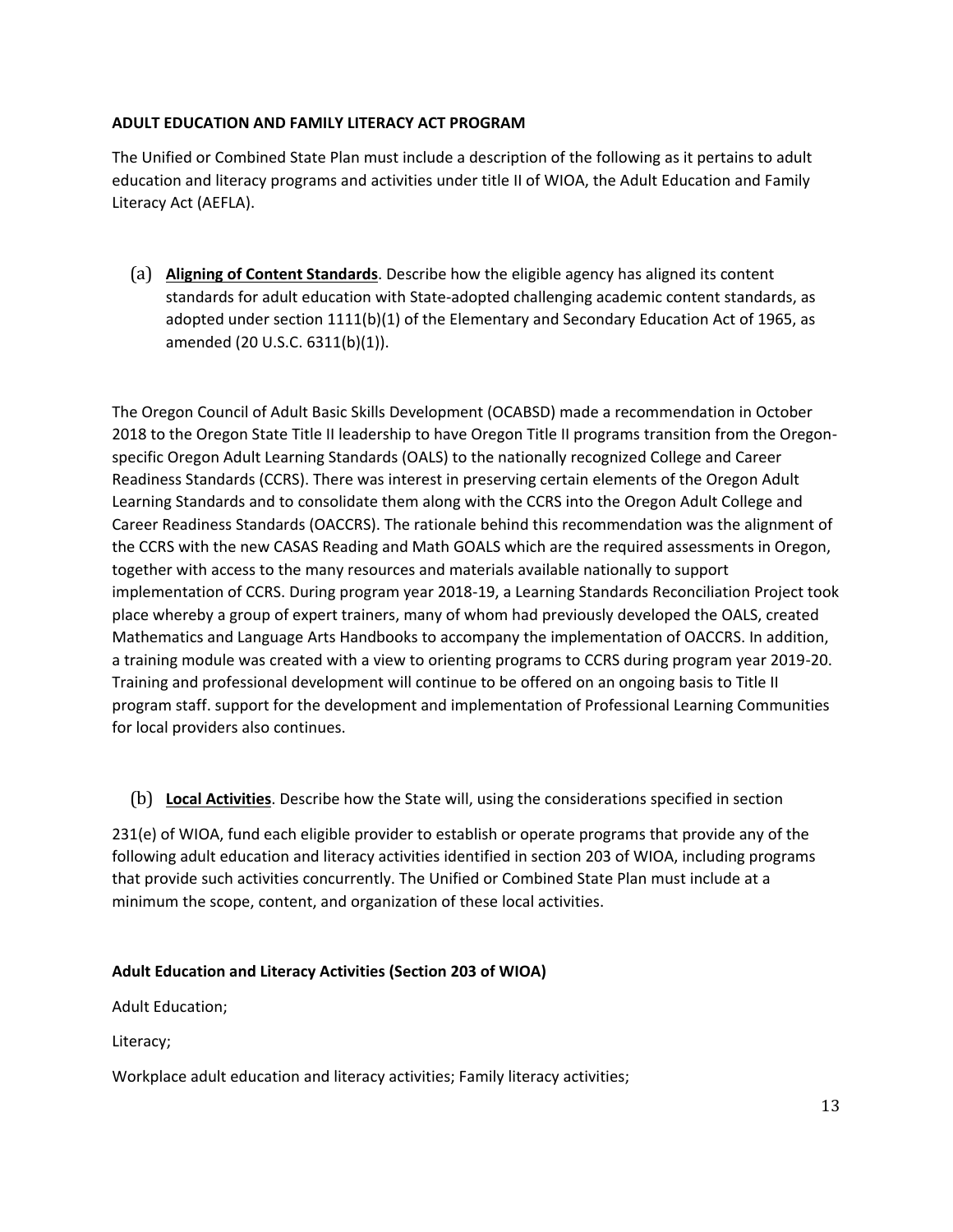English language acquisition activities; Integrated English literacy and civics education; Workforce preparation activities; or

Integrated education and training that—

- 1. Provides adult education and literacy activities, concurrently and contextually with both, workforce preparation activities, and workforce training for a specific occupation or occupational cluster, and
- 2. Is for the purpose of educational and career advancement.

**Special Rule.** Each eligible agency awarding a grant or contract under this section shall not use any funds made available under this title for adult education and literacy activities for the purpose of supporting or providing programs, services, or activities for individuals who are under the age of 16 and are enrolled or required to be enrolled in secondary school under State law, except that such agency may use such funds for such purpose if such programs, services, or activities are related to family literacy activities. In providing family literacy activities under this title, an eligible provider shall attempt to coordinate with programs and services that are not assisted under this title prior to using funds for adult education and literacy activities under this title for activities other than activities for eligible individuals.

## Funding Adult Education and Literacy Programs

The eligible agency administering Title II programs in Oregon is the Higher Education Coordinating Commission (HECC): Office of Community Colleges and Workforce Development (CCWD). In July 2017, CCWD awarded three-year grants through a Request for Application (RFA) process in order to meet the statutory purposes of the Adult Education and Family Literacy Act. The RFA process adhered to the provisions set forth in WIOA Title II sections 231 and 232.

A new multi-year competition for grant funds beginning PY22 is currently underway and Grantees receiving funds under the competition will be required to negotiate program budgets each year using a performance—based funding model. The grants will be for a five-year period and continuation will be dependent upon program compliance and performance. By federal law, eligible providers are prohibited from using federal grant funds to supplant state or local dollars. CCWD will continue to award WIOA Title II funds as set forth in WIOA section 222(a):

- 1. Not less than 82.5% of the grant funds to award grants and contracts under section 231 (Grants and Contracts for Eligible Providers) and to carry out section 225 (Programs for Corrections Education and Other Institutionalized Individuals). Not more than 20% of such amount will be available to carry out section 225.
- 2. Not more than 12.5% of the grant funds to carry out State Leadership activities under section 223; and
- 3. Not more than 5% of the grant funds for the administrative expenses of CCWD.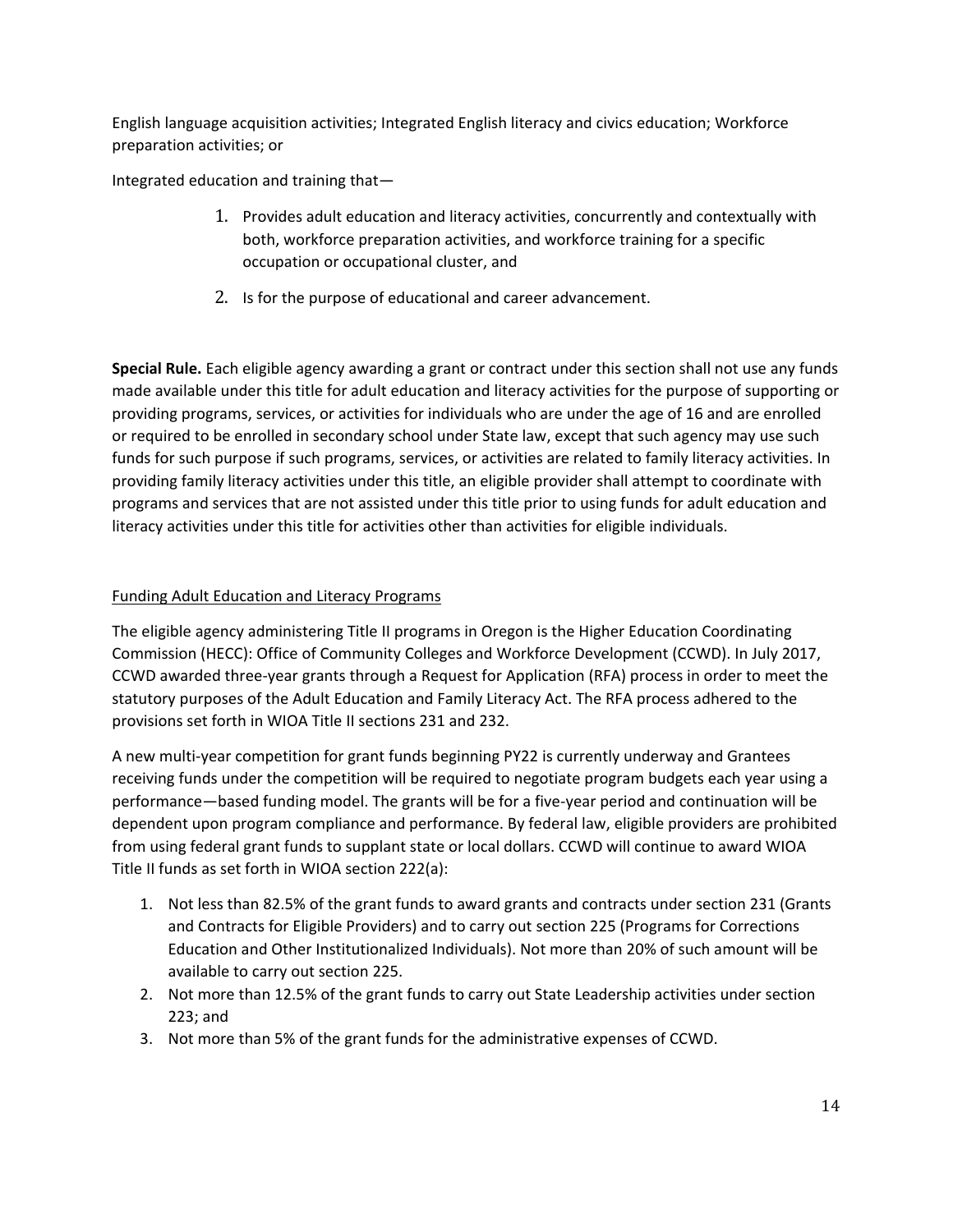Eligible providers, will be required to demonstrate effectiveness in providing adult education services. Examples of eligible providers, as detailed in Section 203(5) are, but not limited to:

- A local educational agency
- A community-based organization or faith-based organization
- A volunteer literacy organization
- An institution of higher education
- A public or private nonprofit agency
- A library
- A public housing authority
- Other nonprofit institutions that [had] the ability to provide adult education
- A consortium or coalition of entities listed
- A partnership between an employer and an entity.

The RFA was announced across a variety of platforms to ensure statewide participation. These platforms included HECC's monthly newsletter, press releases, and contacts with other state and local agencies and workforce partners. CCWD will ensure that all eligible providers have direct and equitable access to apply for Title II funds by:

- Using the same grant announcement, application, and proposal process for all eligible providers;
- Providing information about the RFA to any eligible agency that requests it;
- Incorporating the considerations specified in section 231(e) of WIOA in the review criteria; and
- Evaluating all applications using the same rubric and scoring criteria.

CCWD distributes funds provided under Title II in accordance with the 13 considerations and provisions set forth in the Act and the Oregon's Unified State Plan. Applicants will be required to provide narrative detail on how they will meet each consideration.

- 1. The degree to which the provider is responsive to (a) regional needs as identified in the local plan under section 108; and (b) serving individuals in the community who are identified in such plan as most in need of adult education and literacy activities, including individuals who have low levels of literacy skills and who are English language learners.
- 2. The ability of the provider to serve eligible individuals with disabilities, including eligible individuals with learning disabilities.
- 3. The past effectiveness of the eligible provider in improving the literacy of eligible individuals, especially those individuals who have low levels of literacy, and the degree to which those improvements contribute to CCWD meeting its State-adjusted levels of performance for the primary indicators of performance described in WIOA section 116.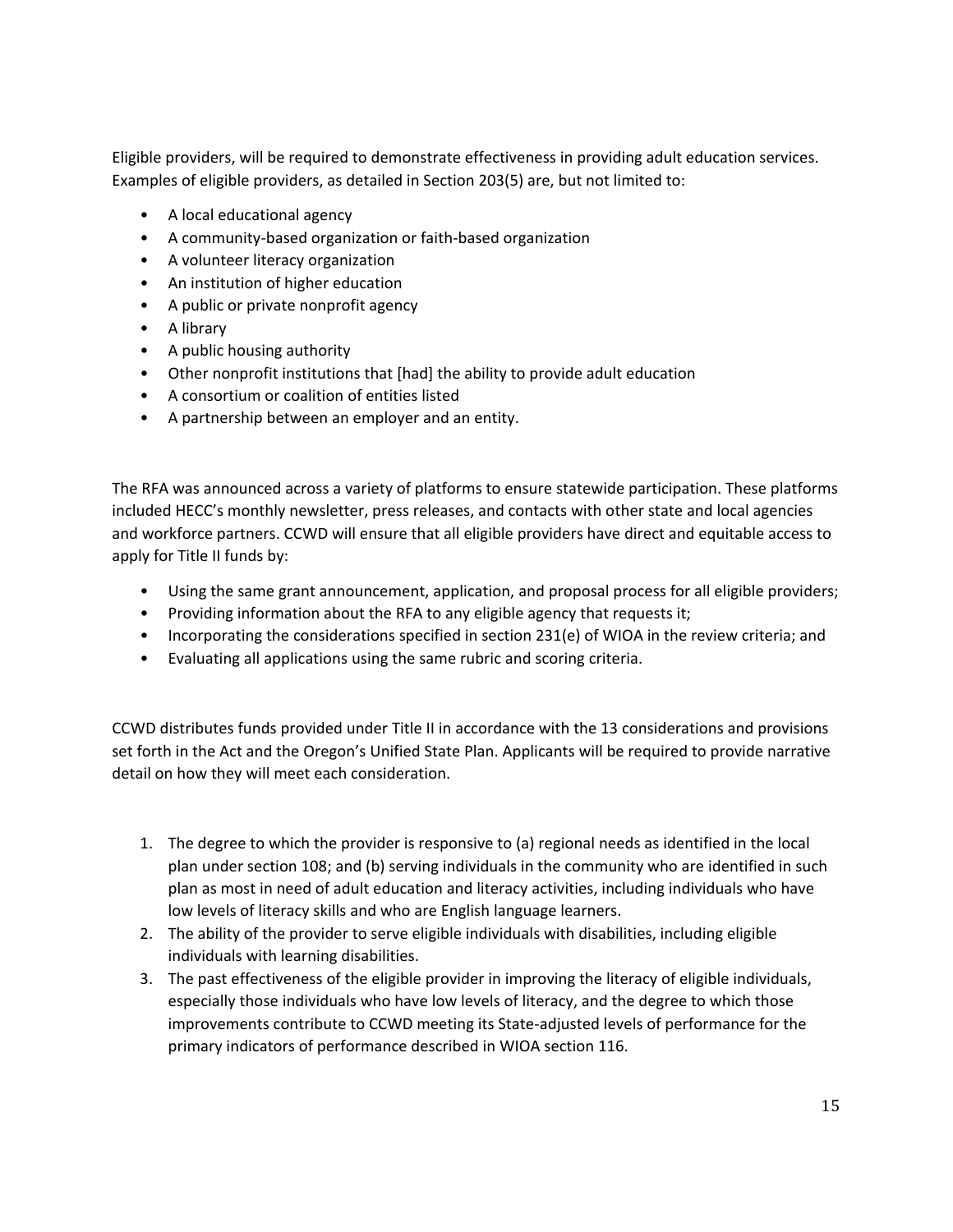- 4. The extent to which the eligible provider demonstrates alignment between proposed activities and services and the strategy and goals of the local plan under section 108 of the Act, as well as the activities and services of the one-stop partners.
- 5. Whether the eligible provider's program (a) is of sufficient intensity, and quality, and based on the most rigorous research available so that participants achieve substantial learning gains, and (b) uses instructional practices that include the essential components of reading instruction.
- 6. Whether the eligible provider's activities including reading, writing, speaking, mathematics, and English language acquisition instruction are based on best practices derived from the most rigorous research available.
- 7. Whether the eligible provider's activities effectively use technology, services and delivery systems, including distance education, in a manner sufficient to increase the amount and quality of learning, and how such technology, services and systems lead to improved performance.
- 8. Whether the eligible provider's activities offer learning in context, including through integrated education and training, so that an individual acquires the skills needed to transition to and complete postsecondary education and training programs, obtain and advance in employment leading to economic self-sufficiency, and to exercise the rights and responsibilities of citizenship.
- 9. Whether the eligible provider's activities are delivered by well-trained instructors, counselors and administrators who meet any minimum qualifications established by the State, where applicable, and who have access to high quality professional development, including through electronic means.
- 10. Whether the eligible provider coordinates with other available education, training and social service resources in the community, such as by establishing strong links with elementary schools and secondary schools, postsecondary educational institutions, institutions of higher education, local workforce development boards, one-stop centers, job training programs, and social service agencies, business, industry, labor organizations, community-based organizations, nonprofit organizations, and intermediaries in the development of career pathways.
- 11. Whether the eligible provider's activities offer the flexible schedules and coordination with Federal, State and local support services (such as child care, transportation, mental health services, and career planning) that are necessary to enable individuals, including individuals with disabilities or other special needs, to attend and complete programs.
- 12. Whether the eligible provider maintains a high-quality information management system that has the capacity to report measurable participant outcomes (consistent with WIOA section 116) and to monitor program performance.
- 13. Whether the local area in which the eligible provider is located has a demonstrated need for additional English language acquisition programs and civics education programs.

## Local Activities

The term "adult education and literacy activities" means programs, activities, and services that include the following terms. Oregon will fund the following activities; however, not all providers will be required to provide the following programs, activities, and service, but WIOA Title II funds may be used to support them: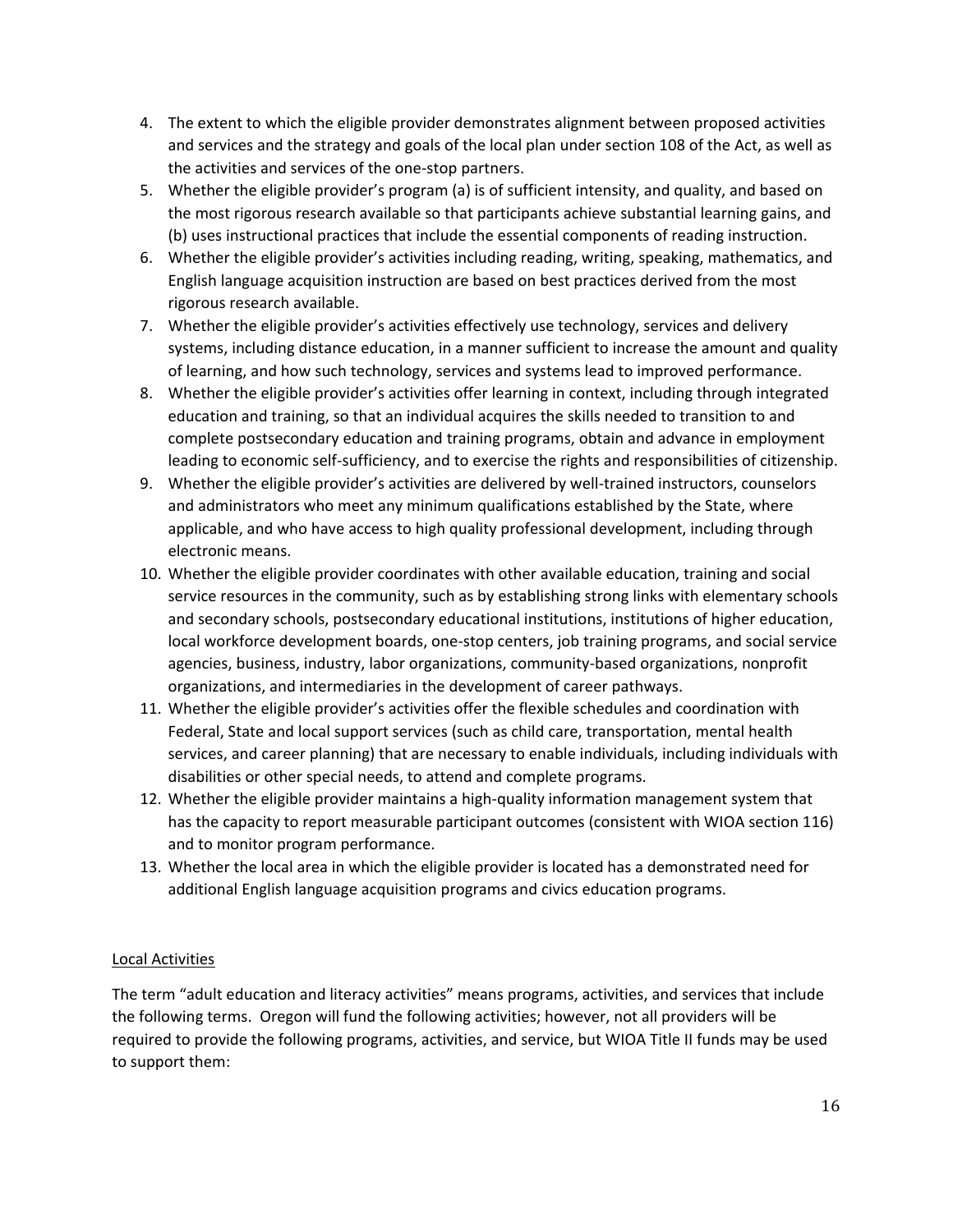- Adult education
- Literacy
- Workplace adult education and literacy activities
- Family Literacy activities
- English language acquisition activities
- Integrated English literacy and civics education
- Workforce preparation activities
- Integrated education and training

## Current Local Activities

Oregon currently expends WIOA Title II funds to provide ABE, ASE, and ESL in community college and correctional settings. Instruction is guided by the Oregon Adult College and Career Readiness Standards (OACCRS) which reflect a shared vision of what adults need to know and be able to do to carry out their goals and purposes. The OACCRS are contained in Learning Standard Frameworks which provide detailed information for instruction and are organized by educational functioning levels (EFLs) as defined by the Office of Career Technical and Adult Education. The OACCRS support Title II Adult Basic Skills service providers' goal of improving access to and completion of post-secondary credentials.

Oregon also uses integrated approaches such as such as I-BEST and Vocational English as a Second Language (VESL) to address this goal. These approaches accelerate time to completion and increase certificate and degree attainment for Adult Basic Skills students through collaboration with CTE programs and relationships with industry and local employers to identify competencies and needs. This work has been advanced by the Oregon Pathways Alliance which has used targeted investment to develop a national model for a systemic framework for career pathways. State career pathways funds are used at community colleges for advising, instruction, and support services to support ABS student in pathways and bridge programs in occupational areas such as welding, heath care, computer applications, HVAC, and automotive technology.

Programs are required to participate in professional development training and activities that focus on civics curriculum development. In addition, programs are encouraged to leverage additional grants such as the Pathways to Opportunities and the STEP (SNAP Training and Employment Program) Consortium to provide wraparound services for participants.

CCWD will require that all activities funded under Title II are of sufficient intensity and quality and based on the most rigorous research available, particularly with respect to improving reading, writing, mathematics, and English proficiency of eligible individuals. The scope, content and organization of local activities are described below.

CCWD will require all applicants to offer adult education and literacy activities and English language acquisition activities where there is local need throughout the three-year cycle.

#### Adult Education and Literacy Activities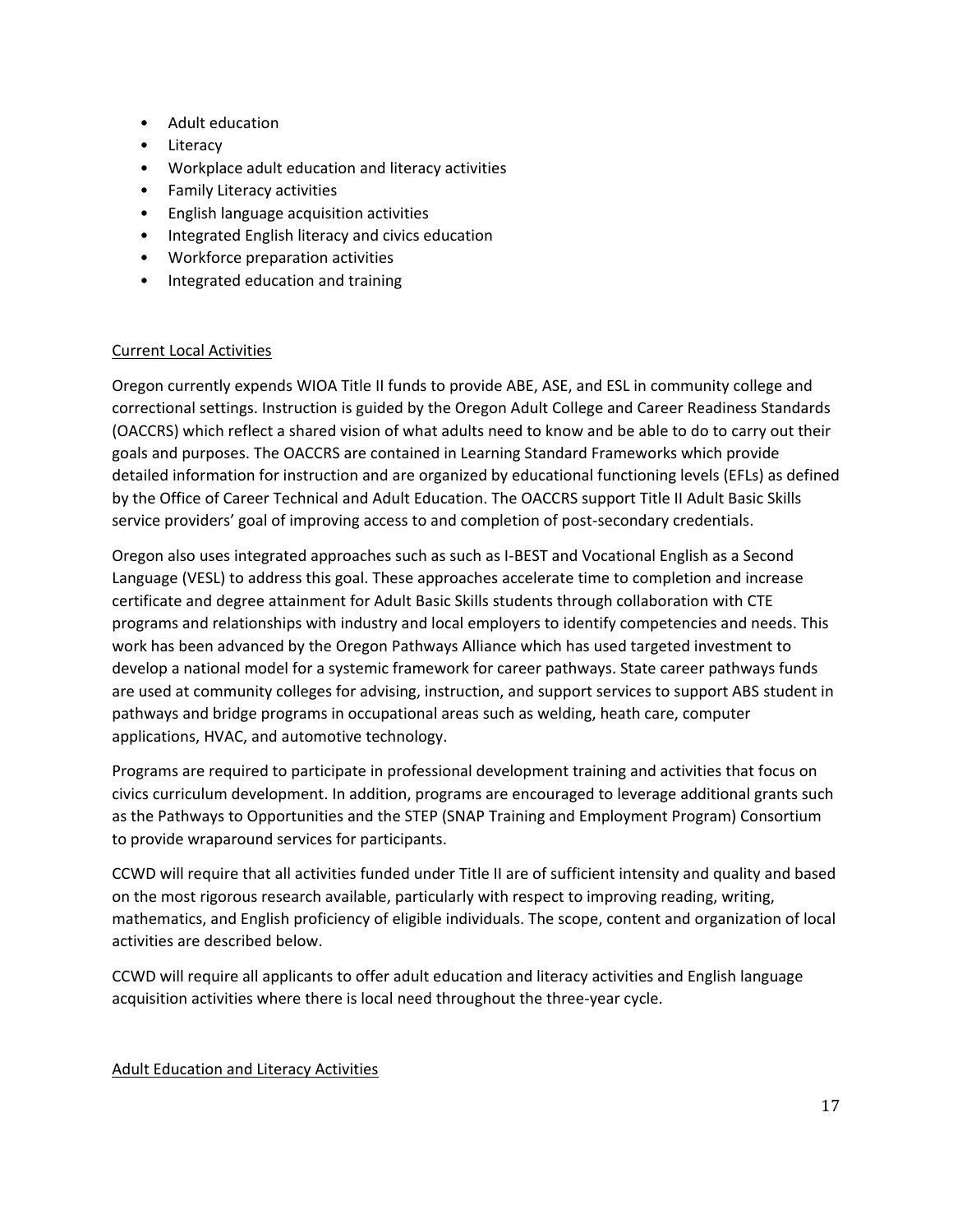Scope: All providers will be required to offer adult education and literacy activities.

Content: The content of adult education and literacy will be academic instruction and education services below the postsecondary level that increase adults' ability to read, write, and speak in English, and perform mathematics or other activities necessary for the attainment of a high school diploma or its recognized equivalent; transition to postsecondary education, and obtain employment. Implementation of the Oregon Adult College and Career Readiness Standards (OACCRS) which include the essential components of reading, must be evident in curriculum and instruction.

Organization: Adult education and literacy activities will use technology, services, delivery systems, which may include distance education in order to encourage measurable skill gains for learners. Programs will provide learning activities in contexts that promote attainment of high school equivalency, transition to postsecondary education or training, or employment. Programs will follow Oregon Accountability Policies and Procedures, assessing learners with approved tests and placing them in instructional levels as described by the Educational Functional Levels (EFLs) for Adult Basic Education (ABE) and Adult Secondary Education (ASE). Implementation of the OACCRS must be evident in the organization of instruction.

#### English Language Acquisition Activities

Scope: All providers will be required to offer English language acquisition where there are sufficient numbers of English language learners, i.e., eligible individuals who have limited ability in reading, writing, speaking, or comprehending the English language and whose native language is not English or who live in a family or community environment where a language other than English is the dominant language.

Content: The content of English language acquisition will be reading, writing, speaking, and comprehending the English language in order to lead to attainment of a secondary school diploma or its recognized equivalent, and transition to postsecondary education or training or employment. Implementation of the OACCRS must be evident in curriculum and instruction in English language acquisition.

Organization: English language acquisition will be of sufficient intensity and quality and based on rigorous research and effective educational practice. Activities will use technology, services, delivery systems, including distance education in order to encourage measurable skill gains for learners. Programs will provide learning activities in contexts that promote attainment of high school equivalency, transition to postsecondary education or training, or employment. Programs will follow Oregon Accountability Policies and Procedures, assessing learners with approved tests and placing them in instructional levels as described by the Educational Functional Levels (EFLs) for English as a second language (ESL). Implementation of approved Learning Standards must be evident in the organization of instruction. Programs will offer educational and career counseling services that assist learners to transition postsecondary education or employment, or offer English language acquisition as part of a career pathway.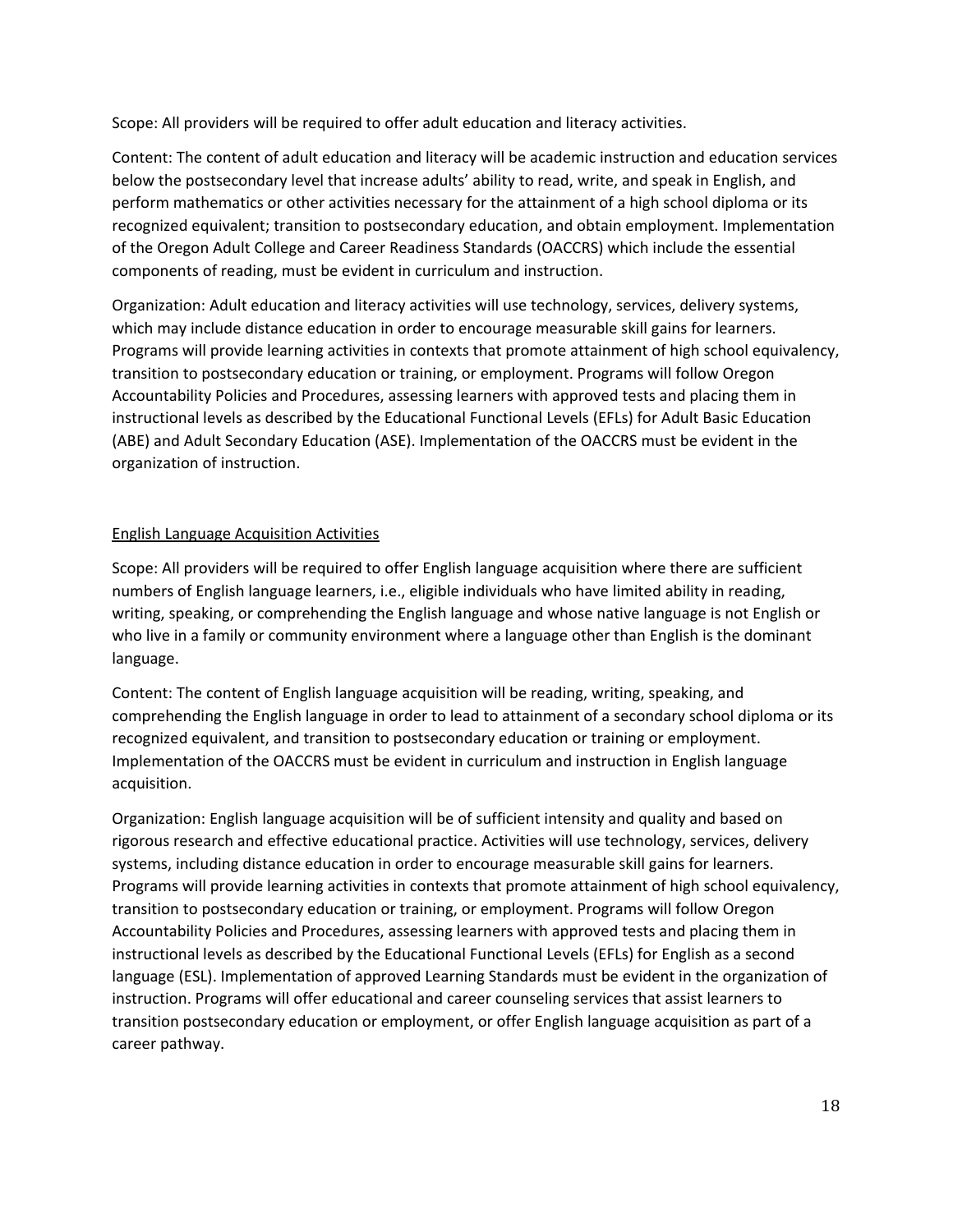CCWD will require all eligible applicants receiving section 231 funds who have previously provided workforce preparation activities and integrated education and training (IET) activities to offer them during the first year of the five-year grant cycle. For those who have not provided workforce preparation and integrated education and training activities, those programs will be required to offer them no later than the third year of the five-year cycle. If funding is available, CCWD will offer incentives to programs to offer these activities earlier in the grant cycle.

## Family Literacy Activities

Scope: Some providers may offer family literacy activities during the five-year grant cycle.

Content: The content of the family literacy activities will be activities that make sustainable improvements for a family and that better enable the parents or family members to support their children's learning needs.

Organization: Family literacy activities must integrate the following activities: parent or family adult education and literacy activities that lead to readiness for postsecondary education or training, career advancement, and economic self-sufficiency; interactive literacy activities between parents or family members and their children; training for parents or family members regarding how to be the primary teacher for their children and full partners in the education of their children, and an age-appropriate education to prepare children for success in school and life experiences.

## Integrated English Literacy and Civics Education

Scope: Some providers will offer Integrated English Literacy and Civic Education services during the five year grant period.

Content: The content of Integrated English Literacy and Civics Education are services provided to English language learners who are adults, including professionals with degrees and credentials in their native countries, that enables such adults to achieve competency in the English language and acquire the basic and more advanced skills needed to function effectively as parents, workers, and citizens in the United States. Such services shall include instruction in literacy and English language acquisition and instruction on the rights and responsibilities of citizenship and civic participation, and may include workforce training.

Organization: Local providers will build IELCE services on the successful practices and principles related to citizenship and civic participation contexts.

#### Workforce Preparation Activities

Scope: All providers will be required to offer workforce preparation activities no later than the third year of the five-year cycle.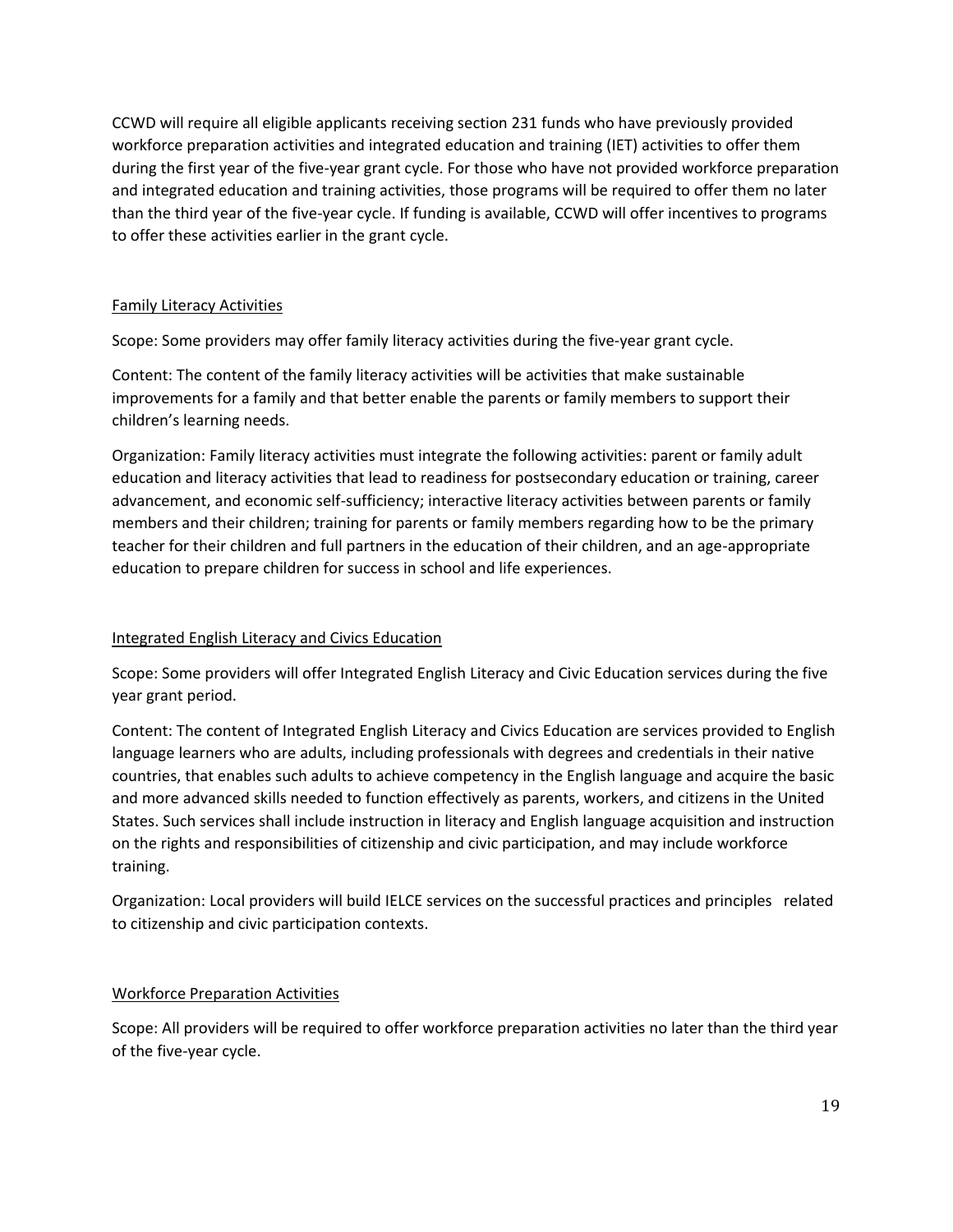Content: The content of workforce preparation will be the skills necessary for successful transition into and completion of postsecondary education and training, skills necessary for successful transition into employment, and other employability skills that increase an individual's preparation for the workforce. These include basic academic skills, critical thinking skills, digital literacy skills, employability skills, and self-management skills such as utilizing resources, using information, working with others, and understanding systems. Implementation of the OACCRS must be evident in curriculum and instruction.

Organization: Workforce preparation will be offered concurrently with another activity such as adult education and literacy, English language acquisition, or integrated English literacy and civics, or and meet the organizational requirements for those activities. Programs will be encouraged to use the U.S. Department of Education's Employability Skills Framework or other comprehensive resource to structure workforce preparation activities. Implementation of the OACCRS must be evident in the organization of workforce preparation instruction. Workforce preparation activities will be assessed broadly through the assessment of EFLs.

- Family Literacy activities (add narrative that is like the other narratives: scope, content and organization)
- Integrated English literacy and civics education (aren't you offering IELCE as a local
- activity? The narrative needs to be here. Just because there is a separate section that
- addresses it specifically doesn't mean you don't include it here. Add narrative that is like
- the other narratives: scope, content and organization)
- Workforce preparation activities (You have this listed above)
- Integrated education and training

## Integrated Education and Training

Scope: All providers will be required to offer IET activities to learners no later than the third year of the five-year cycle.

Content: IET activities will include adult education and literacy or English language acquisition concurrently and contextually with workforce preparation, and workforce training for a specific occupation or occupational cluster. An IET program will have a single set of learning objectives that identifies specific adult education content from the OACCRS, workforce preparation activities and workforce training competencies.

Organization: In order to meet the requirement that IET activities provided are for the purpose of educational and career advancement, the adult education and literacy component of the program will be aligned with the OACCRS. IET activities may also be a part of a career pathway. CCWD may fund eligible applicants to offer workplace adult education and literacy activities, family literacy activities, and/or integrated English literacy and civics education activities (IEL/CE) (section 231) during the fiveyear cycle.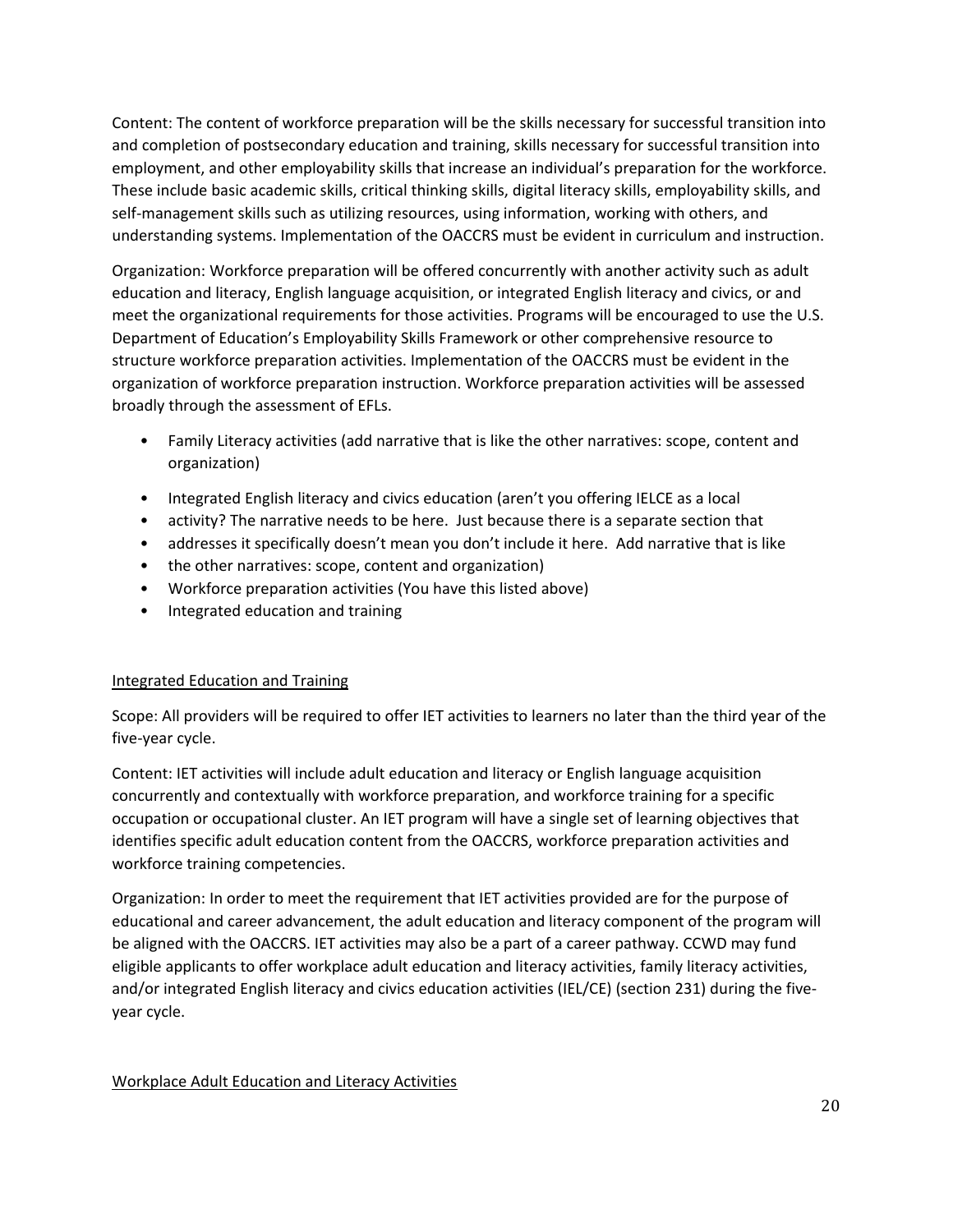Scope: Some providers will offer workplace adult education and literacy activities during the five- year cycle.

Content: Workplace adult education and literacy activities will include the content of adult education and literacy or English language acquisition which addresses the improvement of the productivity of the workforce. Implementation of the OACCRS must be evident in curriculum and instruction.

Organization: Workplace adult education and literacy activities will be offered by the eligible provider in collaboration with an employer or employee organization. Implementation of the OACCRS must be evident in the organization of instruction.

- (c) **Corrections Education and other Education of Institutionalized Individuals**. Describe how the State will establish and operate programs under section 225 of WIOA for corrections education and education of other institutionalized individuals, including how it will fund, in accordance with the requirements of title II subtitle C, any of the following academic programs for:
	- Adult education and literacy activities;
	- Special education, as determined by the eligible agency;
	- Secondary school credit;
	- Integrated education and training;
	- Career pathways;
	- Concurrent enrollment;
	- Peer tutoring; and
	- Transition to re-entry initiatives and other post release services with the goal of reducing recidivism.

Each eligible agency using funds provided under Programs for Corrections Education and Other Institutionalized Individuals to carry out a program for criminal offenders within a correctional institution must give priority to serving individuals who are likely to leave the correctional institution within 5 years of participation in the program.

Oregon will continue to support corrections education and education of other institutionalized individuals under section 225 of WIOA. The amount of funding will not exceed the 20% allowable under WIOA. Academic programming may include adult education and literacy activities, English language acquisition activities, integrated education and training, career pathways, secondary school credit, and peer tutoring. Where feasible, section 225 funds will also be used for integrated education and training and career pathways in order to increase the number of institutionalized individuals transitioning to post-secondary education.

Grants of section 225 funds will be awarded in a separate application process in accordance with the requirements of Subpart C in Title II of WIOA. CCWD will ensure that all eligible providers have direct and equitable access to apply for these funds by: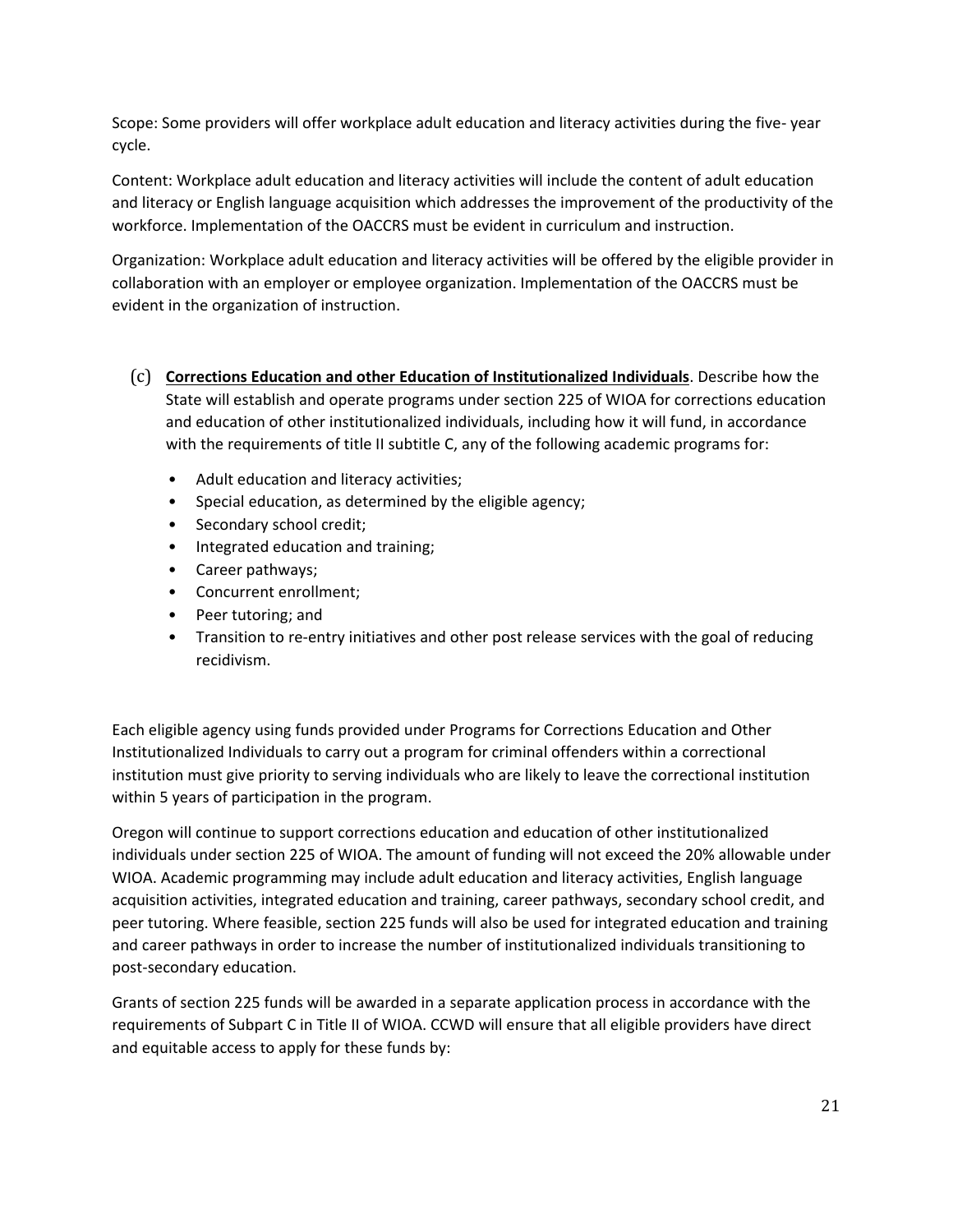- Using the same grant announcement, application, and proposal process for all eligible providers;
- Providing information about the RFA to any eligible agency that requests it;
- Incorporating the considerations specified in section 231(e) of WIOA in the review criteria; and
- Evaluating all applications using the same rubric and scoring criteria.

CCWD will give specific consideration in the criteria to eligible applicants that indicate priority of service to individuals who are likely to leave the correctional institution within five years of participation in the program.

(d) **Integrated English Literacy and Civics Education Program**. Describe how the State will establish and operate Integrated English Literacy and Civics Education programs under Section 243 of WIOA, for English language learners who are adults, including professionals with degrees and credentials in their native countries, including how the Integrated English Literacy and Civics Education program under section 243(a) of WIOA will be delivered in combination with integrated education and training activities.

Describe how the State will fund, in accordance with the requirements of title II, subtitle C, an Integrated English Literacy and Civics Education program and how the funds will be used for the program.

Describe how the Integrated English Literacy and Civics Education program under section 243(a) of WIOA will be designed to prepare adults who are English language learners for, and place such adults in, unsubsidized employment in in-demand industries and occupations that lead to economic selfsufficiency.

Describe how the Integrated English Literacy and Civics Education program under section 243(a) of WIOA will be designed to integrate with the local workforce development system and its functions to carry out the activities of the program.

Programs funded under section 243(a) will have the additional requirement to provide Integrated English literacy and civics education in combination with integrated education and training services (IETs). Programs offered under section 243(a) of WIOA must also be designed in consultation with the local workforce board and lead the participant to unsubsidized employment opportunities, economic self-sufficiency, and be within locally identified in-demand industries.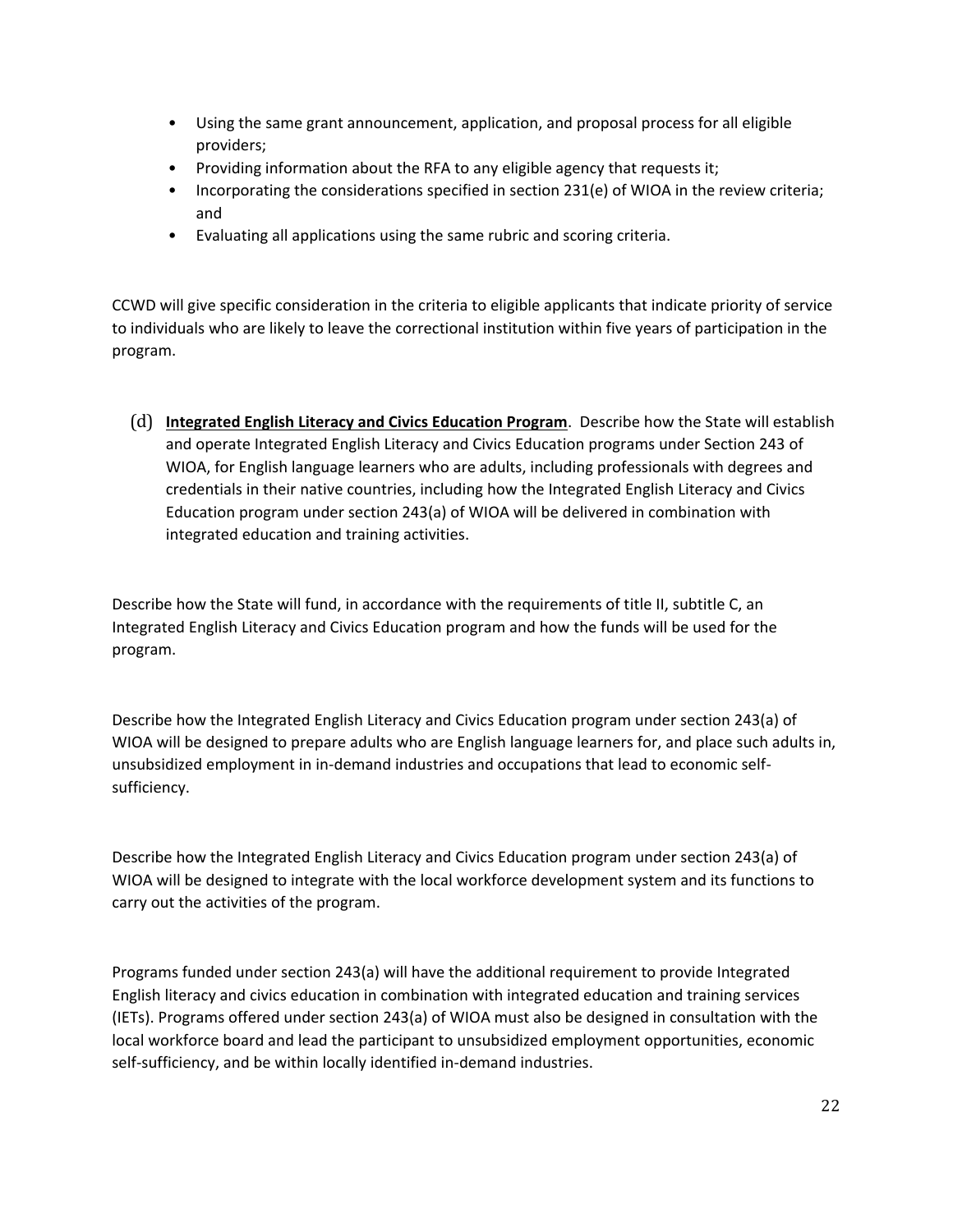CCWD will distribute Title II funds to successful grant applicants according to WIOA guidelines and the needs of local programs. Competitive grant awards will comply with considerations in Section 231(e) of WIOA. A new multi-year competition for grant funds beginning PY22 will be held and Grantees receiving funds under the competition will be required to negotiate program budgets each year using the existing performance—based funding model. The grants will be for a five-year period and continuation will be dependent upon program compliance and performance

Oregon's Integrated English Literacy and Civics Education services are designed to enable English language learners (ELLs), including professionals with degrees or credentials in their native countries, to achieve competency in the English language and acquire the basic and more advanced skills needed to function effectively as parents, workers, and citizens in the United States.

Local providers will build IEL/CE services on the successful practices and principles related to citizenship and civic participation contexts. These may include classroom and experiential activities such as:

- Instructional experiences that teach English language reading, writing, speaking/listening, and math skills along with instruction in civic responsibility by collaborating with a local police department to help students get drivers' licenses, understand the rules of the road, identify their rights and responsibilities as drivers, and prepare for interactions with local law enforcement while driving;
- An instructional unit called on 'The Road to Citizenship 'which takes participants through the entire citizenship process, including field trips to US Office of Citizenship and Immigration Services. Participants use the actual forms and materials needed to apply for and pass the citizenship exam and create portfolios of all the documents they need to collect and turn in to complete the process; or
- A unit, responding to a participant interest survey, on accessing medical services for families with children. The participants help plan a Health Fair that provides information to their community, including health screenings, an immunization clinic, and presentations by public school leadership, health care providers and insurance carriers to inform parents how to access care and services for themselves and their children.
- (e) **State Leadership**. Describe how the State will use the funds to carry out the required State Leadership activities under section 223 of WIOA.

CCWD will pursue the following required State Leadership Activities under this section of 223 of WIOA:

## 1. Alignment with other core programs:

Activities will include but may not be limited to:

• Explore the potential revision of Oregon Pathways to Adult Basic Skills (OPABS) and expansion of I—BEST and VESL models that integrate education and training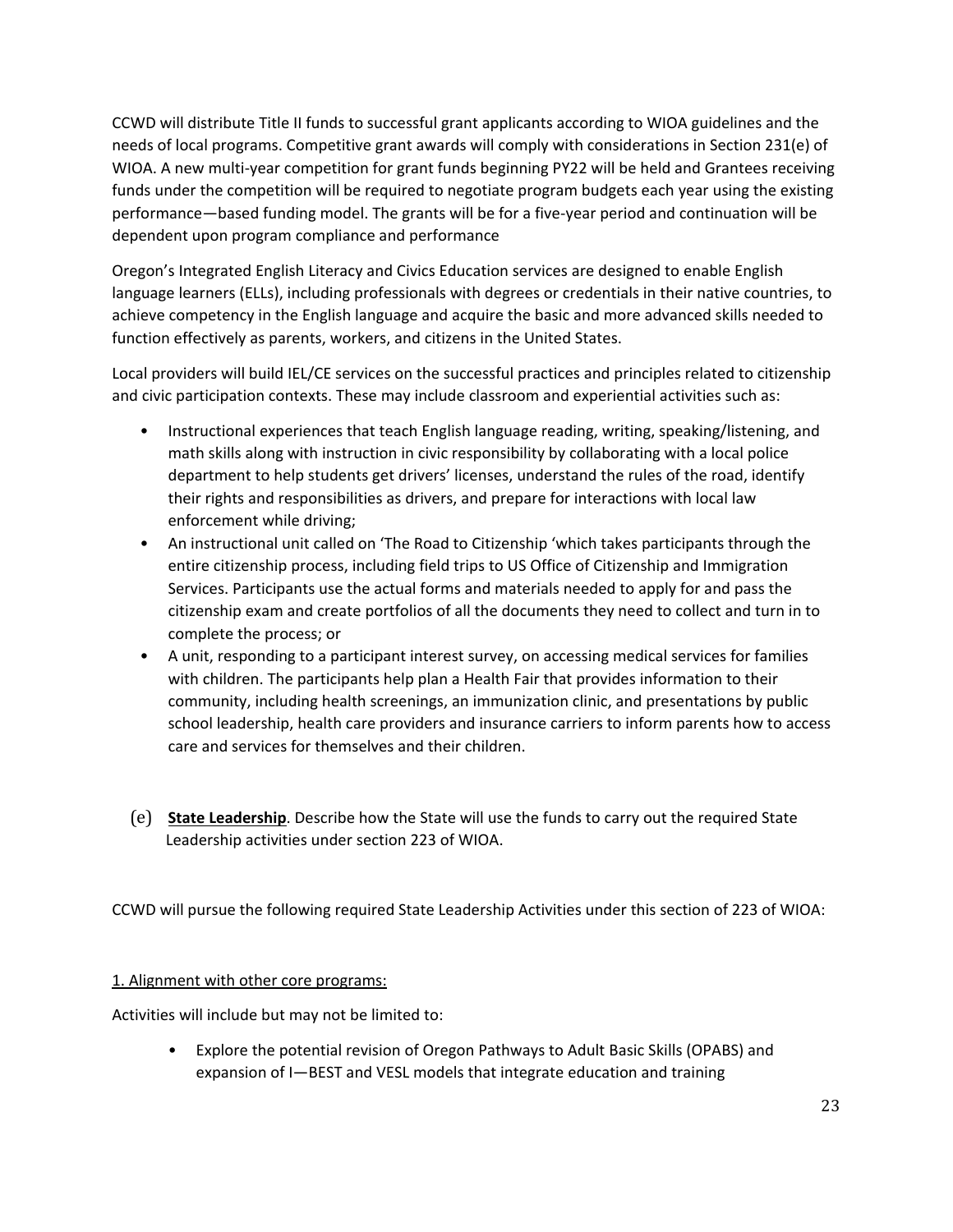- Participation and active engagement in the Oregon Workforce Systems Executive Team (WSET). The team is a partnership consisting of the Workforce Innovation and Opportunity Act (WIOA) Program Directors that are committed to an aligned vision of the workforce system and that seeks to collectively serve business and program participants across programs and funding streams and is supported by agency executives and the Governor's office. WSET will continue to work together to integrate all programs in the public workforce system to reduce duplication and lift families out of poverty. The State Director will continue to work with Career and Technical Education leaderships throughout the state to develop seamless transitions for WIOA Title II students in to career pathways.
- Continue to support for the development of instructional content and models for career pathways

## 2. Establishment of high quality PD:

Activities will include but may not be limited to:

- Exploration and collaboration in the development of standardized components of an adult education and literacy orientation process with identified learning outcomes
- Continued maintenance and updating to the professional development framework for the state that outlines required professional development activities in the areas of assessment, data collection, reporting and use, OACCRS and Program Administration. These activities will be outlined in the Oregon Adult Basic Skills Policy Manual.

#### 3. Provision of TA:

Activities will include but may not be limited to:

- Provide technical assistance to eligible providers on strategies to achieve negotiated targets on the primary indicators of performance and other identified areas of compliance.
- Provide support to meet WIOA data collection and reporting requirements.

#### 4. Monitoring and evaluation:

Activities will include but may not be limited to:

• CCWD will communicate to programs their responsibilities related to compliance with the award terms and conditions via multiple methods including training for new and continuing programs and by describing responsibilities in the Oregon ABS Policy Manual. In addition, CCWD will annually assess the risk of programs and conduct both desk and onsite monitoring to ensure compliance with federal regulations and grant conditions. Program Improvement Plans will be developed and technical assistance provided.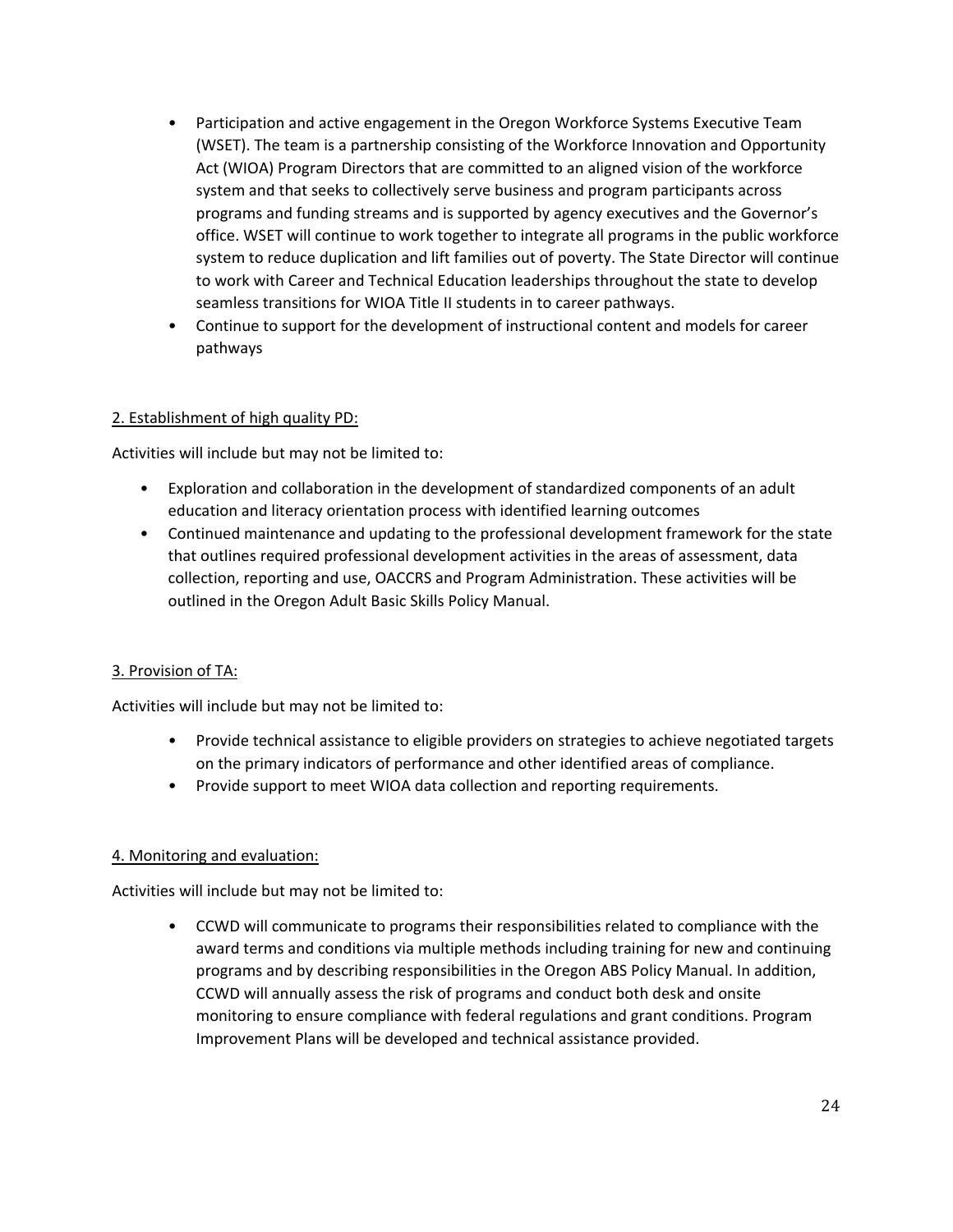Describe how the State will use the funds to carry out permissible State Leadership Activities under section 223 of WIOA, if applicable.

CCWD will pursue the following permissible state leadership activities:

- To promote transition of adult education students to employment and/or postsecondary education, CCWD will fund the development of instructional content and models for career pathways. CCWD will explore the revision of OPABS and support the expansion of I—BEST and VESL models that integrate education and training as a method to facilitate student transition.
- Technical assistance to eligible providers will include support for developing and implementing strategies to achieve measurable progress toward the state adjusted performance measures
- Exploration and collaboration in the development of standardized components of an adult education and literacy orientation process with identified learning outcomes
- Development of Professional Development materials that are based upon state and local program needs in order to improve and/or ensure program quality and compliance.
- Support state and local participation in professional development at state and local meetings and conferences.
- (f) **Assessing Quality**. Describe how the eligible agency will assess the quality of providers of adult education and literacy activities under title II and take actions to improve such quality, including providing the activities described in section 223(a)(1)(B) of WIOA.

CCWD as the eligible agency will assess the quality of adult education and literacy activities on regular basis by:

- Reviewing quarterly performance (e.g., number of students enrolled, hours attended, matched pre and post—tests, etc.);
- Conducting annual desk monitoring and onsite technical assistance visits; and
- Reviewing annual financial reports.

Frequent reviews will utilize data collected and reported in TOPSpro Enterprise more effectively for continuous program improvement, allowing CCWD to tailor technical assistance to areas of enrollment, instruction, student persistence, and transition to either employment or postsecondary training.

Oregon Title II professional development participants currently assess their experience by completing an evaluation after each training. Participants also frequently have the opportunity to reflect on each training day or event and share their reflection with the professional development staff. This keeps the training team apprised of the participants' progress, understanding, and plans for using new information. As the State develops and implements interactive training modules – posted and readily accessible on the CCWD website - to support the Oregon Adult College and Career Readiness Standards,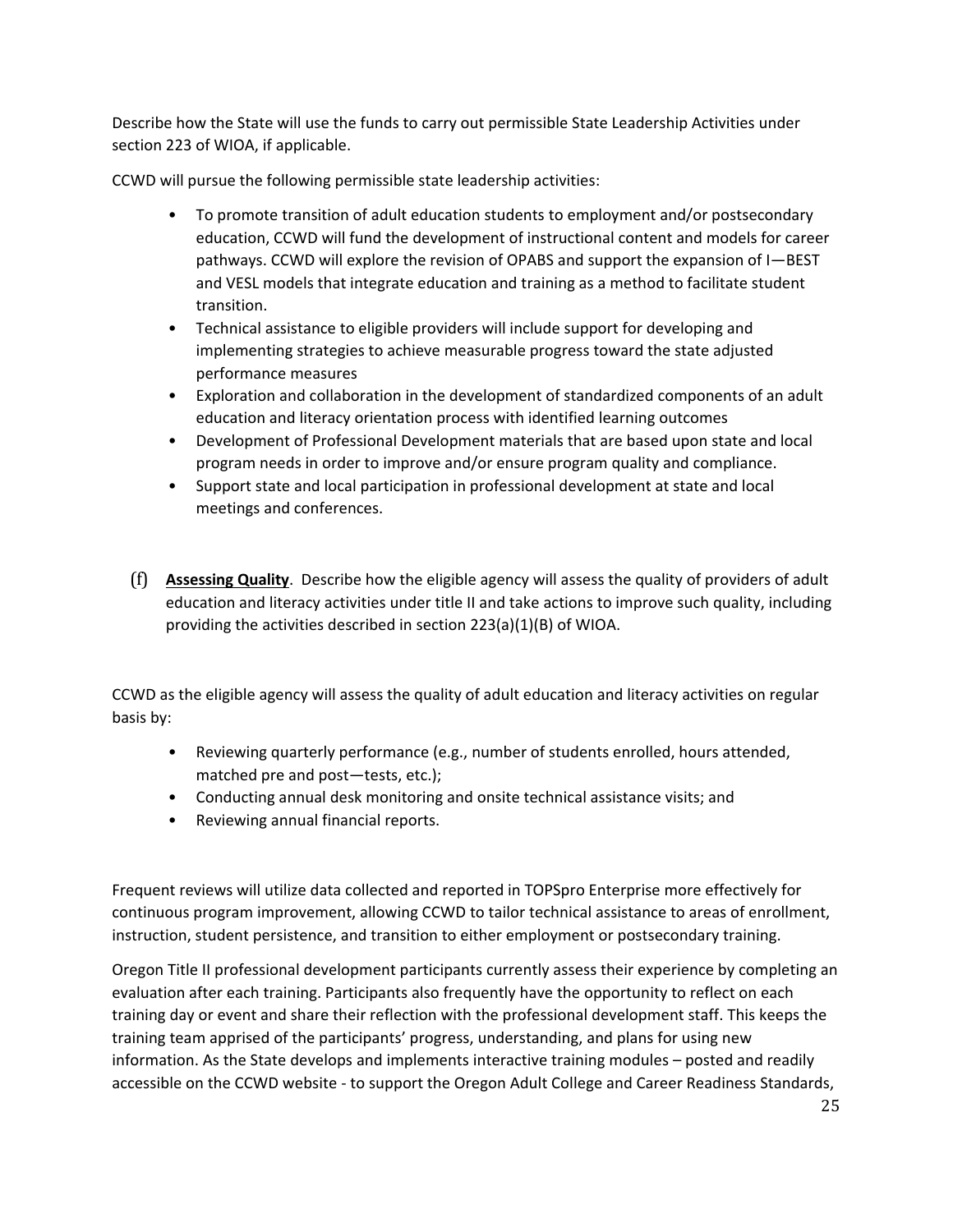faculty will be able to work in groups, with workshops facilitated by a trainer, or in self-paced mode using accompanying workbooks to document progress. The State will continue to review evidence of implementation, e.g., course outlines, lesson plans, and classroom observation, as other training opportunities in Learning Standards, data collection and use, English language acquisition, and other topics in order to ensure the quality of professional development.

In addition to the above, as part of the annual risk assessment policy, programs will be asked to selfreflect on their level of risk in the area of professional development and evaluate their participation in required activities. These activities include attendance at professional development planning meetings, online trainings for faculty, program administrators, and data professionals, participation in programbased professional learning communities and the completion of training plans and assignments. Programs are required to provide evidence of the completion of these activities by submitting the documents listed in the ABS Policy Manual for the scrutiny of state staff. The State ABS Team will also review this documentation and the self-assessment outcomes to identify those programs in which professional development technical assistance is needed. The self-assessment tool will be evaluated for effectiveness and refined as necessary in order for the information collected to provide a basis for examining the effectiveness and quality of instruction. The State ABS Team will also review data related to student outcomes (for example Measurable Skill Gains) and offer assistance (for example site visits, technical support for faculty and supervisors and comprehensive needs' analysis) to programs where high risk appears to correlate with low gains.

Oregon will use a variety of data sources including but not limited to program performance to determine if the professional development and technical assistance we are providing is achieving the desired outcomes for the program.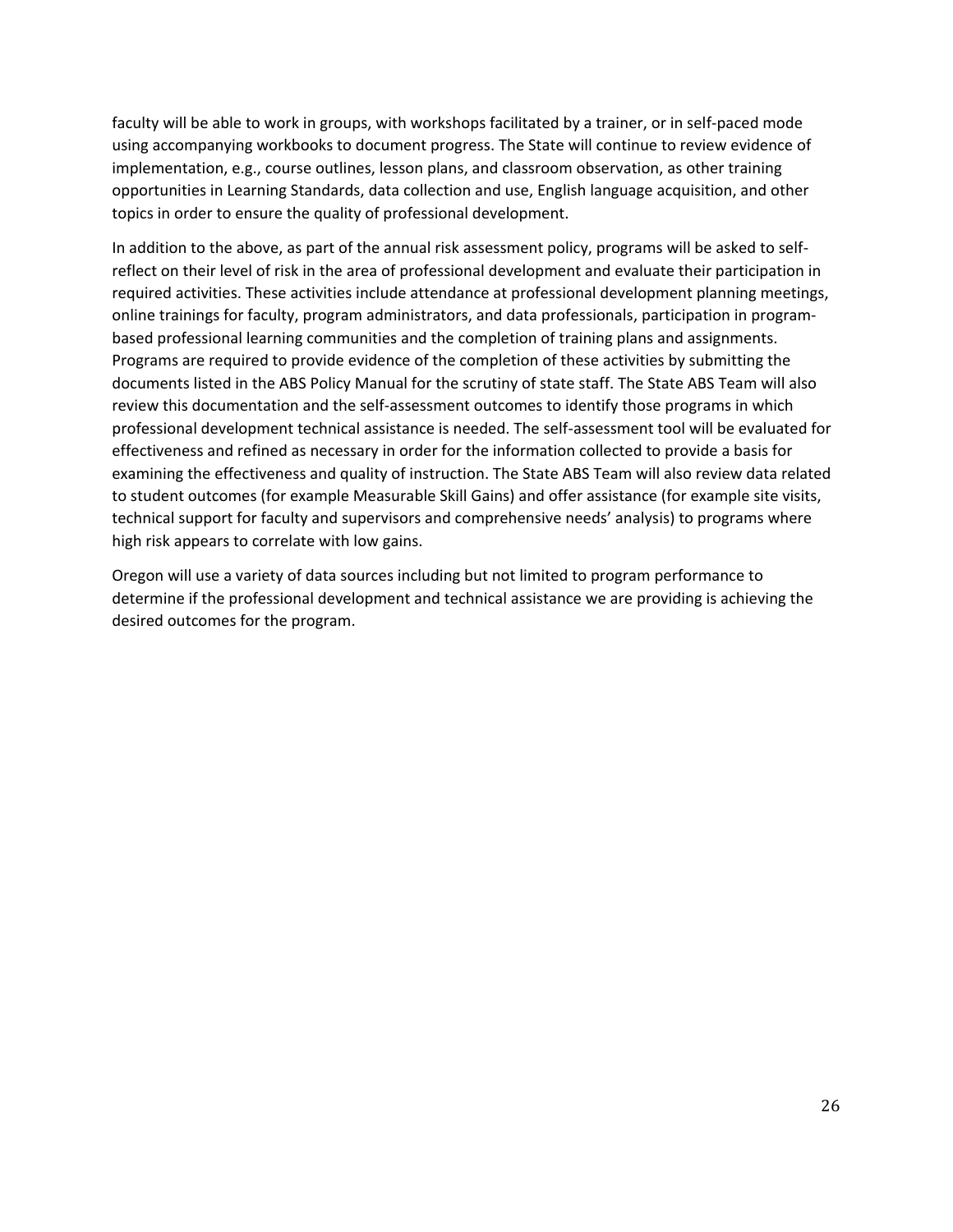#### **ADULT EDUCATION AND FAMILY LITERACY ACT PROGRAM CERTIFICATIONS AND ASSURANCES**

| States must provide written and signed certifications that: |                                                                                                                                                                      |  |  |  |
|-------------------------------------------------------------|----------------------------------------------------------------------------------------------------------------------------------------------------------------------|--|--|--|
| 1.                                                          | The plan is submitted by the State agency that is eligible to submit the plan;                                                                                       |  |  |  |
|                                                             |                                                                                                                                                                      |  |  |  |
| 2.                                                          | The State agency has authority under State law to perform the functions of the State under the                                                                       |  |  |  |
|                                                             | program;                                                                                                                                                             |  |  |  |
|                                                             |                                                                                                                                                                      |  |  |  |
| 3.                                                          | The State legally may carry out each provision of the plan;                                                                                                          |  |  |  |
|                                                             |                                                                                                                                                                      |  |  |  |
| 4.                                                          | All provisions of the plan are consistent with State law;                                                                                                            |  |  |  |
|                                                             |                                                                                                                                                                      |  |  |  |
| 5.                                                          | A State officer, specified by title in the certification, has authority under State law to receive, hold,                                                            |  |  |  |
|                                                             | and disburse Federal funds made available under the plan;                                                                                                            |  |  |  |
|                                                             |                                                                                                                                                                      |  |  |  |
| 6.                                                          | The State officer who is submitting the plan, specified by the title in the certification, has authority to<br>submit the plan;                                      |  |  |  |
|                                                             |                                                                                                                                                                      |  |  |  |
|                                                             |                                                                                                                                                                      |  |  |  |
| 7.                                                          | The agency that is submitting the plan has adopted or otherwise formally approved the plan; and                                                                      |  |  |  |
|                                                             |                                                                                                                                                                      |  |  |  |
| 8.                                                          | The plan is the basis for State operation and administration of the program;                                                                                         |  |  |  |
|                                                             | The State Plan must include assurances that:                                                                                                                         |  |  |  |
| ļ1.                                                         | The eligible agency will expend funds appropriated to carry out title II of the Workforce Innovation                                                                 |  |  |  |
|                                                             | and Opportunity Act (WIOA) only in a manner consistent with fiscal requirements under section<br>241(a) of WIOA (regarding the supplement-not-supplant requirement); |  |  |  |
|                                                             |                                                                                                                                                                      |  |  |  |
| 2.                                                          | The eligible agency will ensure that there is at least one eligible provider serving each local area, as                                                             |  |  |  |
|                                                             | defined in section 3(32) of WIOA;                                                                                                                                    |  |  |  |
|                                                             |                                                                                                                                                                      |  |  |  |
| 3.                                                          | The eligible agency will not use any funds made available under title II of WIOA for the purpose of                                                                  |  |  |  |
|                                                             | supporting or providing programs, services, or activities for individuals who are not "eligible                                                                      |  |  |  |
|                                                             | individuals" within the meaning of section 203(4) of WIOA, unless it is providing programs, services or                                                              |  |  |  |
|                                                             | activities related to family literacy activities, as defined in section 203(9) of WIOA;                                                                              |  |  |  |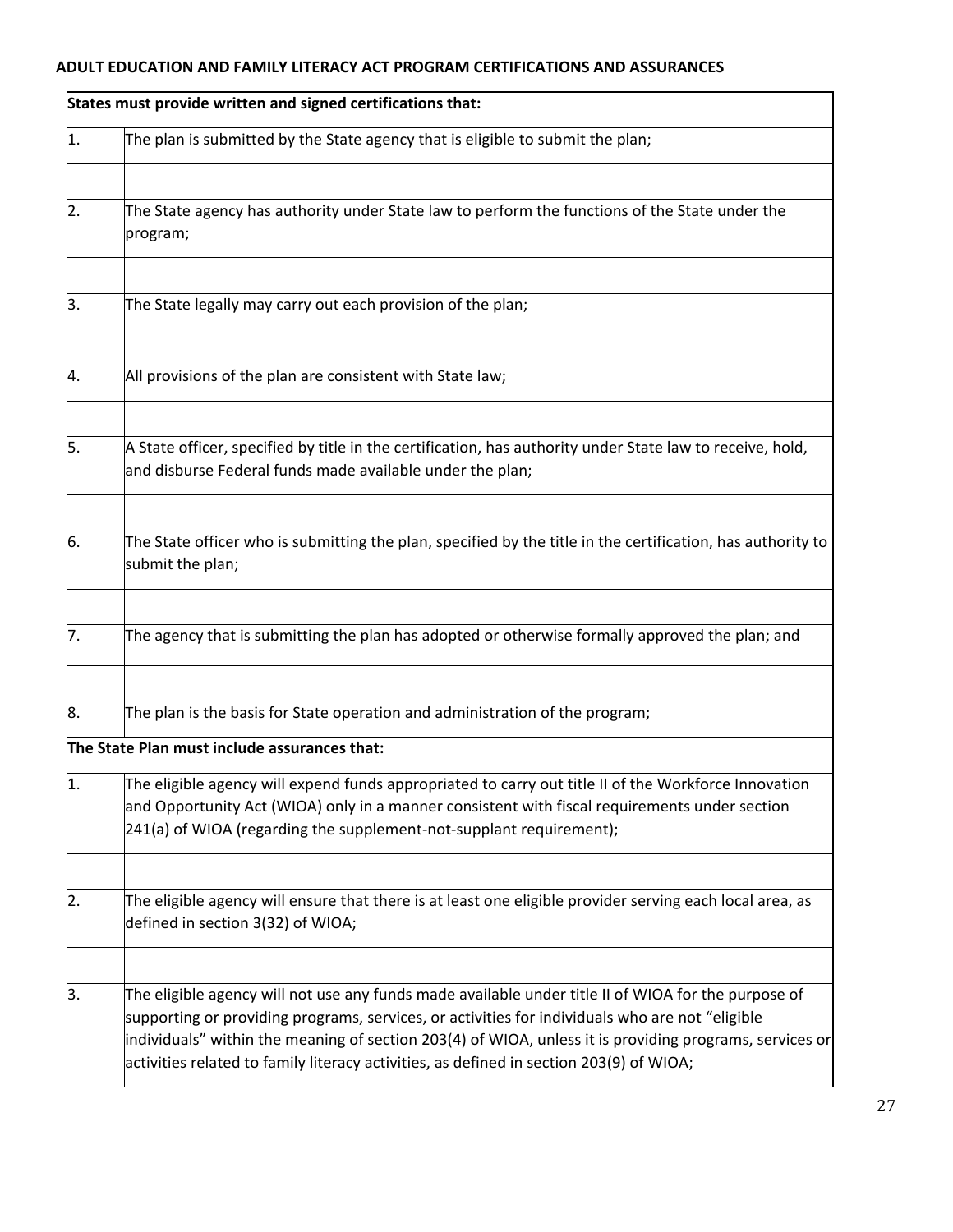| 4.  | Using funds made available under title II of WIOA to carry out a program for criminal offenders within<br>a correctional institution, the eligible agency will give priority to serving individuals who are likely to<br>leave the correctional institution within five years of participation in the program. |
|-----|----------------------------------------------------------------------------------------------------------------------------------------------------------------------------------------------------------------------------------------------------------------------------------------------------------------|
| 15. | The eligible agency agrees that in expending funds made available under Title II of WIOA, the eligible<br>agency will comply with sections 8301 through 8303 of the Buy American Act (41 U.S.C. 8301-8303).                                                                                                    |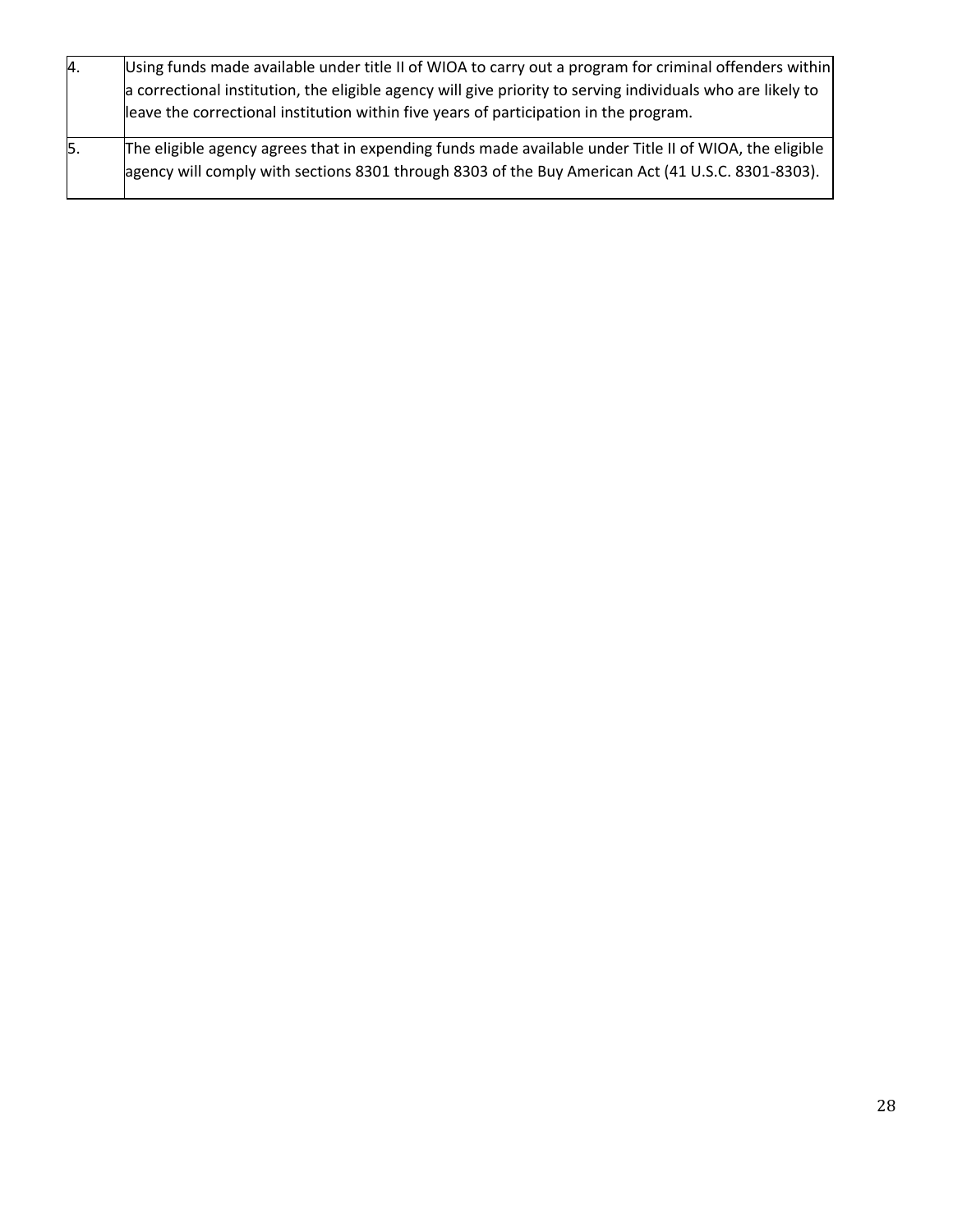#### **Section 427 of the General Education Provisions Act (GEPA)**

*Instructions: In the text box below, describe the steps the applicant proposes to take to ensure equitable access to, and participation in, its Federally-assisted program for students, teachers, and other program beneficiaries with special needs provide the information to meet the requirements of Section 427 of the General Education Provisions Act (GEPA), consistent with the following instructions.*

Local programs will be required to describe the steps they will take to ensure equitable access to Title II activities for participants with race, national origin, color, disability, or age barriers. For state-funded professional development activities, accommodations will be made as appropriate to ensure equitable access.

The state will ensure local programs receive opportunities for professional development in complying with GEPA requirements by providing information during at least one State Director meeting on an annual basis.

State staff will be required adhere to the same expectations and participate in the annual professional development opportunity described above.

OMB Control No. 1894-0005 (Exp. 04/30/2020)

## **NOTICE TO ALL APPLICANTS**

The purpose of this enclosure is to inform you about the following provision in the Department of Education's General Education Provisions Act (GEPA) that applies to applicants for new grant awards under Department programs. This provision is Section 427 of GEPA, enacted as part of the Improving America's Schools Act of 1994 (Public Law (P.L.) 103-382).

#### **To Whom Does This Provision Apply?**

Section 427 of GEPA affects applicants for new grant awards under this program. **ALL APPLICANTS FOR NEW AWARDS MUST INCLUDE INFORMATION IN THEIR APPLICATIONS TO ADDRESS THIS NEW PROVISION IN ORDER TO RECEIVE FUNDING UNDER THIS PROGRAM.**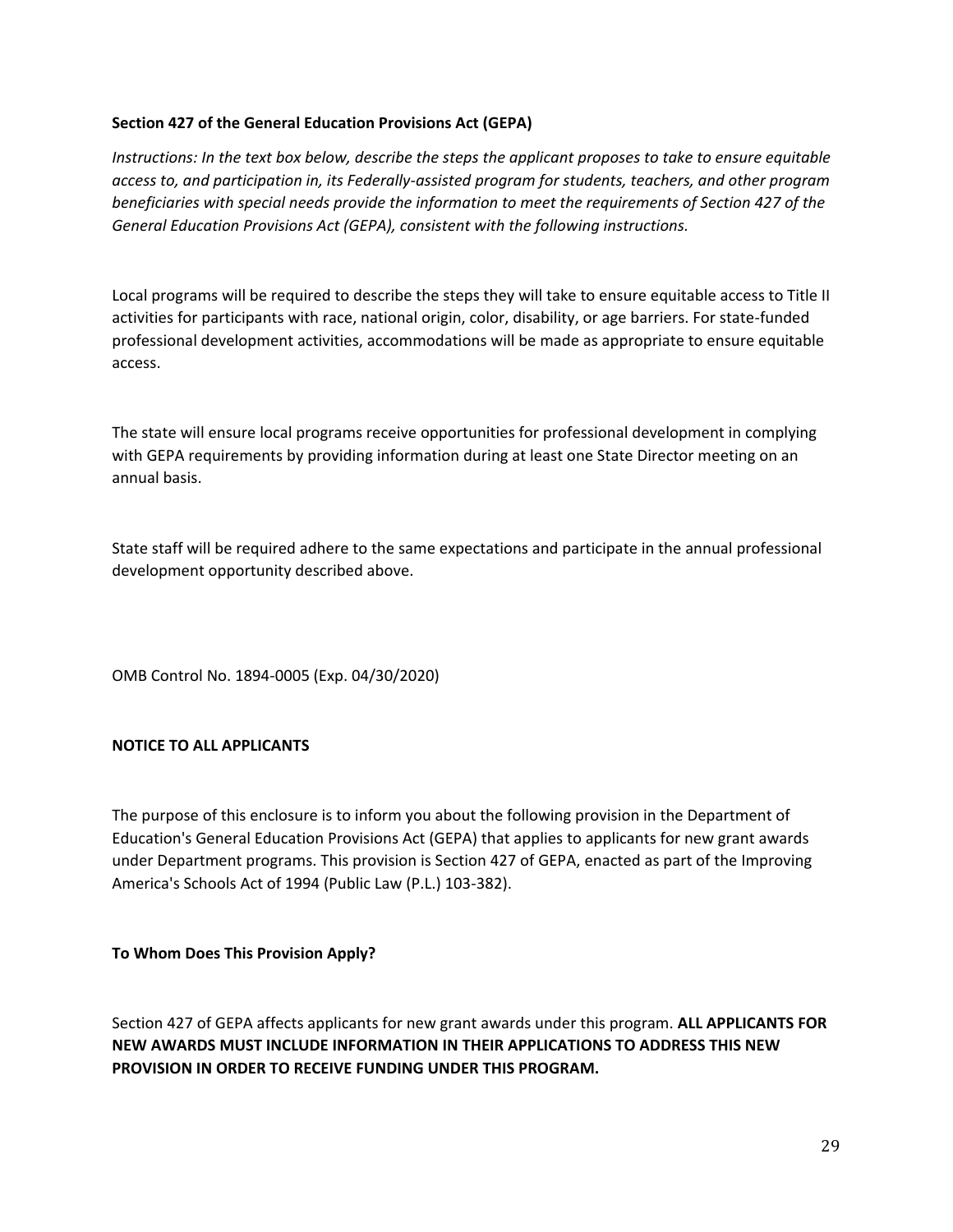(If this program is a State-formula grant program, a State needs to provide this description only for projects or activities that it carries out with funds reserved for State-level uses. In addition, local school districts or other eligible applicants that apply to the State for funding need to provide this description in their applications to the State for funding. The State would be responsible for ensuring that the school district or other local entity has submitted a sufficient section 427 statement as described below.)

## **What Does This Provision Require?**

Section 427 requires each applicant for funds (other than an individual person) to include in its application a description of the steps the applicant proposes to take to ensure equitable access to, and participation in, its Federally-assisted program for students, teachers, and other program beneficiaries with special needs. This provision allows applicants discretion in developing the required description. The statute highlights six types of barriers that can impede equitable access or participation: gender, race, national origin, color, disability, or age. Based on local circumstances, you should determine whether these or other barriers may prevent your students, teachers, etc. from such access or participation in, the Federally-funded project or activity. The description in your application of steps to be taken to overcome these barriers need not be lengthy; you may provide a clear and succinct description of how you plan to address those barriers that are applicable to your circumstances. In addition, the information may be provided in a single narrative, or, if appropriate, may be discussed in connection with related topics in the application.

Section 427 is not intended to duplicate the requirements of civil rights statutes, but rather to ensure that, in designing their projects, applicants for Federal funds address equity concerns that may affect the ability of certain potential beneficiaries to fully participate in the project and to achieve to high standards. Consistent with program requirements and its approved application, an applicant may use the Federal funds awarded to it to eliminate barriers it identifies.

#### **What are Examples of How an Applicant Might Satisfy the Requirement of This Provision?**

The following examples may help illustrate how an applicant may comply with Section 427.

- (1) An applicant that proposes to carry out an adult literacy project serving, among others, adults with limited English proficiency, might describe in its application how it intends to distribute a brochure about the proposed project to such potential participants in their native language.
- (2) An applicant that proposes to develop instructional materials for classroom use might describe how it will make the materials available on audio tape or in braille for students who are blind.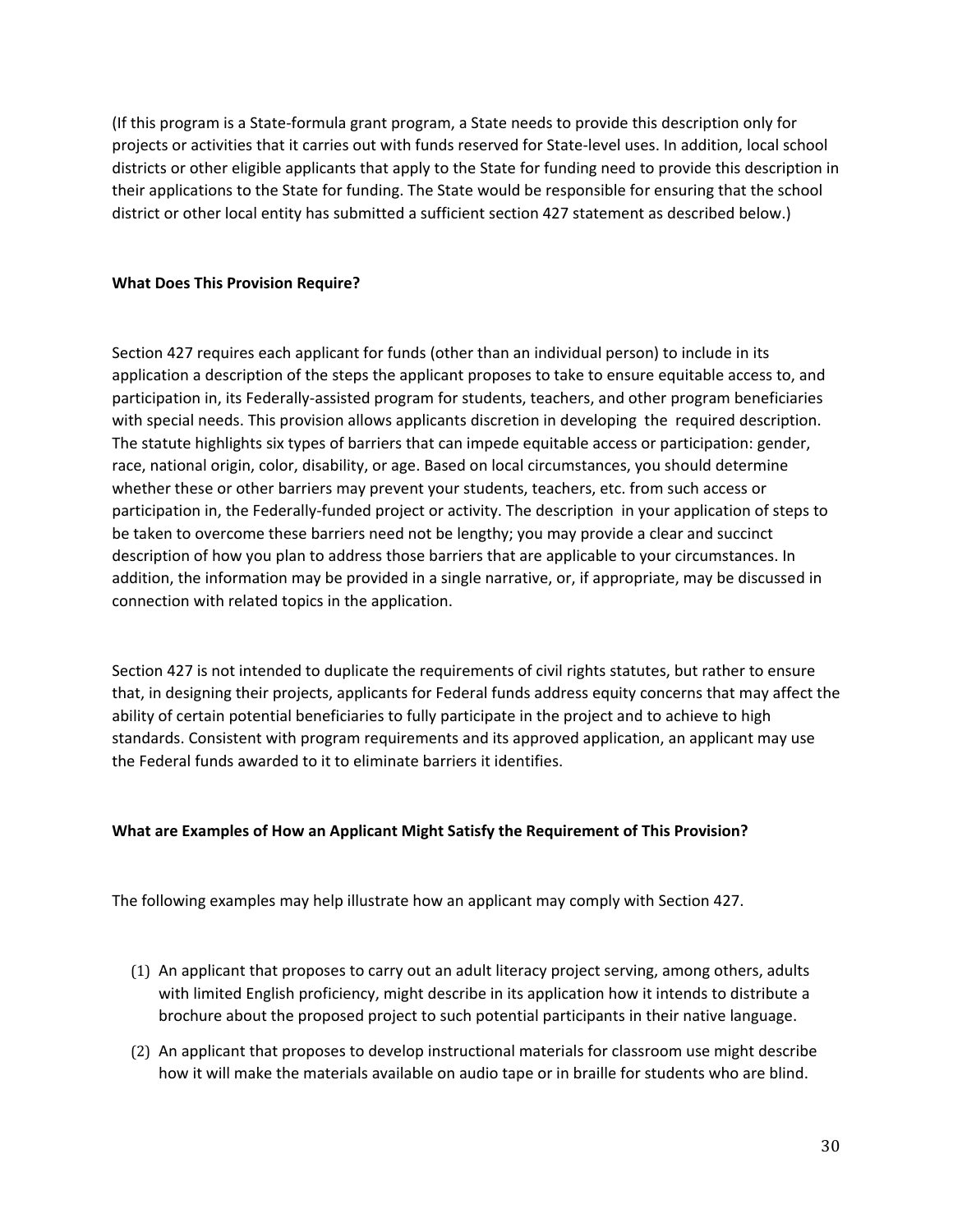- (3) An applicant that proposes to carry out a model science program for secondary students and is concerned that girls may be less likely than boys to enroll in the course, might indicate how it intends to conduct "outreach" efforts to girls, to encourage their enrollment.
- (4) An applicant that proposes a project to increase school safety might describe the special efforts it will take to address concern of lesbian, gay, bisexual, and transgender students, and efforts to reach out to and involve the families of LGBT students

We recognize that many applicants may already be implementing effective steps to ensure equity of access and participation in their grant programs, and we appreciate your cooperation in responding to the requirements of this provision.

#### **Estimated Burden Statement for GEPA Requirements**

**According to the Paperwork Reduction Act of 1995, no persons are required to respond to a collection of information unless such collection displays a valid OMB control number. Public reporting burden for this collection of information is estimated to average 1.5 hours per response, including time for reviewing instructions, searching existing data sources, gathering and maintaining the data needed, and completing and reviewing the collection of information. The obligation to respond to this collection is required to obtain or retain benefit (Public Law 103-382. Send comments regarding the burden estimate or any other aspect of this collection of information, including suggestions for reducing this burden, to the U.S. Department of Education, 400 Maryland Ave., SW, Washington, DC 20210-4537 or email [ICDocketMgr@ed.gov a](mailto:ICDocketMgr@ed.gov)nd reference the OMB Control Number 1894-0005.**

- 1. SF424B Assurances [Non-Construction Programs](http://www2.ed.gov/fund/grant/apply/appforms/appforms.html) [\(http://www2.ed.gov/fund/grant/apply/appforms/appforms.html\)](http://www2.ed.gov/fund/grant/apply/appforms/appforms.html))
- 2. Grants.gov [Certification Regarding Lobbying](http://www2.ed.gov/fund/grant/apply/appforms/appforms.html) [\(http://www2.ed.gov/fund/grant/apply/appforms/appforms.html\)](http://www2.ed.gov/fund/grant/apply/appforms/appforms.html))
- 3. SF LLL Form [Disclosure of Lobbying Activities \(required, only if applicable\)](http://www.whitehouse.gov/sites/default/files/omb/assets/omb/grants/sflllin.pdf) [\(http://www2.ed.gov/fund/grant/apply/appforms/appforms.html\)](http://www2.ed.gov/fund/grant/apply/appforms/appforms.html)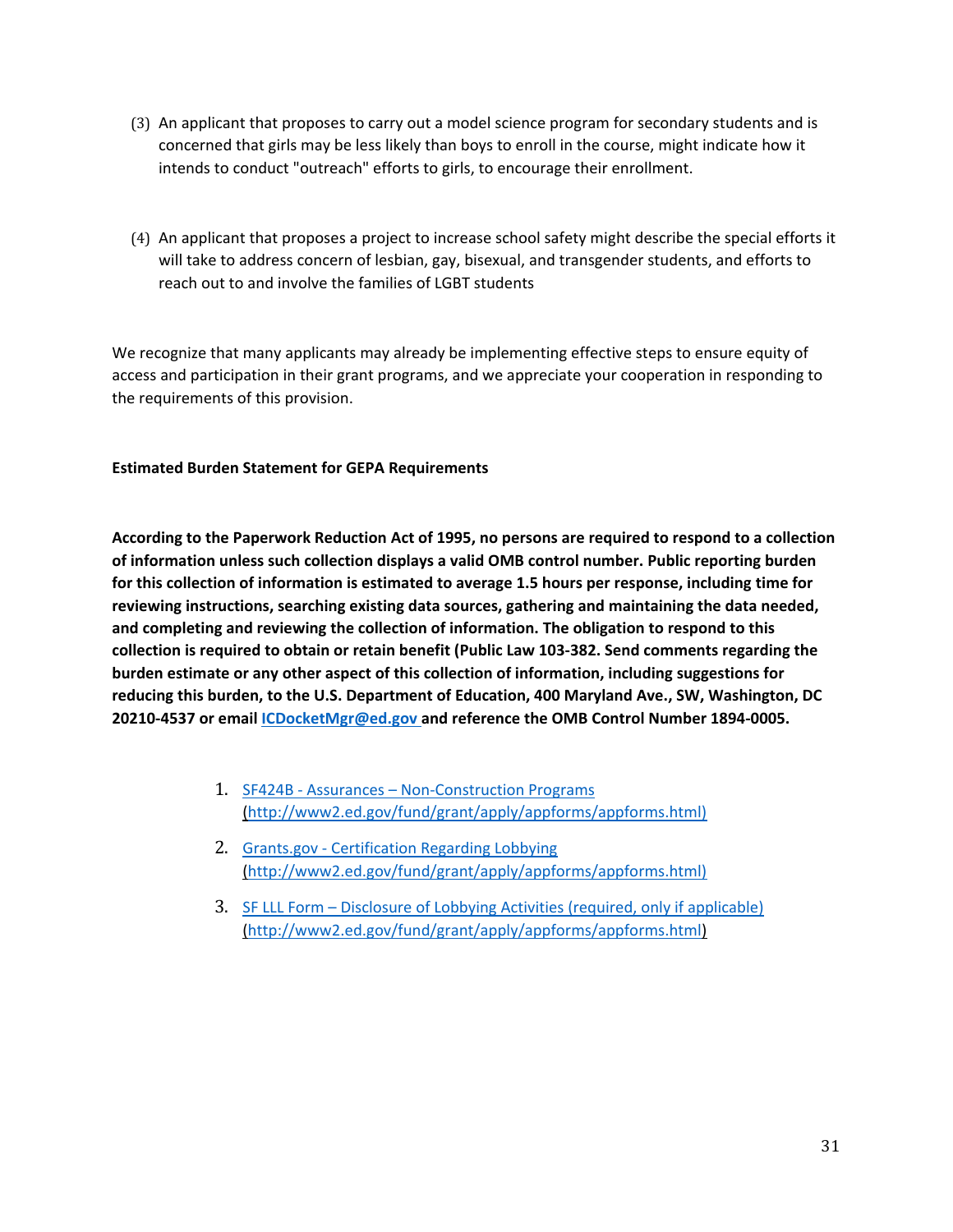Performance Targets for Title II:

| 2022-23<br>Indicator/Program                            | Title II<br><b>Adult</b><br><b>Education</b> | 2023-24<br>Indicator/Program                            | <b>Title</b><br>Adu<br>Edu |
|---------------------------------------------------------|----------------------------------------------|---------------------------------------------------------|----------------------------|
| <b>Employment 2nd Quarter</b><br><b>After Exit</b>      | <b>TBD</b>                                   | <b>Employment 2nd Quarter</b><br><b>After Exit</b>      | <b>TBD</b>                 |
| <b>Employment 4th Quarter</b><br><b>After Exit</b>      | <b>TBD</b>                                   | <b>Employment 4th Quarter</b><br><b>After Exit</b>      | <b>TBD</b>                 |
| <b>Median Earnings 2nd</b><br><b>Quarter After Exit</b> | <b>TBD</b>                                   | <b>Median Earnings 2nd</b><br><b>Quarter After Exit</b> | <b>TBD</b>                 |
| <b>Credential Attainment</b><br>Rate                    | <b>TBD</b>                                   | <b>Credential Attainment</b><br>Rate                    | <b>TBD</b>                 |
| <b>Measurable Skill Gains</b>                           | <b>TBD</b>                                   | <b>Measurable Skill Gains</b>                           | <b>TBD</b>                 |
| <b>Effectiveness in Serving</b><br><b>Employers</b>     | using<br>method<br>from T1                   | <b>Effectiveness in Serving</b><br><b>Employers</b>     | usin<br>met<br>fron        |

| Title II<br>Adult<br><b>Education</b> | 2023-24<br>Indicator/Program                            | <b>Title II</b><br><b>Adult</b><br><b>Education</b> |
|---------------------------------------|---------------------------------------------------------|-----------------------------------------------------|
| TBD                                   | <b>Employment 2nd Quarter</b><br><b>After Exit</b>      | <b>TBD</b>                                          |
| TBD                                   | <b>Employment 4th Quarter</b><br><b>After Exit</b>      | <b>TBD</b>                                          |
| TBD                                   | <b>Median Earnings 2nd</b><br><b>Quarter After Exit</b> | <b>TBD</b>                                          |
| TBD                                   | <b>Credential Attainment</b><br>Rate                    | <b>TBD</b>                                          |
| TBD                                   | <b>Measurable Skill Gains</b>                           | <b>TBD</b>                                          |
| using<br>method<br>from T1            | <b>Effectiveness in Serving</b><br><b>Employers</b>     | using<br>method<br>from T1                          |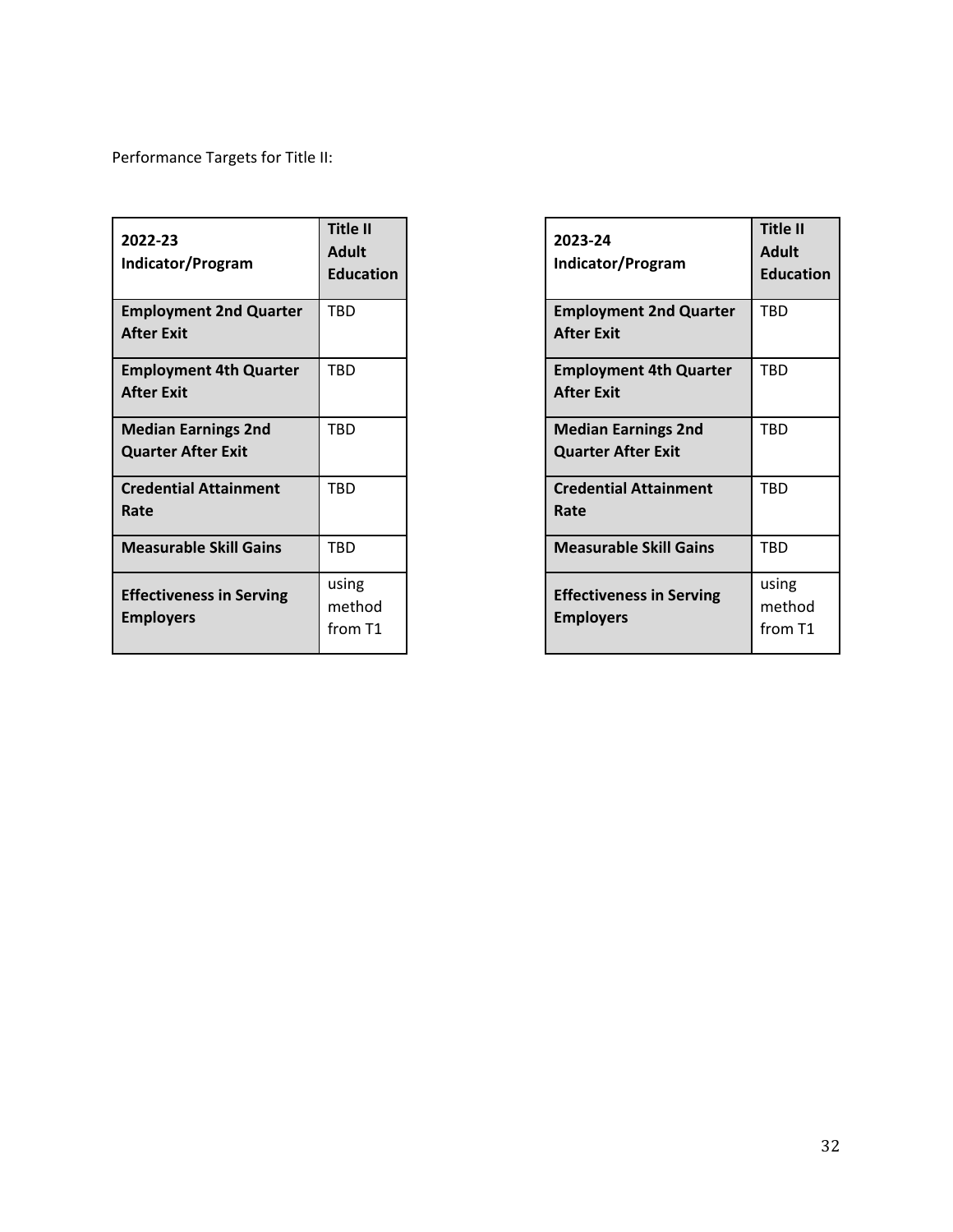**WorkSource Oregon**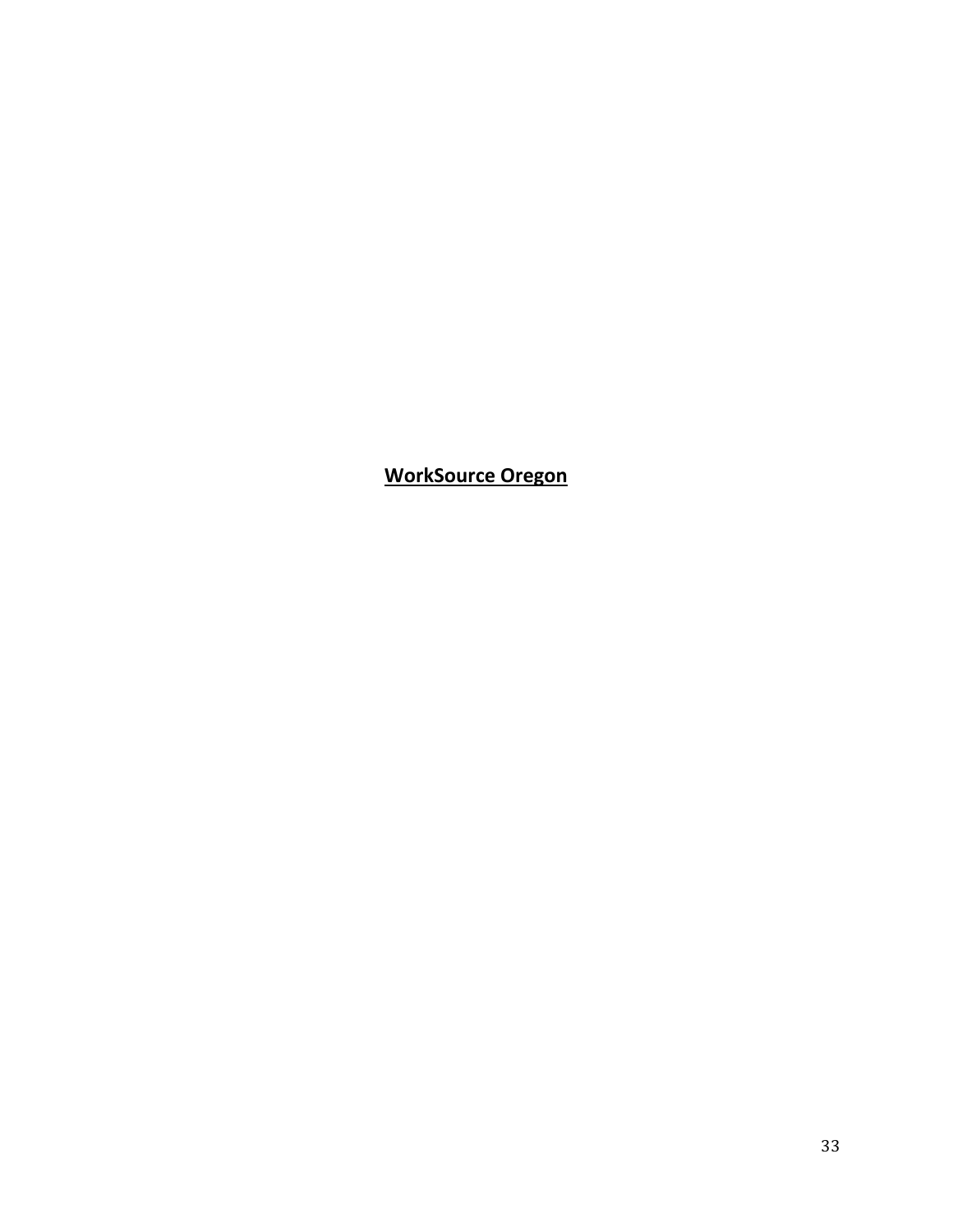## WorkSource Oregon Strategic Plan Modifications, PY 22 – PY 23

Submitted by Oregon Employment Department, Workforce Operations Division January 26, 2022

## **Shift to a Virtual Service Delivery Model**

In response to COVID, WSO centers closed to in-person traffic spring 2020 and did not fully reopen until summer 2021. During this transition, the state begin to phase in a number of system enhancements to support the delivery of services in a virtual format. Enhancements included new video conferencing software for use with external customers; a new WSO website, available in multiple languages, that greatly improves customer access to the menu of reemployment and training services; an online scheduling tool, available in both English and Spanish, that allows job seekers to arrange virtual or inperson appointments with staff, or reserve computer time in a center; automated emails to inform job seekers of their registration status and encourage customer engagement with WSO staff; and customer relationship management software for customers to submit questions through a central portal, thus streamlining staff workflow in responding to inquiries. All enhancements were operational by late 2021.

The scheduling tool, launched in September 2020, has been popular with customers and helped streamline center workflow for staff. To date over 2,000 appointments have been scheduled, with seventy percent initiated online by the job seeker. Of those scheduling an appointment with staff, 60% opted for a virtual meeting using video conferencing software vs. meeting in-person with staff.

To further enhance the scheduling tool's utility in serving Oregon's diverse customer base, an updated version in ten additional languages (identified thru census data and customer use of other translation services) is planned for spring 2022. The state is also exploring options to integrate the tool with state email and calendaring systems to further enhance its utility in managing center workflow and communicating with customers.

The Reemployment Services and Eligibility Assessment program was an early adopter of the scheduling tool, encouraging claimants selected for the program to schedule their RESEA orientation with staff online. In addition, other workforce programs are exploring how the tool can be used to work more seamlessly together to connect customers with reemployment services. For example, the state's Unemployment Insurance division is exploring how the tool can he used to connect claimants seeking reemployment services with WSO center staff, rather than just providing them contact information.

WSO leadership remains committed to offering services thru a virtual format to expand service delivery to more and diverse communities including underserved populations while also helping to protect the health and safety of staff and customers in light of the ongoing pandemic.

## **D. COORDINATION, ALIGNMENT AND PROVISION OF SERVICES TO EMPLOYERS**

Business Services (pages 56-57 of state plan)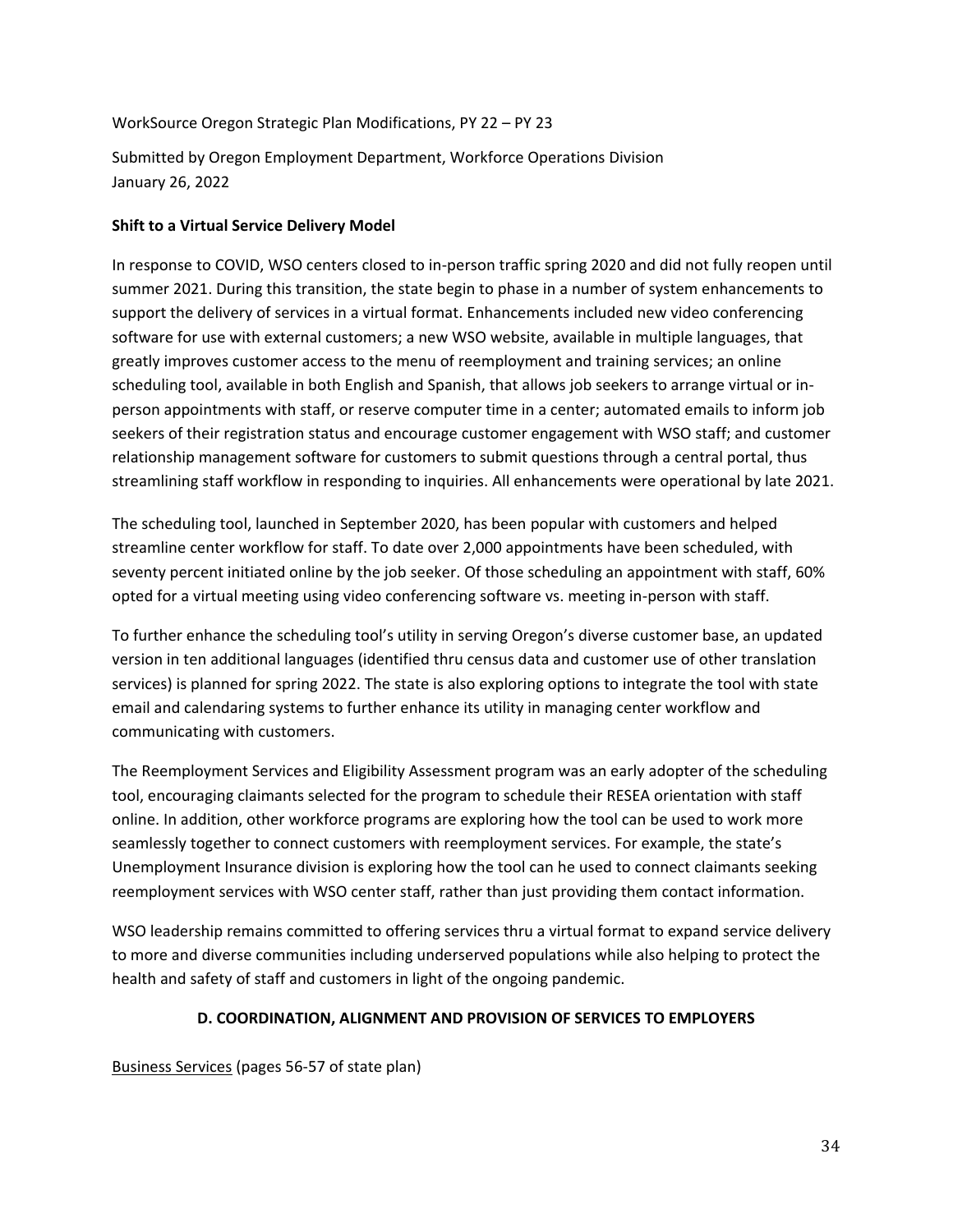WSO continues to align business services to support workforce investment activities and meet the needs of businesses and support economic growth in each area. Leveraging and aligning collective resources brings enhanced communication, coordination, and collaboration among businesses, economic development, service providers, business team members, and local workforce development boards.

The public workforce system and business services teams work in tandem to connect the diverse communities we serve, such as veterans, migrant and seasonal farmworkers, unemployment insurance claimants, and dislocated workers with employment opportunities.

Labor market challenges continue, with many workers retiring and choosing not to return to work due to the ongoing pandemic. To address these challenges, business staff saw successful quality placements for their employers through use of the labor exchange system, outreach, special events, and social media.

In addition, business staff utilized WSO's LinkedIn recruiter platform to help fill positions. The partnership with LinkedIn began July 2020 and to date has generated almost 7,500 followers, gained national recognition, and resulted in 95 quality hires with up to six figure salaries. Based on this success, WSO recently extended its LinkedIn partnership for three more years.

To help customers gain new in-demand skills, the Business Services team in 2021 partnered with Google to offer 1,000 scholarships to provide customers online training at no cost in the following areas: data analytics, project management, IT support and UX design. Based on the success of this partnership, another 1,000 scholarships were secured in 2022.

Throughout the pandemic, the business services team continued its partnerships with other special programs, such as STEP, RESEA, MSFW, Veterans and Trade Act, to ensure a pipeline exists for the referral of those customers for enhanced job matching and placement assistance. The business services team will continue to look for innovative ways to connect customers served by these special programs with job listings.

#### PY 2020 Business Services Data

- Total Business served = 9,931
- Total Staff assisted job listings  $= 1,513$
- Self-Referral job listings = 275,227
- Downloaded job listings from the National Labor Exchange = 171,929
- Total staff-assisted hires = 1,292
- Total self-referral hires = 3,132
- Total staff-assisted placement and self-referral hires = 54, 032

## **C. DESCRIBE THE STATE'S STRATEGY FOR PROVIDING REEMPLOYMENT ASSISTANCE TO UI CLAIMANTS AND OTHER UNEMPLOYED INDIVIDUALS**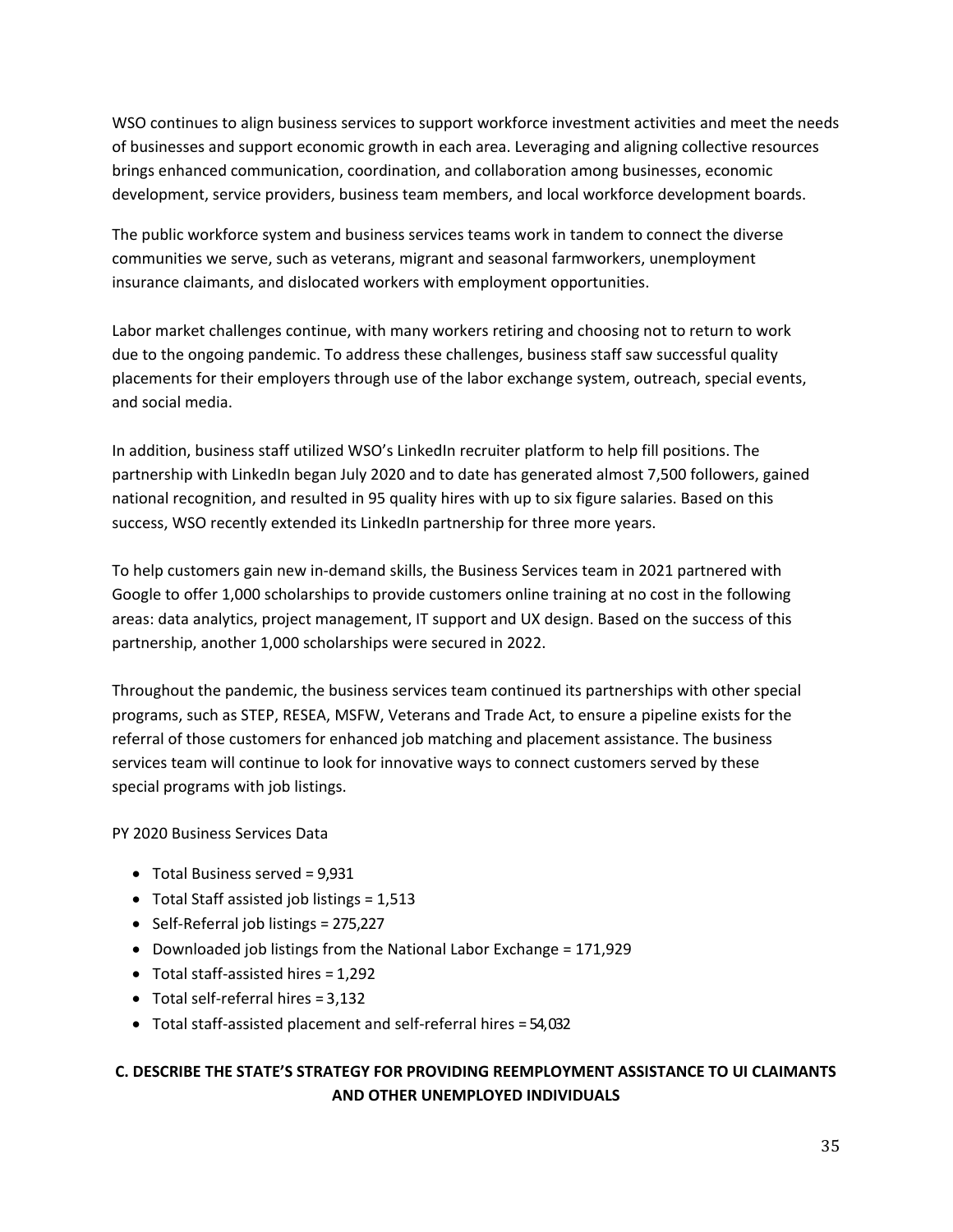#### Reemployment Services and Eligibility Program (pages 139-140 of state plan)

In response to the COVID-19 pandemic, Oregon adjusted its RESEA program beginning in PY 2019, and continued throughout PY 2020. RESEA conversations shifted to virtual environments, both over the telephone and through video conferencing. Selection criteria for RESEA was modified, and claimants who indicated they voluntarily quit, or were discharged from their jobs on their initial claim application, were included in the new pool for RESEA selection. ES staff shifted to help support UI, so a weekly maximum was set at 200, and the subsequent RESEA conversation was temporarily stopped. As the need of the UI program began to gradually decrease, the weekly maximum was increased from 200 to 600 in June 2021. This plan was approved by USDOL, and allowed Oregon to continue to offer RESEA services to a selection of claimants throughout the duration of the pandemic.

Recognizing the importance of the RESEA program in connecting claimants – particularly those from underserved population groups, including those facing barriers to employment such as low-income individuals, English language learners, individuals without housing, and individuals with disabilities – with reemployment services and its impact in shortening the duration of UI claims, the state made two significant changes to its RESEA program in 2021. *First, all unattached claimants are now required to participate in RESESA*. Previously only those identified as most likely to exhaust benefits were selected. This change will allow the state to serve a significantly larger and more diverse pool of customers. These conversations, in accordance with USDOL guidelines, are conducted one-on-one, either in-person or through video conferencing. Seco*nd, those identified as most likely to exhaust benefits are now selected for a subsequent RESEA conversation*. Previously all claimants who remained unemployed and continued to claim benefits were selected. This change will help ensure that those most at risk of long-term unemployment are connected with reemployment and training services and remain engaged with WSO. In addition, subsequent conversations must now be conducted one-on-one, either in-person or thorough video conferencing. Based on staff feedback, one-on-one conversations are more impactful and help facilitate customer engagement with the workforce system.

An additional change in 2021 was the introduction of a scheduling tool for local WorkSource Oregon offices. Customers now have the option of scheduling an in-person appointment or a virtual appointment with a set date and time with staff. Scheduling an appointment is not required as drop-in customers continue to be served, but is a tool to be used when it works best for the customer.

iii. **Equity in service delivery and educational programming.** *States should examine which population groups experience inequities in access to and participation in public workforce programs that lead to quality jobs. The Departments encourage states to develop education, training, and career service strategies that better address and promote equity in service delivery. Alignment among programs, including programs that support low-income jobseekers such Supplemental Nutrition Assistance Program (SNAP), and those supporting individuals with disabilities promote economic stability.*

## **9. ADDRESSING THE ACCESSIBILITY OF THE ONE-STOP DELIVERY SYSTEM FOR INDIVIDUALS WHO ARE ENGLISH LANGUAGE LEARNERS** (page 107 of state plan)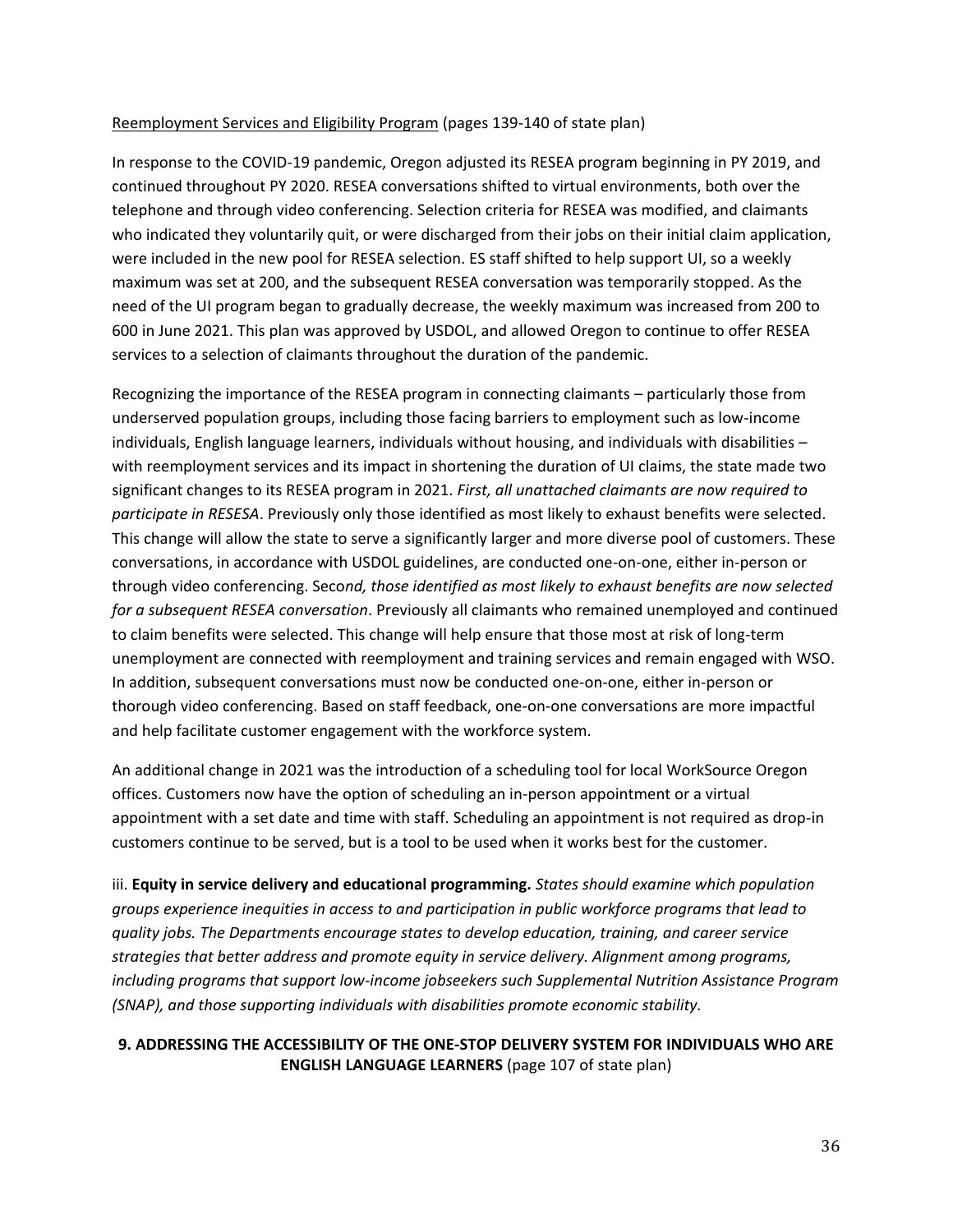With the start of the pandemic, WSO had to adapt to a rapidly changing work environment, both for staff and for customers, and how it provided services to these groups. With unemployment claims surging to historic highs, there was a clear need for additional language assistance. It took time, but with information from the Governor's office, and other sources, Unemployment Insurance (UI) information was made available in 15 languages other than English. This was a significant enhancement as previously information was limited to three languages.

In addition, the state's Online Claim System was expanded to allow for new claims to be started in Spanish, Russian, and Vietnamese in addition to English. A new contract was also created for vendors to provide telephonic interpretation services, which expanded the number of languages available.

These changes will help WSO staff meet the shared responsibility of serving customers seeking assistance with UI and to facilitate their reemployment.

# **B. STATE STRATEGIC VISION AND GOALS**

# Assessment of Workforce Development System (page 39 of state plan)

The state's Workforce and Talent Development Board, in partnership with local workforce development boards facilitated new legislation [\(Senate Bill 623,](https://olis.oregonlegislature.gov/liz/2021R1/Downloads/MeasureDocument/SB623/Enrolled) 2021) to establish the Continuous Improvement Committee (CIC) to assess the effectiveness of Oregon's public workforce development system immediately and every even year into the future.

Under SB 623, the CIC will identify and contract with an independent third-party entity to conduct an initial and bi-annual comprehensive assessment of the public workforce programs and services. The committee will ensure that input from a variety of Oregon's historically marginalized groups, or stakeholder groups, is incorporated in the assessment.

Under SB 623, the focus of the assessment will be to:

- advance racial justice, equity, diversity and inclusion through the programs and services delivered through the public workforce system;
- align state and local efforts to improve the public workforce system in this state;
- support improvements that create a more comprehensive public workforce system;
- provide quality employment experiences and equitable outcomes for job seekers and businesses participating in workforce programs;
- improve the quality of workforce resources, programs and services made available through the public workforce system, and the transparency of information regarding performance metrics and outcomes related to those resources, programs and services; and
- build on any current workforce program assessments that are required by law.

SB 623 also required the committee to present the results of each assessment, along with any recommendations for improvements, in reports to the Governor and to the interim committees of the Legislative Assembly related to workforce development every even-numbered year.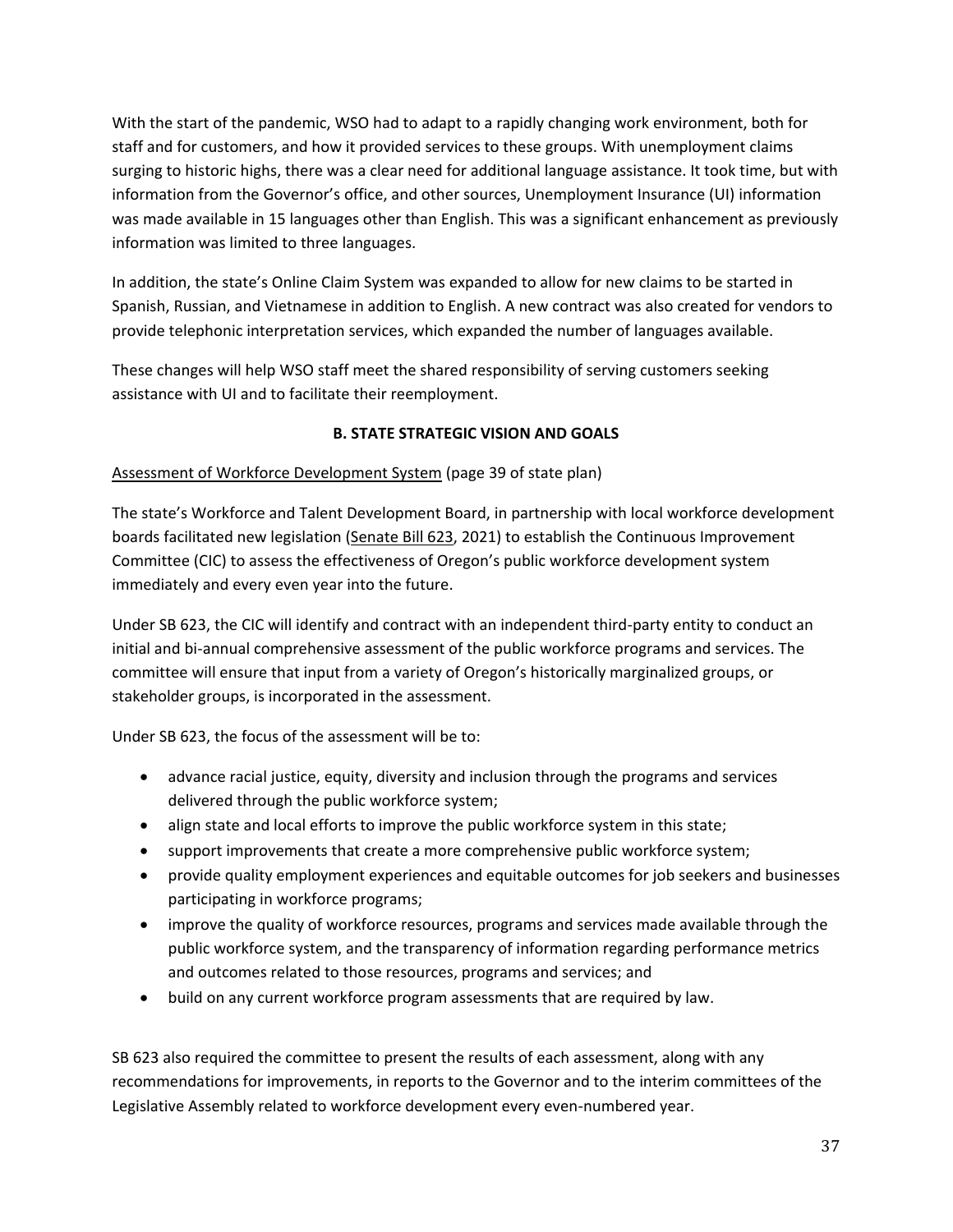One outcome of the initial assessment is Future Ready Oregon 2022, which proposes an investment of \$200M in Oregon's workforce system. Led by Governor Kate Brown's office, this initiative seeks to realize the full potential of Oregon's workforce and meeting the needs of Oregon's employers today and into the future by advancing Oregon's economic competitiveness and ensuring equitable opportunities for a diverse workforce. In particular, Future Ready Oregon 2022 will advance opportunities for historically underserved communities, including adult learners, dislocated workers, and disconnected youth. Investments emphasize recruitment, retention, and career advancement opportunities, while prioritizing key populations, including people of color, women, people with low incomes, rural communities, veterans, and Oregonians who are incarcerated and formerly incarcerated. This initiative will be submitted as a bill in the 2022 Oregon Legislative Session.

### **4. ASSESSMENT AND EVALUATION OF PROGRAMS AND ONE-STOP PROGRAM PARTNERS**

### **C. PREVIOUS ASSESSMENT RESULTS** (page 82 of state plan)

### Title I and Title III Assessment Results

Below are Title I and Title III program performance results for PYs 2019/20 as reported to US DOL. Of note, all programs (Adult, Dislocated Worker, Youth and Wagner-Peyser) failed to meet negotiated targets in PYs 2019/20 for Employment Second Quarter After Exit. In addition, all programs failed to meet negotiated targets for Employment Fourth Quarter After Exit in PY 2020. All programs exceeded their targets for Median Earnings in PYs 2019/20, with the exception of Wagner-Peyser, which failed to meet its target in PY 2020 based on adjusted levels of performance as calculated by US DOL (adjusted levels of performance take into account data on actual economic conditions and characteristics of program participants served).

The impact of COVID and the resulting economic downturn (mass layoffs, business closures, record UI claims, etc.) combined with temporary changes to UI which waived work search requirements likely impacted the state's ability to meet Employment Second Quarter After Exit in PY 2020. While the programs also failed to meet targets for Employment Second Quarter After Exit in PY 2019, the gap between negotiated targets and actual performance was much less than PY 2020.

While the economic recovery has been strong, the state anticipates the economic downturn that started in 2020 will continue to impact performance into PY 2021 (and possibly beyond) as the measures look back several quarters and do not reflect current economic conditions. According to the Oregon Economic Forecast published November 2021, Oregon is expected to fully regain all of its pandemicrelated lost jobs by fall 2022, leading to full employment by early 2023.

| Program | Measure                | <b>Negotiated Levels</b> | Actual<br>Levels |
|---------|------------------------|--------------------------|------------------|
| Adult   | Employment Q2          | 71.0%                    | 68.1%            |
| Adult   | Employment Q4          | 69.0%                    | 68.6%            |
| Adult   | <b>Median Earnings</b> | \$6,100                  | \$6,661          |

#### Program Year 2019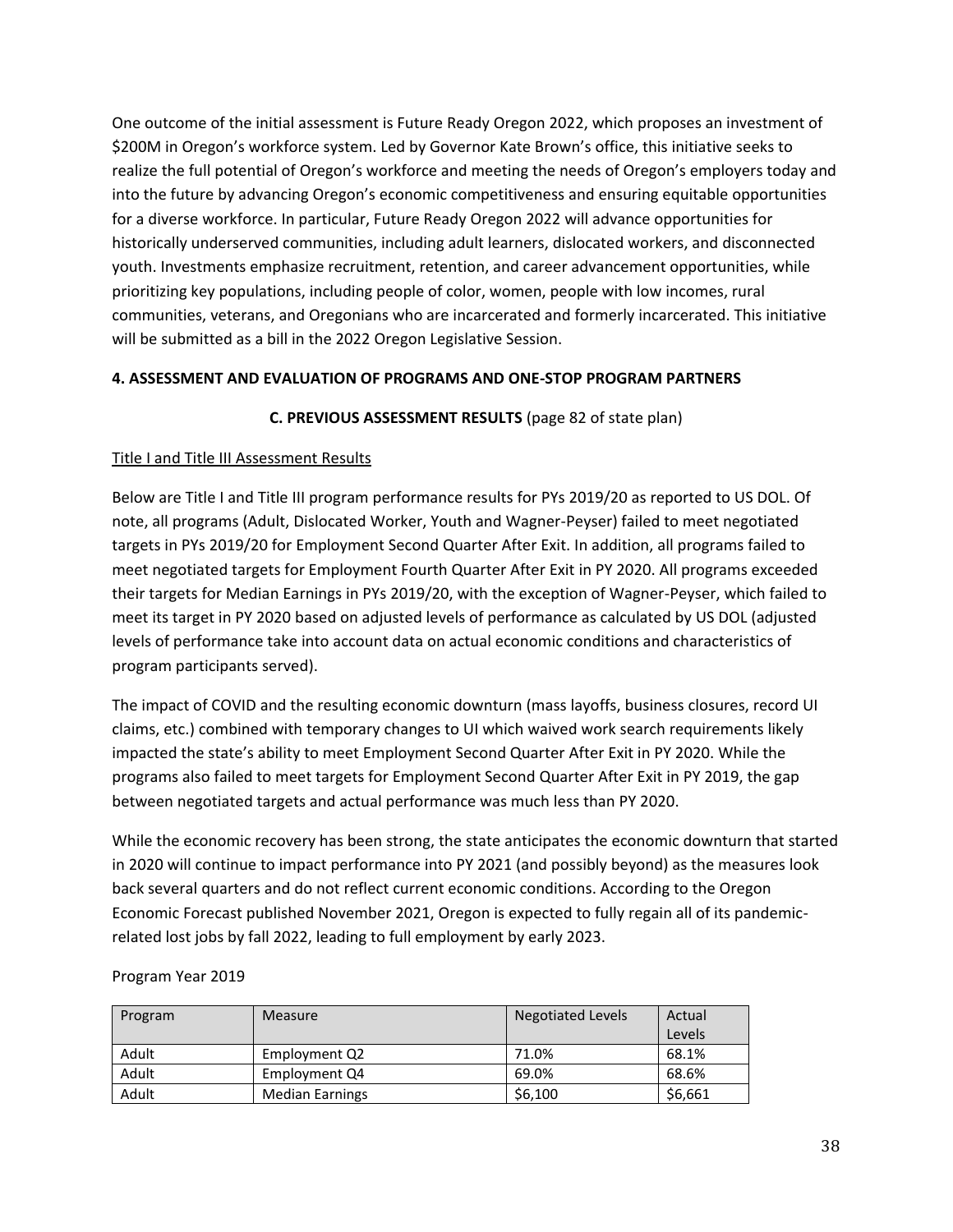| Program           | Measure                            | <b>Negotiated Levels</b> | Actual     |
|-------------------|------------------------------------|--------------------------|------------|
|                   |                                    |                          | Levels     |
| Adult             | <b>Credential Attainment Rate</b>  | 45.0%                    | 61.6%      |
| Dislocated Worker | Employment Q2                      | 71.0%                    | 69.2%      |
| Dislocated Worker | Employment Q4                      | 69.0%                    | 69.7%      |
| Dislocated Worker | <b>Median Earnings</b>             | \$6,100                  | \$6947     |
| Dislocated Worker | <b>Credential Attainment Rate</b>  | 45.0%                    | 63.8%      |
| Wagner-Peyser     | Employment Q2                      | 71.0%                    | 68.2%      |
| Wagner-Peyser     | Employment Q4                      | 69.0%                    | 69.5%      |
| Wagner-Peyser     | <b>Median Earnings</b>             | \$6,100                  | \$6,630    |
| Youth             | Employment, Education, Training Q2 | 62.5%                    | 61.8%      |
| Youth             | Employment, Education, Training Q4 | 59.0%                    | 60.9%      |
| Youth             | <b>Median Earnings</b>             | N/A                      | \$4,146.97 |
| Youth             | <b>Credential Attainment Rate</b>  | 68.%                     | 55.3%      |
| Youth             | Measurable Skill Gains             | N/A                      | 36.4%      |

Program Year 2020 (Includes Adjusted Levels as calculated by US DOL)

| Program           | Measure                            | <b>Negotiated Levels</b> | Actual     |
|-------------------|------------------------------------|--------------------------|------------|
|                   |                                    | <b>Adjusted Levels</b>   | Levels     |
| Adult             | Employment Q2                      | 71.4% / 69.2%            | 63.2%      |
| Adult             | Employment Q4                      | 71.0%                    | 65.5%      |
| Adult             | <b>Median Earnings</b>             | \$6,400 / \$6,193        | \$6,893.85 |
| Adult             | <b>Credential Attainment Rate</b>  | 60.5%                    | 65.4%      |
| Adult             | Measurable Skill Gains             | 51.0%                    | 64.4%      |
| Dislocated Worker | Employment Q2                      | 71.4% / 71.4%            | 64.1%      |
| Dislocated Worker | Employment Q4                      | 72.0%                    | 66.7%      |
| Dislocated Worker | <b>Median Earnings</b>             | \$6,800 / \$6,826        | \$7,386.57 |
| Dislocated Worker | <b>Credential Attainment Rate</b>  | 63.0%                    | 67.7%      |
| Dislocated Worker | Measurable Skill Gains             | 51.0%                    | 63.5%      |
| Wagner-Peyser     | Employment Q2                      | 68.2% / 71.1%            | 61.3%      |
| Wagner-Peyser     | Employment Q4                      | 68.0%                    | 60.8%      |
| Wagner-Peyser     | <b>Median Earnings</b>             | \$6,600 / \$6,855        | \$6,689    |
| Youth             | Employment, Education, Training Q2 | 63.5% / 66.2%            | 62.8%      |
| Youth             | Employment, Education, Training Q4 | 63.0%                    | 60.2%      |
| Youth             | <b>Median Earnings</b>             | \$3,477.00 / \$3,687     | \$4,450.61 |
| Youth             | <b>Credential Attainment Rate</b>  | 68.4%                    | 53.2%      |
| Youth             | Measurable Skill Gains             | 51.0%                    | 40.9%      |

Oregon continued its two pilot approaches to measure Effectiveness in Serving Employers: Employer Penetration Rate and Repeat Business Customer Rate. Program Year 2019 and 2020 rates are listed in the tables below. DOL has not established minimum standards for these measures.

### Performance Goals - Core Programs

Program Year 2021 (Negotiated Targets - Pending Adjustment)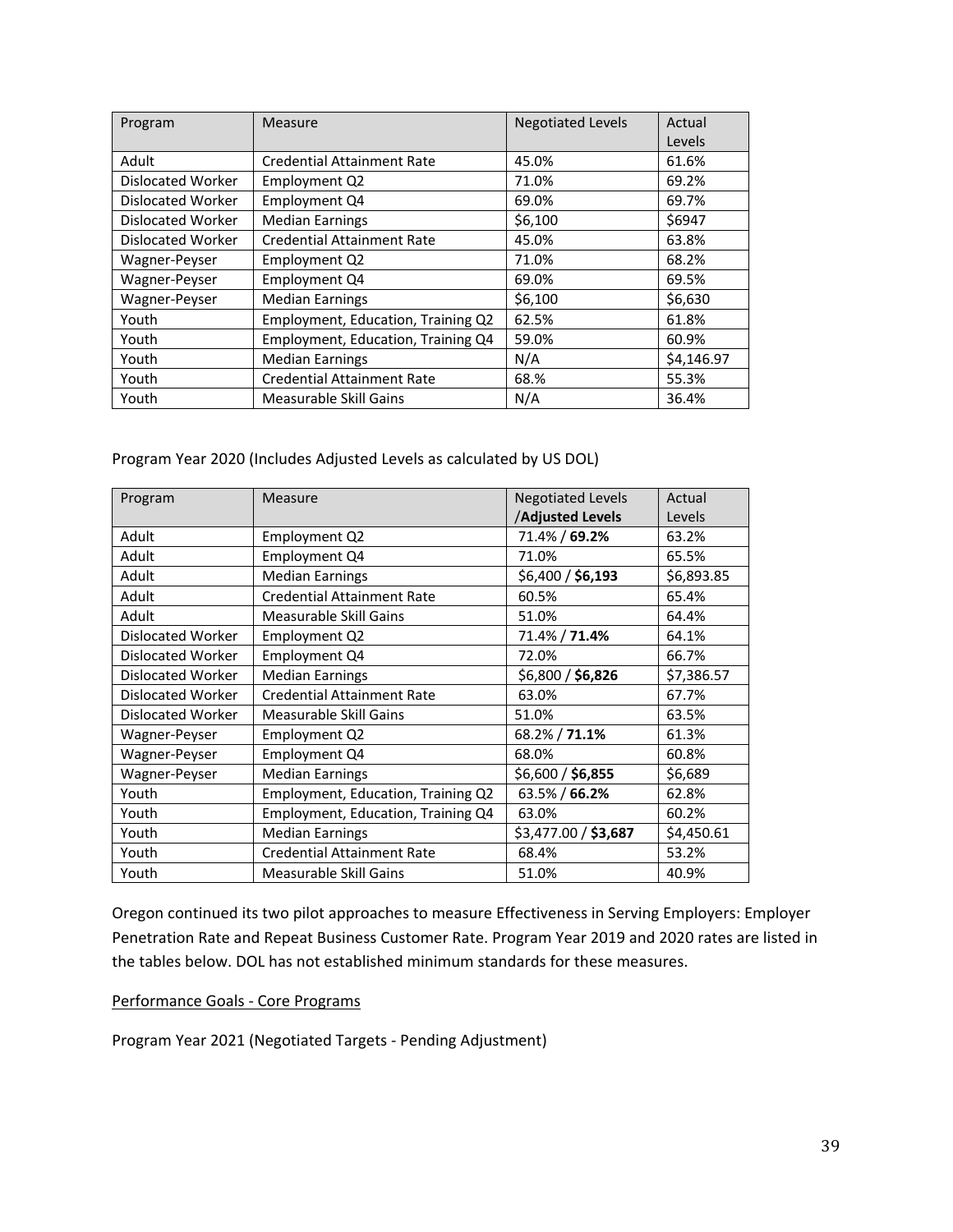| Program                  | Measure                            | Negotiated | Adjusted |
|--------------------------|------------------------------------|------------|----------|
|                          |                                    | Levels     | Levels   |
| Adult                    | Employment Q2                      | 71.4%      |          |
| Adult                    | Employment Q4                      | 71.0%      |          |
| Adult                    | <b>Median Earnings</b>             | \$6,400    |          |
| Adult                    | <b>Credential Attainment Rate</b>  | 60.5%      |          |
| Adult                    | Measurable Skill Gains             | 51.0%      |          |
| Dislocated Worker        | Employment Q2                      | 71.4%      |          |
| Dislocated Worker        | Employment Q4                      | 72.0%      |          |
| <b>Dislocated Worker</b> | <b>Median Earnings</b>             | \$6,800    |          |
| Dislocated Worker        | <b>Credential Attainment Rate</b>  | 63.0%      |          |
| Dislocated Worker        | Measurable Skill Gains             | 51.0%      |          |
| Wagner-Peyser            | Employment Q2                      | 68.2%      |          |
| Wagner-Peyser            | Employment Q4                      | 68.0%      |          |
| Wagner-Peyser            | <b>Median Earnings</b>             | \$6,600    |          |
| Youth                    | Employment, Education, Training Q2 | 63.5%      |          |
| Youth                    | Employment, Education, Training Q4 | 63.0%      |          |
| Youth                    | <b>Median Earnings</b>             | \$3,477.00 |          |
| Youth                    | <b>Credential Attainment Rate</b>  | 68.4%      |          |
| Youth                    | Measurable Skill Gains             | 51.0%      |          |

Note: As per Training Employment Notice (TEN) 14-21, the Departments of Labor and Education have determined it is appropriate for DOL to begin assessing performance for two performance indicators under WIOA title I and III core programs for PYs 2020 and 2021 in accordance with the phased-in approach to performance assessments as described in TEGL 11-19. The Departments, as permitted under section 503(a) of WIOA, will delay assessing performance for the purpose of imposing sanctions for the remaining performance indicators. The Departments will assess performance only for the Individual Indicator Scores for two indicators – Employment Rate 2nd Quarter after Exit and Median Earnings 2nd Quarter after Exit – for the WIOA title I and III core programs.

| Program           | <b>Measure</b>                     | Expected   |
|-------------------|------------------------------------|------------|
| Adult             | Employment Q2                      | 61.30%     |
| Adult             | Employment Q4                      | 64%        |
| Adult             | <b>Median Earnings</b>             | \$7,031.73 |
| Adult             | <b>Credential Attainment Rate</b>  | 67%        |
| Adult             | Measurable Skill Gains             | 65%        |
| Dislocated Worker | Employment Q2                      | 62%        |
| Dislocated Worker | Employment Q4                      | 64%        |
| Dislocated Worker | <b>Median Earnings</b>             | \$7,608.17 |
| Dislocated Worker | <b>Credential Attainment Rate</b>  | 70%        |
| Dislocated Worker | Measurable Skill Gains             | 64%        |
| Wagner-Peyser     | Employment Q2                      | 68.2       |
| Wagner-Peyser     | Employment Q4                      | 68.0       |
| Wagner-Peyser     | <b>Median Earnings</b>             | \$6,959    |
| Youth             | Employment, Education, Training Q2 | 63%        |

Program Year 2022 (Expected)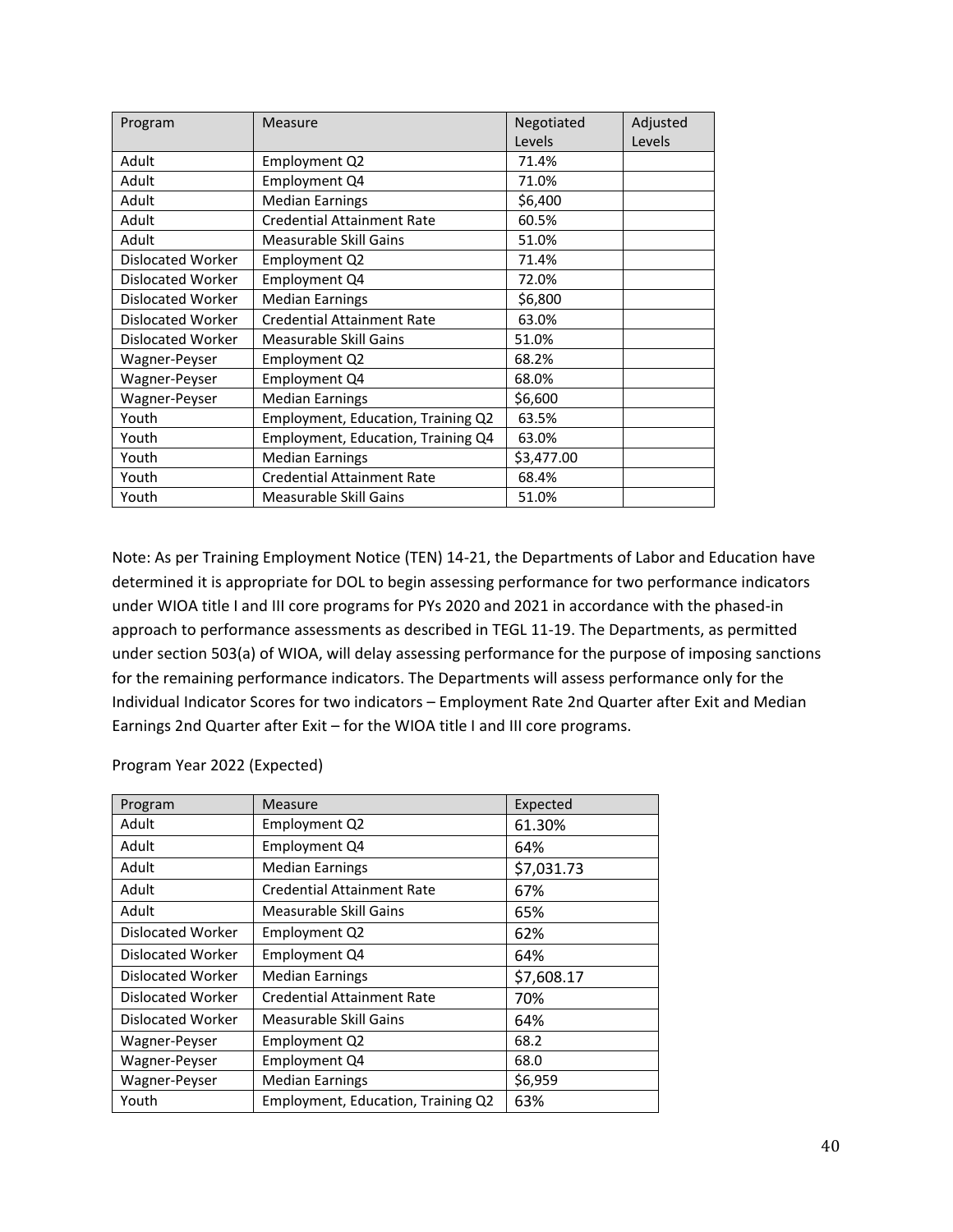| Program | <b>Measure</b>                     | Expected   |
|---------|------------------------------------|------------|
| Youth   | Employment, Education, Training Q4 | 60.20%     |
| Youth   | <b>Median Earnings</b>             | \$4,628.63 |
| Youth   | <b>Credential Attainment Rate</b>  | 52%        |
| Youth   | Measurable Skill Gains             | 43%        |

### Program Year 2023 (Expected)

| Program           | Measure                            | Expected   |
|-------------------|------------------------------------|------------|
| Adult             | Employment Q2                      | 61%        |
| Adult             | Employment Q4                      | 64%        |
| Adult             | <b>Median Earnings</b>             | \$7,102.04 |
| Adult             | <b>Credential Attainment Rate</b>  | 68%        |
| Adult             | Measurable Skill Gains             | 65.5%      |
| Dislocated Worker | Employment Q2                      | 62%        |
| Dislocated Worker | Employment Q4                      | 63%        |
| Dislocated Worker | <b>Median Earnings</b>             | \$7,684.25 |
| Dislocated Worker | <b>Credential Attainment Rate</b>  | 70%        |
| Dislocated Worker | Measurable Skill Gains             | 64.5%      |
| Wagner-Peyser     | Employment Q2                      | 68.2%      |
| Wagner-Peyser     | Employment Q4                      | 68.0%      |
| Wagner-Peyser     | <b>Median Earnings</b>             | \$7,098    |
| Youth             | Employment, Education, Training Q2 | 64%        |
| Youth             | Employment, Education, Training Q4 | 61%        |
| Youth             | <b>Median Earnings</b>             | \$4,721.21 |
| Youth             | <b>Credential Attainment Rate</b>  | 52%        |
| Youth             | Measurable Skill Gains             | 45%        |

### Customer Satisfaction: Program Year 2019

| <b>Customer Type</b> | Number Selected / Surveyed | Response Rate |
|----------------------|----------------------------|---------------|
| <b>Businesses</b>    | 4.545                      | 10%           |
| <b>Individuals</b>   | 139,879*                   | 9%            |

\*The number of individuals surveyed significantly increased between March 2020 and June 2020 because of the increase in initial unemployment insurance claims resulting from the pandemic.

### Customer Satisfaction: Program Year 2020

| <b>Customer Type</b> | Number Selected / Surveyed | Response Rate |
|----------------------|----------------------------|---------------|
| <b>Businesses</b>    | 4.284                      | 9%            |
| <b>Individuals</b>   | 28.782*                    | 11%           |

**\***The Oregon legislature approved temporarily stopping the sending of surveys to UI claimants during the pandemic, resulting in a significant reduction in the number of individuals surveyed. Survey distribution to UI claimants stopped June 2020 and restarted July 2021 for PY21.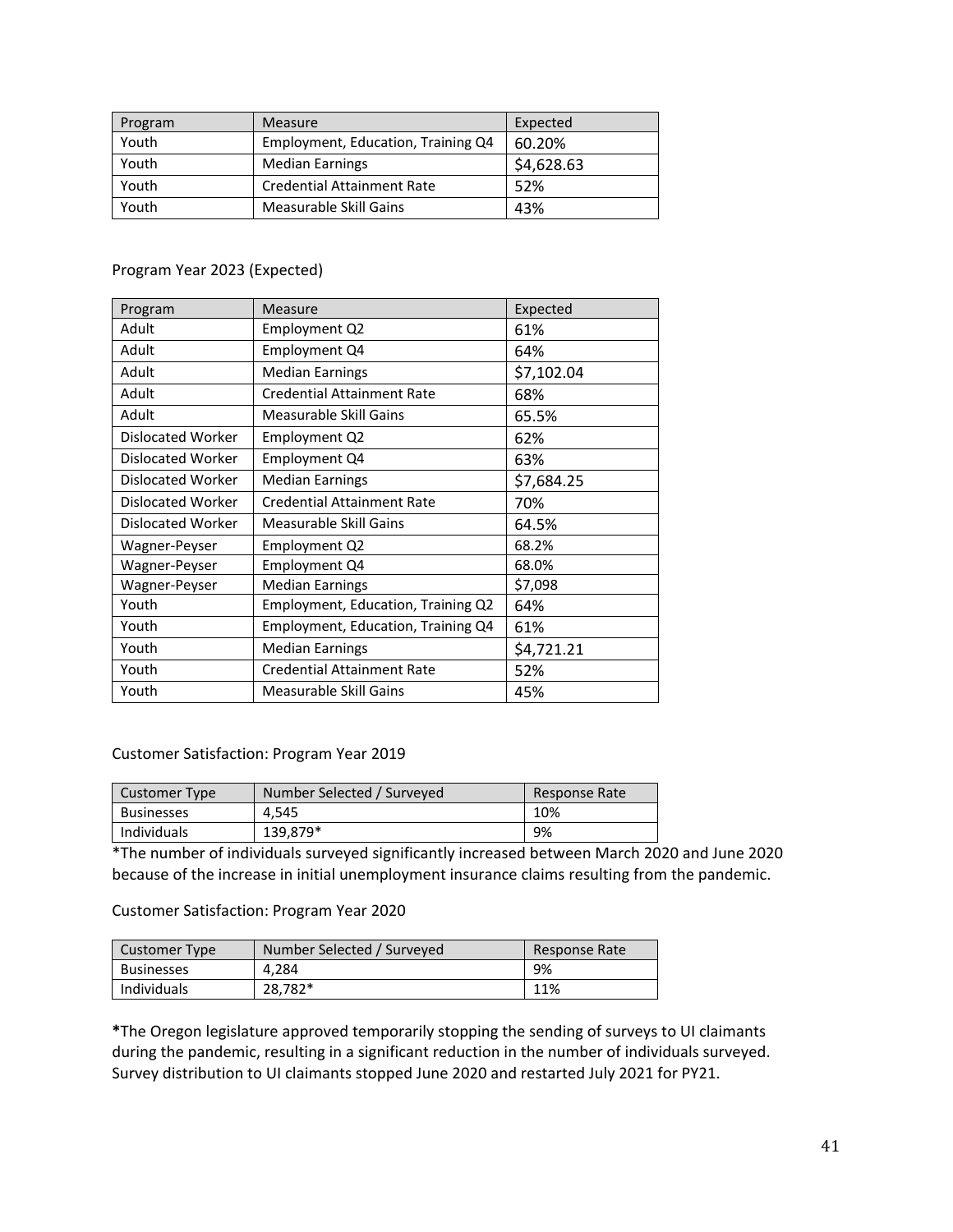The Employer Penetration Rate tracks the percentage of employers who are using the core program services out of all employers represented in an area or State served by the public workforce system.

Repeat Business Customer Rate tracks the percentage of employers who receive services that use core program services more than once.

#### Results – Program Year 2020

The state saw declines in both Job Seeker and Employer satisfaction resulting from the impacts to the labor market and workforce system caused by the COVID-19 pandemic, unprecedented volume of claims, and need to shift staffing from employment services to unemployment tasks to address claims volume. WorkSource Centers have already begun the shift back to ES operations and customer satisfaction survey results are seeing an improvement. Results are expected to return to pre-pandemic levels as services continue returning to "normal." A few of the innovative and well-received ways of providing services that were developed during the pandemic will be kept in place, offering the potential to improve satisfaction even above pre-pandemic levels.

### WorkSource Business Services

Program goals include a referral to hire ratio target of 5-1, increasing the percentage of staff assisted job listings filled to 70%, and filling staff-assisted job listings within 30 days. The state is pleased to report that its referral to hire ratio was 2.75-1 for PY 2019 and 2.32-1 for PY 2020, besting its target of 5-1. The percentage of job listings filled was 57% for PY 2019 was 52% for PY 2020. It's important to note that while the goal was 70%, the historical rate has been around 50% and increasing the percentage is not easy. That said, the percentage of listings filled in PYs 2019/20 was higher than PYs 2017/18. And finally, the (average) number of days to fill job listings was 19 days for PY 2019 and 17 days for PY 2020. These outcomes are well below the target of 30 days and below those reported in PYs 2017/18.

This data along with other metrics and anecdotal evidence shows Business Services were able to sustain placement levels with increasingly fewer referrals which shows a better understanding of the skills, knowledge and abilities employers need to be successful. For employers, this means lower recruitment costs, faster recruitment times, higher quality candidates, and greater confidence in WorkSource Oregon's ability to fill higher level positions.

Non-numerical goals include maintaining awareness of candidates from targeted populations to include those served by federal programs such as Reemployment Services and Eligibility Assessment, Migrant and Seasonal Farmworker, Veterans, Vocational Rehabilitation, Oregon Commission for the Blind, and SNAP Training and Employment. To maintain this awareness and build partnerships, business services staff regularly meet with federal program coordinators and other workforce partners.

### Reemployment Services and Eligibility Assessment Program

The Reemployment Services and Eligibility Assessment (RESEA) program is both a federal initiative and an important element of the department's strategy to help Unemployment Insurance (UI) benefit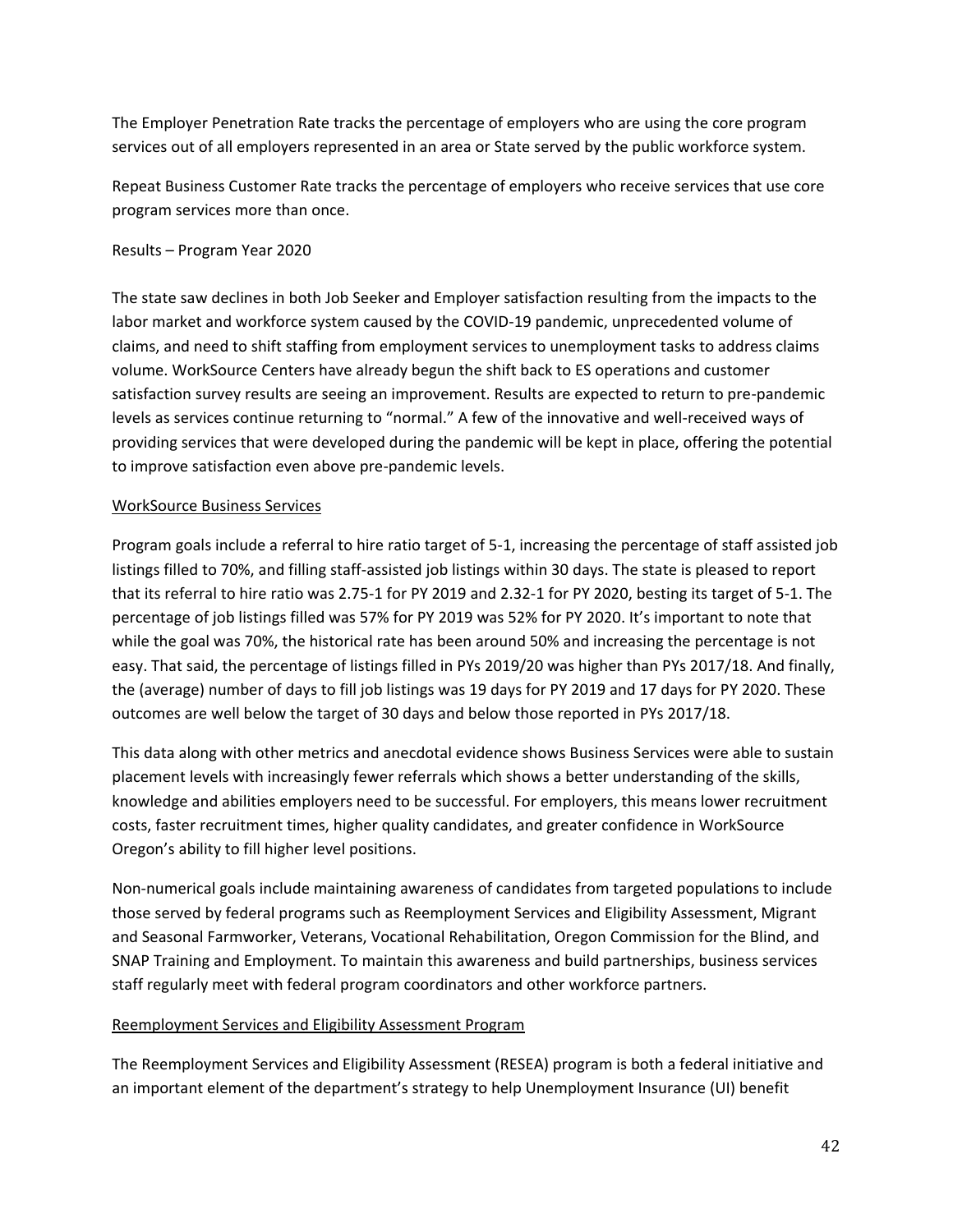claimants become reemployed. Selected claimants are required to meet one-on-one with staff and complete an initial RESEA interview. In Program Years 2019/20, 30,463 claimants attended an initial RESEA interview with staff. *Note: The RESEA program was significantly scaled back at the end of PY 2019 in response to WSO centers closing to in-person traffic and RESEA staff being redeployed to assist with UI claims. The program did not return to full strength until mid-PY 2021. As such, the number of claimants attending an initial RESEA interview in PYs 2019/20 (30,463) was significantly less than PYs 2017/18 (64,565).*

Despite these operational changes, the average weeks to reemployment for program participants in PY 2019 was 19.4 compared to roughly 15 in PYs 2017/18; and the average claim duration was 15.08 weeks compared to roughly 13 weeks in PYs 2017/18. These measures were less favorable in PY 2019 due in part to economic changes related to COVID, changes in UI rule and law (which saw the work search requirements waived in 2020 among other things) and WSO centers being closed to in-person traffic in 2020, among other things. (For these reasons, the state did not evaluate RESEA outcomes for PY 2020.)

The state retooled and relaunched its RESEA program in 2021 with two key changes. First, all unattached claimants are now selected for an initial RESEA conversation, rather than those identified as likely to exhaust benefits. Second, those identified as likely to exhaust benefits are now selected for a subsequent (second) RESEA conversation, rather than those that simply continue to claim benefits.

To evaluate the effectiveness of these changes and to ensure that reemployment services provided to RESEA participants are impactful (defined by the U.S. Department of Labor's Clearing House for Labor and Research as having a "high" or "moderate" causal evidence rating – TEGL 6-19), the state in PY 2021 will launch a multi-year evaluation of the RESEA program.

# SNAP Employment and Training Program (STEP)

Customers served under STEP face more employment barriers than the average Wagner-Peyser participant. In PY 2020, the STEP program placed 754 participants for a 39% placement rate. Staff completed 6,403 orientations with 2,043 customers completing an Opportunity Plan (individual employment plan).

# Customer Satisfaction

Oregon collects customer satisfaction survey results every month from job seekers that use the workforce system. Customer satisfaction is measured by favorable response rate across several criteria such as overall quality of service, timeliness of service, likely to recommend service to others, etc. Favorable response rate is measured by dividing number of responses that were rated as good or excellent by total responses.

In PY 2019 the overall customer satisfaction rate for job seekers was above 80%, consistent with PYs 2017/18. Unfortunately, satisfaction dropped in PY 2020 to 58% as the state dealt with record levels of UI claims and WSO centers closed to in-person traffic. Customer satisfaction for the first five months of PY 2021 (thru November 2021) is close to 70%, likely a result of a rebounding economy and WSO centers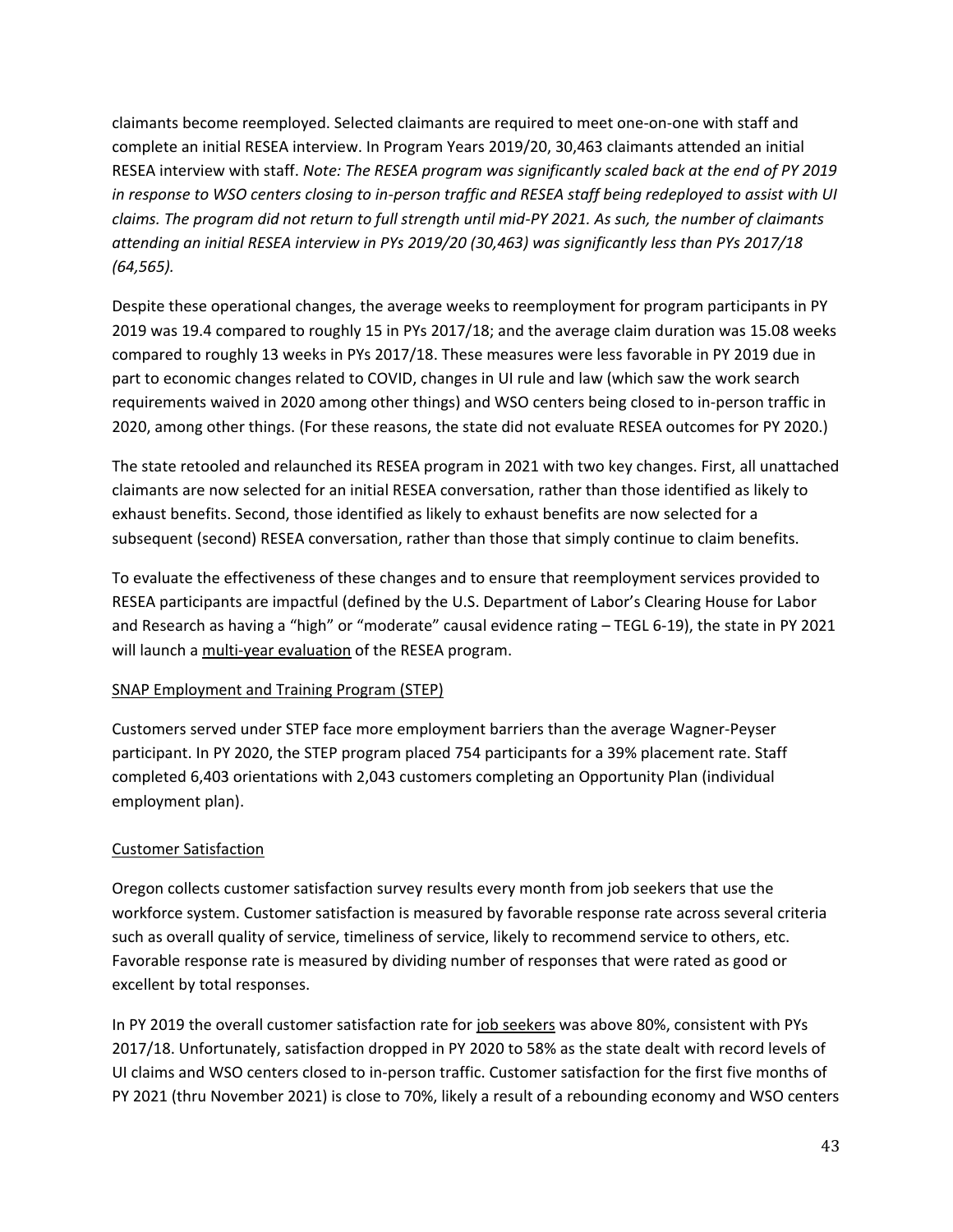fully staffed and reopen to in-person traffic. The state anticipates this trend to continue with a return to pre-pandemic customer satisfaction levels by PY 2022.

In PY 2019 the overall customer satisfaction rate for businesses was 78%, consistent with PYs 2017/18. Customer satisfaction dropped slightly in PY 2020 to 70% as the state dealt with record levels of UI claims and business closures. Unfortunately, customer satisfaction for the first five months of PY 2021 (thru November 2021) has continued this downward trend, coming in at 54%. The state believes this is a direct reflection of the struggles many businesses are facing in finding qualified candidates compounded by the current supply chain problems and operational issues related to COVID health and safety measures.

# **D. EVALUATION** (page 88 of state plan)

# Reemployment Services and Eligibility Assessment Program

Oregon will be contracting with a vendor in PY 2021 to evaluate its entire RESEA program. The state plans to use an impact study using the most rigorous and appropriate design feasible. Contracting out is not required, but evaluations cannot be conducted by staff affiliated with the program. This will be a multi-year evaluation and changes to the program may be implemented while still under evaluation based on preliminary evidentiary findings or results. RESEA program staff are engaged in an ongoing dialogue with Oregon's WIOA partners and local workforce development boards. These conversations will continue to build on the infrastructure and integration between RESEA and WIOA. Innovative interventions or service delivery strategies that demonstrate improved employment outcomes of RESEA participants and reduce the average duration of unemployment compensation receipt through employment will be a priority in our collaborative systems alignment work, as we focus on promoting the broader vision of WIOA of increased program integration and service delivery for job seekers, including claimants.

The RESEA program in PY 2020 piloted a special workshop titled Rethinking Job Search (Rethinking). Using cognitive-behavioral techniques to enhance motivation and self-efficacy in job-search activities, Rethinking aims to bolster job seekers' confidence in their ability to be quickly reemployed. The content is delivered in 12 facilitated sessions with a focus on management of thoughts and emotions, accountability, self-esteem and personal responsibility, and managing goals.

This pilot varied from previous larger-scale Rethinking projects in that workshops were conducted in a virtual service-delivery format because of COVID. Program objectives were to identify the redeployed program's feasibility, effectiveness of delivery, and short-term outcomes.

The following are short-term outcomes of the Rethinking pilot that pertain to emotional intelligence knowledge, and attitudes of participants. In summary, Rethinking participants:

• *Improved their knowledge of emotional intelligence (EI) concepts*. Participants experienced greater gains in EI knowledge than non-participants.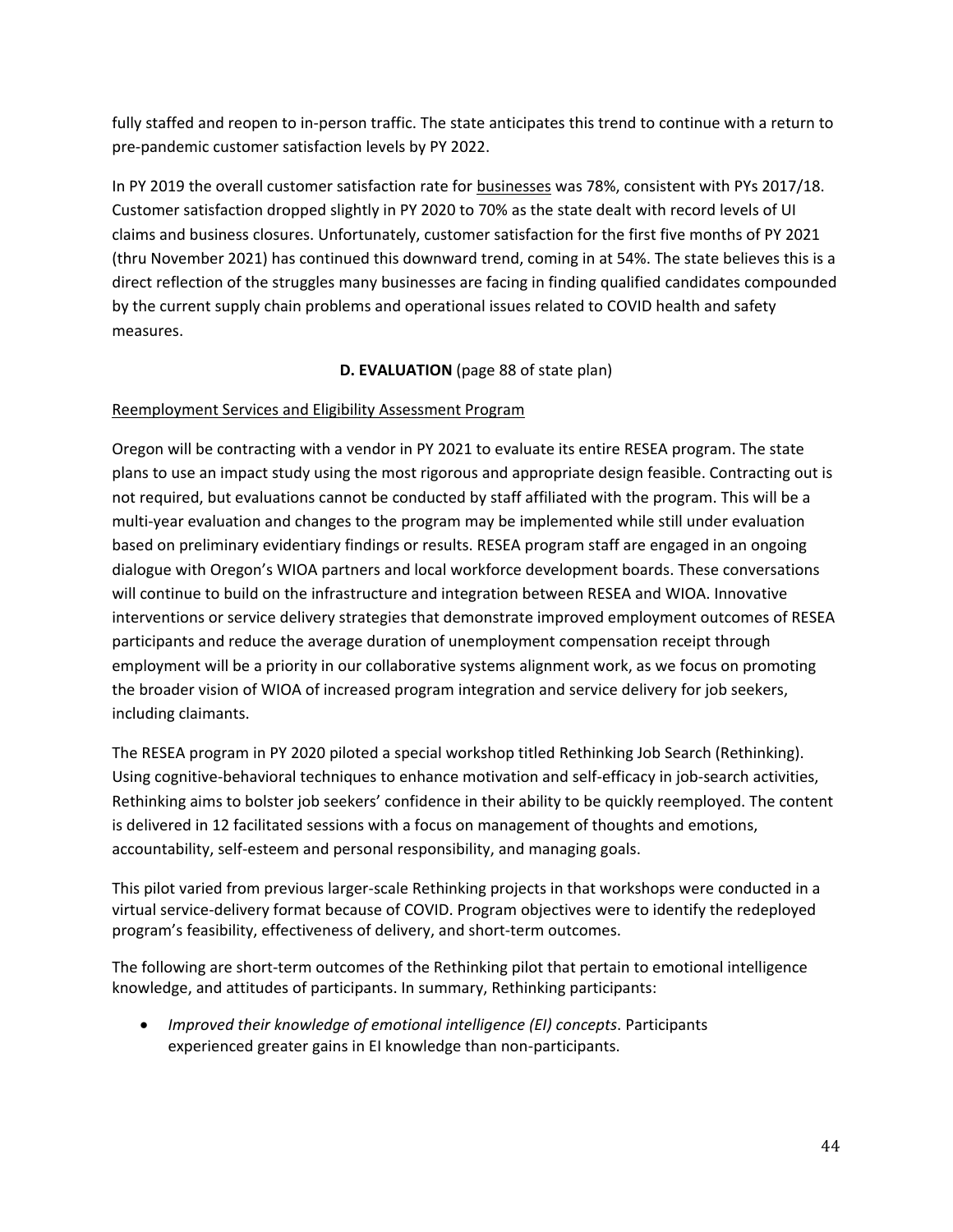- *Gained confidence and motivation for job-searching*. Most respondents (20 of 24) reported improved confidence. All respondents reported either increased or stable motivation. These changes were sustained after program completion.
- *Became re-employed.* 42% of Rethinking participants reported finding work within 30 days of completing the Rethinking training.

Based on the pilot's success, the state hopes to offer additional Rethinking workshops to eligible RESEA participants in 2022. For more information about the Rethinking Job Search program, click [here.](https://willwp.org/rethinking/)

### **A. CORE PROGRAM ACTIVITIES TO IMPLEMENT THE STATE'S STRATEGY**

### Trade Adjustment Assistance Program (page 45 of state plan)

Trade Adjustment Assistance (TAA) for workers, commonly referred to as Trade Act, assists workers who have been laid-off or had a reduction of work hours due to foreign competition become re-employed in suitable work. Trade Act offers a variety of benefits and services for eligible workers: re-employment services, job search and relocation allowances, training benefits, income support, tax credit for health insurance, and wage subsidy for workers 50 or older.

Trade Act is an active and engaged partner to core programs and WSO centers. Co-enrollment occurs based on needs and eligibility, and documented through collaboration with partners and data systems.

Trade Act Navigators (TANs) support local rapid response service delivery and have a focus on reemployment services to trade-affected workers. Trade Act staff refer participants to support services outside of what Trade is able to provide for barrier removal.

TAA Information Sessions review benefits and services of the TAA Program, TRA deadlines, as well as sector strategies and partner services available in local areas.

Trade Act staff conduct comprehensive assessments of skill level, aptitude, abilities, skill gaps, career interests, employment barriers, and supportive service needs. To avoid duplication of services, Trade Act accepts assessments completed by partner staff and provides assessment and training plan information to partners of co-enrolled participants.

The Oregon Trade Act program's Central Trade Act Unit (CTAU) Case Management team assists tradeaffected workers with identifying skill gaps and accessing and completing training required for the worker to become re-employed. Training for affected-workers should lead to employment in a high demand occupation, supported by labor market information, assessments, and meeting required criteria for training approval.

Trade Act participates in strategy meetings for each certified TAA petition that includes staff from Trade, CCWD, local service providers and unemployment insurance. Items reviewed during the meeting include wraparound services that are provided for participants that meet other funding stream requirements from partners, an overview of what Trade Act can pay for and services provided, any special training opportunities in the area, and a communication plan between partners.

During 2020-2021, the Oregon Trade Act program was approved to bring the TRA unit into the Central Trade Act unit. To improve upon customer service, the TRA unit joined the TAA call center to utilize one phone number, which gives participants one entry point for Trade Act services.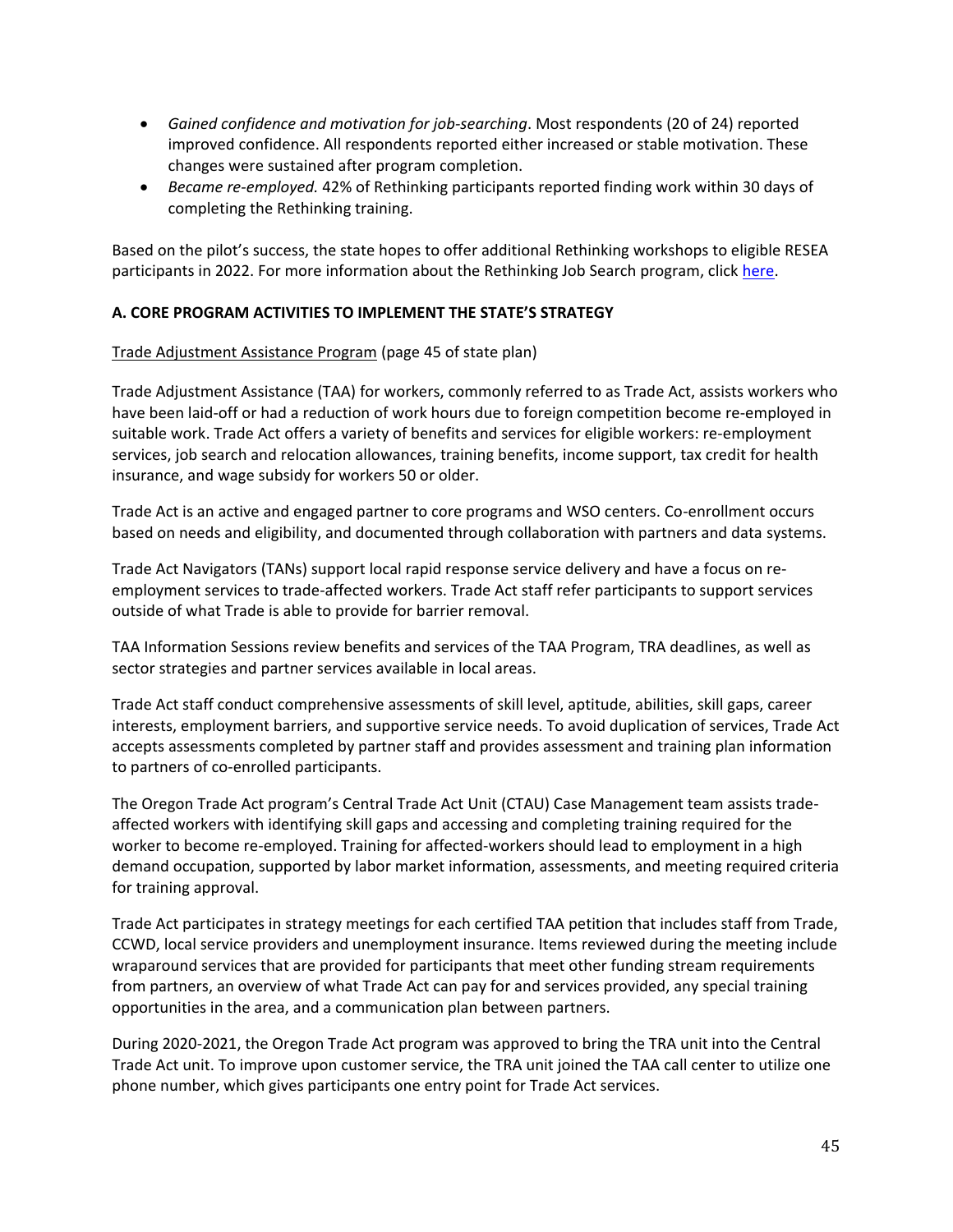In support of Oregon's co-enrollment efforts, TAA currently refers all dislocated workers, who are trade eligible, to dislocated worker programs across the state.

The Trade Act program plans to host annual retreats beginning summer 2022 with OED area managers, business services teams, workforce board staff and Title I providers to collaborate on service delivery strategies to better serve the common customer including underserved populations. The retreats will be co-sponsored by the Oregon Trade program and the state's Higher Education Coordinating Committee (responsible for management and oversight of Title I funds).

TAA staff continue to provide videos of both Rapid Response and Trade Act Information Sessions as well as providing in-person services to underserved communities who may not be able to access virtual services. Additionally, the Oregon Trade Act Program has been approved by the Department of Labor for a two-year pilot to assist Trade affected Oregonians who meet Governor's Brown definition of underserved communities, obtain technology they need to have equitable access to services and employment opportunities.

### SNAP Employment and Training Program

The Supplemental Nutrition Assistance Program (SNAP) Training Program (SNAP E&T) provides Oregonian's with employment and training services to help them achieve and maintain their employment goals. Part of the SNAP E&T program is administered by the Oregon Employment Department (OED) and funded through a contract with the Oregon Department of Human Services' (DHS) Self-Sufficiency program. Another statewide based SNAP E&T provider is the Oregon Community College Consortium which includes all 17 community colleges in Oregon. Other WSO partners including numerous non-profit and community-based organizations around the state also receive funds through DHS to provide SNAP E&T services. This creates a SNAP Provider Network to support participants and provide an array of wraparound services, particularly for those with specialized needs such as homeless youth and adults, refugees and those in recovery and reentry programs.

SNAP participants receive a one-on-one orientation to the employment and training services available through WSO, the SNP Provider Network, and other community partners. This orientation provides an overview of the program, its benefits and requirements, so SNAP participants can choose to participate, or not participate, in the SNAP E&T program.

SNAP participants are served through a case management model of customer service. This model provides each SNAP participant with a workforce professional who works with the participant and then guides, motivates, and supports them in their process of obtaining employment. Participants are also eligible for support services to include gas vouchers, bus tickets, interview clothing, tools, and training.

Launched in 2017 as a pilot program, OED has since expanded the program statewide and continues to develop the program and build partnerships with ODHS, the SNAP Provider Network and other WSO programs such as regional business services teams to help remove barriers and place participants with employment and training opportunities. Today the SNAP E&T program plays a pivotal role in Oregon's workforce system for serving low-income and underserved communities, assisting them with reemployment, training and support services to help them achieve career goals.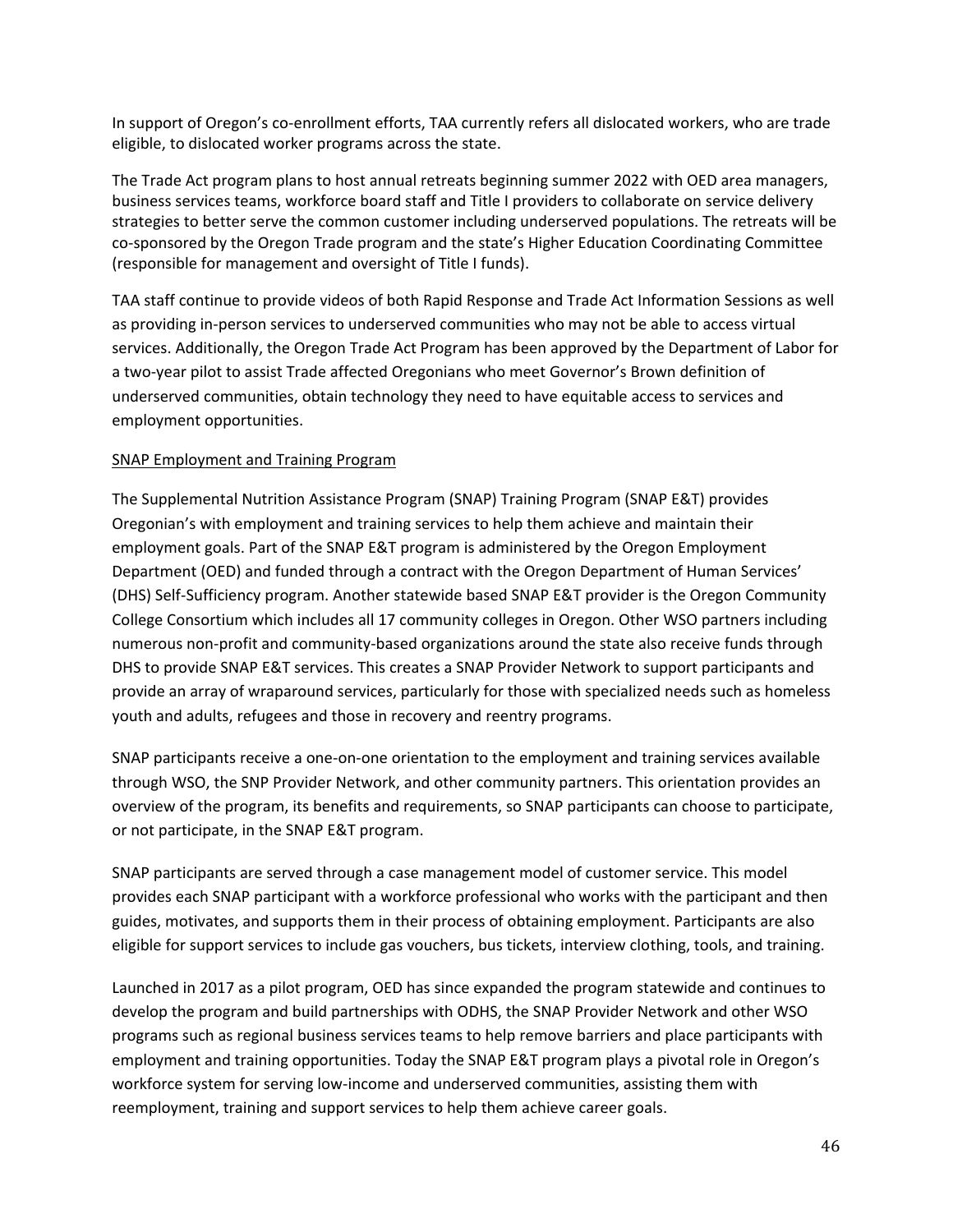Participation in the STEP program dropped in PY 2020 as WSO centers, community colleges, and public libraries closed their doors to the public due to COVID. In response, the STEP program established a partnership with Free Geek, an Oregon-based non-profit, to ensure STEP participant's digital connectivity needs were met. Through this partnership, the SNAP program provided over 400 free laptops to STEP participants to help them complete training and employment activities. The STEP program plans to continue this partnership with Free Geek into PY 2021 and beyond as resources and funding allow.

COVID-19 changed the employment outlook for many STEP participants. As many industries reduced employment, STEP participants engaged in training activities that better aligned with the new post-COVID economy. The SNAP program increased job training funding for occupations within Oregon's Sector Partnership and Priority Occupations as defined by Oregon's Workforce Development Boards. In FFY 21, 138 participants received short-term training costing roughly \$230,000, while 211 received technical/vocational training costing roughly \$416,000. The program expects to see continued enrollment in job training with positive occupation outcomes in PY 2021 and beyond.

In addition to funding training activities, the STEP program launched a pilot in January 2020, to offer additional assistance with childcare, housing, utilities, automobile repair, and automobile Insurance to help participants address barriers to employment and remain engaged in reemployment and training activities. By the start of PY 2021, these support services were expanded statewide. The STEP program expects these support services to remain in place through Program Years 2022 and 2023.

And finally, in response to WSO center closures during the pandemic, the STEP program began offering assistance with internet and phone services in July 2020 to help customers connect virtually with programs and services. These services proved popular and by the end of PY 2020, almost \$49,000 was disbursed to eligible participants. The disbursements are expected to increase in PY 2021 and beyond as the economy recovers and STEP participation increases.

With WSO centers closed for much of PY 2020, and many ES staff assisting with UI claims processing, the total amount spent on all support services in PY 2020 was roughly \$420,000 compared to just over \$1M in PY 2019. Funding is expected to increase to pre-pandemic levels in PY 2021 now that centers are open and fully staffed.

### B. ADULT AND DISLOCATED WORKERS PROGRAM REQUIREMENTS

# 2. REGISTERED APPRENTICESHIP (page 118 of state plan)

Registered Apprenticeship is integral to Oregon's workforce and education system. The registered apprenticeship system consists of multiple stakeholders, including the Bureau of Labor and Industries (BOLI), Higher Education Coordinating Commission (HECC), Oregon Employment Department (OED), Oregon Department of Education (ODE), Oregon community colleges, union and non-union training centers, and industry. HECC, BOLI, OED, and ODE work together on an inter-agency apprenticeship team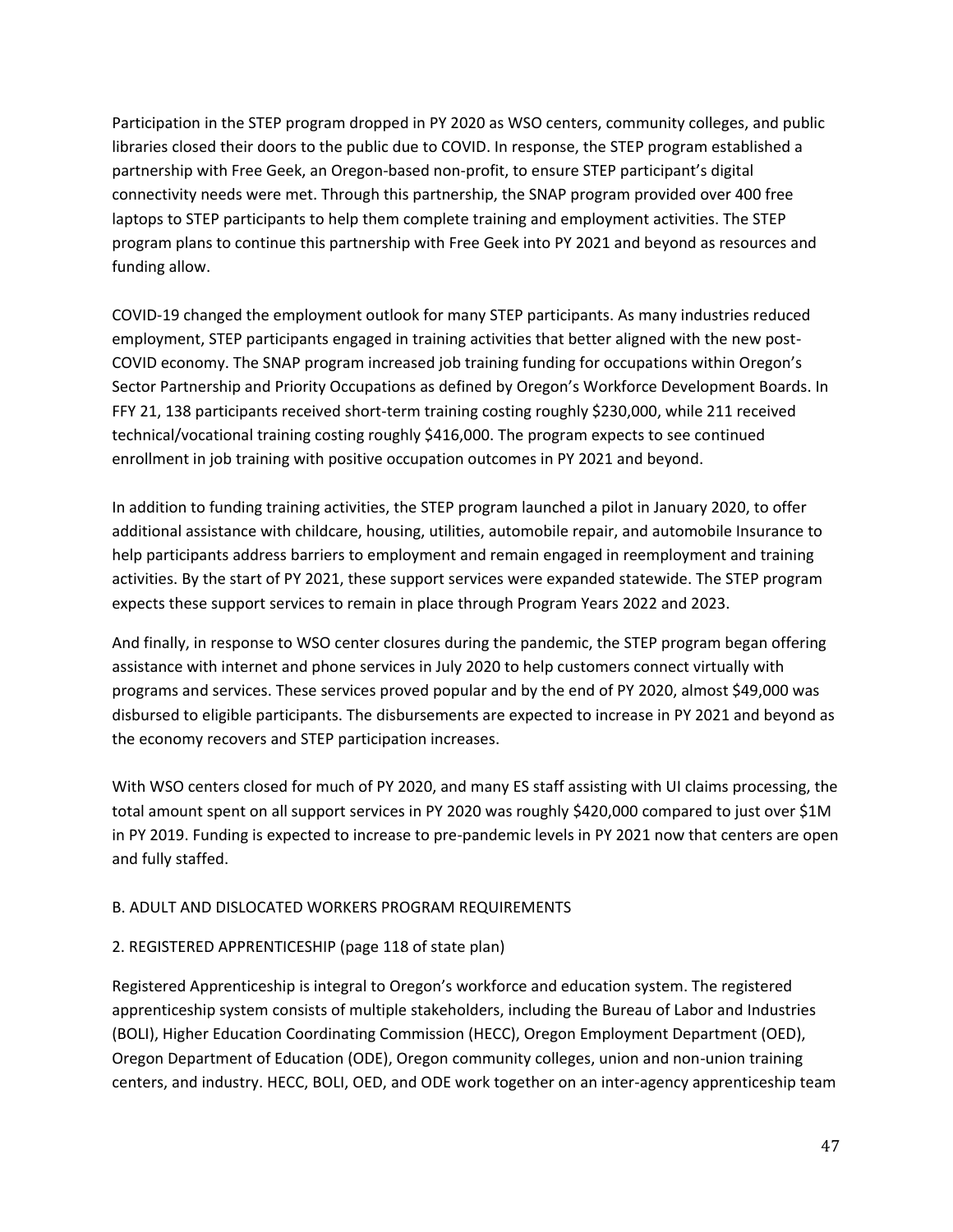to support and collaborate on various work efforts related to improving the registered apprenticeship system.

Over the last year, the inter-agency apprenticeship team worked together to create a draft strategic plan that prioritizes equity and access to the apprenticeship system. The team is now going through an action planning process to identify the milestones they would like to achieve within the next year, to realize the vision of the strategic plan. One of the milestones agreed upon is to create structure and guidelines around how Oregon invites other organizations to be part of the apprenticeship grant application processes. The hope is that guidelines will make grants more accessible to organizations that may have previously been unable to present a sufficient grant application within a condensed timeline.

Oregon has also increased the training resources it has available for community partners, businesses, and employers that are interested in pursuing registered apprenticeship. The Oregon Apprenticeship website now has multiple guides available on how to create and maintain a registered apprenticeship program. The website also contains several explainer videos for job seekers and businesses around registered apprenticeship. The intent of the guides and training videos are to create shared understanding for customers around how to navigate the registered apprenticeship system.

The Oregon Employment Department (OED), in conjunction with the Apprenticeship Training Division (ATD) of the Bureau of Labor and Industries (BOLI), has worked over the past several years to train staff and workforce system partners on the basics of registered apprenticeship. Registered apprenticeship training is now offered to every new WorkSource Oregon staff person as part of their onboarding process. This training gives staff a foundation of registered apprenticeship knowledge and the tools to assist a job seeking customer in navigating the registered apprenticeship system. Apprenticeship connections in WorkSource Centers are primarily focused on how to connect job seekers to registered apprenticeship programs. While this is an important component of offering apprenticeship services in WorkSource Centers, OED will work to increase the registered apprenticeship connections WorkSource can offer to businesses.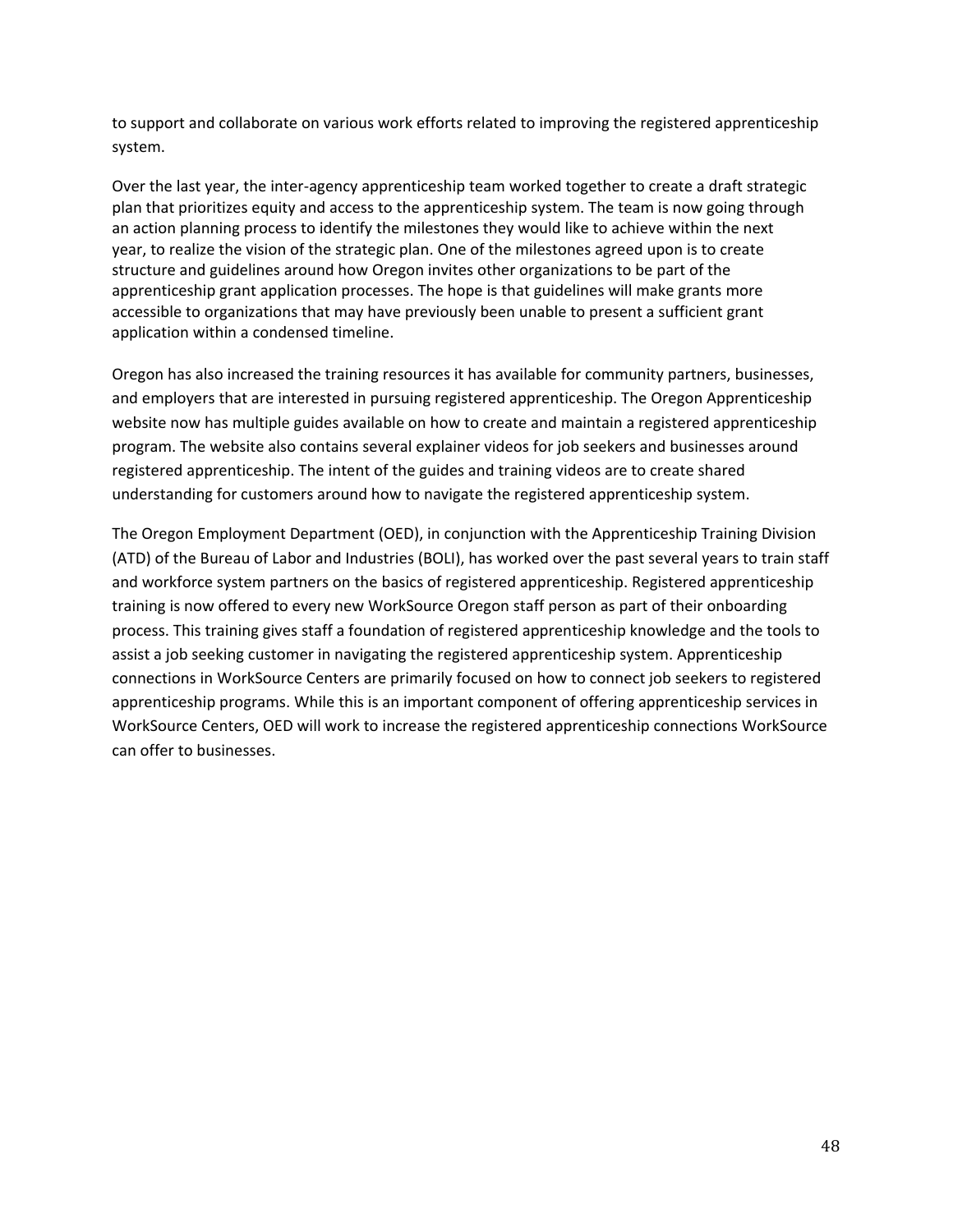**Agricultural Outreach Plan**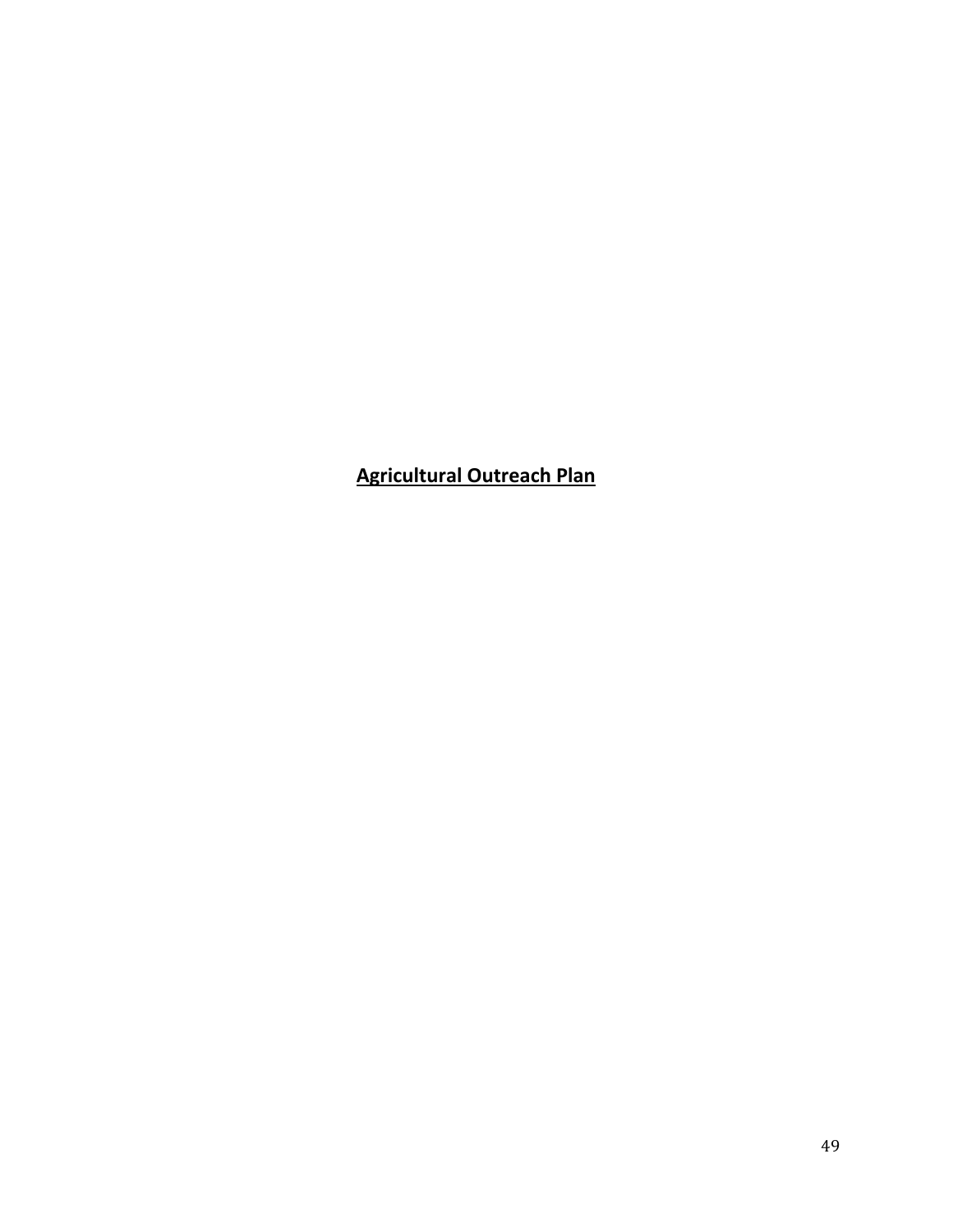*E. AGRICULTURAL OUTREACH PLAN (AOP). EACH STATE AGENCY MUST DEVELOP AN AOP EVERY FOUR YEARS AS PART OF THE UNIFIED OR COMBINED STATE PLAN REQUIRED UNDER SECTIONS 102 OR 103 OF WIOA. THE AOP MUST INCLUDE AN ASSESSMENT OF NEED. AN ASSESSMENT NEED DESCRIBES THE UNIQUE NEEDS OF FARMWORKERS IN THE AREA BASED ON PAST AND PROJECTED AGRICULTURAL AND FARMWORKER ACTIVITY IN THE STATE. SUCH NEEDS MAY INCLUDE BUT ARE NOT LIMITED TO: EMPLOYMENT, TRAINING, AND HOUSING.*

**1. ASSESSMENT OF NEED. PROVIDE AN ASSESSMENT OF THE UNIQUE NEEDS OF FARMWORKERS IN THE AREA BASED ON PAST AND PROJECTED AGRICULTURAL AND FARMWORKER ACTIVITY IN THE STATE. SUCH NEEDS MAY INCLUDE BUT ARE NOT LIMITED TO: EMPLOYMENT, TRAINING, AND HOUSING.**

### Assessment of Need

Agriculture employers continue to note that there seem to be fewer U.S. workers to help with the harvest and are increasingly utilizing the H–2A Temporary Agricultural Worker Program to meet the need for seasonal labor. Growers are concerned that various factors such as 1) the aging of the workforce, 2) a younger generation that chooses not to follow in their parents' paths, but instead pursue higher education, and 3) jobs in the manufacturing sector, food service, and construction opportunities may diminish the availability of agricultural workers. The cost of providing housing is prohibitive and the need for help in this area is acute.

Oregon's high minimum wage – one of the highest in the country – is one factor that could help retain or attract more workers from other states. Another factor that could help entice workers is improvement of non-wage terms and conditions of employment. An option to meeting employer need for workers is the Agricultural Recruitment System (ARS), which involves recruiting workers in neighboring states. One of the requirements imposed by the alternative recruitment systems is the Adverse Effect Wage Rate, which is a higher wage rate that guarantees both domestic and foreign agricultural workers (performing the same work) a wage that is higher than the Oregon minimum wage, providing an incentive to workers in the agricultural system. These recruitment options also require employers to give hiring preference to domestic farmworkers, while supplementing Oregon's agricultural workforce through growing use of the H–2A program, which allows agricultural employers to bring temporary workers from foreign countries to harvest the crops. One of OED's longstanding goals has been and will continue to be connecting domestic MSFWs with agricultural employers as appropriate.

Technical assistance for MSFW outreach workers includes access to 1) training staff using a just-in-time training model, 2) operations and policy analysts for technical program support, and 3) an outreach worker manual (created in 2019). Yearly training for outreach workers includes partner collaboration (such as the National Farmworker Jobs Program, Title I, and local service providers), programmatic updates, and training on topics such as supportive services in the community, employment service Complaint System, and a summary of farmworker rights and conditions of employment.

Farmworker housing could be improved by broader use of available tax credits by employers. There are 330 registered camps that can house up to 10,000 individuals. Unfortunately, many agriculture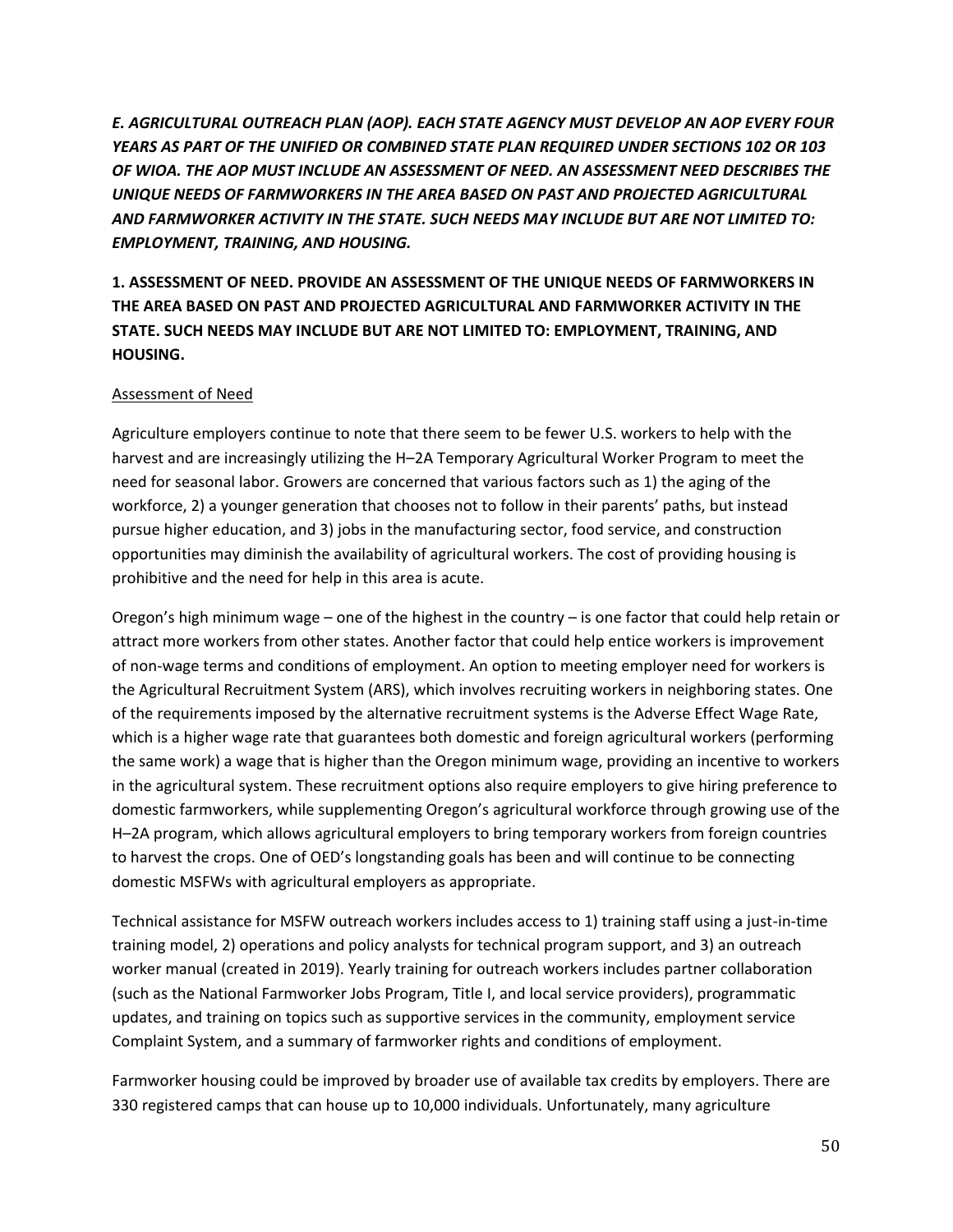employers are not aware of these tax credits to help them improve housing conditions for farmworkers and their families. As a result, many migrant farmworkers continue to live in substandard housing. Oregon's migrant labor camp housing conditions include isolation, reduced access to services, 24-hour eviction notice, and excess heat during peak months of harvest. To remedy this, MSFW housing in Oregon should undergo annual reviews by the Oregon Safety and Health Administration (OSHA) that take into account the promotion of tax credit funds to the agriculture employer base, and possibly more stringent housing inspection standards.

The unique workforce needs of MSFWs in Oregon are also addressed and provided by the Oregon Human Development Corporation (OHDC), operator of the National Farmworker Jobs Program (NFJP) under the WIOA section 167. OHDC has a presence in various counties in Oregon and coordinates with State Workforce Agency (SWA) outreach staff to conduct outreach to MSFWs through a Memorandum of Understanding (MOU) established in 2018. Outreach services are conducted in areas where MSFWs work, live and congregate.

The SWA will also promote NFJP career and training services to MSFWs registered in the SWA employment system. OHDC and NFJP staff will likewise promote services provided to MSFWs via the SWA system, and advise MSFWs on the Complaint System. The partnership will also require OHDC and NFJP staff to assist MSFWs in the completion of a full registration in the SWA's labor exchange system (iMatchSkills) to facilitate job matching, and the receipt of reemployment services for dual enrolled customers. OHDC provides NFJP career and training services in the following locations:

- OHDC Hood River, Wasco County;
- OHDC Woodburn, Marion/Polk/Yamhill Counties;
- OHDC Klamath Falls, Klamath/Lake Counties;
- OHDC Hermiston, Umatilla County;
- OHDC Ontario, Malheur County;
- OHDC Tigard, East Multnomah/Clackamas Counties;
- OHDC Hillsboro/Beaverton, Washington County;
- OHDC Affiliate Medford, Jackson/Josephine Counties;
- OHDC Affiliate Bend/Redmond/Madras, Jefferson/Deschutes/Crook Counties; and
- OHDC Affiliate North Coast, Lincoln/Tillamook/Clatsop Counties.

**2. AN ASSESSMENT OF THE AGRICULTURAL ACTIVITY IN THE STATE MEANS: 1) IDENTIFYING THE TOP FIVE LABOR-INTENSIVE CROPS, THE MONTHS OF HEAVY ACTIVITY, AND THE GEOGRAPHIC AREA OF PRIME ACTIVITY; 2) SUMMARIZE THE AGRICULTURAL EMPLOYERS' NEEDS IN THE STATE (I.E. ARE THEY PREDOMINANTLY HIRING LOCAL OR FOREIGN WORKERS, ARE THEY EXPRESSING THAT THERE IS A**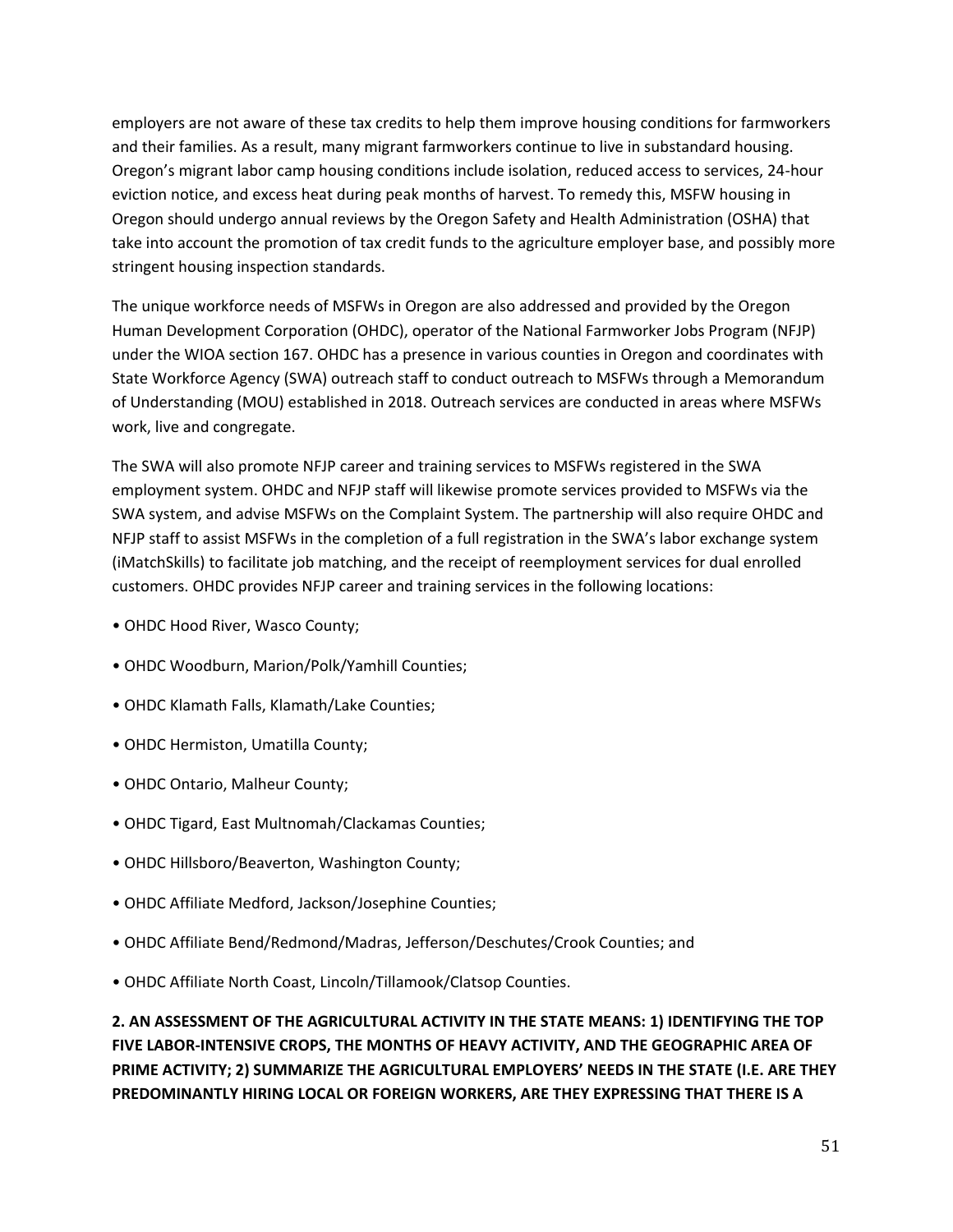# **SCARCITY IN THE AGRICULTURAL WORKFORCE); AND 3) IDENTIFYING ANY ECONOMIC, NATURAL, OR OTHER FACTORS THAT ARE AFFECTING AGRICULTURE IN THE STATE OR ANY PROJECTED FACTORS THAT WILL AFFECT AGRICULTURE IN THE STATE**

Oregon cultivates over 225 unique crops each with a dynamic labor demand. Based on production value, the top labor-intensive crops in Oregon are: fruit crops (e.g. apples, cherries, and blueberries) grown primarily in the Columbia Gorge and Willamette Valley regions with labor demand peaking June to September; vegetable crops (e.g. onions, rhubarb, and sweet corn) grown primarily in Northeast Oregon and the Willamette Valley regions with labor demand peaking July to October; greenhouse and nursery stock grown primarily in the Willamette Valley with labor demand peaking in March to September; Christmas trees grown primarily in the Willamette Valley with labor demand peaking in October to December; and hemp grown statewide with labor demand peaking in August to November.

Agriculture continues to be one of Oregon's multi-million dollar industries and is a chief contributor to the Oregon economy. The top agricultural commodities in Oregon are wine grapes, pears, and hazelnuts. Other commodities are hay, wheat and potatoes. The geographical agricultural regions for these crops are eastern Oregon, the Columbia Gorge, southern Oregon, and the Willamette Valley. Tree fruits are harvested in July through December, and blueberries in July through August. Vegetables, such as onions and corn, are harvested from August through December. Greenhouse plants are grown and sold primarily from March through September, and Christmas trees are tended to and harvested from July through November.

Employers struggle finding domestic workers who want to work in agriculture. To meet this demand, applications for the Foreign Labor Certification Program have increased significantly, from 47 in 2016, to 103 in 2019. Employers have requested to bring in upwards of 7,000 foreign workers since 2016.

Employers are also required to provide H2-A foreign and corresponding domestic workers with housing when conditions of the contract are met for travel distance from their place of residence. The Oregon Occupational Safety and Health Administration (OSHA) will conduct the first housing authorization and consultation, and the State Workforce Agency (SWA) will conduct housing consultations subsequent years as authorized. Housing consultations conducted by the OED have increased significantly in recent years, from five in 2016 and ten in 2017, to 64 in 2018 and 88 in 2019.

**3. AN ASSESSMENT OF THE UNIQUE NEEDS OF FARMWORKERS MEANS SUMMARIZING MIGRANT AND SEASONAL FARM WORKER (MSFW) CHARACTERISTICS (INCLUDING IF THEY ARE PREDOMINANTLY FROM CERTAIN COUNTRIES, WHAT LANGUAGE(S) THEY SPEAK, THE APPROXIMATE NUMBER OF MSFWS IN THE STATE DURING PEAK SEASON AND DURING LOW SEASON, AND WHETHER THEY TEND TO BE MIGRANT, SEASONAL, OR YEAR-ROUND FARMWORKERS). THIS INFORMATION MUST TAKE INTO ACCOUNT DATA SUPPLIED BY WIOA SECTION 167 NATIONAL FARMWORKER JOBS PROGRAM (NFJP) GRANTEES, OTHER MSFW ORGANIZATIONS, EMPLOYER ORGANIZATIONS, AND STATE AND/OR FEDERAL AGENCY DATA SOURCES SUCH AS THE U.S. DEPARTMENT OF AGRICULTURE AND THE U.S. DEPARTMENT OF LABOR (DOL) EMPLOYMENT AND TRAINING ADMINISTRATION**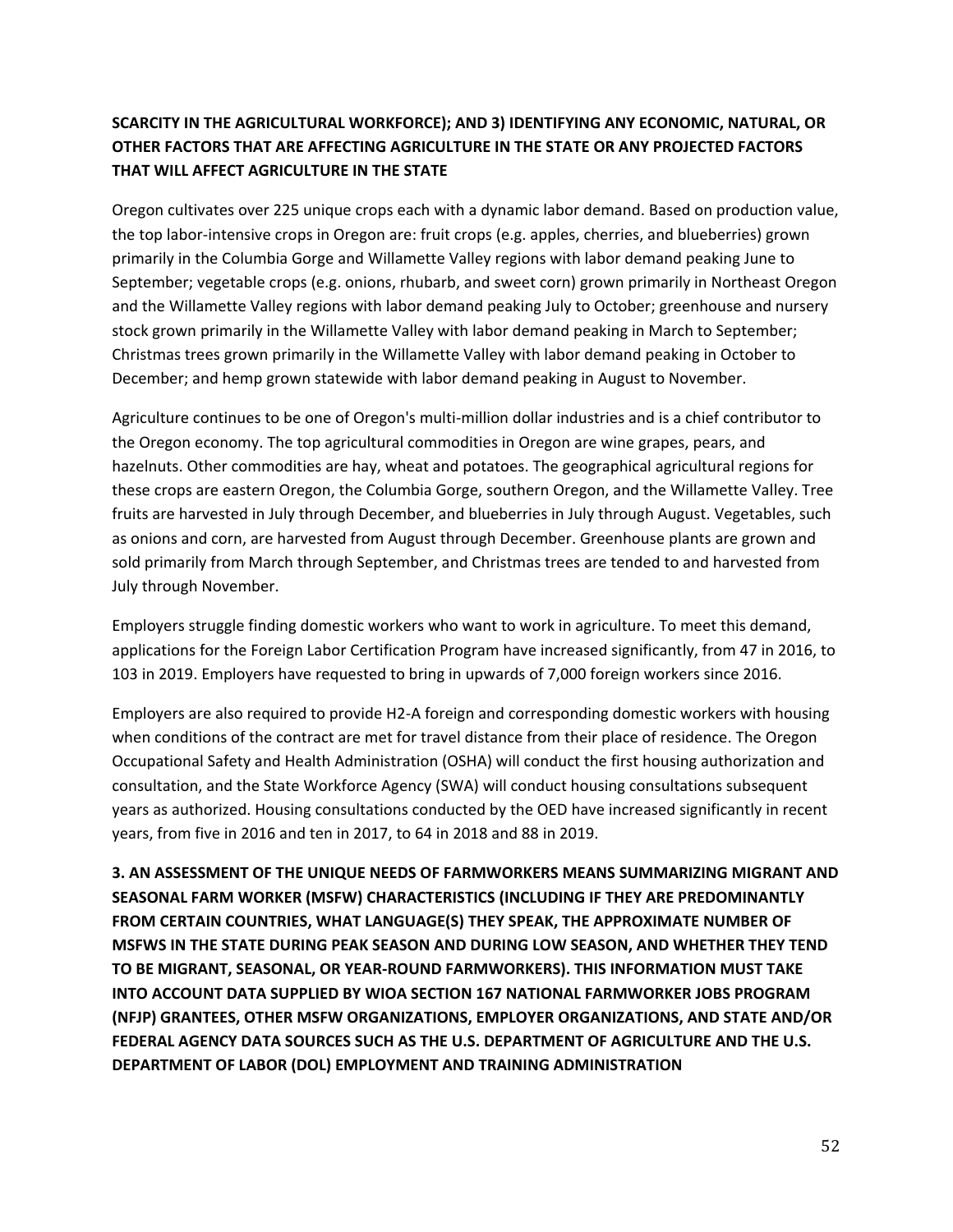The most recent and highly used enumeration study on the number of MSFWs in Oregon comes from Mallory Rahe, PHD, Oregon State University Extension Service. This study concludes that during the peak seasons, which includes reforestation under the Migrant Seasonal Protection Act, there are 60,000 seasonal workers and 30,000 migrant workers for a total of 90,000 MSFWs. While the migrant stream is slowly diminishing, an additional 2,000 – 3,000 H2-A foreign workers have started to replace a portion of the workforce on a seasonal basis. It's projected that this will continue to increase annually, in addition to the reforestation H2-B workforce based predominantly in southern Oregon. The Oregon Bureau of Labor and Industries (BOLI) manages the certification process of farm labor contractors, of which there are over 200 in the state.

Employers that provide good housing for their workforce often find their employees return the next season. Agricultural employers that have substandard housing for farmworkers are generally in a continuous struggle to find farmworkers to meet their harvest demands.

The most stable farmworker workforce in Oregon is the nursery industry. Oregon is one of the three top nursery producing states in the country and employs over 22,000 workers on a permanent/seasonal basis. Oregon's nursery industry also includes two of the state's top agricultural commodities, and is a driving force in the state's economy. Other top agricultural commodities in Oregon are the expanding vineyard industry, hops, blueberries, strawberries, apples, pears, cherries, grass-seed, onions, and hazelnuts.

While the predominant language of the Hispanic/Latino MSFW workforce is Spanish, a number of indigenous dialects such as Huichol, Mayan Yucatan, Mixteco-Nahuatl, Trique-Tarasco and Zapoteco can present challenges to the medical, education and employment fields.

Complaints from farmworkers include not being paid or paid incorrectly, safety conditions, inadequate housing issues, and sexual harassment and fear of retaliation by employers if they speak up about issues.

# **4. OUTREACH ACTIVITIES**

In January 2022 USDOL announced its annual list of significant MSFW states (the 20 states with the highest estimated year-round MSFW activity) and each state's designated significant MSFW one-stop centers (centers in which MSFWs account for ten percent or more of the annual participants or the administrator determines they must be included due to special circumstances such as an estimated large number of MSFW in the service area).

Oregon's rank as a significant MSFW state rose from 5<sup>th</sup> to 4<sup>th</sup> (placing it behind only Florida, Texas and California) while the number of significant MSFW one-stops (identified in Oregon as WorkSource Centers) remained at 21. The significant WSO Centers include Albany, Astoria, Beaverton/Hillsboro, Dallas, Eugene, Gresham, Hermiston, Klamath Falls, Madras, McMinnville, Medford, Newport, Ontario, Oregon City, Pendleton, Portland Central, Redmond, Salem, The Dalles, Tigard, and Woodburn. Federal guidance mandates that significant MSFW states have full-time, year round staff to conduct outreach duties to MSFWs.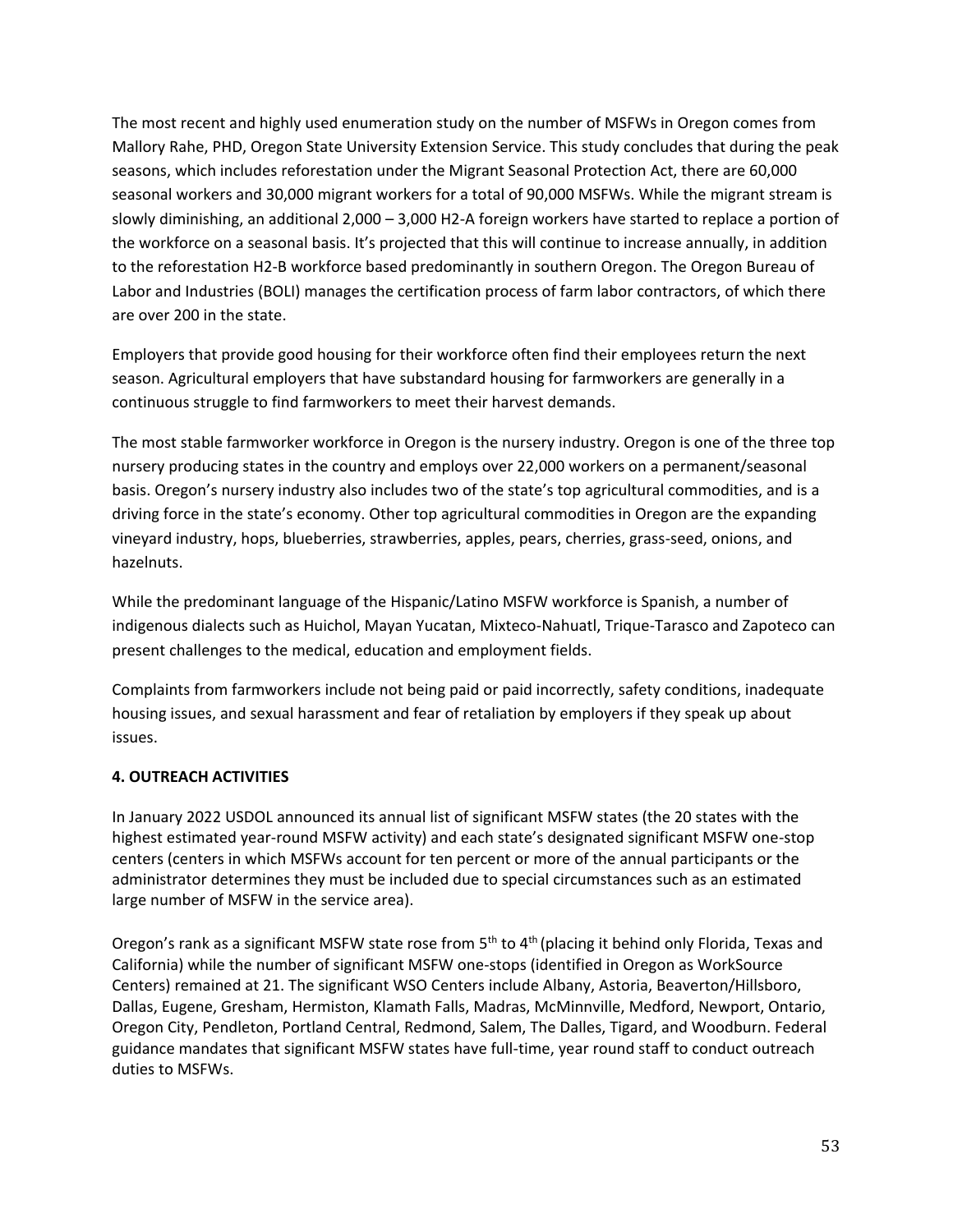The COVID-19 pandemic and other environmental states of emergency have highlighted longstanding systemic inequities in the workforce system for marginalized and underserved communities, including MSFWs. To address these gaps, also a concern raised by the SMA, and better align the program with federal and state goals to examine and enhance services to customers with barriers, the state is restructuring its MSFW outreach efforts through a new, more strategic business model.

Under this updated strategic model, full-time MSFW outreach specialists will report directly to managers in charge of, and responsible for, program outcomes and effective service delivery rather than to the local center managers. The state will be broken into four MSFW service zones or delivery areas, targeted with the needs of businesses and workers alike to maximize effectiveness. Staff will be responsible for outreach to one or more field office within their assigned area, and specializing in the needs of the counties they are assigned.

The zone managers will be responsible for programmatic oversight of MSFW outreach activities to include meeting federal goals and other performance metrics as identified. They will also be charged with strengthening relationships within the network of MSFW service providers, including WIOA programs offering reemployment and training services such as Title 1 Adult and Dislocated Worker, Apprenticeship, and SNAP Training and Employment (STEP). This model is slated for implementation summer 2022.

The primary role of outreach staff is to conduct especially vigorous outreach to farmworkers, including where they live, work, and gather. Outreach staff focus on educating farmworkers about workforce services and benefits available through local WSO centers and partner organizations, making quality referrals to MSFWs seeking reemployment and training services, and advocating for the Complaint System to ensure that MSFWs are aware of their legal protections. They also build relationships with workforce partners and educate them about the MSFW program through on-site visits, attending staff meetings, and making presentations. Of note, Oregon has a population of farmworkers who require information in indigenous languages to effectively learn about workforce services, and outreach staff work to ensure those language needs are met.

OED remains committed to exploring the ability of conducting outreach activities to reach unknown populations of MSFWs that need to be informed of their legal protections, the Complaint System, and the services available to them through Oregon's WSO Centers.

OED is also conducting outreach activities with its Section 167 partner, Oregon Human Development Corporation (OHDC), local interest groups, employer groups through employer and worker forums, and farmworker support groups as possible, and appropriate.

The OED outreach goal for Program Year 2021 is to contact 30,900 MSFWs, and increase that number by 3% each Program Year through 2023. OED will look to reach an estimated 1,500 agricultural employers as the H2-A program continues to increase in Oregon. In PY 2020, Oregon MSFW outreach staff contacted 34,253 MSFWs, far exceeding its outreach goals. Partner agencies that conduct outreach to MSFWs come into contact with an average of 10,000 MSFWs annually, per quarterly reports they provide to OED.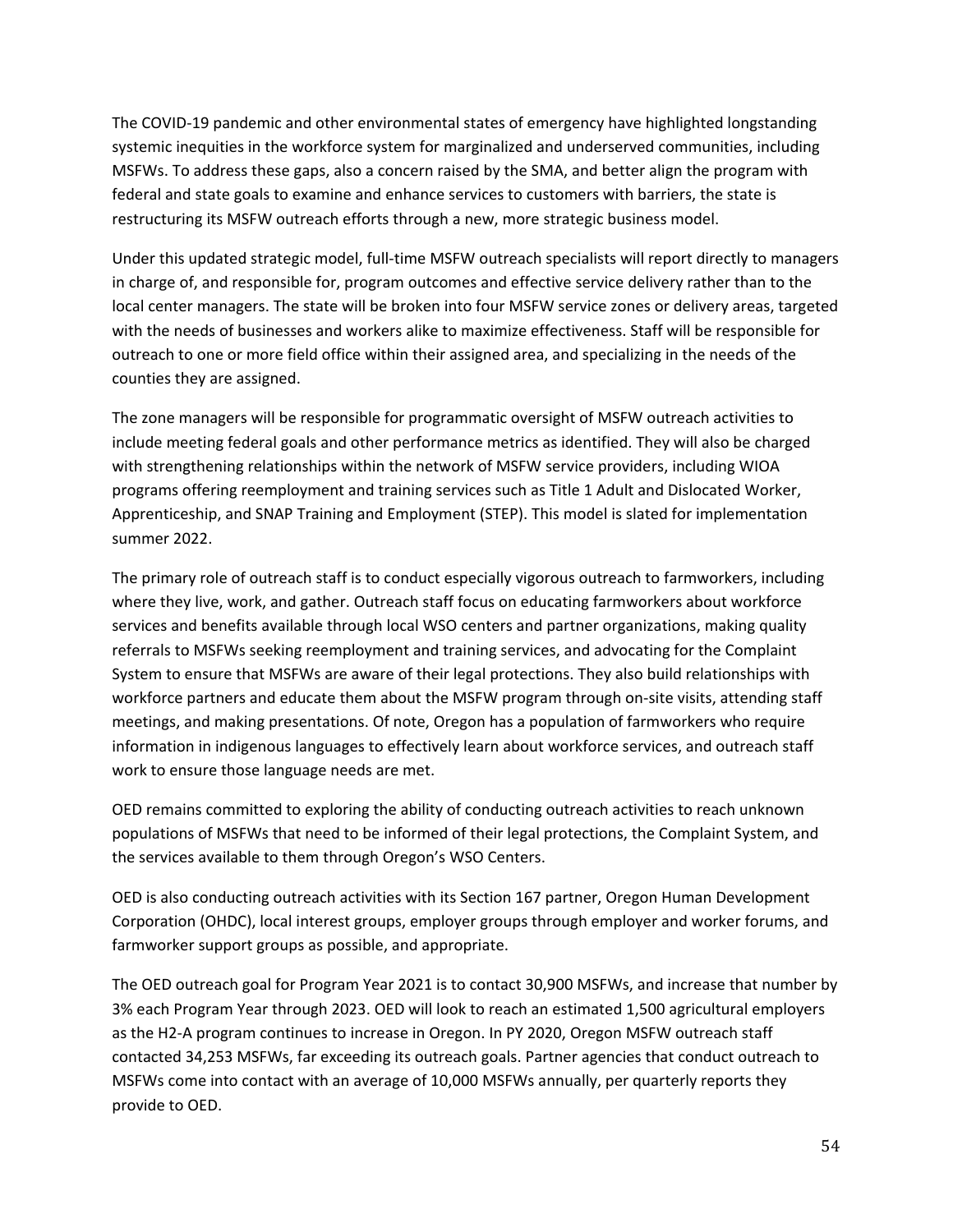The State Workforce Agency (SWA) signed a Memorandum of Understanding (MOU) with Oregon Human Development Corporation (OHDC)/National Farmworker Jobs Program (NFJP) in 2018 to facilitate MSFW registrations in the state's labor-exchange system (iMatchSkills) to increase access to reemployment and training services under WIOA. The MOU also provides NFJP staff access to job listings, the employer referral system, and wage data to help determine NFJP eligibility and provide enhanced services to MSFWs.

The Monitor Advocate will continue to work with business organizations, community service providers, and other workforce partners to explore opportunities for strengthening partnerships to improve outreach. Historically this type of work, which often involves presentations to partner agencies or meeting one-on-one with program staff, has been met with positive outcome. The Monitor Advocate looks forward to continuing this collaborative work that is critical to the success of the MSFW program.

WorkSource Oregon (WSO) staff work closely with the training resources available through the National Farmworker Jobs Program (NFJP) to make co-enrolled MSFW training and education referrals. Other training resources specifically for migrant workers include, but are not limited to, Oregon State University College Assistance Migrant Program (CAMP), Chemeketa Community College – College Assistance Migrant Program, Portland Community College – College Assistance Migrant Program, Oregon Migrant Leadership Institute, University of Oregon High School Equivalency Program (HEP), Chemeketa Community College High School Equivalency, High Desert Education Service District Program, and Portland Community College High School Equivalency Program (HEP).

Agencies that the SWA partners with to serve MSFWs and provide education and legal assistance include:

- National Farmworker Jobs Program;
- Community Colleges;
- College Assistance Migrant Program (CAMP);
- Statewide Migrant Head Start;
- Oregon Childhood Development Corp, MSFW State Childcare;
- Legal Aid for MSFWs;
- Oregon Law Center;
- Equal Employment Opportunity Commission;
- Oregon Bureau of Labor and Industries;
- U.S. Department of Labor, Wage and Hour;
- U.S. Department of Justice;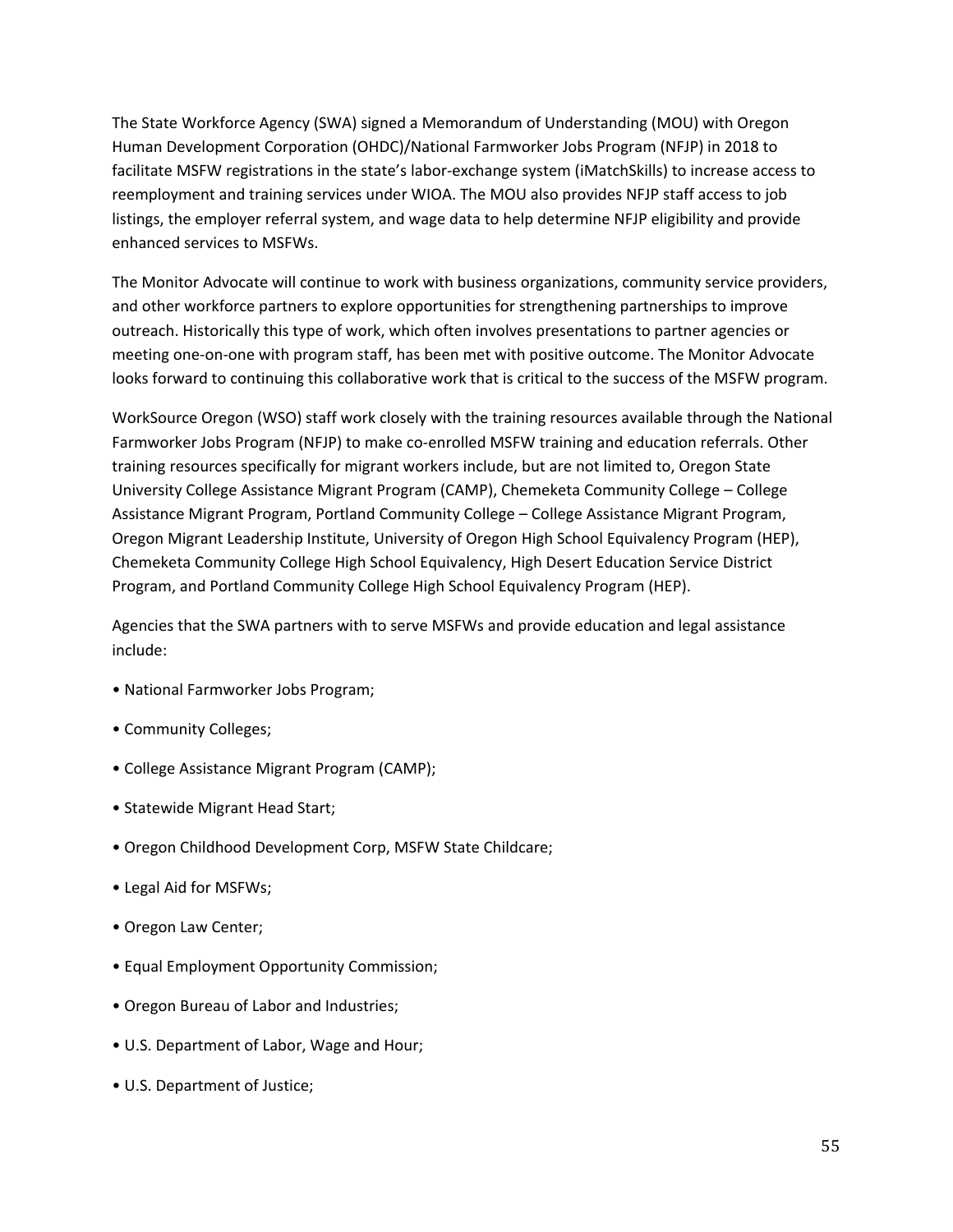- Centro Cultural; and
- Portland Mexican Consulate.

To help MSFW outreach staff and frontline WSO staff identify MSFWs, the state labor-exchange system (iMatchSkills) displays an MSFW indicator in the job seeker's registration profile. Staff can also search for MSFWs using the MSFW indicator alone or in conjunction with other delimiters such as last contact date, local office of assignment, assigned staff, and services received by other programs such as SNAP Employment and Training.

MSFWs referred to local WSO centers for job-placement assistance complete an intake process that includes registration in the state labor-exchange system (iMatchSkills) and a one-on-one meeting with staff that includes an assessment of needs, an orientation to workforce services and programs to include use of the state's electronic job board, and the provision of labor market and occupational information. Staff also provide reemployment assistance to include use of the state's electronic job board and assistance in applying for and filling out employment applications for positions listed with WSO. Staff also refer customers to appropriate and relevant WIOA title I partner agencies and to the local area National Farmworker Jobs Program (NFJP) for reemployment and training services.

OED will also educate agricultural employers about the responsibilities they have to workers, make job placement services available, and provide training on using the Agricultural Recruitment System (ARS) that includes regular agriculture listings and H2-A job listings. This training helps staff work with employers, who increasingly need compliance support to navigate the H2-A application process which can be administratively complex. OED is also conducting wage and practice surveys to assess real–time agricultural working conditions to better determine requirements for H–2A job listings, and to help employers recruit workers. In the next four years, OED expects to continue the increase of H2-A applications by agriculture employers. This will require more frequent and coordinated field visits to the workers that will be working alongside Oregon domestic MSFWs by the SMA, MSFW outreach specialist, and partner organizations.

Oregon Employment Department (OED) technical staff support training WSO office and MSFW outreach staff as they onboard regarding the basics of Wagner-Peyser and WIOA. The Monitor Advocate provides training on the MSFW Complaint System, outreach services, the Monitor Advocate system, sexual harassment, and other programs and initiatives. They also receive training through the Foreign Labor Certification Program Coordinator on how to conduct Agricultural Labor Housing Consultations for employers who utilize the Agricultural Recruitment System (ARS) and the H2-A program.

Technical assistance for outreach workers includes annual MSFW statewide training. This three-day training (conference) focuses on the availability of training opportunities for MSFWs, partner collaboration (such as the NFJP, Title I, and local service providers), supportive service in the community, employment service Complaint System, and providing a summary of farmworker rights, legal protections and conditions of employment.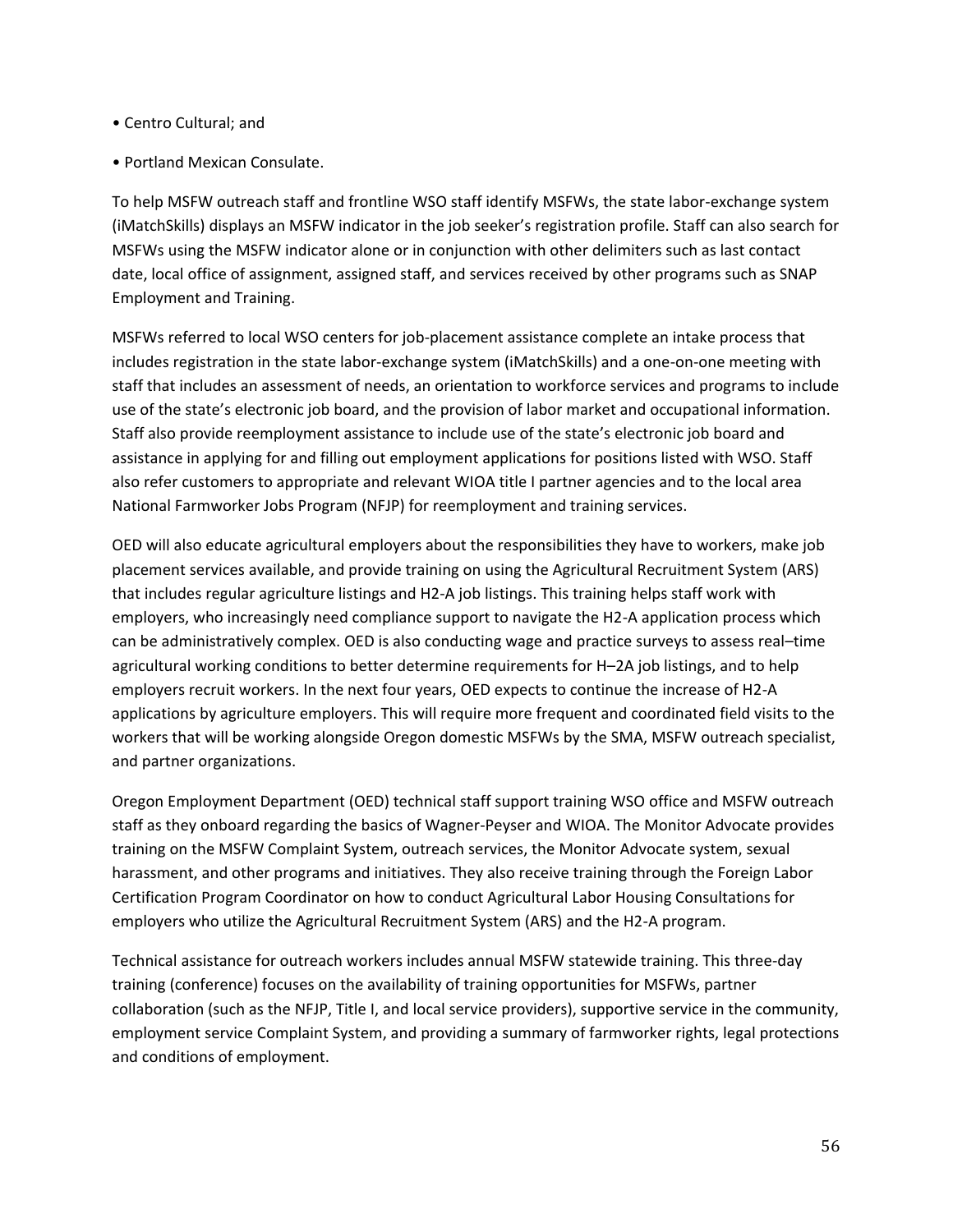To facilitate communication between Employment Services (ES) and UI divisions and help strengthen partnerships for improved service delivery to shared customers (including MSFWs), WSO held a series of facilitated conversations around the state in 2019 with WSO staff (to include MSFW outreach staff) and UI center staff. Titled "WSO/UI Connectivity: Strengthening the Bond," these sessions allowed staff to build relationships, explore service delivery approaches, and share business practices with co-workers across divisions. These conversations were well received and WSO is planning follow-up sessions in PY 2022/23 to continue these conversations to further strengthen partnerships.

Training for WSO staff includes how to provide a customized Reemployment Services and Eligibility Assessment (RESEA) program conversation, Unemployment Insurance (UI) connectivity, and recognizing UI eligibility issues, as well as core functions training. In calendar year 2019, 18 potential UI eligibility issues were detected for MSFW customers by WSO staff and referred to the UI division for review.

The following core curriculum courses are available to OED MSFW outreach staff.

• Facilitating Career Development

This course provides individuals with relevant skills and knowledge to assist others in planning careers and obtaining meaningful work. Staff receive in-depth training in the areas of career development in the form of 120+ class/instructional hours, provided by a nationally trained and qualified instructor using curriculum created by the National Career Development Association.

• A-COACH Approach Program

This program provides staff with the knowledge, skills, tools, and actions they need to develop a COACH Approach – a conversation style that is successful at building strong relationships, improving results, and helping people achieve their goals.

• SNAP Employment and Training Success

This course highlights one of the main tenants of the SNAP E&T program: the Orientation and what information is to be shared with the customer along with how staff can perform the obligation.

### • RESEA Fundamentals

This course covers key Reemployment Services and Eligibility Assessment (RESEA) concepts to include the initial RESEA Welcome Conversation and subsequent RESEA Conversation. Topics include developing a work search advisory and reemployment plan.

• Welcome Conversation e-learnings

These are a series of short e-learning modules available for all WorkSource Oregon staff to build skills related to the Welcome Conversation (one-on-one conversations with new and returning customers).

• WSO New Hire Core Curriculum Training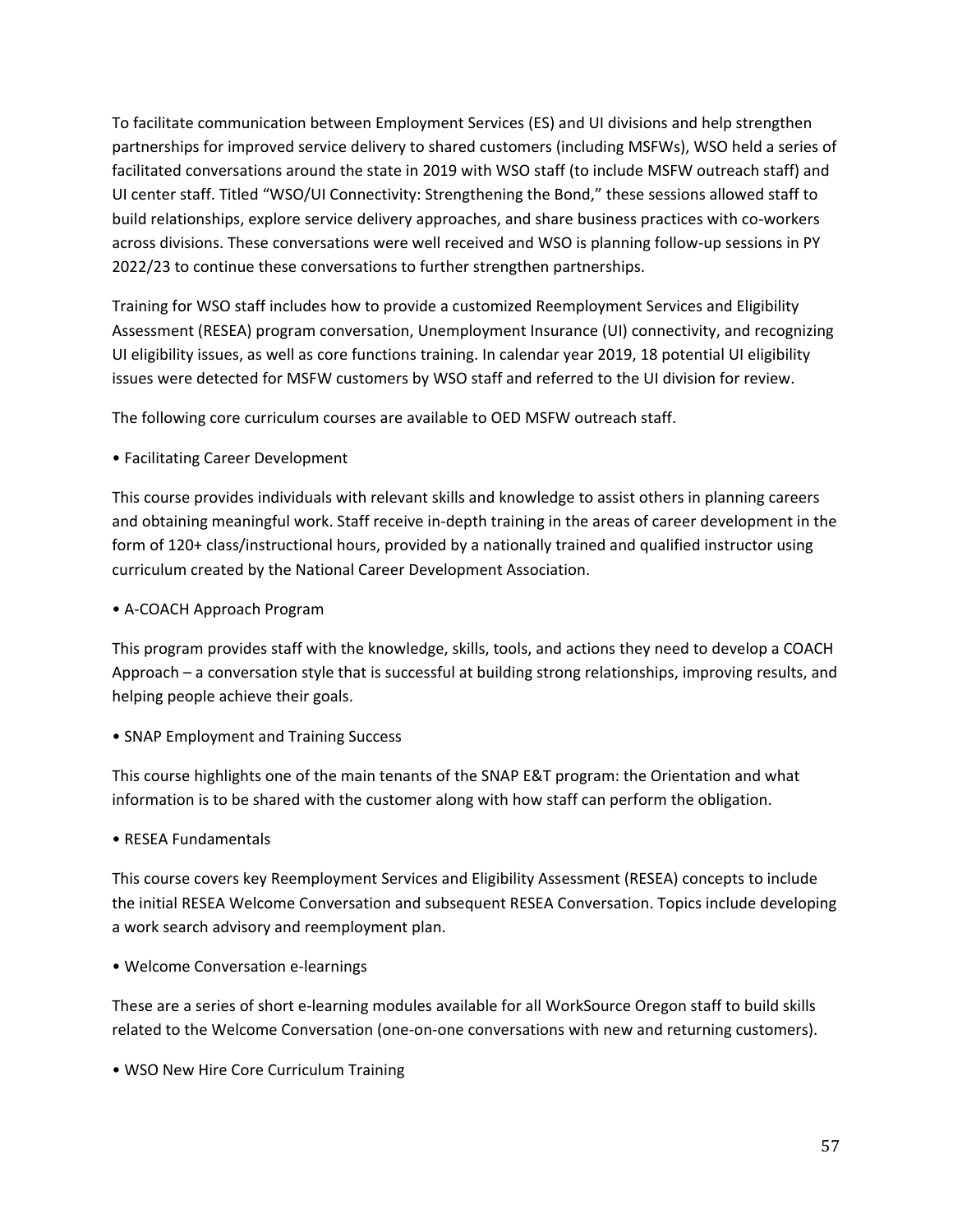New staff from around the state participate in local office activities and virtual meetings to increase skill and understanding of OED philosophies, programs, and processes. The experience is coordinated by one trainer, and various trainers lead sessions that include subject-matter experts and program managers.

### • Trauma Informed Care

This course is an effort to build internal knowledge and competency around Trauma Informed Practices.

• Motivational Interviewing

This course focuses on helping staff become a helper in a customer's change process and express acceptance of our customers, their experience, knowledge, and their solutions.

• WOMIS Basics

These are four 5-15 minute e-learning episodes to create a consistent WorkSource Oregon Management Information System (WOMIS) Basics learning experience that can be reflected upon for future use. This course covers registration for WOMIS for staff and customer sides, confidentiality, message errors, and labor-exchange (iMatchSkills) registration for staff and customer sides.

### • MSFW Annual Training

An annual, statewide training for all staff involved in the MSFW program. Developed by and for staff in the MSFW program.

• MSFW Housing Consultation Training

Staff learn what forms to use and what to look for when certifying housing for employers who use the Agricultural Recruitment System and the H-2A program. Staff from the Oregon Safety and Health Administration also attend to provide guidance on the housing regulations in Oregon.

• Foreign Labor Certification Program Orientation

This orientation is required before staff can obtain the authority to refer on Foreign Labor Certification Program (FLC) job listings.

• MSFW Job Service Complaint System

The purpose of this training module is to provide staff a high level overview of the Job Service Complaint process with specific focus on how it relates to Migrant and Seasonal Farmworkers.

• Culture Matters: Managing Unconscious Bias

This highly interactive half-day workshop is designed to help individuals enhance their cultural awareness and understand the effect of unconscious bias on workplace performance. Practical strategies for improving performance when working across cultures will be given. Participants draw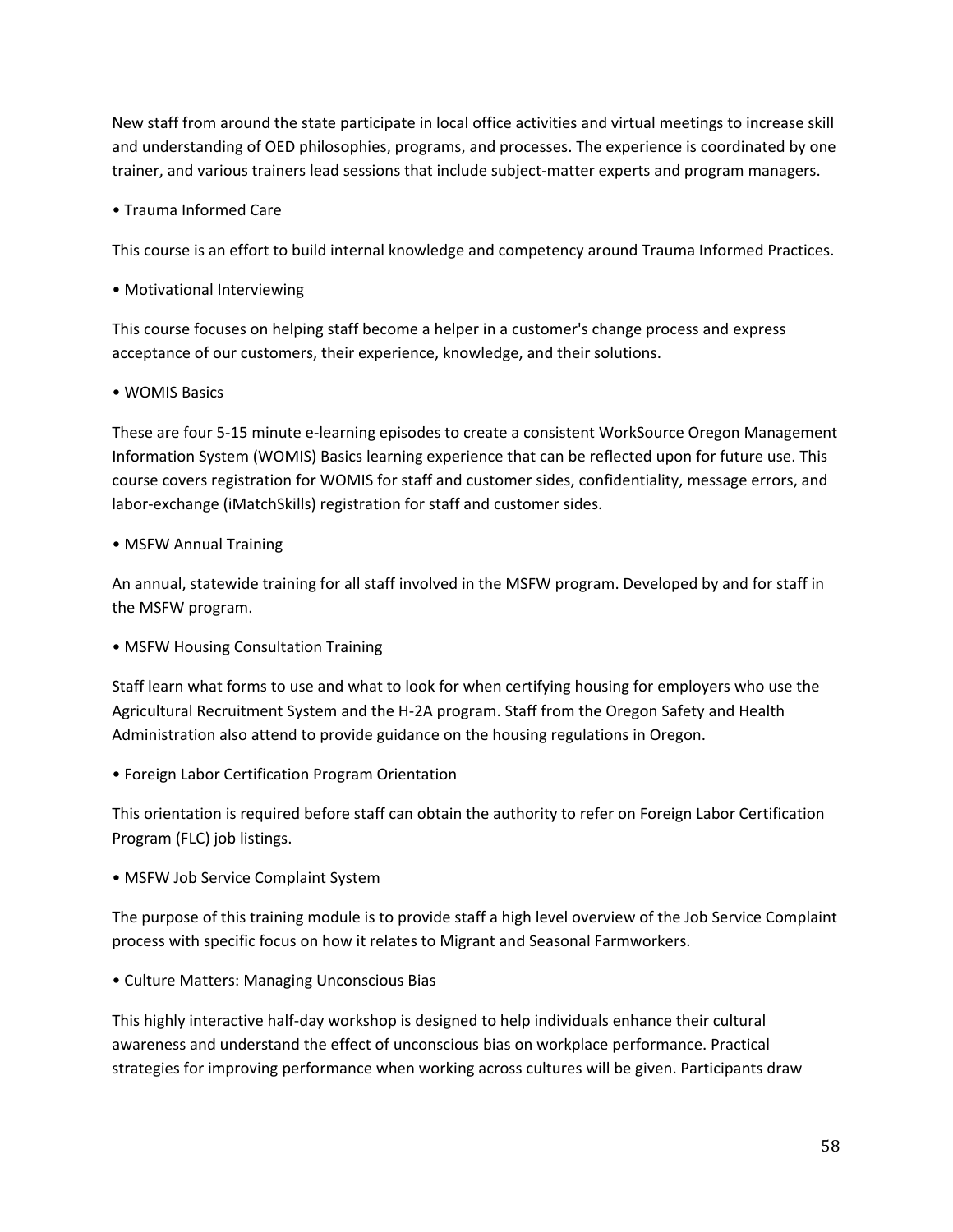upon research-based findings to improve their self-awareness and to develop the first steps to relating and working with cultural intelligence.

All OED field offices will collaborate with workforce partners and service providers to leverage training services for MSFWs. Partners include Oregon Human Development Corporation (OHDC)/National Farmworker Jobs Program (NFJP) grantee of Oregon. OED will also have an ongoing cooperative Memorandum of Understanding (MOU) with OHDC to provide access to the job seeker registration system, as well as connecting them to local office workforce planning. Other partners include WIOA Title I providers, universities, local community colleges, special programs funded to serve MSFWs, High School Equivalency Programs (HEP), community development farmworker housing associations, Centro Cultural, migrant health clinics, migrant education programs, Migrant Head Start, farmworker legal services, and other farmworker advocacy organizations.

# **5. SERVICES PROVIDED TO FARMWORKERS AND AGRICULTURAL EMPLOYERS THROUGH THE ONE-STOP DELIVERY SYSTEM**

MSFWs are recognized in WorkSource Oregon (WSO) centers as a targeted population group, with additional focus to deliver effective and equal access to the full range of workforce services. Federal regulations require that MSFWs receive workforce services on a quantitatively proportional and qualitatively equivalent basis as those provided to non–farmworkers. Using an integrated service delivery model (as outlined in the WSO Standards document), all customers will be offered a comprehensive menu in at minimum Spanish and English of skill enhancement products, including, but not limited to, occupational training. In addition, staff at WSO centers will use a variety of tools to attempt to match the job seekers' skills, interests and abilities with available high wage, high demand jobs in their current labor market area, or in other areas if desired. The integration of services with WIOA partners is intended to increase the quality of services, focus on skill and talent development of both unemployed and current workers and, on a system–wide basis, increase the wages, job retention and job advancement of Oregonians.

In addition to improved customer outcomes, more efficient and effective customer service is expected from the systematic coordination of federal workforce services. Finally, more efficient use of resources, and elimination of program duplication from enhanced integration are also expected to improve the use of limited and declining funding. Designated MSFW representatives within each workforce area will continue to work with local management and staff to keep focused on service delivery and equity outcome goals regarding MSFWs.

Customer outcomes are measured by the federal MSFW performance measures (quantitatively proportionate services that include the following categories: Referred to Jobs, Provided Workforce Services, Referred to Support Services, Career Guidance, and Job Development); increased placements of MSFWs through local Business Services Teams, which provide enhanced recruitment and referral services for employers in targeted sectors; increased numbers of MSFW registrations that are complete and current in the state's labor exchange system, iMatchSkills; and finally, anecdotal evidence obtained through MSFW outreach staff and OHDC partner staff.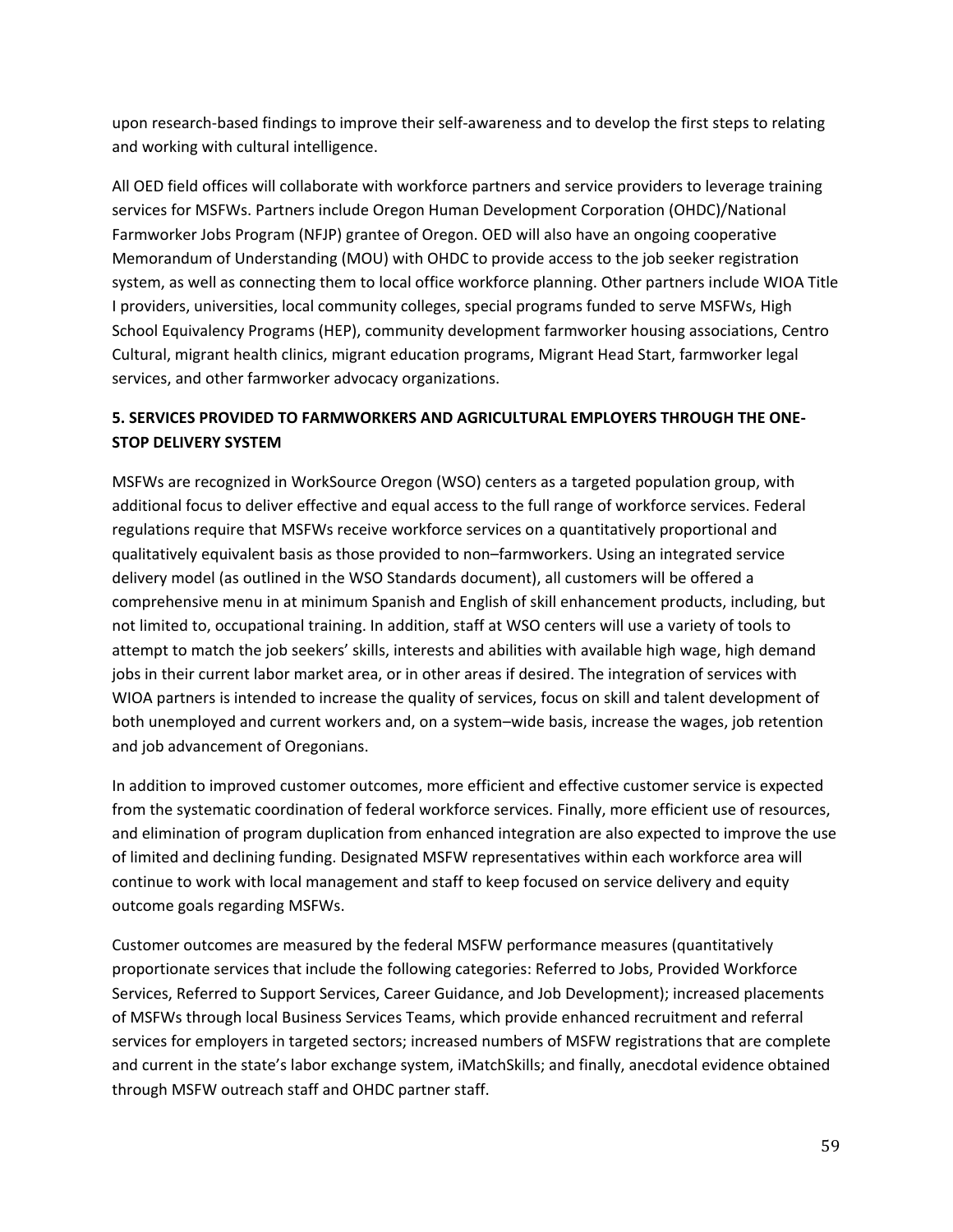Training resources through the broader workforce system are also of interest to agricultural employers. Employers have identified that increased skills are needed for many agricultural opportunities, whether for supervisory positions or to meet the changing mechanization and technology requirements of the industry. WSO staff will work to increase placement results through more effective identification of skills that agricultural employers are seeking and identifying through their registrations in iMatchSkills.

Integrating WIOA and Wagner–Peyser services is an advantage to agricultural employers and their access to the workforce system. In particular, locally designed employer services teams will have responsibility for connecting local employers to WSO centers. To the extent agricultural employers connect with the workforce system individually or industry wide, job seekers will be better informed about available jobs, needed skills and training options related to agriculture, and the workforce system will be more informed about and responsive to the workforce needs of agriculture.

The most important Business Service WSO provides is connecting employers to qualified candidates. Business services are responsive to business and workforce needs of the local area, how these align with local sector strategies, and protocols to access recruitment processes and other services. All WSO centers will provide appropriate recruitment and other business services on behalf of employers (to include agricultural employers), including small employers, in local areas. Business services include: recruitment services, customized training, incumbent worker training, job postings, incentives, and rapid response.

Business services are continually evolving and improving. At the start of 2013, WorkSource Oregon began offering an enhanced business services model. Employers select this option when they want a deeper partnership with their business services staff member. To build a successful relationship, WSO staff begins by conducting on-site employer visits prior to the start of the recruitment, to better understand the business culture and the business recruitment needs, which allows staff to refer qualified candidates in a timely manner with an increased level of success. The employer then has a smaller, more highly qualified applicant pool, which saves them time and money.

This model has proven successful in building high-functioning business services teams, which serve as a single point of contact for businesses. In turn, this has helped improve communication and coordination of service delivery between workforce partners and allowed for more streamlined and targeted placement of WorkSource Oregon customers to include MSFWs, veterans, claimants, dislocated workers and other special populations. This model has also helped local areas align business services efforts and ensure that workforce investment activities meet the needs of businesses and support economic growth in each area. Enhanced communication, coordination and collaboration among businesses, economic development, service providers, business team members, and the local Boards will help leverage and align collective resources.

An example of helping connect MSFWs with employers is the work started in 2019 between the Monitor Advocate and the WSO Business Services Program Coordinator. Through this partnership, local Business Services Teams have increased collaboration with MSFW outreach staff to facilitate the referral of MSFWs to the Business Services Teams for enhanced job placement assistance. These teams develop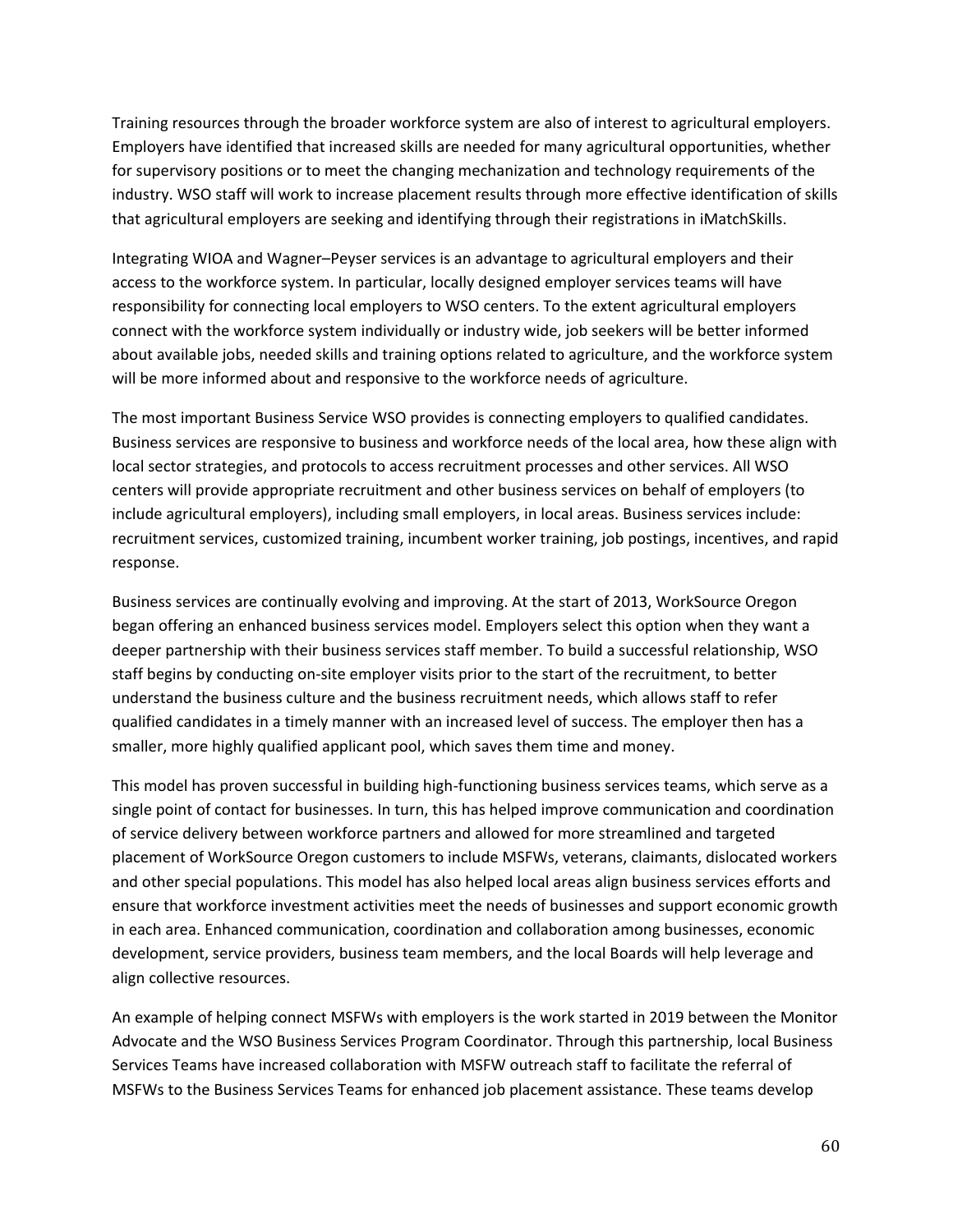relationships with businesses and work closely with them through the entire recruitment process. These teams also focus on filling job listings in the local sector strategy.

Activities that offices may pursue to facilitate increased successful labor exchange on all agricultural listings include handing out and collecting applications for work, scheduling interviews, and providing space at a specific field office for the employer's interviews. Staff may also assist workers with the actual application, help with translation at interviews when needed, and re–contact workers referred for an interview. This follow–up activity can produce more reliable recruitment results for the employer and the agency, helping to see that available workers are hired for needed employment. Staff will also use historical information on monthly employment patterns to identify opportunities for workers to effectively move from one local grower to another or be available for referral on any agricultural listing approved for recruitment of non–local workers.

OED will continue to promote membership on local and state workforce boards, and to meet agricultural business owners and other business owners who see limited English proficient MSFWs and others as potential employees. This will help raise awareness of training needs within agriculture for MSFWs to reach higher levels of education, and may open new options for securing training funds from within and outside the workforce system.

MSFW outreach staff will also serve as an MSFW voice at the local level to raise any issues impacting MSFW customers as system integration moves forward through awareness of the Job Service Complaint System. Outreach includes information regarding the use of the Complaint System and follow up of complaints. All complaints are logged and reported to USDOL as provided in federal guidance. In addition, staff will provide MSFWs with information regarding worker rights through information sharing sessions and flyers.

MSFWs will be encouraged to go to WorkSource Oregon (WSO) centers to receive the full services offered to all job seekers. MSFWs who are not fluent in English receive one–on–one interviews with staff for registration and job referrals. Staff that are not bilingual in the language of the job seeker are to seek interpreter services, including in indigenous languages, through the department's contracted interpreter service, or with the assistance of the coordinator of the Limited English Proficiency (LEP) program. Other MSFWs are to be offered assistance in registration to assure quality registrations are completed. Staff assistance is available to all MSFWs for learning the OED computer job match system and for using English and Spanish websites for looking at available jobs and learning about other workforce services. OED MSFW representatives will assist MSFWs in filling out applications for job listings registered in the OED system.

The majority of MSFWs registered with OED, consistent with the overall farmworker population, require services to be provided in Spanish. Services and resources identified and promoted through the workforce system will include access to and referral of MSFWs to all WIOA service program providers, and specifically Oregon Human Development Corporation's National Farmworker Jobs Program (NFJP) in areas of the state in which they operate. Information about services from community partners, including food, clothing, housing, transportation, medical, social and legal assistance, will also be a continuing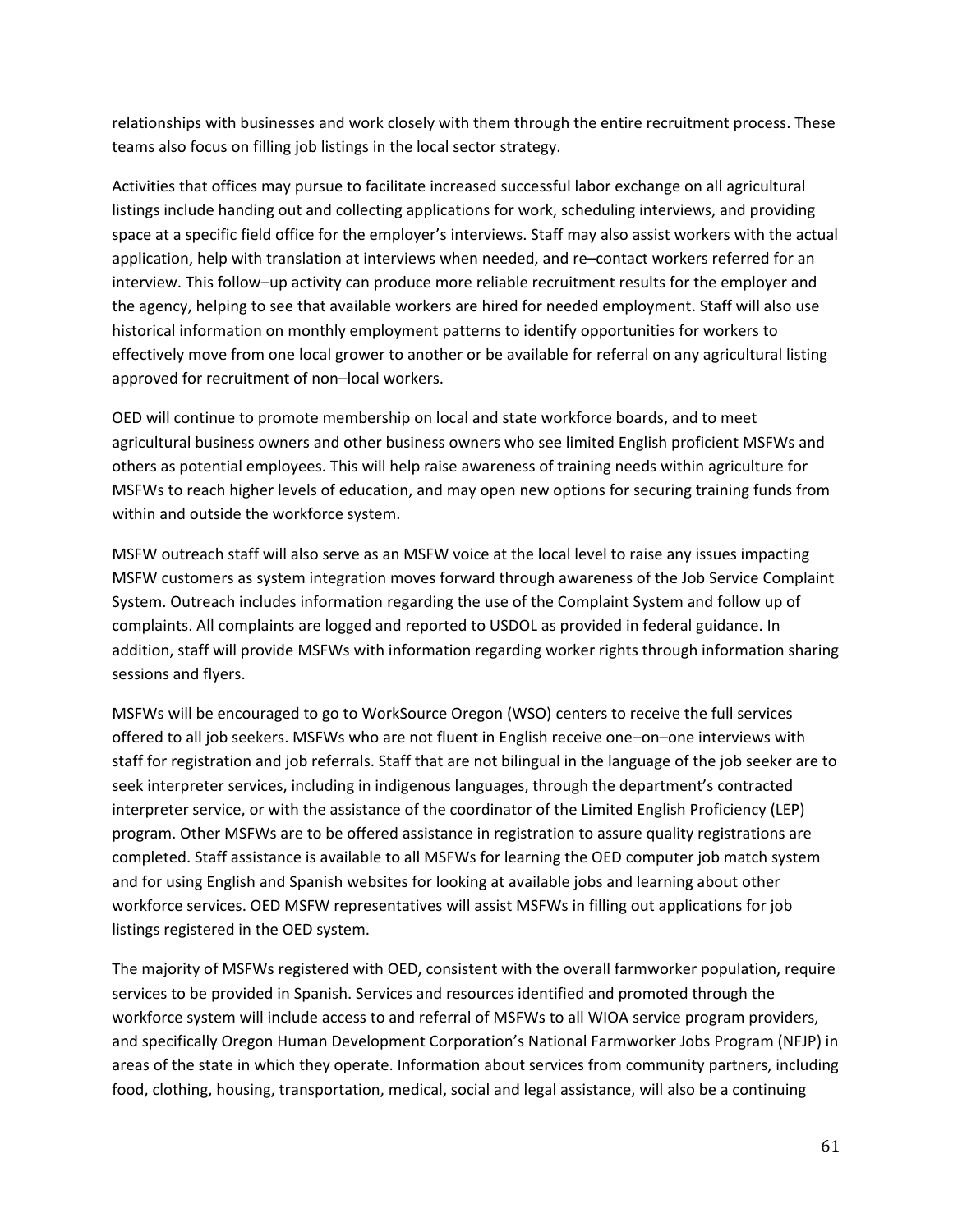referral. With significantly increased concerns over an adequate labor supply for Oregon agriculture, WSO expects its labor exchange system will become a critical resource for agricultural employers.

In response to the pandemic, WSO centers closed to in-person traffic in spring 2020 and did not fully reopen to the public until summer 2021. During this time period, technology enhancements and staff training were phased in to support the delivery of services in a virtual format. These include video conferencing software for use with external customers; a new WSO website that greatly improves customer access to the menu of reemployment and training services in twelve languages; an online appointment tool that allows job seekers to make virtual or in-person appointments with staff, or reserve computer time in a center, available in Spanish and English with additional translations underway; and automated emails to inform job seekers of their registration status and encourage customer engagement with WSO staff.

In addition the state's Online Claim System in 2021 was expanded to allow for new claims to be started in Spanish, Russian, and Vietnamese in addition to English. A new contract was also established for vendors to provide telephonic interpretation services, which expanded the number of languages available to meet customer demand.

MSFW outreach staff will continue to be trained on the Agricultural Recruitment System (ARS) by the Monitor Advocate and Foreign Labor Certification (FLC) Program Coordinator. Currently, outreach staff provide USDOL ARS brochures to employers when marketing services to agricultural employers. OED held a special work session at the 2020 annual MSFW training that focused on marketing the ARS and working with employers to identify alternative recruitment strategies.

# **6. OTHER REQUIREMENTS**

# A. COLLABORATION

All OED field offices will collaborate with workforce partners and service providers to leverage reemployment and training services for MSFWs. Partners will include Oregon Human Development Corporation (OHDC)/National Farmworker Jobs Program (NFJP) grantee of Oregon. OED will also have an ongoing cooperative Memorandum of Understanding (MOU) with OHDC to provide access to the job seeker registration system as well as connecting them to local office workforce planning. Other partners include WIOA Title I providers, universities, local community colleges, special programs funded to serve MSFWs, HEP language classes, community development non–profit farmworker housing associations, Centro Cultural, migrant health clinics, migrant education programs, Migrant Head Start, farmworker legal services, and other farmworker advocacy organizations.

The SWA will continue to collaborate closely with the Oregon Occupational Safety and Health Organization (OSHA), the Mexican Consulate, and the California State Monitor Advocate (through an MOU signed in Program Year 2018).

WorkSource Oregon (WSO) signed a four-year MOU with OHDC/NFJP in 2018. NFJP providers train alongside WSO staff in yearly training events and are increasing interactions in referrals. NFJP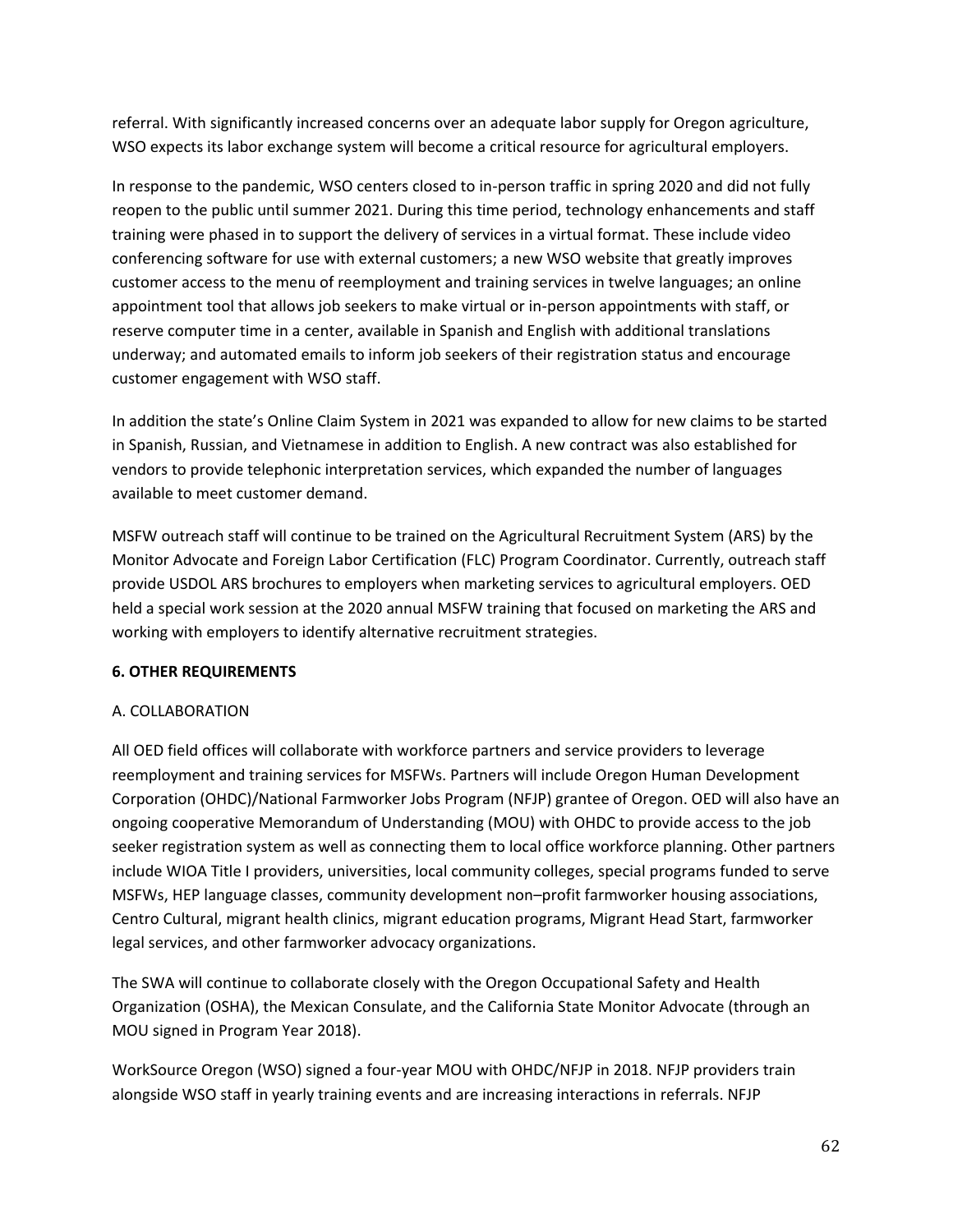management will continue to share knowledge of their program to local WSO offices. NFJP staff have gained access to the state's labor-exchange system (iMatchSkills) to register customers for workforce services, provide referrals to job listings, and track services provided to MSFWs.

Oregon's WIOA partners will be included in regional and local planning to ensure MSFW program customers are considered in their program service provisions. WSO staff currently work closely with the training resources available through the National Farmworkers Jobs Program. Other training resources especially for migrant workers include Oregon State University College Assistance Migrant Program (CAMP), Chemeketa Community College-College Assistance Migrant Program, Portland Community College-College Assistance Migrant Program, Oregon Migrant Leadership Institute, University of Oregon High School Equivalency Program (HEP), Chemeketa Community College High School Equivalency Program, Portland Community College High School Equivalency Program (HEP), and the High Desert Education Service District.

While MSFWs are recognized as a targeted population and receive equitable workforce services at the State Workforce Agency (SWA), further integration of the WIOA Title I services for MSFWS is an opportunity particularly for youth. As more H2-A job listings come into Oregon, more domestic MSFWs are being displaced and Title I employment and training services could benefit many of these impacted workers. To facilitate this connection, promoting and referring domestic MSFWs to WIOA Title I providers will be encouraged at all local WorkSource Oregon centers.

Improving access to and enrollment of MSFW customers with Title I employment and training services is a priority for the Monitor Advocate in Program Years 2020-2023. One opportunity to improve this connection is for OED management to meet with state workforce boards and WIOA Title I providers to address how to provide services to both domestic MSFWs and agricultural business owners who see MSFWs as potential employees. An awareness of the rights and services that MSFWs should receive under WIOA Title I needs to be explored, discussed and a recruitment process consistently implemented.

### B. REVIEW AND PUBLIC COMMENT

### C. DATA ASSESSMENT

The State Workforce Agency (SWA) has met the required MSFW Program Equity Ratio Indicators for Program Years 2017-2020. Equity was met in Referred to Jobs, Provided Workforce Services, Referred to Support Services, Career Guidance, and Job Development.

However the SWA has fallen short of providing qualitatively equivalent and quantitatively proportionate services to MSFWs in comparison to services provided to non-MSFWs in the areas of Total Staff Hires, Staff Hires at Greater than Federal Minimum Wage, and Staff Non-Agricultural Hires.

This deficiency has consistently been addressed by the Monitor Advocate in annual MSFW program training and through Monitor Advocate Significant Office Reviews. In Program Year 2020, field office management and outreach staff focused on addressing the needs of the agriculture employer base to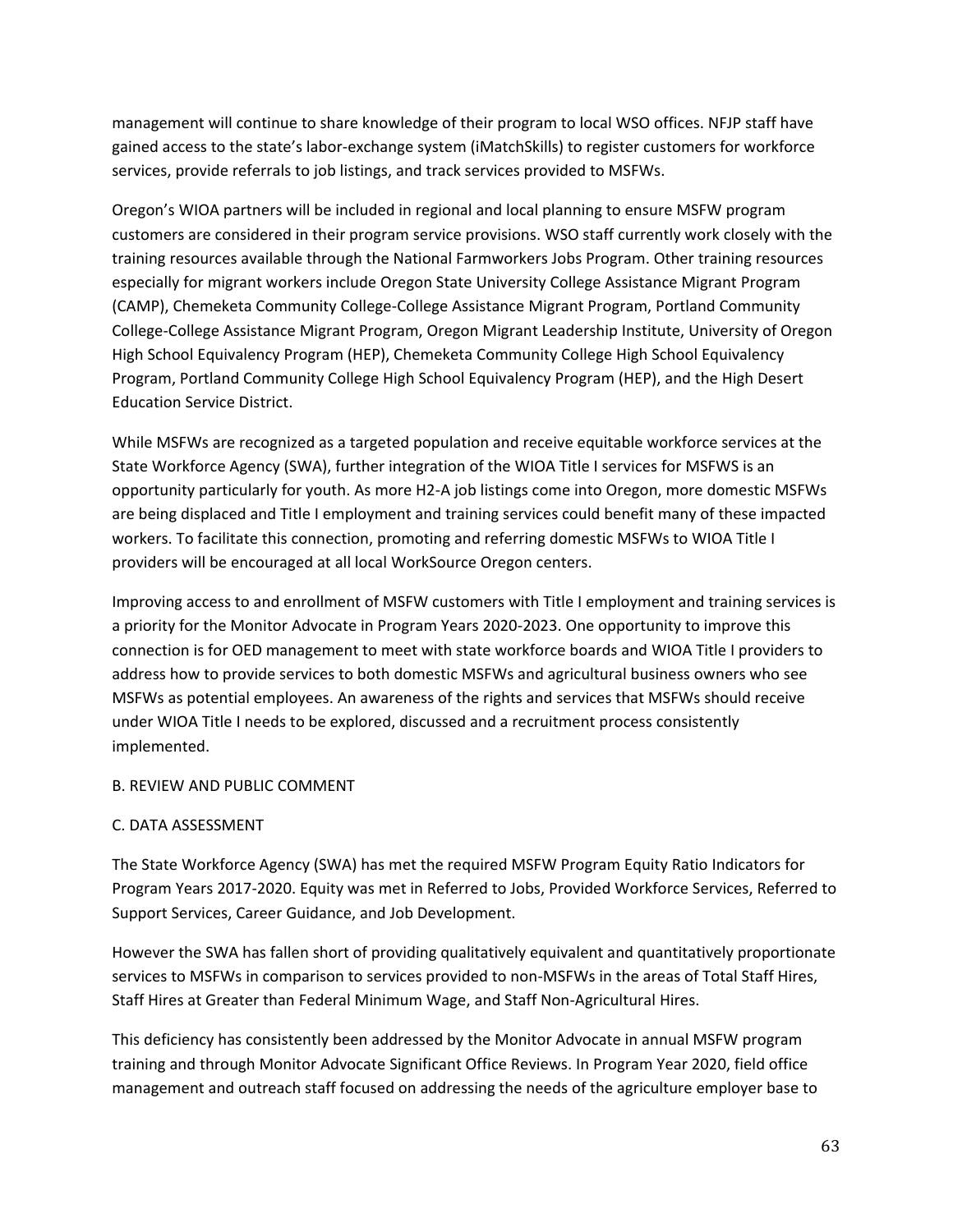improve the hiring of Total Active MSFW applicants, increase outreach to MSFWs to make them aware of WorkSource Oregon job services, training outreach staff in Job Development services, and referring MSFWs to the National Farmworker Jobs Program (NFJP), which focuses on non-agriculture vocational training services.

The SWA technical department has also updated the state's registration and intake system to better align with the new WIOA MSFW definitions and performance measures. This will improve the overall quality and accuracy of MSFW registrant data for WIOA performance reporting. Monitoring on a quarterly basis will also be a priority by the SWA so that more complete and accurate data is captured.

Below are service counts by category that SWA staff provided to MSFWs in Program Years PY 2019/20 as recorded in the state's labor exchange system (iMatchSkills). Note: The drop in service counts between PY 2019 and PY 2020 is a direct reflection of COVID-19 impacts to the state. Not only did the economy slow down but WSO Centers closed to in-person traffic and ES staff shifted to help process UI claims.

- Welcome Process Completed (One-on-One Intake): PY 2019: 3,765 PY 2020: 474
- Resume Assistance: PY 2019: 680 PY 2020: 85
- Next Steps Planning: PY 2019: 4,603 PY 2020: 646
- Job Search Planning: PY 2019: 1,648 PY 2020: 295
- Job Search Workshop: PY 2019: 405 PY 2020: 39
- Job Coaching: PY 2019: 813 PY 2020: 116
- Staff Referrals to Job Listings: PY2019: 363 PY 2020: 83
- Self-Referrals to Job Listings: PY 2019: 4,460 PY 2020: 1,806
- SNAP Employment and Training (STEP) Orientation: PY 2019: 1,157 PY 2020: 252
- STEP Plan Uploaded (Individual Employment Plan): PY 2019: 690 PY 2020: 93
- Workforce Information Provided (Labor Market Information): PY 2019: 3,957 PY 2020: 406
- D. ASSESSMENT OF PROGRESS

Assessment of Previous AOP Program Years 2017-2020

The progress made on services to MSFWs in Oregon during the previous four year program years (2017- 2020) can best be described as times of making strides with periods of unintended complacency. Ensuring that services be provided qualitatively equivalent and quantitatively proportionate compared to other job seekers continues to be a struggle.

To some degree, the MSFW program is hampered by the inability to provide qualitatively equivalent and quantitatively proportionate services to MSFWs due to Wagner-Peyser funding levels which have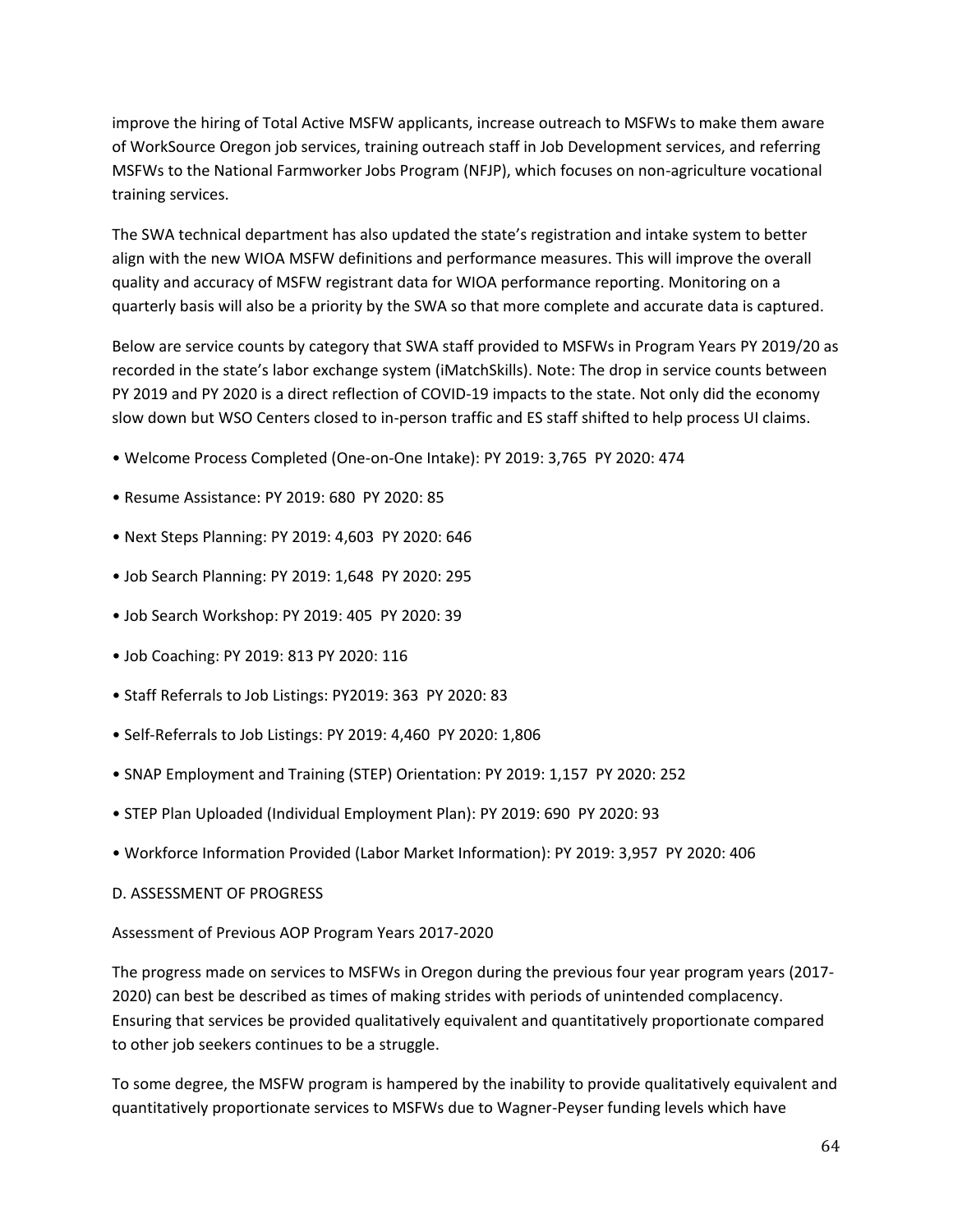remained relatively flat over time. Funding constraints limit the impact for all customers with significant barriers, in particular the underserved and hard to reach MSFW population.

In spite of funding constraints, the following actions have been identified, and many acted on, to bolster program outcomes: simple follow ups with MSFW clients following the initial intake and registration process, including job referrals; H2-A job listing promotion; job fairs and other recruitment activities targeting MSFWs; updated and complete MSFW registrations in the state's labor-exchange system for job-matching; and communication with agriculture employers regarding domestic MSFW referrals.

In PY 2018, the SMA identified that MSFWs were not receiving assistance in getting complete registrations in the state's labor-exchange system, a violation of the Judge Richey Court Order. MSFWs should be recognized in all WSO centers as a targeted population entitled to effective and equal access to the full range of workforce services. Federal regulations under the Judge Richey Court Order of 1974 mandate that MSFWs receive services on a quantitatively proportionate and qualitatively equivalent basis as those provided to non-MSFWs.

As a result of the Judge Richey Court Order, the SWA will take uniform, complete applications for each Migrant Seasonal job applicant utilizing Employment Service offices, including a meaningful history of prior employment, training and education of the applicant and a statement of their desired training and/or employment goals, and utilize such applications in providing applicants with and referring them to available jobs, and training opportunities directed to upgrading job capabilities. The SWA is pleased to report that new processes and procedures were fully implemented in PY 2020 to correct this violation. To sustain this important work, designated MSFW representatives within each workforce area work with field office staff to ensure that MSFWs receive the necessary assistance for a complete and accurate registration that will help match them to job opportunities other than agricultural job listings.

The SMA has noted that MSFW outreach staff and WSO field staff do not sufficiently update and promote H2-A job listings with higher paying wages to the local domestic workforce. To improve this, WSO Centers will ensure that those higher paying agricultural jobs are visible and accessible to walk-in customers. OED will also look for new and creative ways to promote H2-A job listings to the local domestic workforce.

In addition to the aforementioned activities, Oregon believes that its new MSFW service delivery model (see above, Outreach Activities) will streamline outreach activities and improve overall program outcomes for the MSFW community. The state will monitor implementation of this model in the coming years, working with SWA staff, WIOA partners, and MSFW service providers across the state to ensure that it is impactful and meeting the state's outreach goals and the reemployment and training needs of the MSFW community.

The SMA in PY 2020 identified that MSFW outreach staff were being required to conduct H2A housing consultations, a violation of MSFW outreach regulations. Per 20 CFR 653.107 (4), MSFW significant states must have full-time, year round outreach staff to conduct year round outreach duties. Following a corrective action filed by the SMA, outreach staff no longer conduct H2A housing inspections.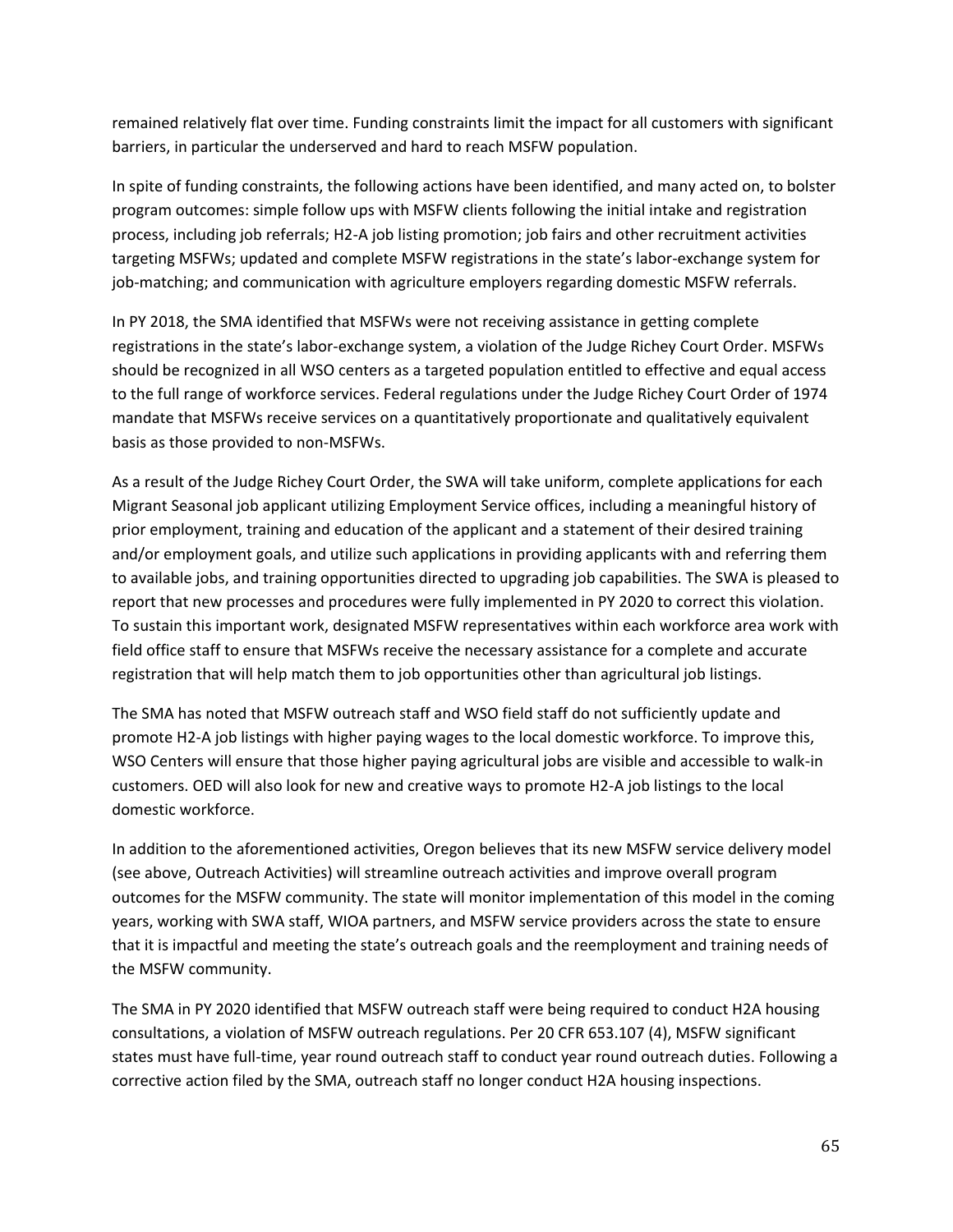The SMA in PY 2020 signed a data sharing agreement with the Oregon Health Authority MSFW Task Force. This agreement allows OED to share MSFW administrative data with the task force so they can more quickly respond to COVID-19 outbreaks reported by MSFWs.

In PYs 2017-2020, staff were able to resolve 90% of MSFW complaints at the local level, which is a good outcome for MSFWs.

### E. STATE MONITOR ADVOCATE

As the State Monitor Advocate I have been engaged in some of the writing on the Oregon AOP and agree with most but not all of the plan regarding workforce services to Oregon's MSFWs and agriculture employers

Fernando Gutierrez, State Monitor Advocate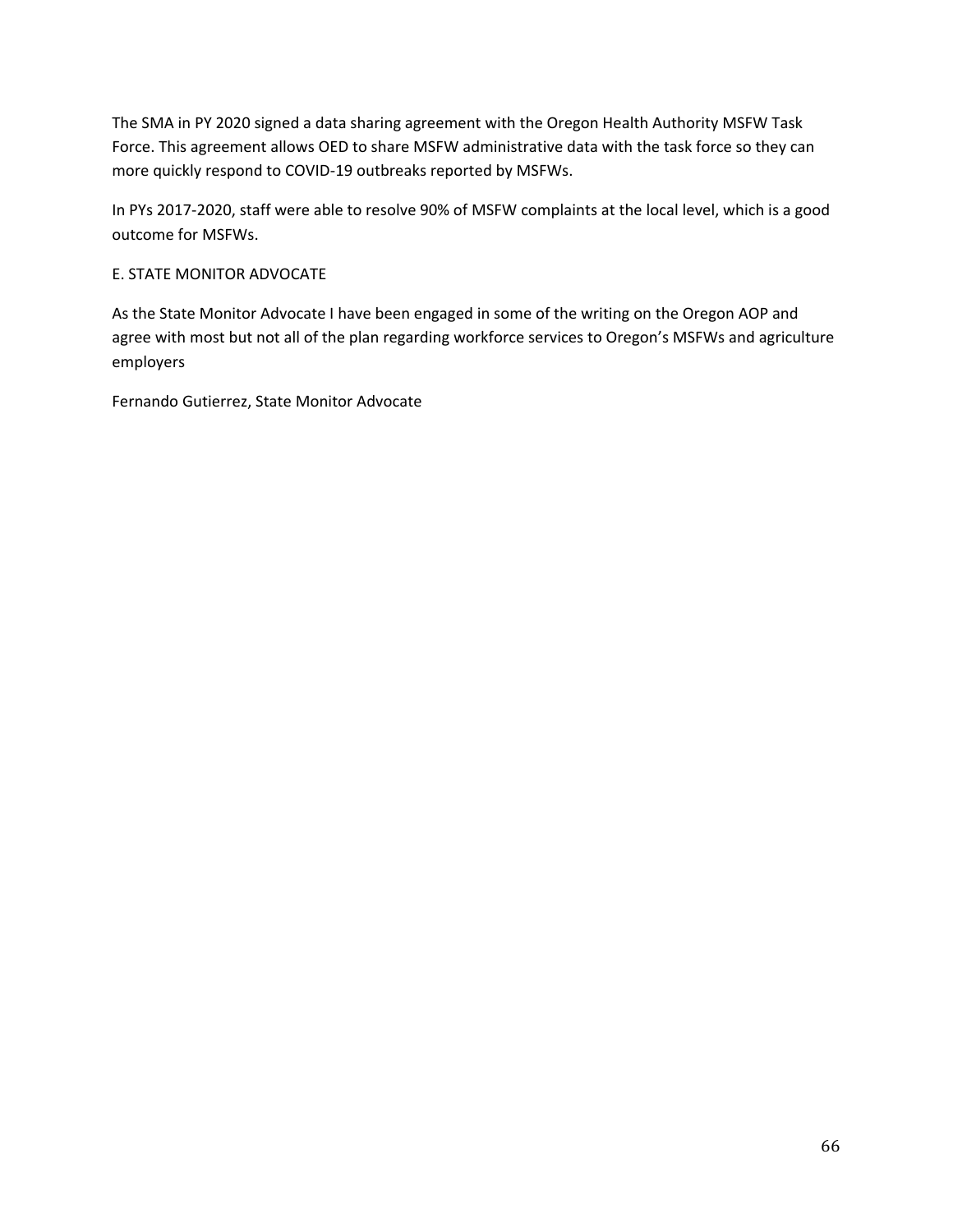**Vocational Rehabilitation**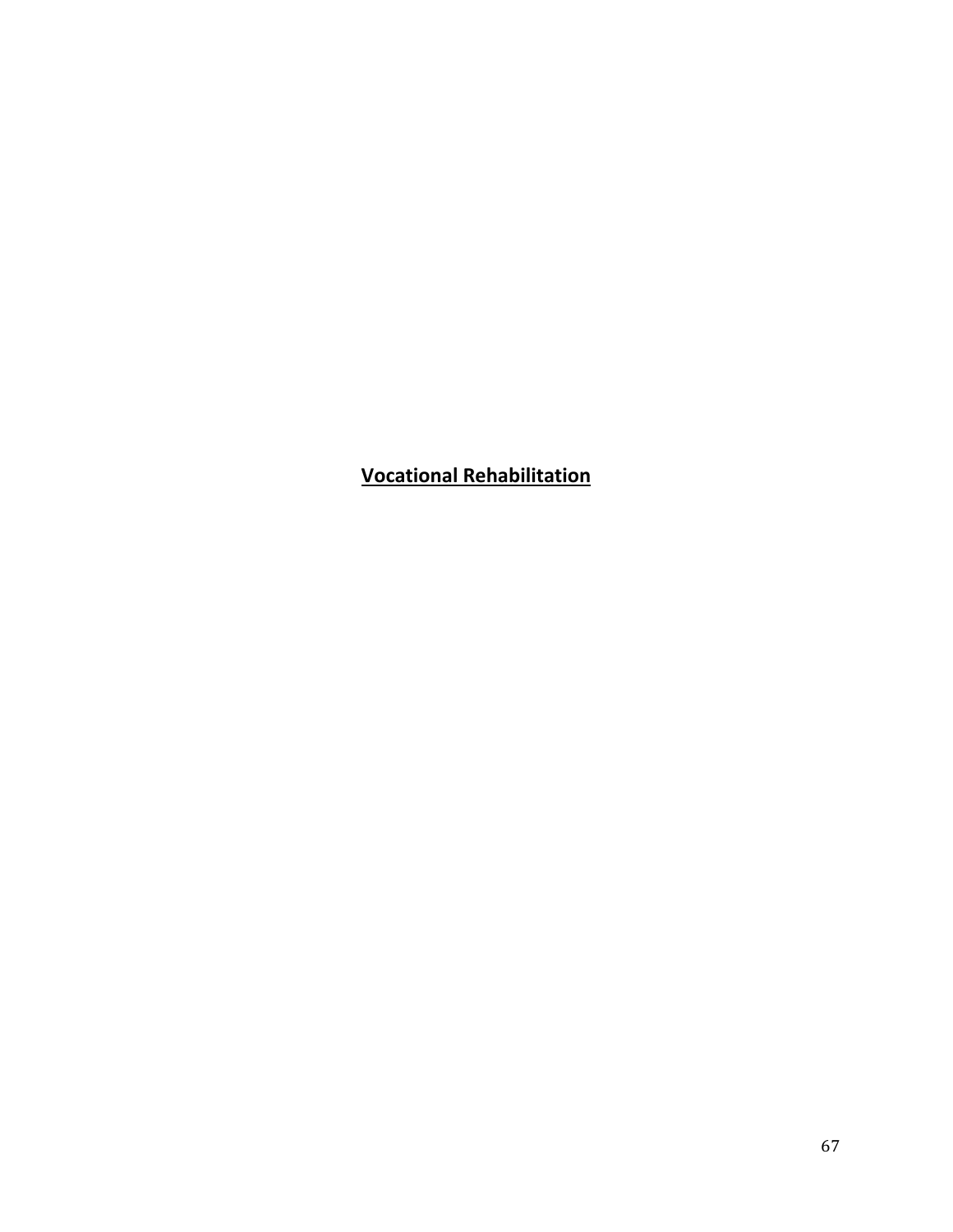**Enhanced Supportive Services**…VR has worked with the Oregon State legislature to ensure Rate Parity between systems so that whether an individual with intellectual or developmental disability receives employment services through the Oregon Developmental Disabilities system or Vocational Rehabilitation the service provider is guaranteed equal pay rates. This allows students to move between systems without a negative impact to the service providers who are key to their success.

**Equity** -- Vocational Rehabilitation has created a Service Equity Committee. This committee is made up of VR Staff, community-based contractors, Tribal VR partners and ODHS Office of Equity and Multicultural Services. This committee works to identify opportunities to create and enhance access to members of communities for whom access to our systems can be difficult, it works create opportunities for learning about Divinity, Equity, and Inclusion, and works to increase diversity both in customers served but also in staff and service providers doing the work in their communities.

**Reemployment** -- Vocational Rehabilitation recently received a Disability Innovations Fund Grant from RSA. With this Grant VR will develop and run the Career Advancement Initiative Program (ICAP) a model demonstration project. ICAP will leverage Oregon's current statewide success in utilizing career pathways for other populations, including integrated education and wraparound support, to advance educational and economic equity for people with disabilities including those from marginalized populations. ICAP will braid the supports and services of all 14 Community Colleges(urban, suburban, and rural)in the state, the Department of Human Service's VR program and the state's Self-Sufficiency Programs in addition to local collaboration with employers and other WIOA workforce partners.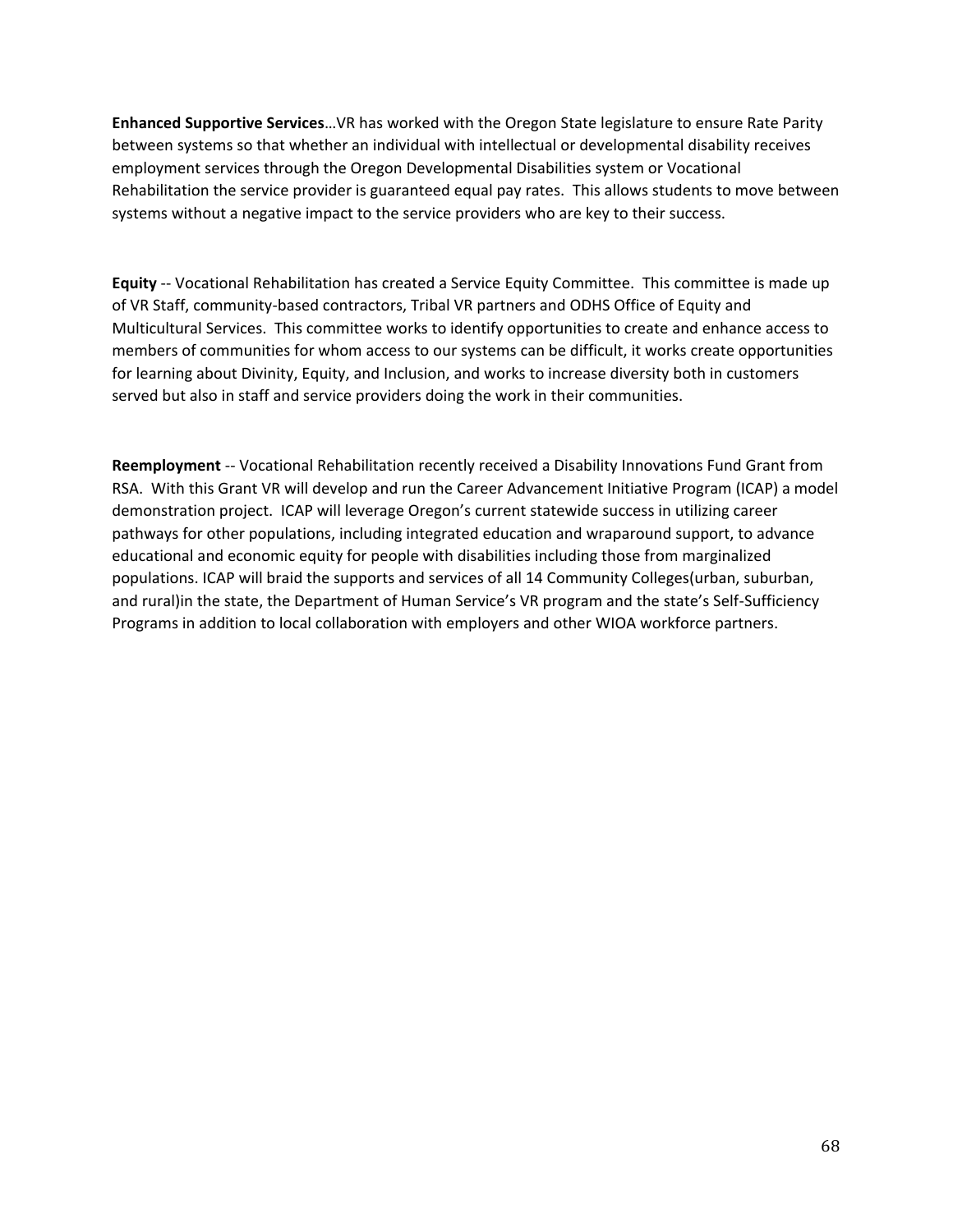**Oregon Commission for the Blind**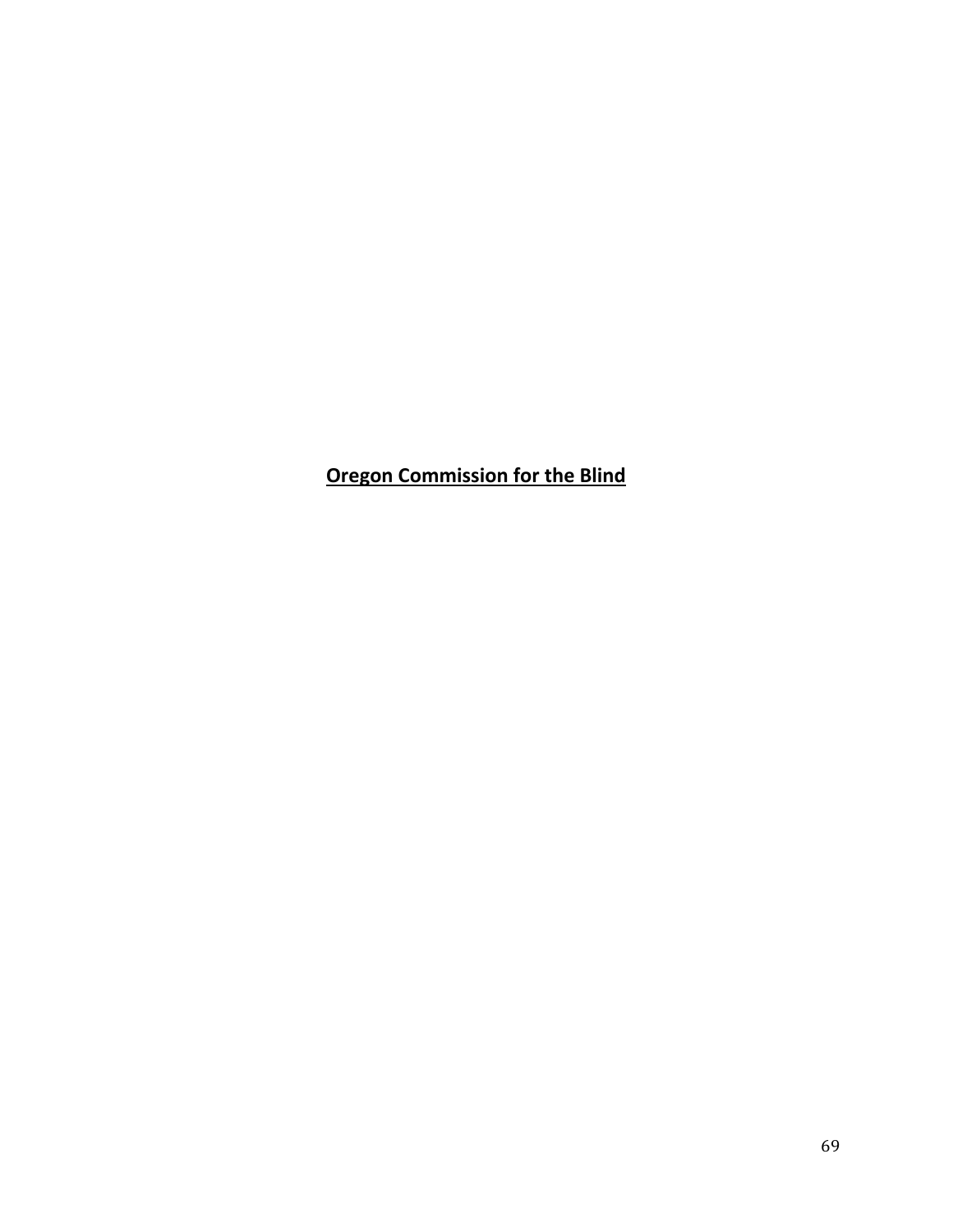### Oregon Commission for the Blind

Toward the close of PY19 and the start of PY20, the state of Oregon faced multiple and significant economic, environmental, and humanitarian disruptions. Social unrest, climate driven wildfires and a global pandemic all had direct impacts on Oregon's businesses and labor force. As with many service providers - OCB's clients and business partners were specifically and substantially affected. Pandemic related disruptions continued into PY21.

Social unrest in Oregon's largest cities disrupted public transportation and access to medical services and employers. Climate driven wildfires burned nearly 1 million acres of forest throughout the state, with significant impacts in rural Oregon. Transportation and business activity were significantly affected, and air quality conditions made most outdoor activity impossible throughout the summer. Some OCB clients lost their homes to fires, and some OCB business partners were forced to temporarily close operations. The global COVID-19 Pandemic reduced or temporarily eliminated access to public transportation, shuttered many businesses temporarily or permanently, reduced access to education and social services resources, and reduced access to blindness related medical services and tools. Public unemployment insurance programs were overloaded, and it was extremely challenging to contact unemployment insurance programs given sheer volume of calls compounded with marginally accessible state UI systems. Vocational Rehabilitation agencies rely on Community Resource Providers (CRP) to provide job development, job coaching and other vital employment services. CRPs found themselves unable to provide services for clients and could not engage with existing clients on jobsites due to COVID protocols or other limitations. Communication with employer's was put on hold in many cases. Many CRP's changed careers to adapt to the sudden loss in revenue. This was especially damaging to OCB's rural constituencies.

Legal blindness is a significant disability and requires intensive, hands-on blindness skills training as well as specialized assistive and adaptive technology tools and resources. Orientation and Mobility, as well as several other blindness skills, are effectively and nearly exclusively provided hands-on, in proximity between student and instructor. During PY20, vaccines were not yet available, and state mandated safety protocols were in place. Orientation and Mobility instructors were not permitted to provide service. Other services at OCB were reconfigured for remote delivery.

OCB does not plan to substantively alter or modify existing plan elements during this modification window, but rather provide appropriate updates and areas of renewed focus. OCB will join its core WIOA partners in approaching a more comprehensive reassessment of strategies and goals in the next WIOA State Plan submission window in 2024. Here are OCB's responses for WIOA planning priorities as articulated in TEGL-4-21 and RSA TAC-22-02:

# **Data Driven Decisions:**

OCB receives Statewide labor market information (LMI) though it's partnerships with the Oregon Employment Department (OED) as a core partner of WorkSource Oregon (WSO). Quarterly and other statewide and regional labor market reports are provided by OED, and distributed to OCB managers, Vocational Rehabilitation Counselors (VRC), Business Relations Coordinators (BRC) and Rehabilitation Instructors. LMI is discussed at VRC and Workforce Services Team meetings, as well as in targeted client staffing. OCB client facing staff use the state's labor data website, [www.workinginoregon.org](http://www.workinginoregon.org/) to keep up to date with industry and occupational changes and instruct clients on the value and use of LMI. LMI is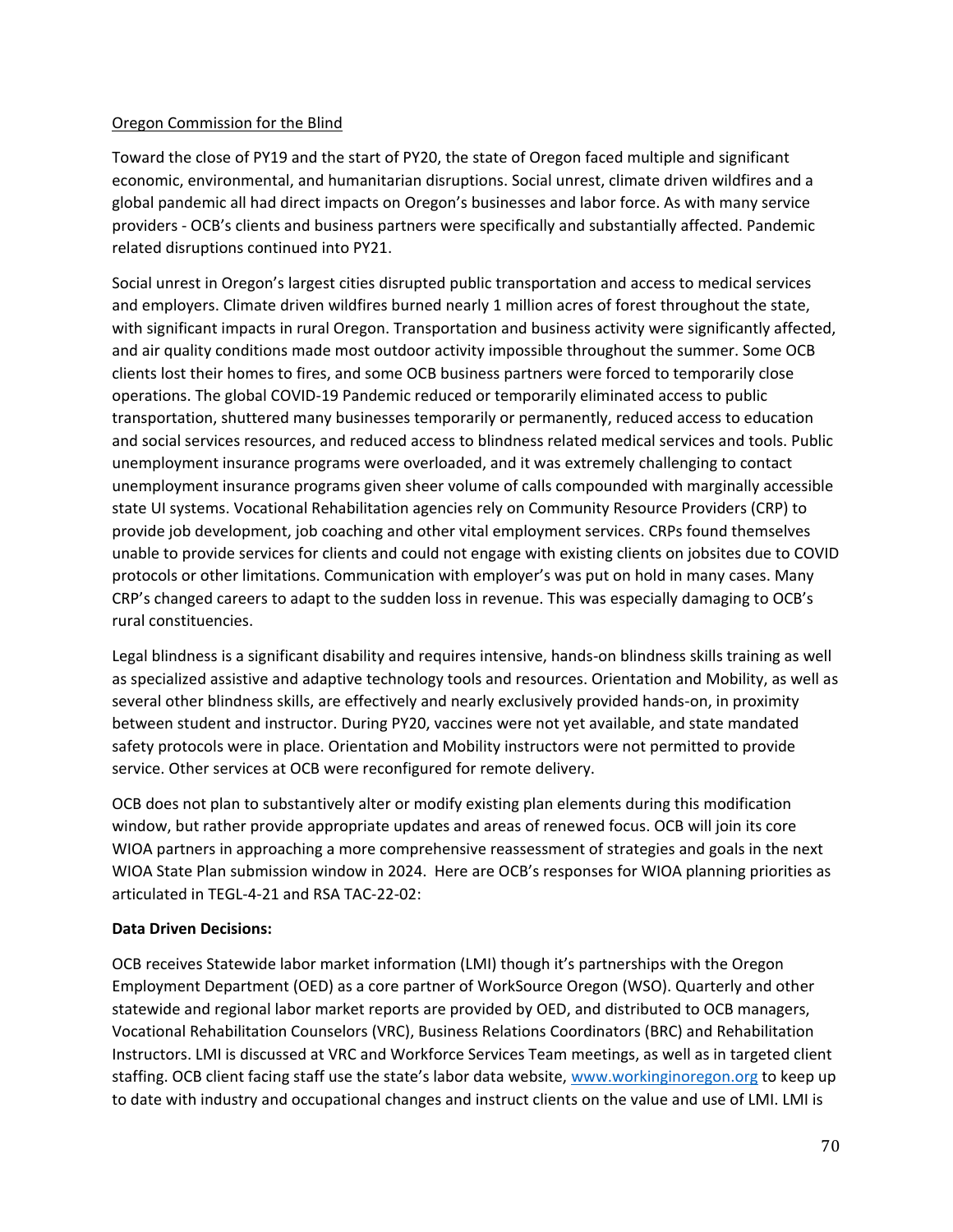used to develop education, training, and employment plans for OCB clients. OCB BRC staff meet regularly with OED Business Services staff to interpret data and apply local labor market intelligence to share and develop employment opportunities based on real time demand. OCB will expand creative applications of LMI to inform decision making moving forward regarding client training, employment, and business partnerships – especially regarding industry sector and occupational changes influenced by the Pandemic and other disruptions. In PY22 and PY23, OCB will continue to intentionally integrate updated labor market data into strategic and tactical decisions around client training and occupational plans and strategic business partnerships.

### **Reemployment:**

Actively building formal and informal partnerships with WSO partners is a successful strategy toward improving outcomes for OCB clients, and one OCB will continue moving forward. OCB clients are encouraged to register with WSO, and to co-enroll for training and employment resources and opportunities. Due to Pandemic and other related disruptions, all WSO centers were physically closed, and OCB client co-enrollment was limited. In PY22 and PY23, OCB will engage in additional efforts to assist clients to access the state's labor exchange system, iMatchSkills. OCB continues to build capacity with WSO partner organizations in serving OCB clients through leadership and front-line level partner disability awareness training, Windmills implicit bias training and assistive technology demonstrations. OCB has and will continue to partner intensely and deliberately with Oregon's general VR agency to augment strengths and reduce redundancies in engagement with business. OCB will focus on building capacity around counseling clients around skill development, occupational skills training, apprenticeships, and post-secondary education as tools for clients to achieve living wage, competitive, integrated employment. In PY22 and PY23, OCB will create structured opportunities to engage with with Oregon's Bureau of Labor and Industries and community college system to explore the accessibility of pre-apprenticeship, apprenticeship, and career pathways programs.

### **Equity in Service Delivery and Educational Programming:**

Data consistently shows individuals experiencing vision loss experience higher rates of unemployment and lower wages than the typical population. Additionally, individuals in rural areas of the state have limited access to training, educational and employment opportunities. Equity in service delivery is a strategic priority for OCB, the Governor of the State of Oregon, and Oregon's Workforce Talent Development Board (WTDB). Due to the many disruptions OCB faced due to the Pandemic and other events, OCB developed proficiency in delivering services remotely. OCB staff actively engaged WSO Business Services Teams (including Oregon's general VR agency) to develop strategies for cocommunication, and shared outreach. This represented not a change in strategy, but rather an increase in the intensity of focus. OCB staff continued to provide disability awareness, implicit bias and assistive technology training and technical support to public and private sector partners through remote delivery strategies. In addition to identifying ongoing and new partner training opportunities, OCB will enhance efforts moving into PY22 and PY23 by providing additional OCB internal staff training around access to apprenticeship, occupational training and skill development services with a statewide lens and rural focus. Reciprocally, OCB will increase engagement with apprenticeship programs and training providers around creating accessible curricula and overall programmatic offerings. This enhanced outreach and education will extend to OCB's Pre-ETS/Transition constituency as appropriate.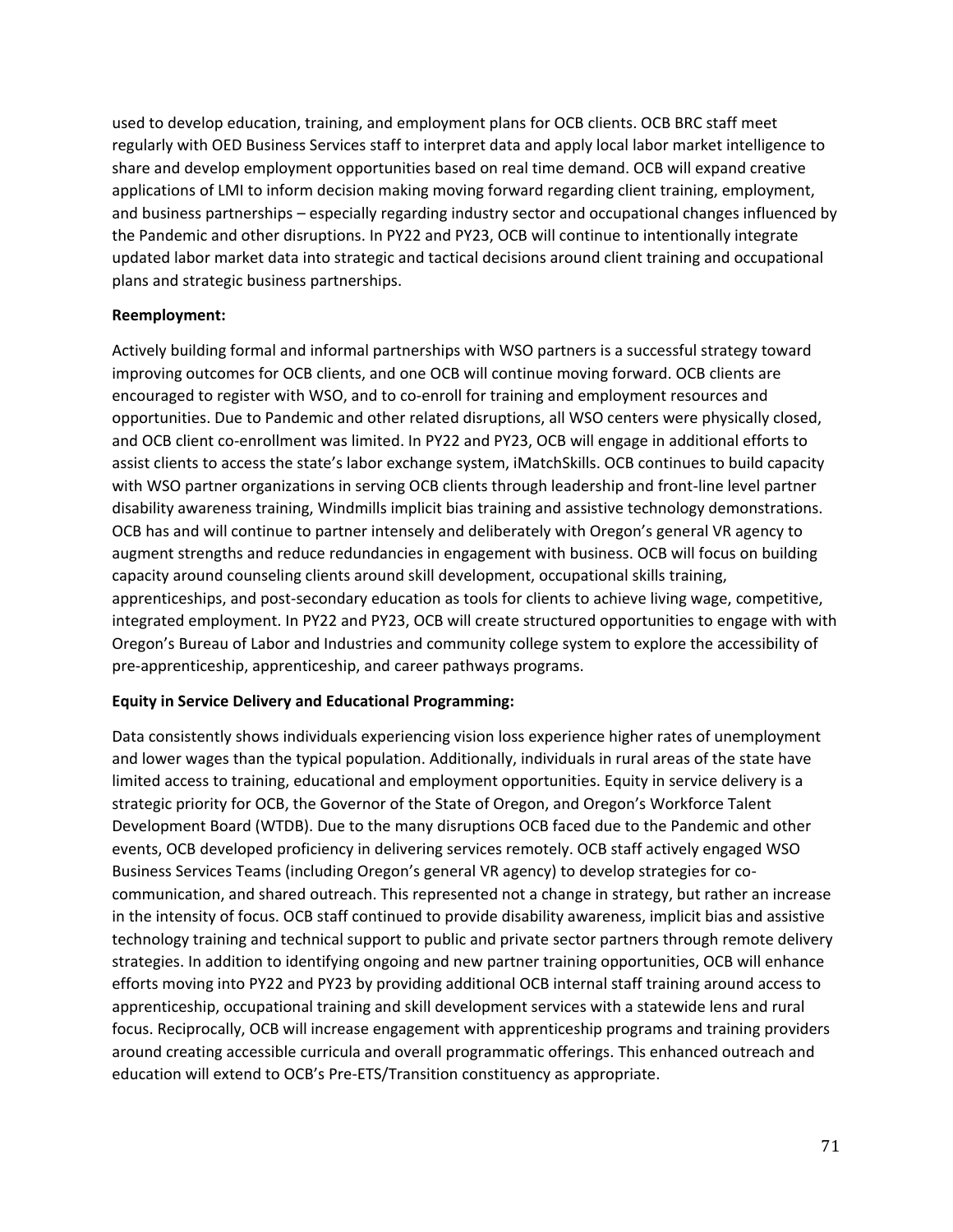### **Enhance Supportive Services Offerings:**

OCB provides appropriate and necessary supportive services for all its clients, as directed under guidance from the Rehabilitative Services Administration. OCB shares information from partner organizations on a consistent basis with client facing staff about additional supportive services resources. In PY22 and PY23, OCB will enhance and create new opportunities to connect OCB clients with additional supportive service resources through public or community providers.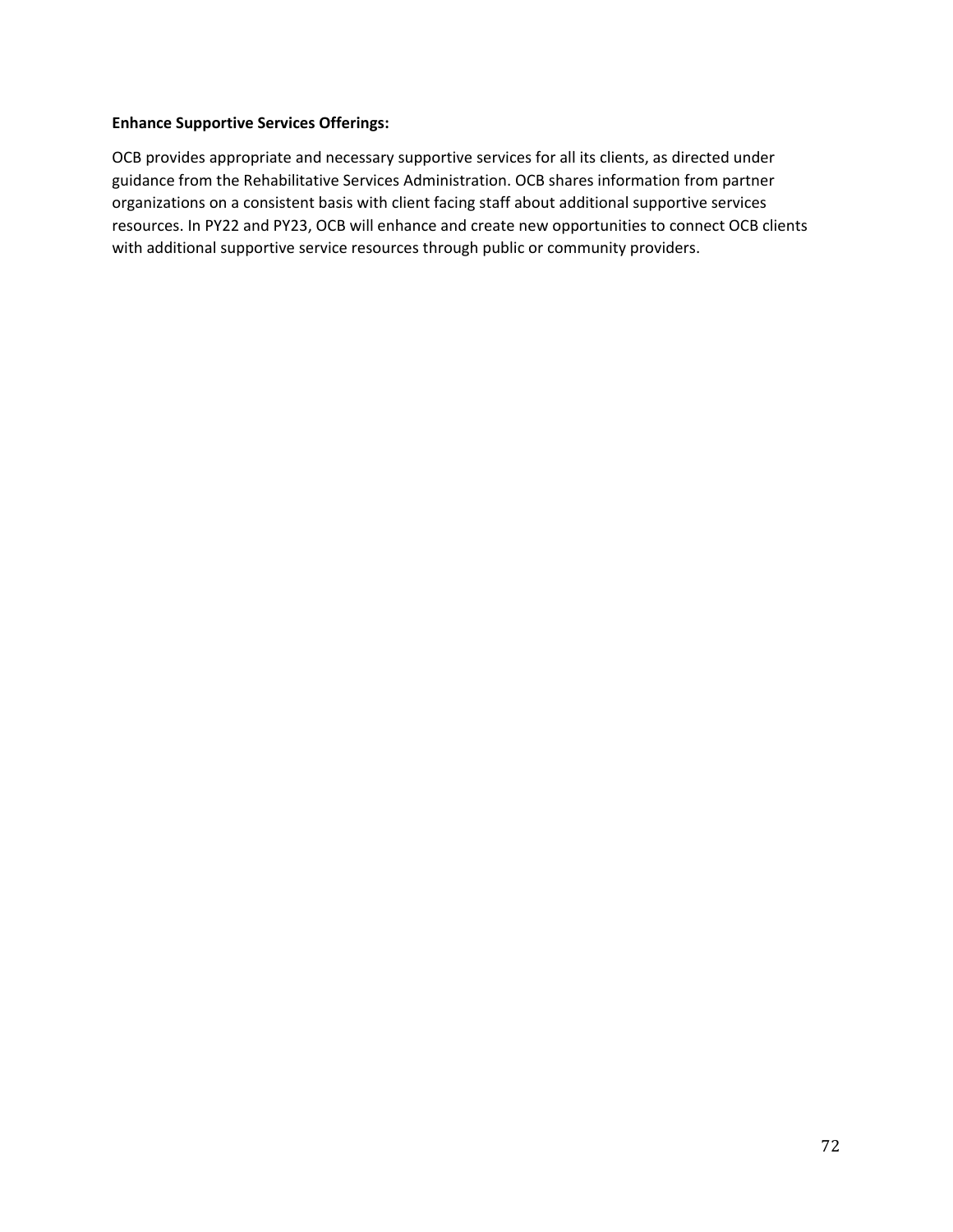**Senior Community Service Employment Program**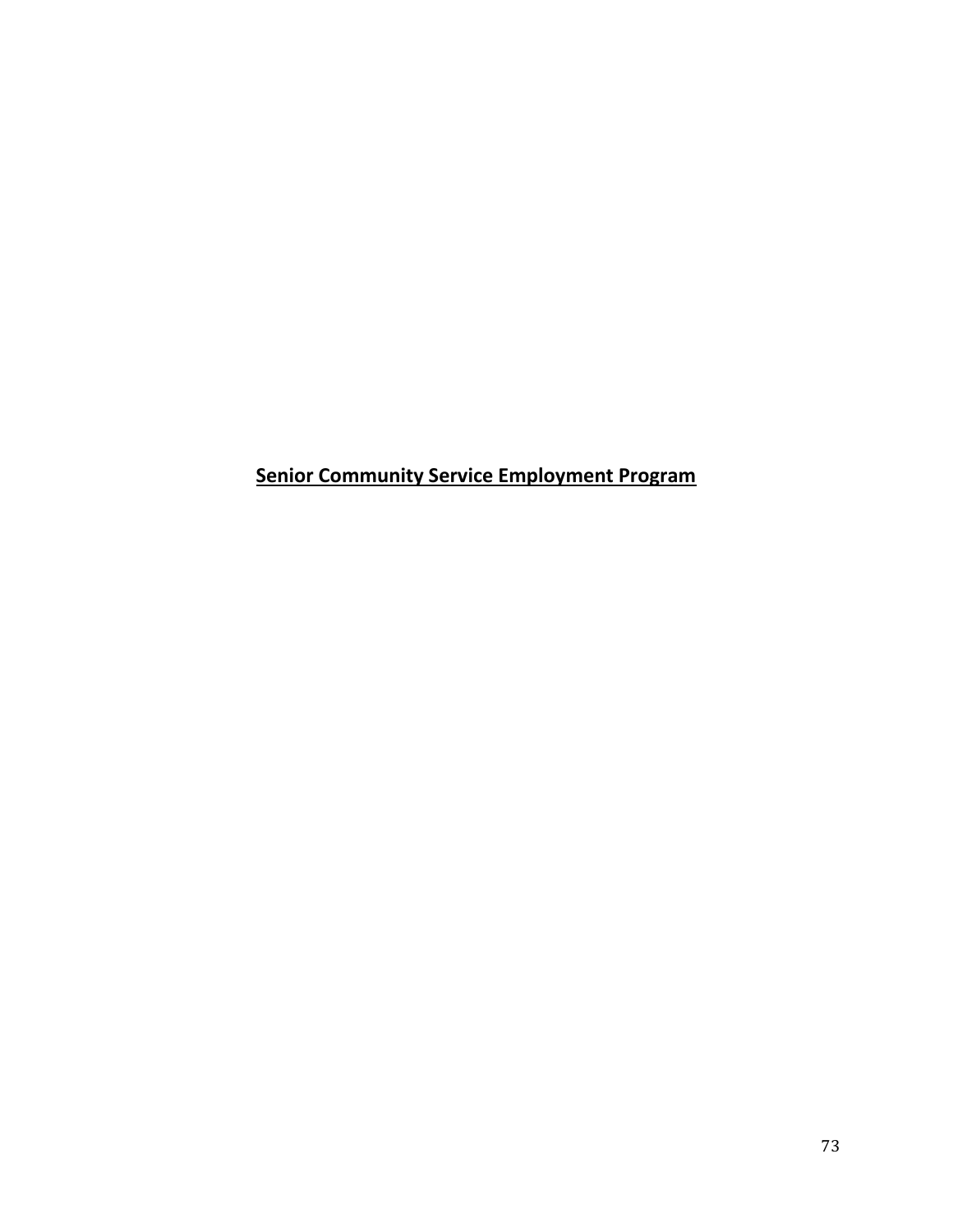# **a. 1. Discuss long-term projections for jobs in industries and occupations in the State that may provide employment opportunities for older workers. (20 CFR 641.302(d)) (May alternatively be discussed in the economic analysis section of strategic plan.)**

Workers age 55 and older made up twenty-three percent of Oregon's workforce in 2017 (Table 1). The Health Care and Social Assistance field currently employs the greatest number of older workers (64,327) in Oregon, and that industry is expected to need the most replacement workers as these employees exit the workforce. With thirty-three percent of all employees age 55 or older, Mining and Quarrying is the industry that now employs the greatest share of Oregon's older workers. However, mining jobs account for a relatively small share of overall workers, with only 1,902 out of more than 1.8 million in total.

According to projections by the Oregon Employment Department, the industries expected to have the highest number of openings by 2027 are Private Educational and Health Services (54,700), Professional and Business Services (41,200), Trade, Transportation, and Utilities (36,700); and Leisure and Hospitality (26,900). Together these four industries are projected to have more than 159,500, or approximately sixty-five percent, of total job openings between 2017 and 2027.

| Table 1                                       |                                   |                                          |                                   |  |
|-----------------------------------------------|-----------------------------------|------------------------------------------|-----------------------------------|--|
|                                               | <b>Workers All</b><br><b>Ages</b> | <b>Workers Age 55 and</b><br><b>Over</b> | Percent Age 55 and<br><b>Over</b> |  |
| All Industries                                | 1,838,059                         | 426,530                                  | 23%                               |  |
| Mining and Quarrying                          | 1,902                             | 633                                      | 33%                               |  |
|                                               | 7,477                             | 2,335                                    | 31%                               |  |
| Agriculture, Forestry, Fishing and<br>Hunting | 48,652                            | 14,845                                   | 31%                               |  |
| Transportation and Warehousing                | 60,451                            | 17,685                                   | 29%                               |  |
| Real Estate and Rental and Leasing            | 27,857                            | 8,140                                    | 29%                               |  |
| Public Administration                         | 73,358                            | 20,540                                   | 28%                               |  |
| <b>Educational Services</b>                   | 149,838                           | 41,750                                   | 28%                               |  |
| <b>Other Services</b>                         | 74,886                            | 20,232                                   | 27%                               |  |
| <b>Wholesale Trade</b>                        | 75,940                            | 19,429                                   | 26%                               |  |

Natural Resources and Utilities have the highest share of workers 55 and over, but Health Care and Social Assistance has the most workers 55 and over.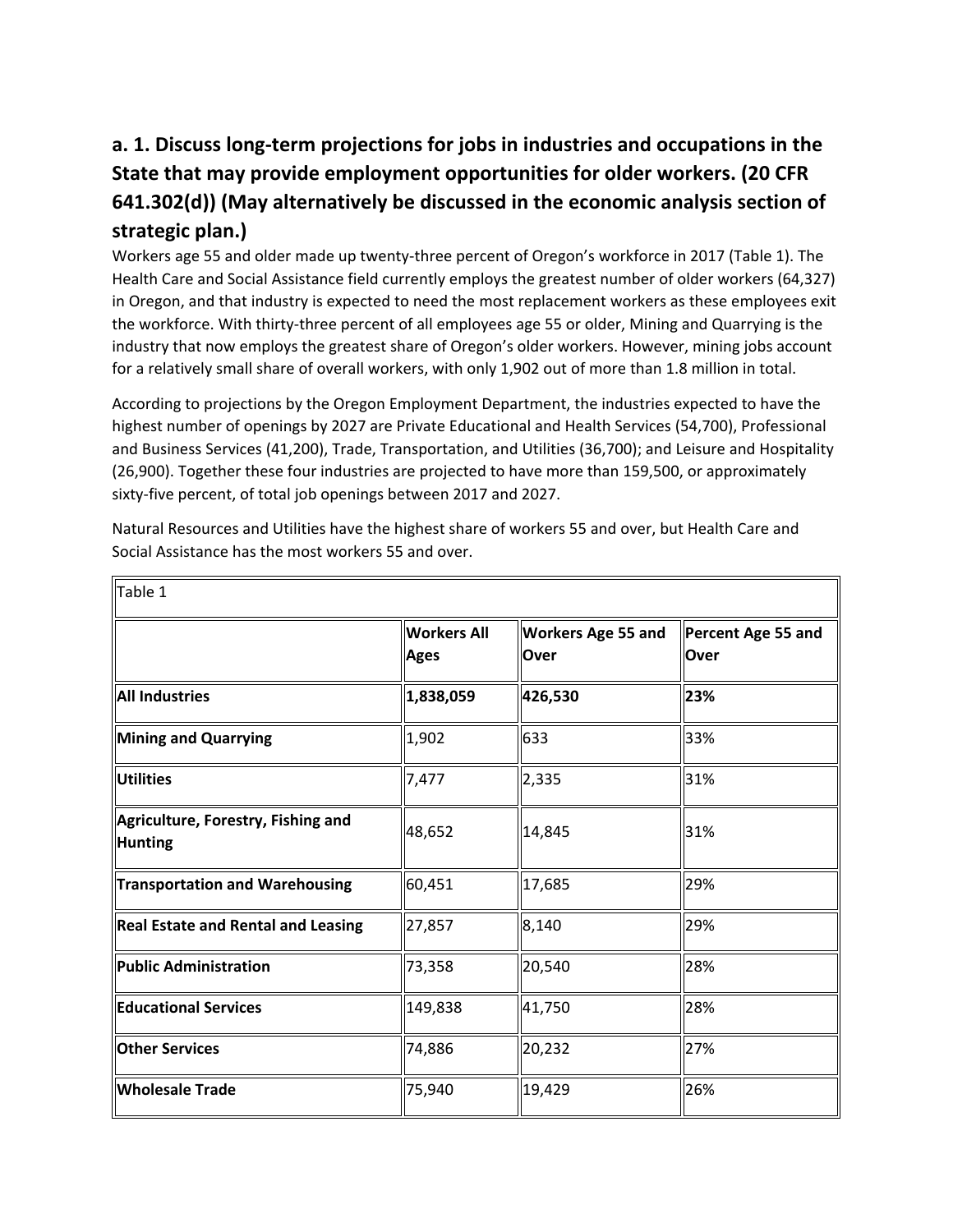| Table 1                                             |                                   |                                          |                            |  |
|-----------------------------------------------------|-----------------------------------|------------------------------------------|----------------------------|--|
|                                                     | <b>Workers All</b><br><b>Ages</b> | <b>Workers Age 55 and</b><br><b>Over</b> | Percent Age 55 and<br>Over |  |
| Manufacturing                                       | 187,500                           | 46,055                                   | 25%                        |  |
| Health Care and Social Assistance                   | 268,212                           | 64,327                                   | 24%                        |  |
| Finance and Insurance                               | 56,398                            | 13,249                                   | 23%                        |  |
| Construction                                        | 101,858                           | 22,449                                   | 22%                        |  |
| Professional, Scientific, and Technical<br>Services | 95,612                            | 20,494                                   | 21%                        |  |
| Administrative Support and Waste<br>Services        | 103,008                           | 21,768                                   | 21%                        |  |
| Retail Trade                                        | 206,135                           | 42,936                                   | 21%                        |  |
| Management of Companies and<br>Enterprises          | 48,971                            | 10,029                                   | 20%                        |  |
| Information                                         | 37,373                            | 7,390                                    | 20%                        |  |
| Arts, Entertainment, and Recreation                 | 32,154                            | 6,348                                    | 20%                        |  |
| <b>Accommodation and Food Services</b>              | 180,471                           | 25,880                                   | 14%                        |  |

*Private and public average employment for 2018*

*Source: Oregon Employment Department and U.S. Census Bureau, LEHD*

# **a. 2. Discuss how the long-term job projections discussed in the economic analysis section of strategic plan relate to the types of unsubsidized jobs for which SCSEP participants will be trained and the types of skill training to be provided. (20 CFR 641.302(d))**

Older workers accounted for only ten percent of Oregon's workforce in 1992. That figure has more than tripled since then to reach twenty-three percent by 2017. Baby Boomers have undoubtedly played a role in this shift, but the Great Recession also hit aging workers hard, leading many to work beyond the traditional retirement age of 65. Twenty-five eight percent of Oregon SCSEP participants in PY 2018 2020 were 65 or older (Table 2).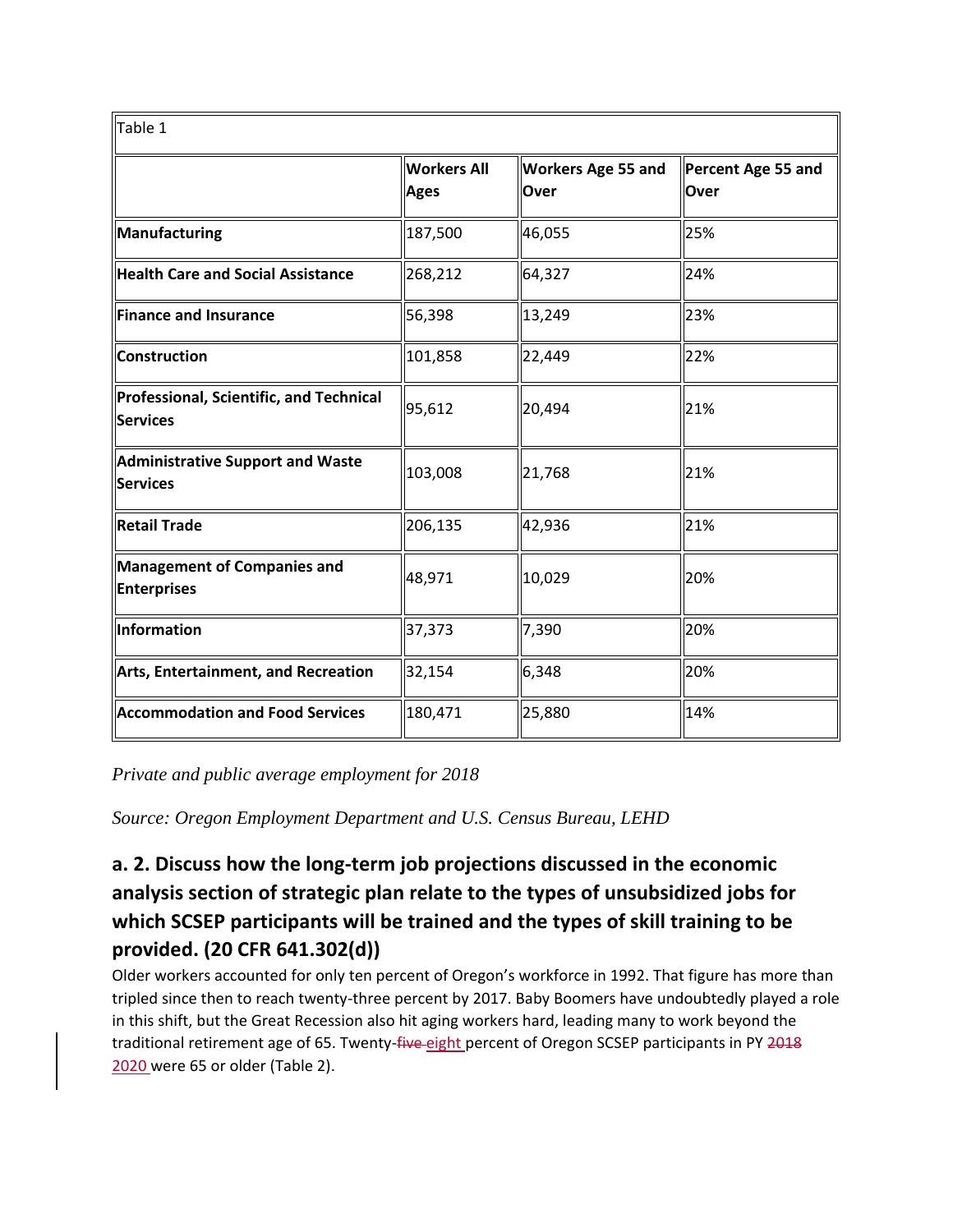| Table 2                                                                               |       |
|---------------------------------------------------------------------------------------|-------|
| Participant Age <del>and <u>at</u> E</del> nrollment  PY <del>2018-2020</del> Percent |       |
| 55-59                                                                                 | 4434% |
| 60-64                                                                                 | 3138% |
| 65-69                                                                                 | 18%   |
| 70-74                                                                                 | 47%   |
| 75 & over                                                                             | 34%   |

SCSEP participants benefit from training they receive at community service assignments like Area Agency on Aging (AAA) offices, senior centers, Centers for Independent Living (CILs), governmental offices, hospitals, schools, and libraries. Over the course of this four-year plan, SCSEP grantees will continue to build and maintain relationships with host agencies and other partners in the high growth fields identified above. Under the Oregon Workforce and Talent Development Board (WTDB) Strategic Plan, Local Workforce Development Boards (LWDBs) are tasked with implementing sector strategies to address the needs of key industries. Sector strategies are public/private partnerships designed to meet the needs of critical industry sectors within the regional labor markets. The partnerships are intended to facilitate communication and eliminate barriers that slow the process of recruiting, hiring, training, and advancing workers within an industry. LWDBs will develop or expand partnerships in key industries for a more highly skilled workforce. LWDBs will determine which sectors to prioritize in their region, but some examples include clean technology, natural resource industries, health services, and business services. Sector strategies are expected to create opportunities for SCSEP enrollees as well as participants in other workforce programs to engage with local employers and identify new placement opportunities.

SCSEP participants have access to free training on a variety of topics including computers, reading, and math skills. Host agency sites offer participants the chance to become familiar with common office equipment and procedures such as word processing software, computer-based scheduling programs, email etiquette, and customer service skills. SCSEP participants are encouraged to take advantage of these opportunities to enhance their competitive edge in the job market.

# **a. 3. Discuss current and projected employment opportunities in the State (such as by providing information available under §15 of the Wagner-Peyser Act (29 U.S.C. 491-2) by occupation), and the types of skills possessed by eligible individuals. (20 CFR 641.325(c))**

Workers age 55 and older make up approximately twenty-three percent of Oregon's total workforce. Nearly half (46%) of those individuals are currently employed in Health Care and Social Assistance (64,327), Manufacturing (46,055), Retail Trade (42,936), and Educational Services (41,750) (see Table 1). Looking ahead to 2027, the Oregon Employment Department projects that most new job openings will be in Private Educational and Health Services (54,700); Professional and Business Services (41,200); Trade, Transportation, and Utilities (36,700); and Leisure and Hospitality (26,900). SCSEP participants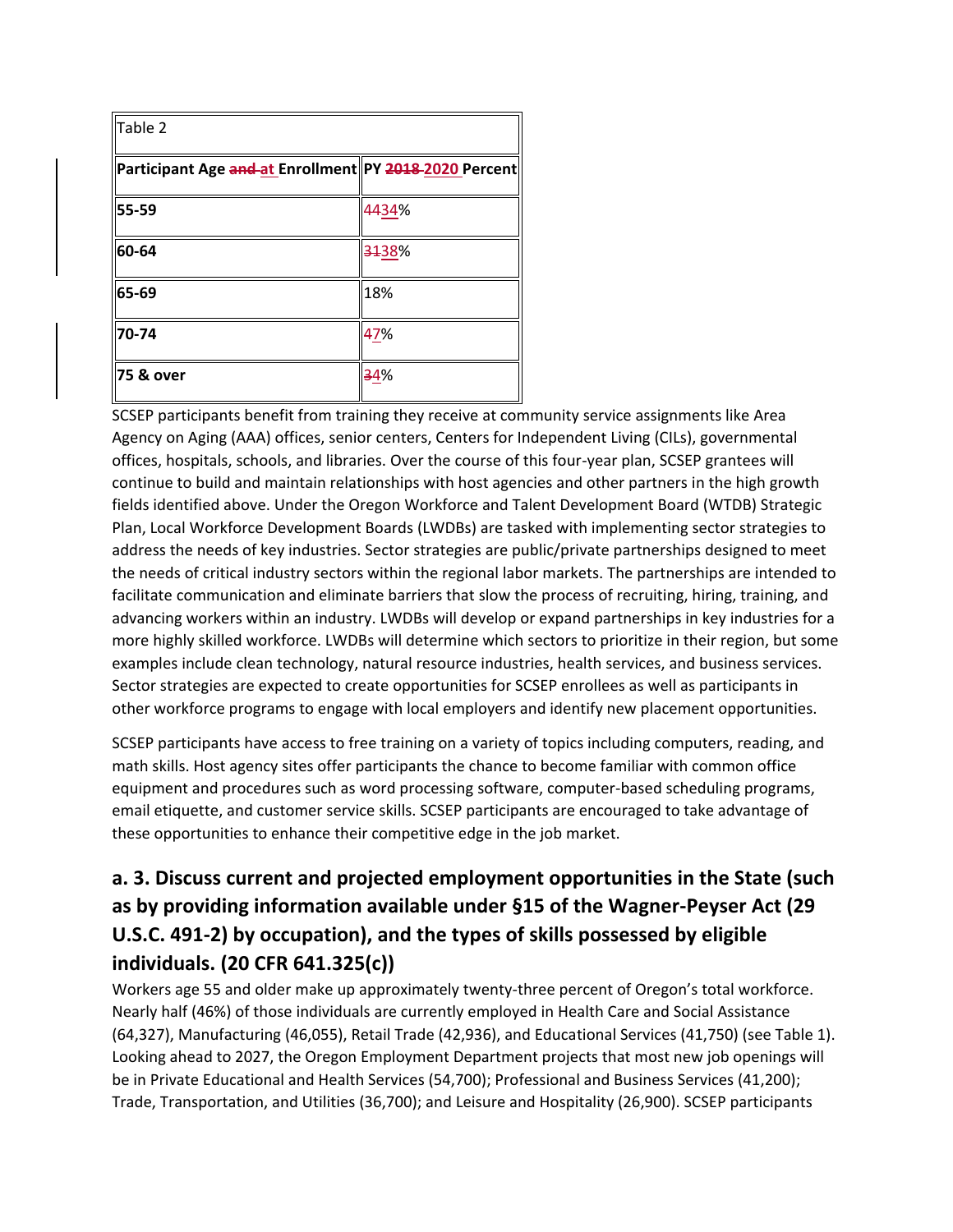receive training in a variety of topic areas and these industry trends will inform strategies to prepare participants for the best possible employment outcomes.

Many SCSEP applicants have been out of the workforce for an extended period of time and they may lack the computer skills demanded by many employers. The Oregon SCSEP provides basic and advanced computer skills training to all participants, depending on their needs, helping them develop the necessary skills to secure meaningful employment. Basic computer skills courses include general computer skills and Windows basics. Participants may advance to learn intermediate skills in Microsoft Word, Excel, and PowerPoint. SCSEP participants also take part in Job Club, which is designed to help them develop skills to maximize their job search efforts and secure unsubsidized employment.

To ensure that community service assignments provide training that meets the needs of participants, all SCSEP participants complete an assessment and enter it in iMatch Skills before being assigned. iMatch Skills identifies the types of job openings in the community that most closely match the participant's assessment. Once a participant has indicated the type of job they wish to train for, SCSEP staff searches for a community service assignment that can provide appropriate training for that position.

# **b. 1. A description of actions to coordinate SCSEP with other programs. This may alternatively be discussed in the State strategies section of the strategic plan, but regardless of placement in document, must include:**

# **b. 1. A. Planned actions to coordinate activities of SCSEP grantees with WIOA title I programs, including plans for using the WIOA one-stop delivery system and its partners to serve individuals aged 55 and older. (20 CFR 641.302(g), 641.325(e))**

SCSEP participants are enrolled with the American Job Centers (known in Oregon as WorkSource offices), through which WIOA Title I services are available. These services include, among others, assistance with job search and job placement, individual employment plan development, counseling, and career planning services.

Oregon SCSEP is included in has a Memorandums of Understanding (MOUs) with each LWDB in its the service area. Several SCSEP local offices have staff stationed in the WorkSource offices, which increases program visibility and streamlines access to SCSEP services. Some WorkSource offices also serve as SCSEP host agency sites. The staff at WorkSource offices is more likely to promote SCSEP and refer qualified individuals for eligibility screening when they are familiar with the program.

### **b. 1. B. Planned actions to coordinate activities of SCSEP grantees with the activities being carried out in the State under the other titles of the Older Americans Act (OAA). (20 CFR 641.302(h))**

The Oregon SCSEP sub-grantee, Experience Works, and national grantee, Easterseals Oregon, maintains relationships with the local AAAs to coordinate services and make appropriate referrals to one another. SCSEP participants have access to other Older Americans Act programs offered through the AAAs, including case management, nutrition, transportation, and housing services. AAAs refer individuals who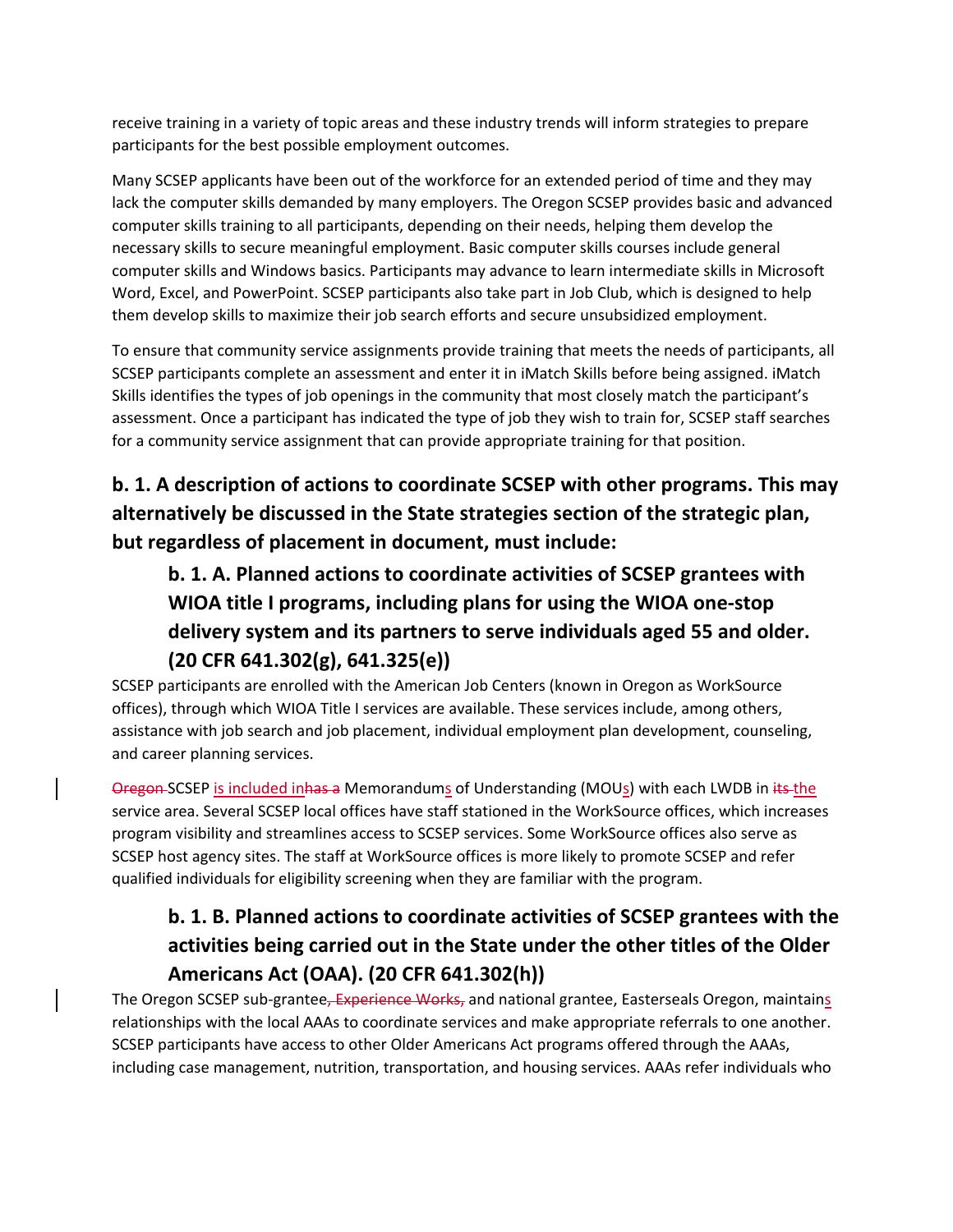may be eligible for SCSEP to the local projects for eligibility screening. This relationship benefits both SCSEP and AAAs by helping aging Oregonians maintain their independence as long as possible.

## **b. 1. C. Planned actions to coordinate SCSEP with other private and public entities and programs that provide services to older Americans, such as community and faith- based organizations, transportation programs, and programs for those with special needs or disabilities. (20 CFR 641.302(i))**

SCSEP projects work with government programs such as the Office of Vocational Rehabilitation Services (OVRS) and Veterans Services to provide additional resources for participants with unique needs. OVRS provides individualized services that assist people with disabilities find and keep a job. Thirty-one three percent of SCSEP participants in Program Year 2018-2020 were individuals with disabilities.

Grantees partner with non-profit organizations in their communities that provide services to older Americans as host agency training sites. Some successful partnerships in Oregon include St. Vincent de Paul, Habitat for Humanity, and Salvation Army. These arrangements help foster economic selfsufficiency for SCSEP participants while also providing much needed support to community organizations. SCSEP grantees will continue to use their community connections to identify and develop partnerships with organizations that serve older Oregonians.

Easterseals Oregon has joined Comcast Oregon in support of their Internet Essentials program which provides seniors and low-income individuals with high-speed internet services from Comcast. For \$9.9515 per month plus tax, Comcast installers will come to the participants' homes and provide necessary equipment and installation for free. There is no credit check and no contracts to sign. This gives SCSEP participants greater access to job opportunities, healthcare and benefits, and educational resources. Through this program, participants also have the ability to purchase laptops at under \$150 for their personal use.

#### **b. 1. D. Planned actions to coordinate SCSEP with other labor market and job training initiatives. (20 CFR 641.302(j))**

SCSEP projects in Oregon already have joined forces with the LWDBs and WorkSource offices in their areas to share resources and strengthen communication between workforce programs. LWDB meetings provide opportunities for SCSEP staff to network with local business leaders, address the needs of older workers, and identify potential resources in their service areas. Partnerships between SCSEP and the LWDBs are mutually beneficial for both programs involved, and their continued utilization will be encouraged in the future.

# **b. 1. E. Actions to ensure that SCSEP is an active partner in the one-stop delivery system and the steps the State will take to encourage and improve coordination with the one-stop delivery system. (20 CFR 641.335)**

SCSEP projects work closely with the local WorkSource offices in their daily operations. In many cases SCSEP is co-located in the WorkSource office along with other employment programs. This relationship allows local SCSEP staff to stay informed of changing labor market trends in their region and encourages open communication and resource sharing between SCSEP and other employment-related programs.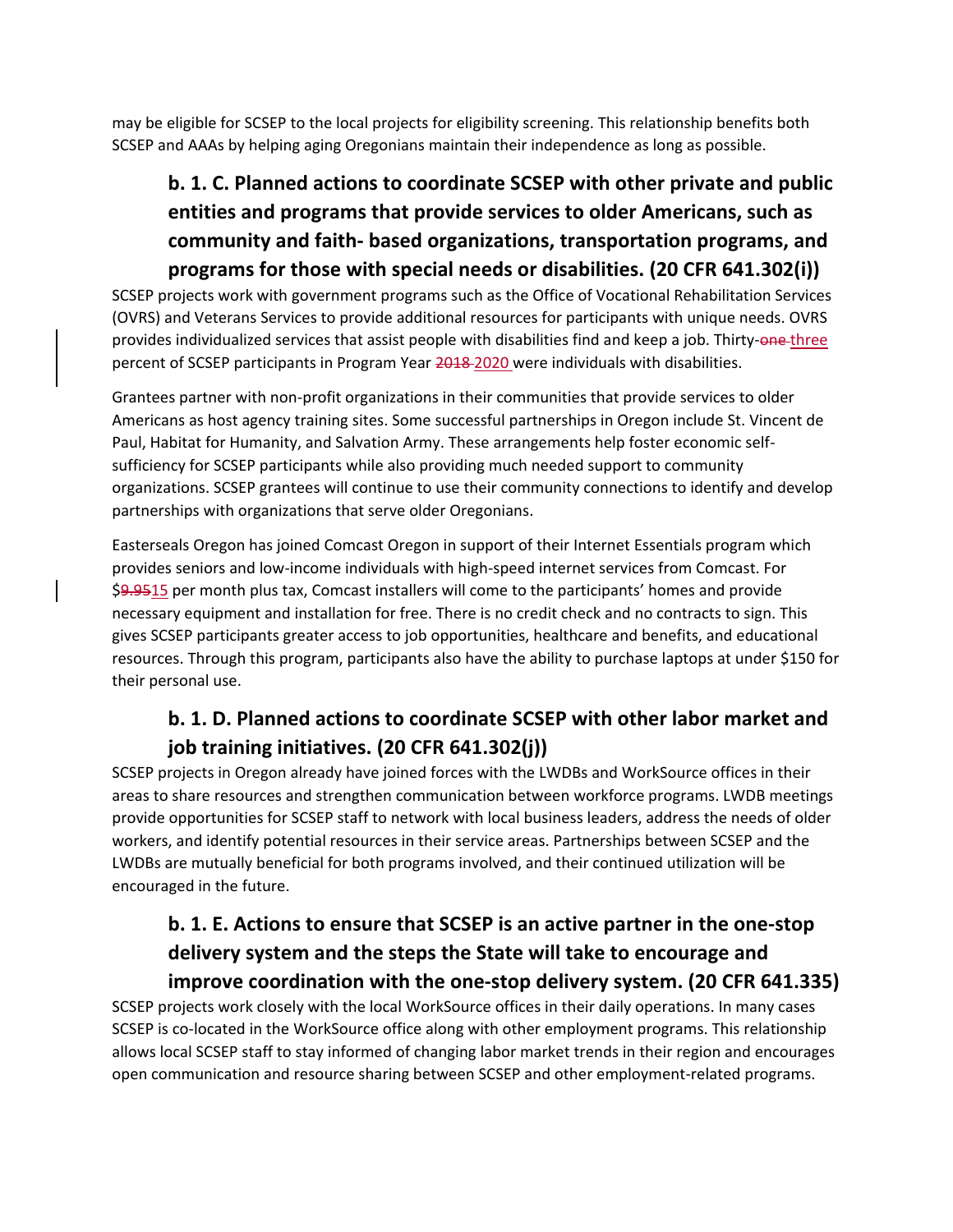The state SCSEP office encourages local SCSEP projects to continuously develop relationships with LWDBs to represent the needs of SCSEP participants.

#### **b. 1. F. Efforts to work with local economic development offices in rural locations.**

Of Oregon's 36 counties, 14 met the SCSEP definition of persistent unemployment when the 2016-2018 tables were released in 2019. Those counties are: Baker, Columbia, Coos, Crook, Curry, Douglas, Grant, Harney, Jefferson, Josephine, Klamath, Lake, Union, and Wallowa. The Oregon SCSEP will conduct outreach to local economic development offices in these counties. Table 5 shows all Oregon counties, with the 13 urban counties in italics.

Experience WorksEasterseals Oregon and their subrecipient are is actively pursuing partnerships with economic development offices in rural locations to promote the benefits of hiring older workers and to learn about upcoming opportunities for SCSEP participants.

### **b. 2. The State's long-term strategy for engaging employers to develop and promote opportunities for the placement of SCSEP participants in unsubsidized employment. (20 CFR 641.302(e)) (May alternatively be discussed in the State strategies section of strategic plan.)**

Local SCSEP projects continuously seek new host agencies and potential employers in their communities as resources for SCSEP participants. They maintain strong relationships with local employers and LWDBs to enhance collaboration with workforce partners and promote employment opportunities for older workers.

Easterseals Oregon is co-located in 12 Oregon WorkSource offices and holds MOUs with Worksystems, Inc., Clackamas Workforce Partnership, and the WDBs in Salem, Eugene, Medford, and the coastal counties. Easterseals has a successful relationship with Worksystems Inc. in Multnomah County, in which the liaison visits SCSEP twice a week to work with Employment Specialists and SCSEP participants. The co-location and liaison relationships have been instrumental in the success of the Easterseals Oregon program. Being located directly in the WorkSource offices has made available numerous resources to SCSEP participants and staff. Easterseals supports the WorkSource system by requiring all participants to enroll in the WorkSource system and work cooperatively with WorkSource staff.

Experience Works has in place MOUs and resource sharing agreements with AAAs, LWDBs, senior centers, and local WorkSource offices. These relationships help the projects remain informed of changes in the local workforce and allows them to quickly notify participants of potential employment opportunities. SCSEP projects engage with LWDBs to ensure sector partnerships in their regions include opportunities for older workers.

b. 3. The State's long-term strategy for serving minority older individuals under SCSEP. (20 CFR 641.302 (c))

The Charter Oak Group's Analysis of Service to Minority Individuals, PY 2017 concluded that Oregon's SCSEP served minority individuals in relative proportion to the state's eligible population. During Program Year 2017, 17.4% of the participants in Oregon's SCSEP project were minority individuals.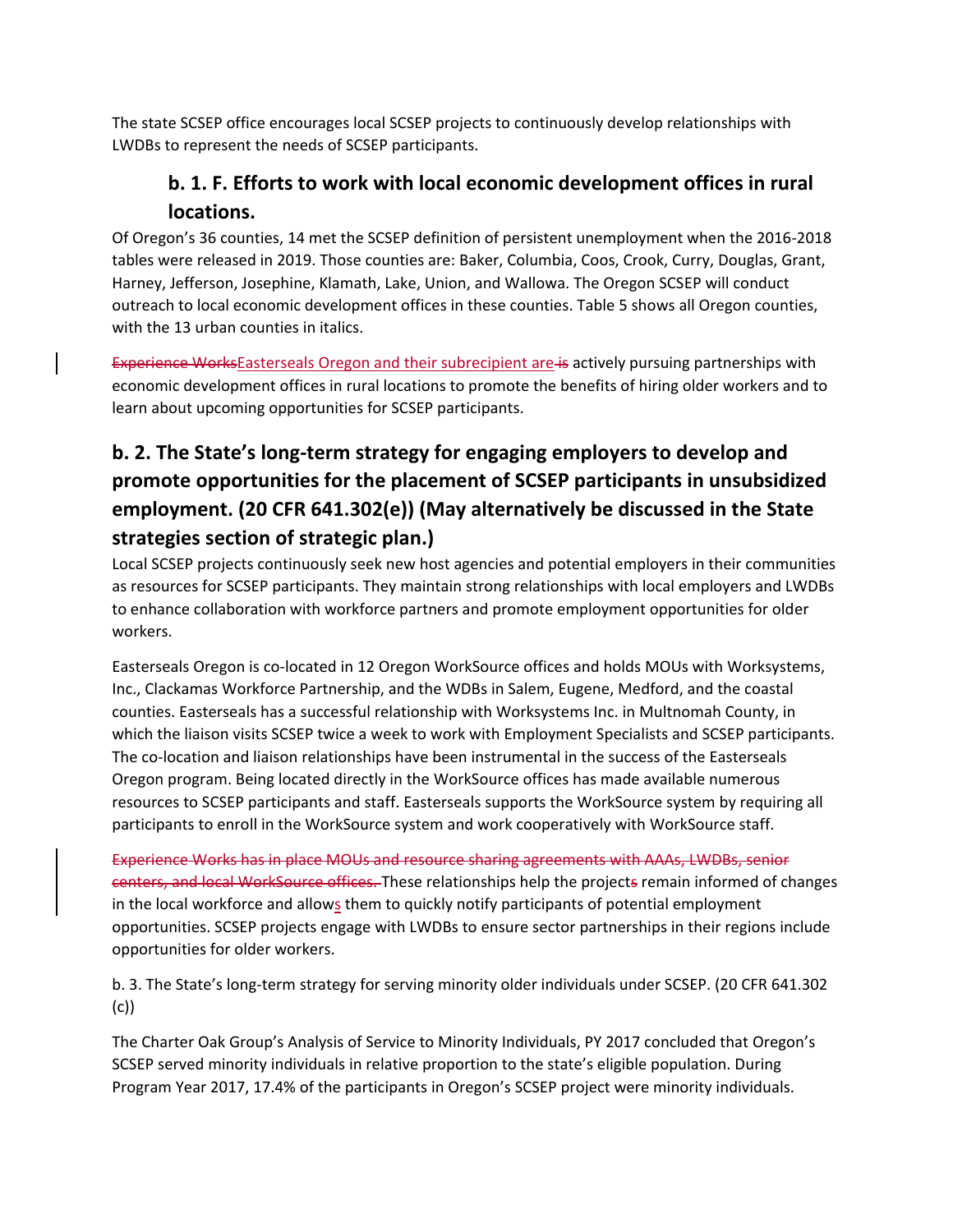Census data adjusted for the eligible population show that minorities 55 and older make up 15.9% of the state's population.

Should service fall below equitable levels going forward, a strategy that has proven effective in the past is to focus outreach efforts on community groups that have frequent contact with the older adults in the target population. Developing and enhancing relationships with service groups that work with minority older adults generates interest in SCSEP and allows the program to share information through trusted resources in local communities.

Local projects conduct ongoing outreach to ensure that eligible individuals are aware of SCSEP and have opportunities to participate in the program. Some examples of specialized outreach include distributing fliers with information in Spanish, classified advertisements in minority-focused newspapers, and posters that depict minority individuals.

# **b. 4. A list of community services that are needed and the places where these services are most needed. Specifically, the plan must address the needs and location of those individuals most in need of community services and the groups working to meet their needs. (20 CFR 641.330)**

As of July 2019, the Oregon Employment Department reports that more than sixty-seven percent of Oregon's 36 counties have unemployment rates (not seasonally adjusted) higher than the state average of 4.2%. Table 3 identifies those counties where Title V services are most needed based on the unemployment rate relative to the rest of the state. Those 24 counties have the greatest need for services that assist unemployed individuals find work.

Thirty-one-three percent of SCSEP participants in PY 2018-2020 reported having a disability. The Oregon SCSEP works with OVRS to connect participants with comprehensive services to help them succeed in the job market. Also in Program Year 20182020, ninety-one-two percent of participants had income at or below the poverty level and seventy-eight-five percent received some form of public assistance. These statistics suggest that organizations serving Oregonians who experience disabilities, those with low income, and individuals receiving public assistance are well positioned to coordinate with SCSEP. Oregon will continue to work with groups including the Oregon Employment Department, the Oregon Department of Human Services, and a variety of other public and private community service programs to identify, recruit, and train eligible older workers.

| Table 3       |                                                       |
|---------------|-------------------------------------------------------|
| <b>County</b> | July 2019 Unemployment Rate (not seasonally adjusted) |
| Umatilla      | 6.3                                                   |
| Klamath       | 6.0                                                   |
| <b>Coos</b>   | 5.5                                                   |
| Morrow        | 5.5                                                   |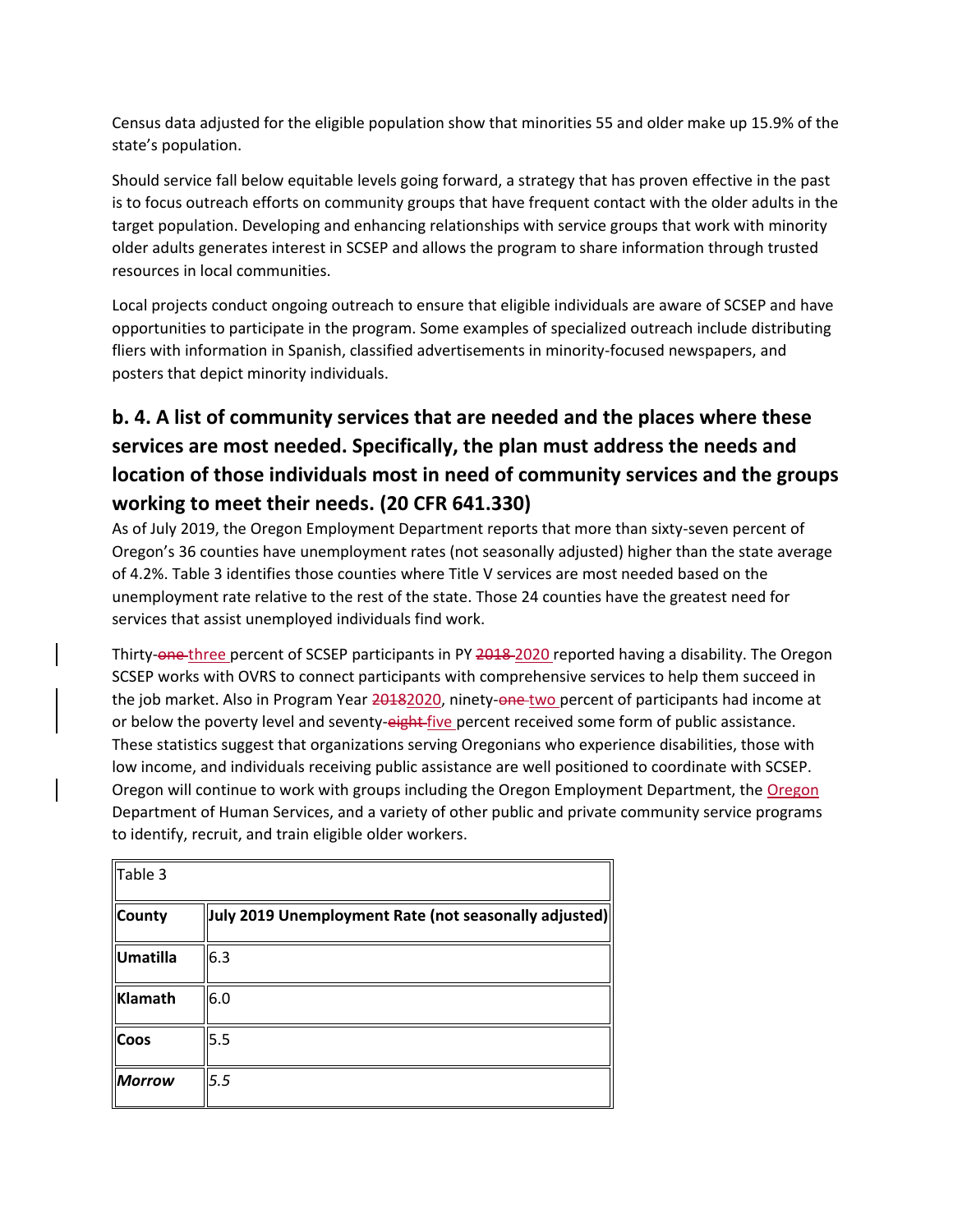| Table 3          |                                                       |
|------------------|-------------------------------------------------------|
| <b>County</b>    | July 2019 Unemployment Rate (not seasonally adjusted) |
| <b>Crook</b>     | 5.4                                                   |
| <b>Douglas</b>   | 5.4                                                   |
| Jackson          | 5.3                                                   |
| Josephine        | 5.3                                                   |
| Columbia         | 5.1                                                   |
| <b>Curry</b>     | 5.0                                                   |
| Grant            | $5.0$                                                 |
| Linn             | 5.0                                                   |
| Lake             | 4.9                                                   |
| Jefferson        | 4.8                                                   |
| <b>Malheur</b>   | 4.8                                                   |
| <b>Polk</b>      | 4.8                                                   |
| Wheeler          | 4.7                                                   |
| <b>Baker</b>     | 4.6                                                   |
| <b>Harney</b>    | 4.6                                                   |
| Lane             | 4.6                                                   |
| <b>Union</b>     | 4.6                                                   |
| <b>Wallowa</b>   | 4.6                                                   |
| Lincoln          | 4.5                                                   |
| <b>Marion</b>    | 4.5                                                   |
| Oregon           | 4.2                                                   |
| <b>Tillamook</b> | 4.0                                                   |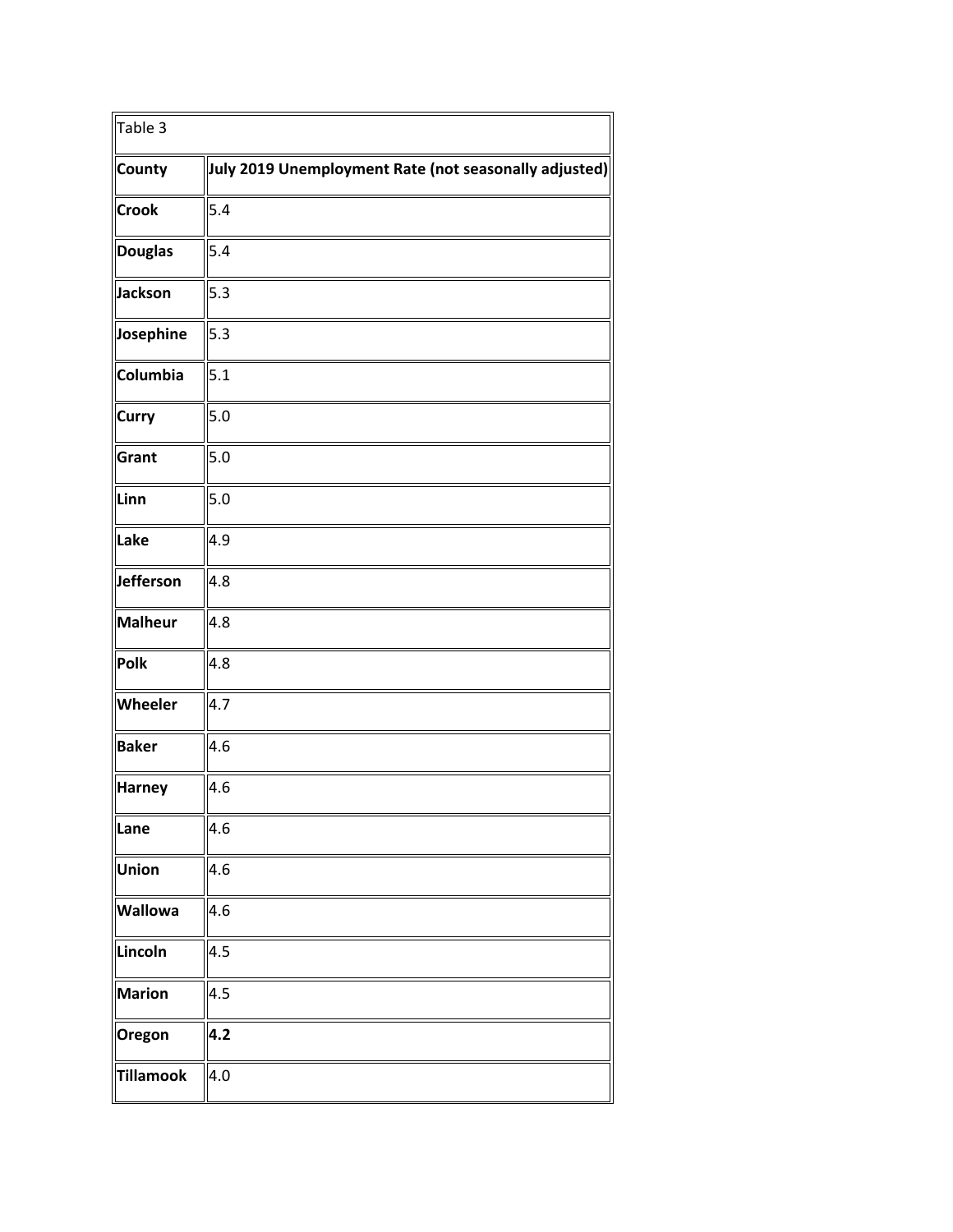| Table 3           |                                                       |
|-------------------|-------------------------------------------------------|
| <b>County</b>     | July 2019 Unemployment Rate (not seasonally adjusted) |
| <b>Yamhill</b>    | 4.0                                                   |
| <b>Clackamas</b>  | 3.9                                                   |
| <b>Deschutes</b>  | 3.9                                                   |
| <b>Gilliam</b>    | 3.9                                                   |
| <b>Sherman</b>    | 3.9                                                   |
| Benton            | 3.8                                                   |
| Clatsop           | 3.8                                                   |
| Multnomah 3.7     |                                                       |
| <b>Wasco</b>      | 3.5                                                   |
| Washington 3.5    |                                                       |
| <b>Hood River</b> | $\parallel$ 3.3                                       |

*(LAUS) Multiple Area & Time Report*

*Source: US Department of Labor, Bureau of Labor Statistics*

While Morrow county has a higher unemployment rate than the state average, there are no DOLauthorized positions in that county due to population size. Similarly, SCSEP-eligible populations in Gilliam and Sherman counties are too small to qualify for SCSEP positions under the allocation model used by DOL. For that reason, there are no active SCSEP projects operating in those three two counties.

**b. 5. The State's long-term strategy to improve SCSEP services, including planned long-term changes to the design of the program within the State, and planned changes in the use of SCSEP grantees and program operators to better achieve the goals of the program. This may include recommendations to the Department as appropriate. (20 CFR 641.302(k))**

The Oregon Department of Human Services has invested significant resources in the Aging and Disability Resource Connection (ADRC) of Oregon. The ADRC of Oregon connects individuals with local public and private community resources to help them remain as independent, healthy, and safe as possible. ADRC has professional Information and Referral (I&R) staff available to help consumers identify possible supports to address current and future needs. ADRC is a statewide resource and its services are available to all, regardless of income. ADRC is a valuable resource to assist SCSEP applicants locate and obtain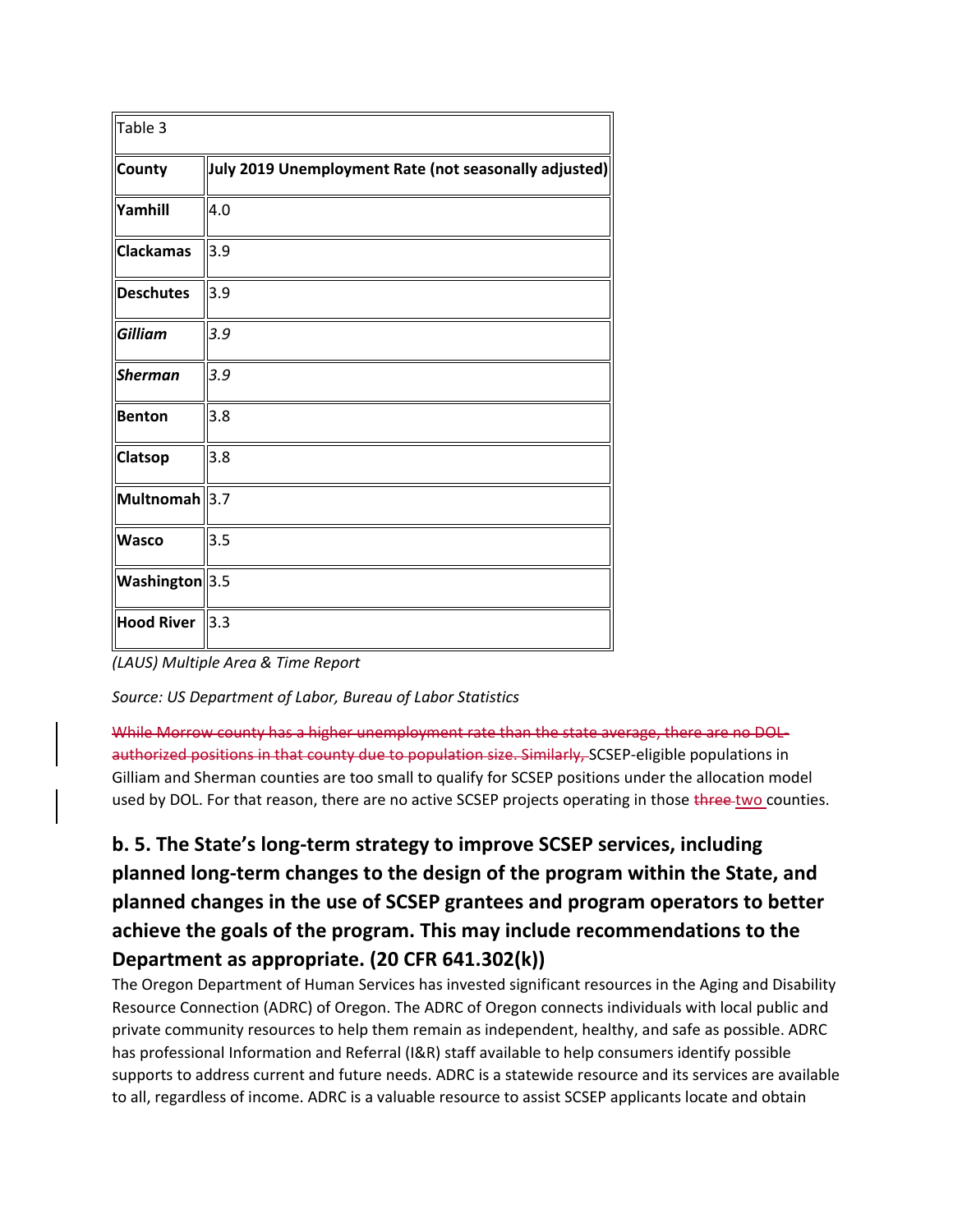supportive services in their communities. SCSEP is included in the ADRC database to ensure that older workers seeking assistance through the ADRC will be connected with SCSEP.

# **b. 6. The State's strategy for continuous improvement in the level of performance for SCSEP participants' entry into unsubsidized employment, and to achieve, at a minimum, the levels specified in OAA Section 513(a)(2)(E)(ii). (20 CFR 641.302(f))**

Oregon's SCSEP projects strive to help participants find appropriate unsubsidized employment before the end of their 48-month individual durational limit. The Q2 Employment target for Oregon's state SCSEP grant in Program Year 2018 was 33.4% and the actual rate for that period was 24.1% (72.2% of target). For Q4 Employment, the target was 28% and actual performance was 34.8% (124.3% of target). To ensure that Oregon meets or exceeds employment targets in future Program Years, the Oregon SCSEP project will focus on engaging potential employers and helping participants tailor and effectively market their skills.

# **c. 1. A description of the localities and populations for which projects of the type authorized by title V are most needed. (20 CFR 641.325 (d))**

The program serves unemployed, low-income (no greater than 125% of the Federal Poverty Level) older workers (55 and older) who are residents of Oregon. The Oregon state SCSEP grant service area covers 16 counties statewide. Easterseals is aalso serves as the national SCSEP grantee that and serves 18-19 Oregon counties in that capacityaround the state. After a successful administrative transfer was completed in early PY 2017, the only county in Oregon where multiple grantees operate a SCSEP project is Multnomah County.

In PY 2018, seventy-seven eighty-five percent of Oregon SCSEP participants were homeless or at risk of becoming homeless, sixty-five-seven percent lived in rural locations, and thirty-one-three percent experienced a disability. To address the needs of these populations, Oregon will continue to collaborate with agencies including Self-Sufficiency and Vocational Rehabilitation in addition to private social services programs.

### **c. 2. List the cities and counties where the project will be conducted. Include the number of SCSEP authorized positions and indicate where the positions changed from the prior year.**

Table 4 identifies the number of Program Year 2019 authorized positions in Oregon by county. There were no changes to authorized position allocations from the prior year in Oregon's SCSEP grant.

| Table 4       |   |                                               |    |
|---------------|---|-----------------------------------------------|----|
| <b>County</b> |   | State Grantee National Grantee   All Grantees |    |
| Baker         | 4 |                                               |    |
| <b>Benton</b> |   | 10                                            | 10 |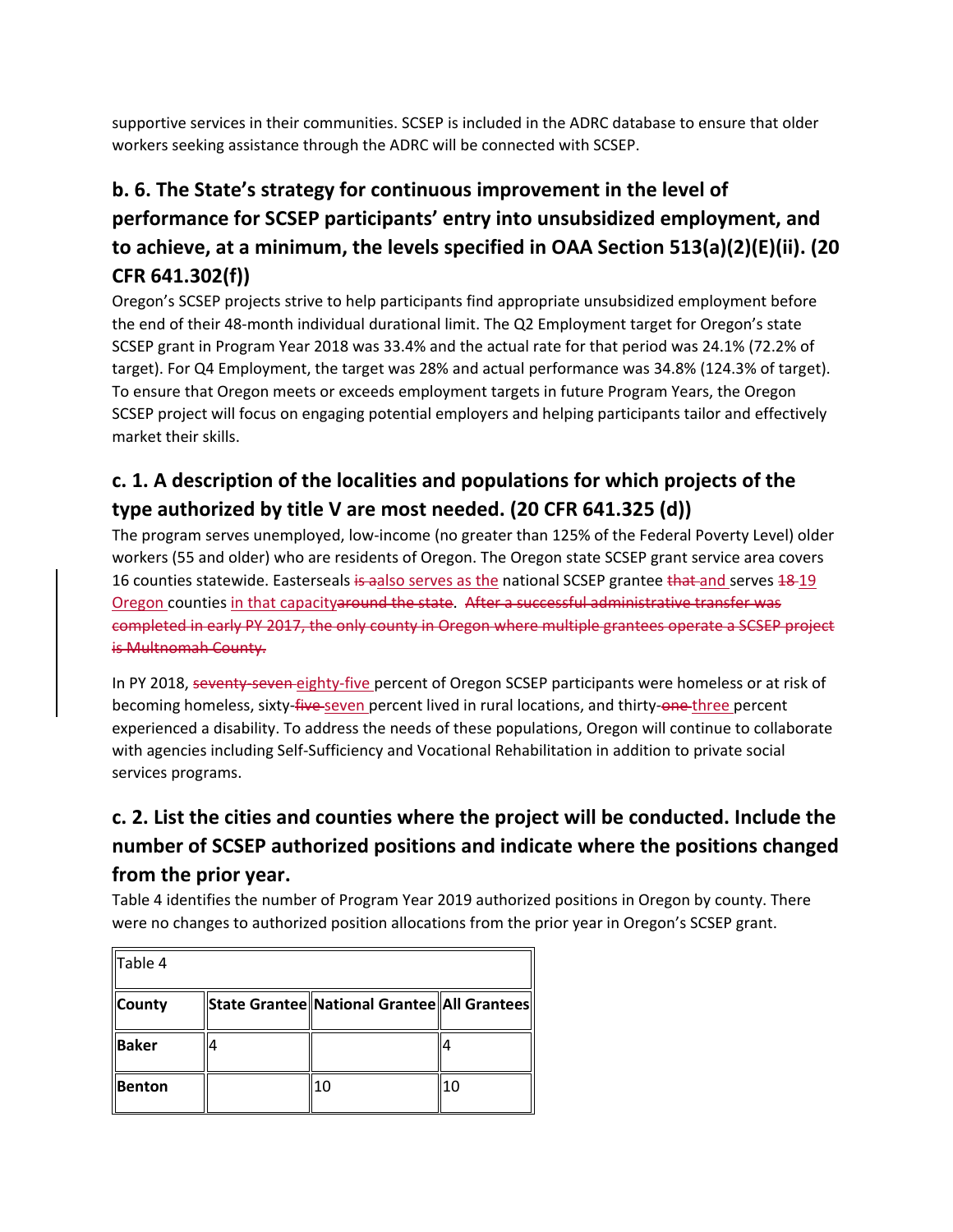| Table 4           |                         |                                             |                         |  |
|-------------------|-------------------------|---------------------------------------------|-------------------------|--|
| County            |                         | State Grantee National Grantee All Grantees |                         |  |
| <b>Clackamas</b>  |                         | 43                                          | 43                      |  |
| Clatsop           |                         | 6                                           | 6                       |  |
| Columbia          |                         | 7                                           | $\overline{7}$          |  |
| Coos              |                         | 16                                          | 16                      |  |
| <b>Crook</b>      | 6                       |                                             | 6                       |  |
| Curry             |                         | 7                                           | 7                       |  |
| <b>Deschutes</b>  | 27                      |                                             | 27                      |  |
| <b>Douglas</b>    |                         | 25                                          | 25                      |  |
| Gilliam           |                         |                                             |                         |  |
| Grant             | $\overline{\mathbf{c}}$ |                                             | $\overline{\mathbf{c}}$ |  |
| <b>Harney</b>     | $\overline{2}$          |                                             | $\overline{\mathbf{c}}$ |  |
| <b>Hood River</b> | $\overline{2}$          |                                             | $\overline{2}$          |  |
| Jackson           |                         | 38                                          | 38                      |  |
| <b>Jefferson</b>  | 3                       |                                             | 3                       |  |
| Josephine         |                         | 23                                          | 23                      |  |
| <b>Klamath</b>    | 13                      |                                             | 13                      |  |
| Lake              | 3                       |                                             | 3                       |  |
| Lane              |                         | 63                                          | 63                      |  |
| Lincoln           |                         | 12                                          | 12                      |  |
| Linn              |                         | 20                                          | 20                      |  |
| <b>Malheur</b>    | 6                       |                                             | 6                       |  |
| <b>Marion</b>     |                         | 40                                          | 40                      |  |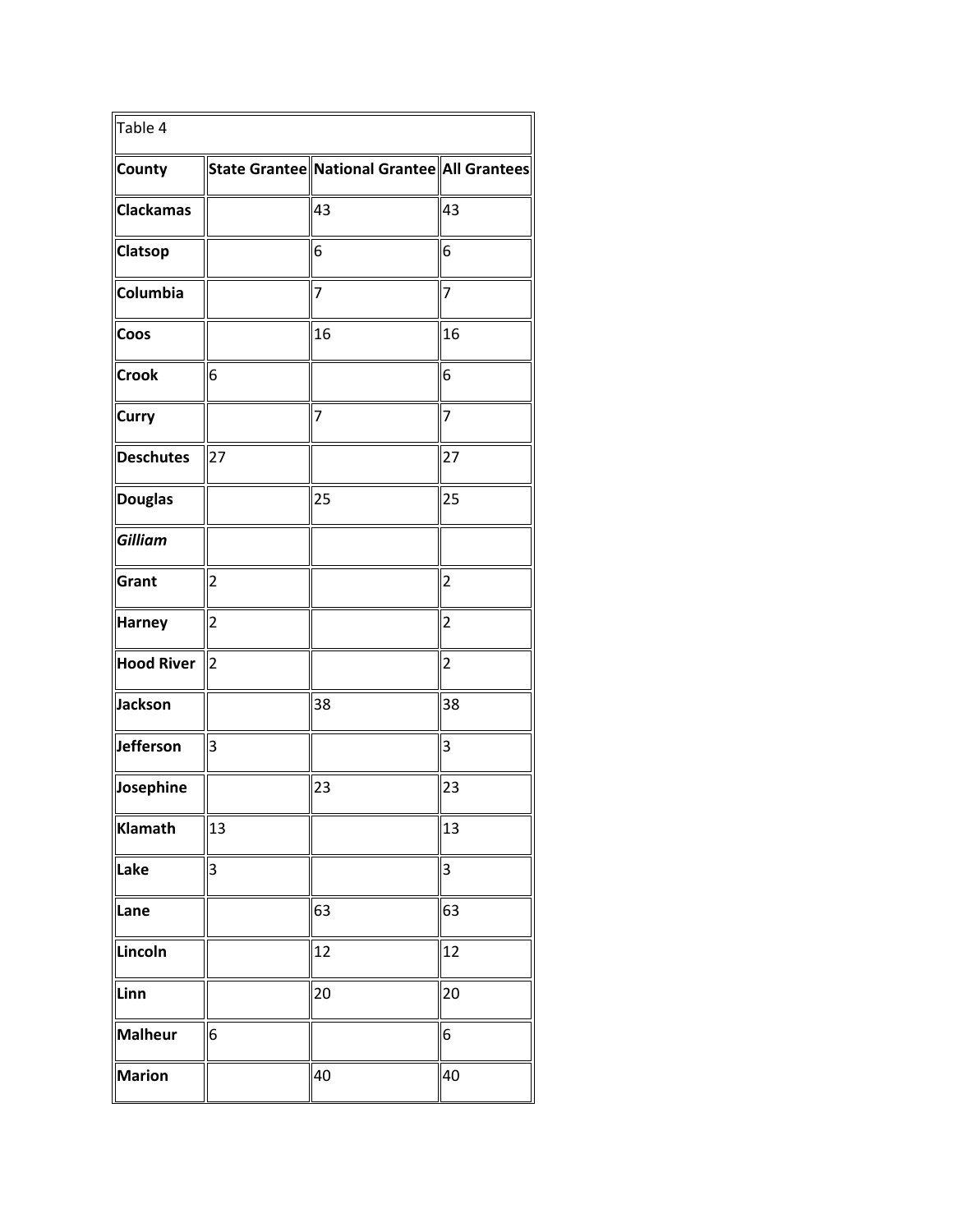| Table 4                   |                |                                               |                |
|---------------------------|----------------|-----------------------------------------------|----------------|
| <b>County</b>             |                | State Grantee National Grantee   All Grantees |                |
| <b>Morrow</b>             |                |                                               |                |
| Multnomah <sup>1</sup> 29 |                | 82                                            | 111            |
| Polk                      |                | 11                                            | 11             |
| <b>Sherman</b>            |                |                                               |                |
| Tillamook                 |                | 6                                             | 6              |
| Umatilla                  | 10             |                                               | 10             |
| Union                     | 5              |                                               | 5              |
| <b>Wallowa</b>            | $\overline{2}$ |                                               | $\overline{2}$ |
| <b>Wasco</b>              | 5              |                                               | 5              |
| Washington                |                | 50                                            | 50             |
| Wheeler                   | $\mathbf 1$    |                                               | $\overline{1}$ |
| Yamhill                   |                | 12                                            | 12             |
| Total                     | 120            | 471                                           | 591            |

*Source: US Department of Labor, Bureau of Labor Statistics*

*(LAUS) Multiple Area & Time Report*

### **c. 3. Describe current slot imbalances and proposed steps to correct inequities to achieve equitable distribution.**

No slot imbalances currently exist in the distribution of Oregon's authorized SCSEP positions. Individual counties that experience ongoing slot imbalances are addressed during the annual Equitable Distribution process with all Oregon SCSEP grantees.

### **c. 4. A. Moves positions from over-served to underserved locations within the State in compliance with 20 CFR 641.365.**

State and national grantees work collaboratively to identify areas of the state where over-enrollment or under-enrollment exist. The state SCSEP coordinator consults with the state grant sub-recipient and the national grantee and mutual agreement is required before any positions may be exchanged. The existing distribution of positions between counties is compared with the number shown in the ED Report to identify any areas of over- or under-enrollment in the state. Participants may not be terminated from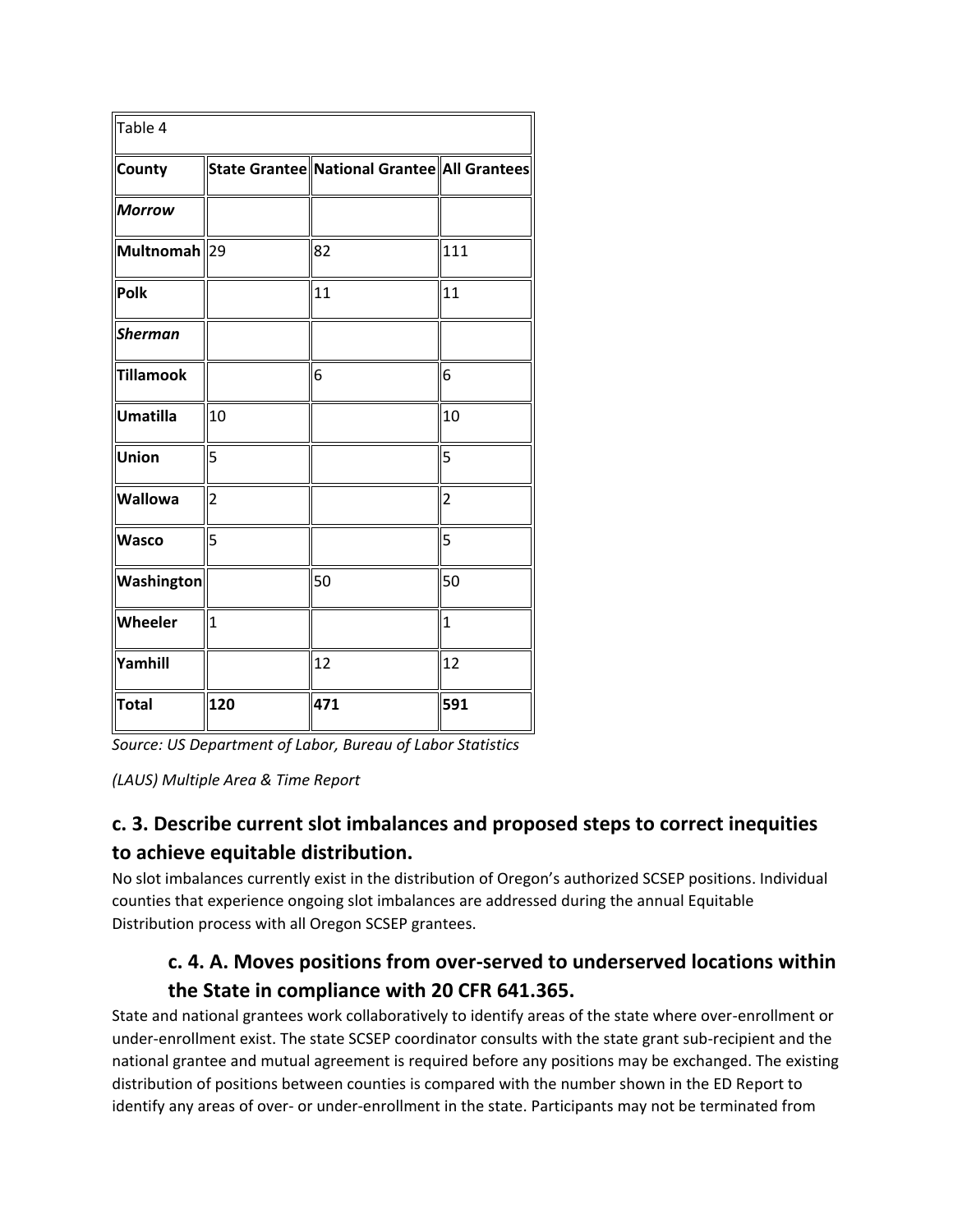the program because of the equitable distribution requirement, so grantees rely on attrition to correct areas of over-enrollment.

#### **c. 4. B. Equitably serves rural and urban areas.**

The definition of Rural as outlined in statute at 20 CFR 641.140 is:

*An area not designated as a metropolitan statistical area by the Census Bureau; segments within metropolitan counties identified by codes 4 through 10 in the Rural Urban Commuting Area (RUCA) system; and RUCA codes 2 and 3 for census tracts that are larger than 400 square miles and have population density of less than 30 people per square mile.*

Approximately sixteen percent of Oregonians live in nonmetropolitan counties. Employment opportunities and community resources are often more difficult to obtain in rural counties than in metropolitan areas. According to the Program Year 2018-2020 Quarterly Progress Report (QPR), 81-57 of the 124-85 participants served by Oregon's state SCSEP grant during Program Year 2018-2020 lived in areas identified as rural. Easterseals Oregon publicizes county and regional office locations and selfreferral options on the Easterseals Oregon website, as well as social media channels like Facebook Twitter and Instagram. Experience Works staff travels to rural counties often meet with participants and host agencies. Experience Works publicizes their statewide toll-free phone number so that applicants and partners may easily contact their state office, no matter where they live. The Experience Works web site also refers Oregon SCSEP applicants directly to the state office to streamline the application process.

Individuals living in urban areas tend to have greater access to resources such as transportation, health services, and educational opportunities than Oregonians living in less populated regions. Computer literacy has become increasingly important for SCSEP participants and most employment opportunities now require basic computer skills at a minimum. All SCSEP participants are required to register with iMatch Skills, the state's computerized labor exchange system that matches employers with qualified candidates based on their skills and work experience.

Advances in technology continue to lower the cost of accessing the Iinternet, creating new opportunities for rural Oregonians that were not possible in the recent past. Experience Works and Easterseals offers computer literacy and higher-level computer skills training to SCSEP participants to help improve their employment prospects. Experience WorksEasterseals uses a program called JobReady that allowsprovides SCSEP participants to review theirwith electronic copies and hard copies of their Individual Employment Plan (IEP) online any time they wishfor easy reference. SCSEP participants also use JobReady to complete online training courses at their own pace and earn Job Skill Certificates that can be presented to potential employers. Furthermore, participants are encouraged to access the National Career Readiness Certificate through WorkSource Oregon to demonstrate skill competency.

#### **c. 4. C. Serves individuals afforded priority for service under 20 CFR 641.520. (20 CFR 641.302(a), 641.365, 641.520)**

When recruiting and selecting participants for SCSEP, priority is given to individuals who have one or more of the following priority of service characteristics:

• Are covered persons in accordance with the Jobs for Veterans ActVeterans Opportunity to Work (VOW) to Hire Heroes Act of 2011 (covered persons who are SCSEP-eligible – veterans and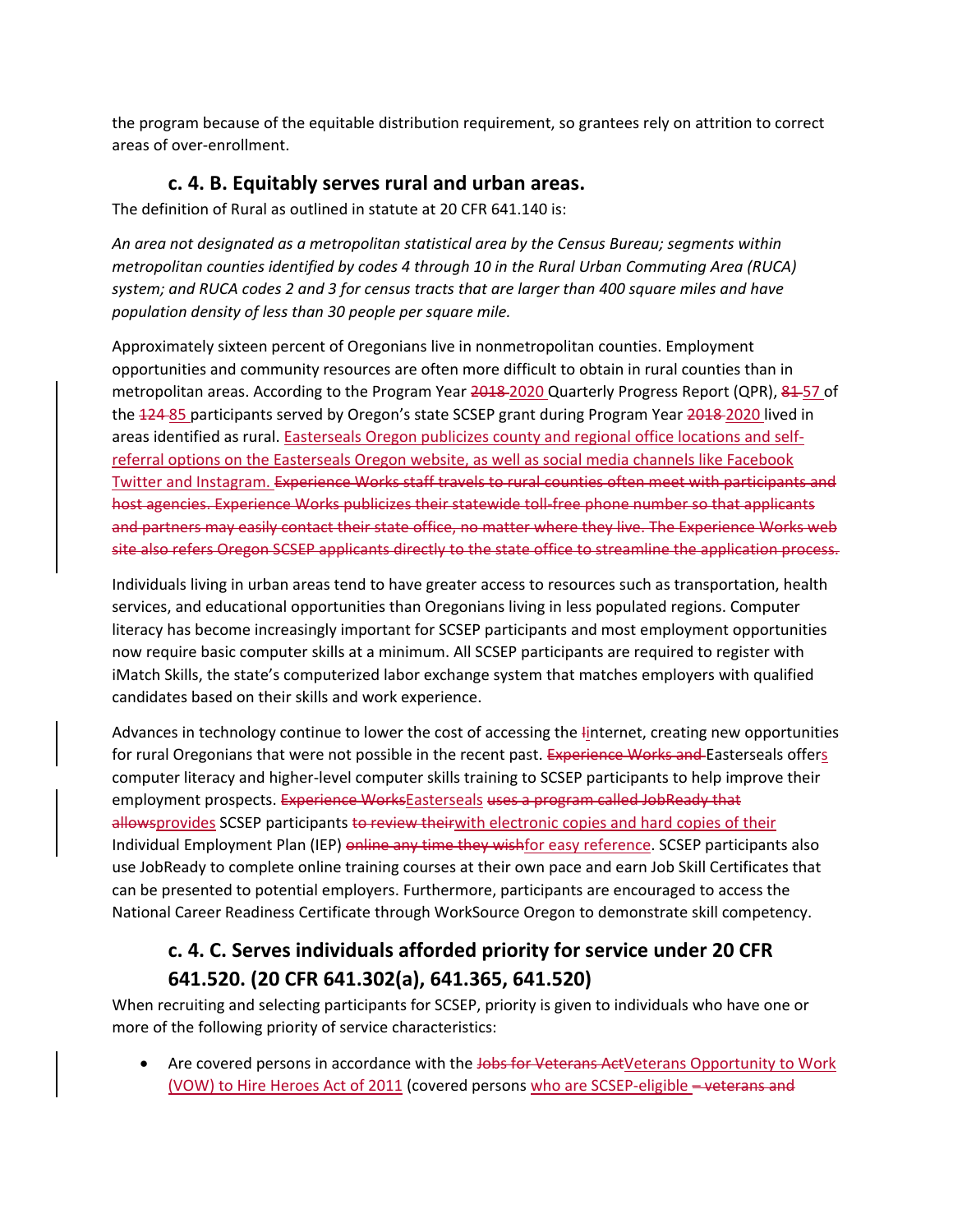eligible spouses, including widows and widowers – who are eligible for SCSEP must receive services instead of, or before, non-covered persons);

- Are 65 years or older;
- Have a disability;
- Have limited English proficiency;
- Have low literacy skills;
- Reside in a rural area;
- Have low employment prospects;
- Have failed to find employment after utilizing services provided through under Title I of the Workforce Innovation and Opportunity Act (WIOA)the One-Stop Delivery System;
- Are homeless or are at risk for homelessness; or
- Are formerly incarcerated or on supervision from release from prison or jail within five years of the date of initial eligibility determination.

The priority of service requirements are included in the state SCSEP contract and are observed by the all Oregon SCSEP grantees in Oregon. Local project staff uses their connections with other programs, such as OVRS counselors and Veterans Representatives at the WorkSource offices, to promote SCSEP and identify individuals who may meet the priority of service and eligibility requirements. Grantees partner with organizations that serve hard-to-reach populations, like those experiencing geographic or social isolation and those whose primary language is not English. Those organizations include the Northwest Seasonal Worker Association and several federally recognized tribes of Oregon.

Participants with the greatest economic need are provided supportive services, both direct and indirect. Direct services may include a gas card or a bus pass to accommodate transportation to and from their host agency assignment until they receive a paycheckEasterseals Oregon works closely with community partners and the local WorkSource to identify and provide supportive services to participants. SCSEP staff utilizes resource guides, including the ADRC, to identify supportive services, such as assistance with shelter, utilities, clothing and food, which may be available to participants. Many times, those resources are provided at no cost to SCSEP or the participant.

Those with the greatest social needs are assigned to training sites that can provide a highly supportive environment. These sites may already serve clients facing similar barriers as the participants, providing a more comfortable learning environment for the SCSEP participant. The first training assignment for individuals with the greatest social need is limited in duration so SCSEP staff can monitor them closely and interact more often.

#### **c. 5. The ratio of eligible individuals in each service area to the total eligible population in the State. (20 CFR 641.325(a))**

Table 5 shows the ratio of SCSEP-eligible Oregonians to the state's population, the number of individuals with the Greatest Economic Need (55 and older with income below Federal Poverty Level (FPL)), and Greatest Social Need (65 and older with a disability and income below FPL).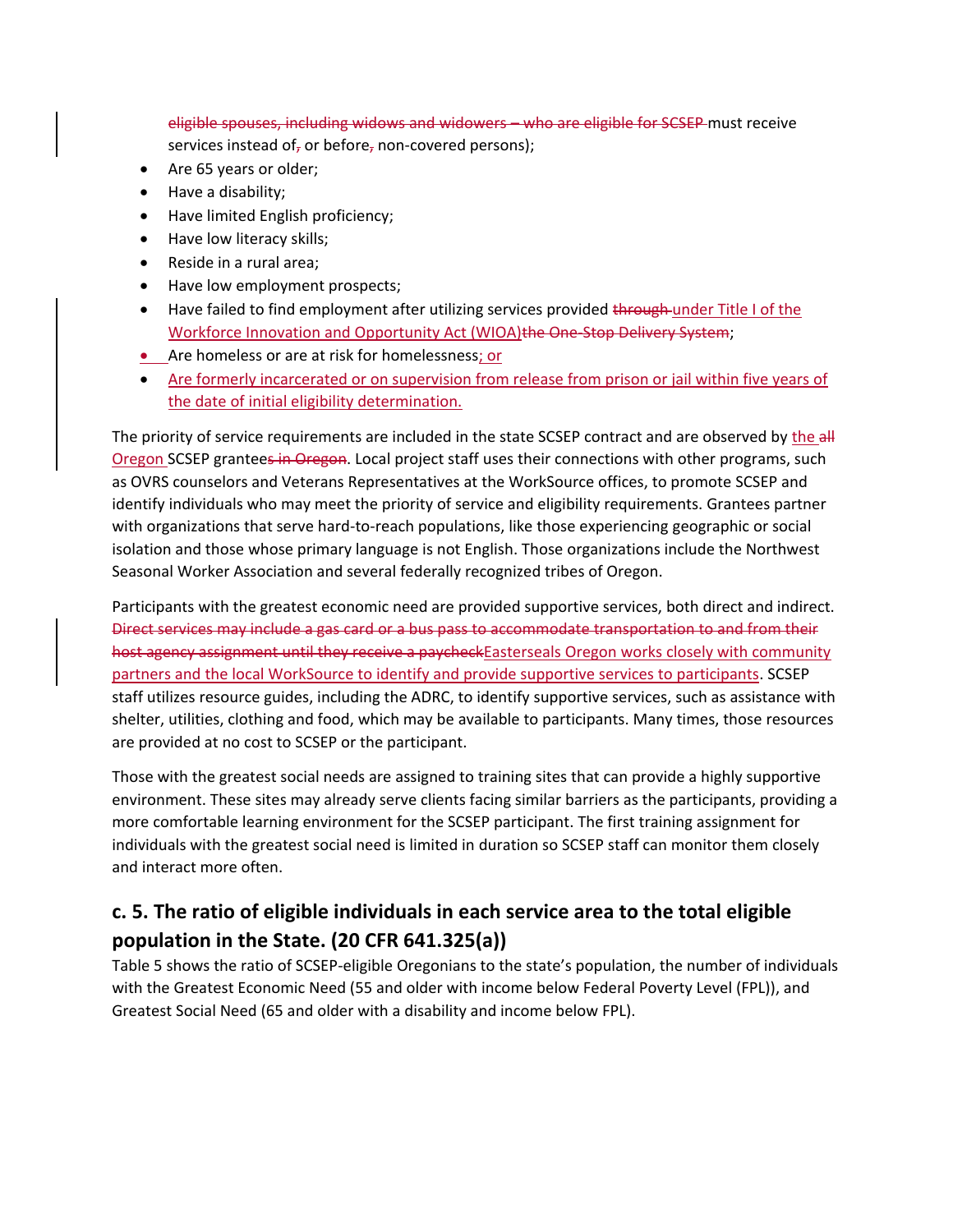| Table 5           |                                                                                                    |         |        |
|-------------------|----------------------------------------------------------------------------------------------------|---------|--------|
|                   | $\ $ Ratio of SCSEP-Eligible Population $\ $ Greatest Economic Need $\ $ Greatest Social Need $\ $ |         |        |
| All               | 4%                                                                                                 | 114,089 | 26,735 |
| <b>Baker</b>      | 7%                                                                                                 | 694     | 201    |
| <b>Benton</b>     | 3%                                                                                                 | 1,789   | 327    |
| <b>Clackamas</b>  | 3%                                                                                                 | 8,738   | 2,296  |
| <b>Clatsop</b>    | 5%                                                                                                 | 1,216   | 278    |
| Columbia          | 4%                                                                                                 | 1,366   | 224    |
| <b>Coos</b>       | 7%                                                                                                 | 3,124   | 1,024  |
| <b>Crook</b>      | 6%                                                                                                 | 774     | 127    |
| <b>Curry</b>      | 10%                                                                                                | 1,425   | 348    |
| <b>Deschutes</b>  | 4%                                                                                                 | 5,605   | 1,191  |
| <b>Douglas</b>    | 6%                                                                                                 | 4,103   | 1,160  |
| Gilliam           | 7%                                                                                                 | 93      | 6      |
| Grant             | 6%                                                                                                 | 231     | 110    |
| <b>Harney</b>     | 8%                                                                                                 | 397     | 32     |
| <b>Hood River</b> | 3%                                                                                                 | 503     | 95     |
| Jackson           | 5%                                                                                                 | 7,664   | 1,354  |
| Jefferson         | 5%                                                                                                 | 723     | 115    |
| Josephine         | 8%                                                                                                 | 4,795   | 958    |
| <b>Klamath</b>    | 5%                                                                                                 | 2,253   | 534    |
| Lake              | 10%                                                                                                | 453     | 159    |
| Lane              | 5%                                                                                                 | 12,416  | 2,878  |
| Lincoln           | 8%                                                                                                 | 2,502   | 505    |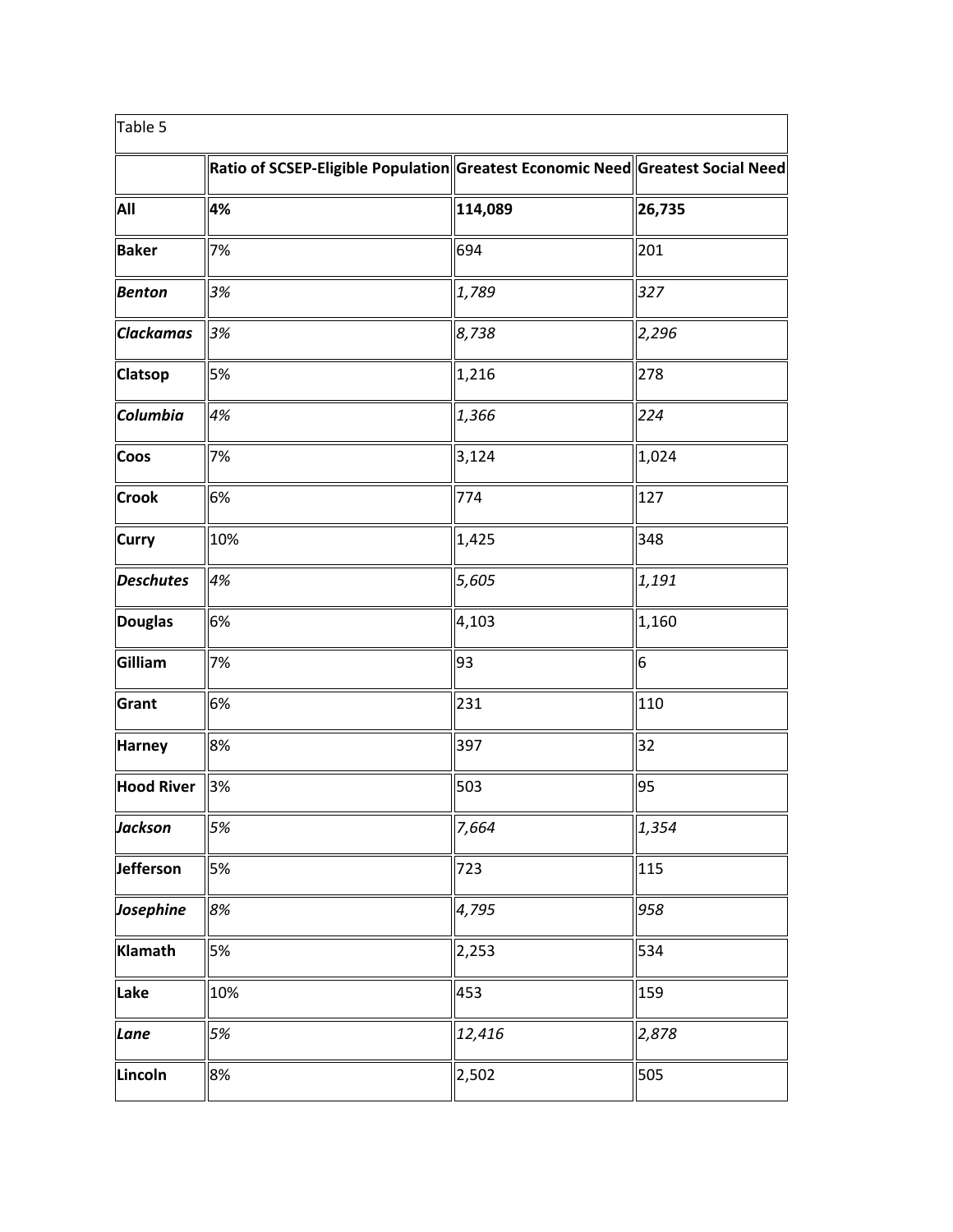| Table 5                                            |                                                                                |        |        |
|----------------------------------------------------|--------------------------------------------------------------------------------|--------|--------|
|                                                    | Ratio of SCSEP-Eligible Population Greatest Economic Need Greatest Social Need |        |        |
| Linn                                               | 5%                                                                             | 3,863  | 779    |
| <b>Malheur</b>                                     | 6%                                                                             | 969    | 300    |
| <b>Marion</b>                                      | 3%                                                                             | 7,220  | 1,801  |
| <b>Morrow</b>                                      | 3%                                                                             | 253    | 60     |
| Multnomah $\parallel 4\%$                          |                                                                                | 23,423 | 5,626  |
| Polk                                               | 3%                                                                             | 1,804  | 420    |
| Sherman                                            | 7%                                                                             | 73     | 14     |
| <b>Tillamook</b>                                   | 6%                                                                             | 969    | 167    |
| Umatilla                                           | 4%                                                                             | 2,083  | 577    |
| <b>Union</b>                                       | 4%                                                                             | 705    | 196    |
| Wallowa                                            | 7%                                                                             | 304    | 67     |
| <b>Wasco</b>                                       | 5%                                                                             | 881    | 196    |
| $\mathsf{\mid}$ Washington $\mathsf{\parallel}$ 2% |                                                                                | 8,451  | 2,103  |
| Wheeler                                            | 13%                                                                            | 109    | 25     |
| Yamhill                                            | 3%                                                                             | 2,118  | 482    |
|                                                    |                                                                                |        |        |
| <b>Urban</b>                                       | 4%                                                                             | 89,252 | 20,439 |
| Rural                                              | 6%                                                                             | 24,837 | 6,296  |

*Source: U.S. Census Bureau, American Community Survey, 2013-2017 5-year estimates, Table B17024 and Table C18130.*

*These estimates are subject to a margin of error, and margins of error can be large for small populations and less populated counties.*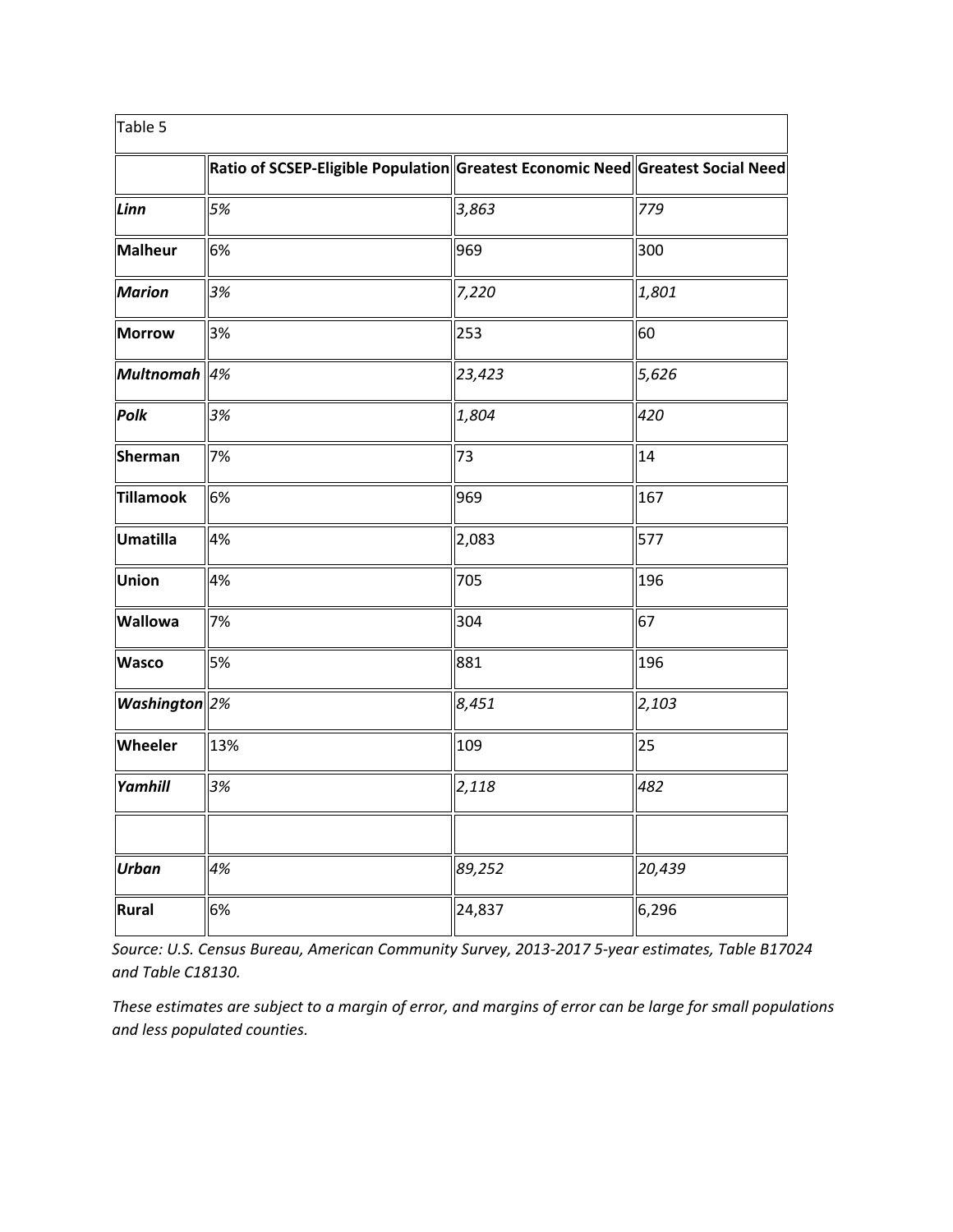#### **c. 6. A. Reside in urban and rural areas within the State**

Sixty-five seven percent of Oregon SCSEP participants in Program Year 2018 2020 lived in urban-rural areasOregon, while thirty-five-seven percent resided in rural urban areasOregon. Urban counties are shown in italics in Table 5.

#### **c. 6. B. Have the greatest economic need**

See Table 5.

#### **c. 6. C. Are minorities**

| lTable 6                                             |           |                                              |  |  |
|------------------------------------------------------|-----------|----------------------------------------------|--|--|
| Race and Ethnicity                                   |           | Total Population Population 55+ Income < FPL |  |  |
| <b>All</b>                                           | 3,947,954 | 114,089                                      |  |  |
| Hispanic or Latino Origin                            | 498,708   | 6,315                                        |  |  |
| American Indian or Alaska Native                     | 43,674    | 1,737                                        |  |  |
| Asian                                                | 162,923   | 4,259                                        |  |  |
| <b>Black or African American</b>                     | 72,590    | 3,401                                        |  |  |
| $\ $ Native Hawaiian or Pacific Islander $\ $ 14,678 |           | 213                                          |  |  |
| <b>Two or More Races</b>                             | 177,327   | 3,580                                        |  |  |

*Metropolitan and nonmetropolitan are defined here by county boundaries.*

*Source: U.S. Census Bureau, American Community Survey, 2013-2017 5-year estimates, Table B17001*

#### **c. 6. D. Are Limited English Proficient**

| Table 7 |                     |                             |  |                                                                        |                                         |
|---------|---------------------|-----------------------------|--|------------------------------------------------------------------------|-----------------------------------------|
|         | IAII<br>  Languages |                             |  | <b>Other Indo-European</b><br>$\ $ English $\ $ Spanish $\ $ Languages | Asian and Pacific Island<br>  Languages |
|         | Oregon  538,002     | $\ 344,736\ 48,922\ 10,682$ |  |                                                                        | 16,516                                  |

*Source: U.S. Census Bureau, American Community Survey, 2013-2017 5-year estimates, Table B16009*

*These estimates are subject to a margin of error, and margins of error can be large for small populations and less populated counties.*

**c. 6. E. Have the greatest social need. (20 CFR 641.325(b))**

See Table 5.